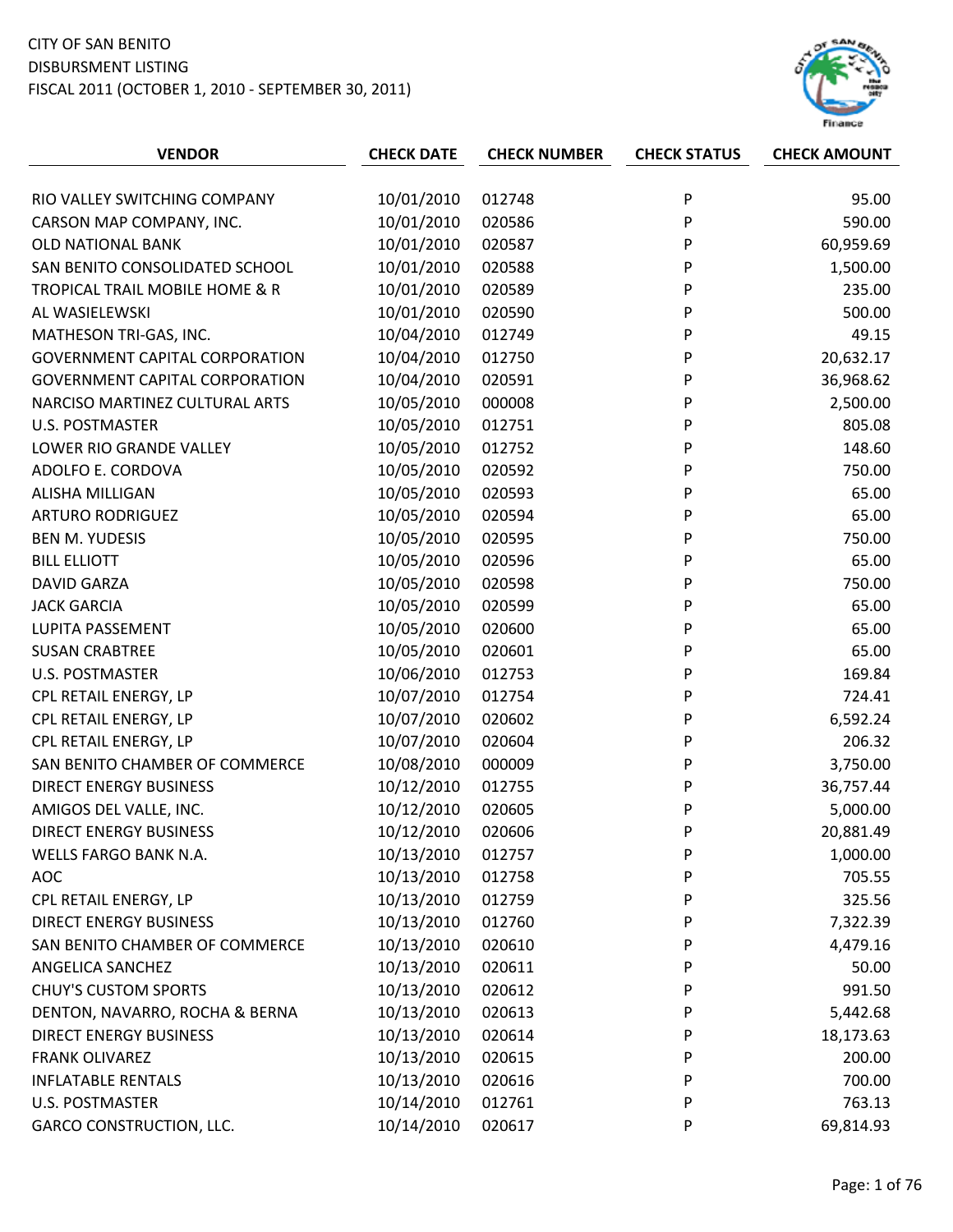

| P<br><b>COBBLESTONE ENGINEERING, INC.</b><br>10/14/2010<br>020618<br>214.20<br>P<br>10/15/2010<br>111.00<br>012762<br><b>TCEQ</b><br>10/15/2010<br>020620<br>P<br>27,930.67<br>TML INTERGOVERNMENTAL<br>P<br><b>STATE COMPTROLLER</b><br>10/15/2010<br>020621<br>3,116.75<br>P<br><b>STATE COMPTROLLER</b><br>10/15/2010<br>020622<br>376.20<br>P<br><b>HENRY LOPEZ</b><br>10/15/2010<br>020623<br>230.00<br>P<br>10/15/2010<br>020624<br>165.00<br>TEXAS FIRE MARSHAL'S ASSOCIATI<br>10/15/2010<br>106.00<br>TEXAS DEPARTMENT OF STATE HEAL<br>020625<br>P<br>P<br>10/18/2010<br>000000<br>106,385.03<br><b>STATE COMPTROLLER</b><br><b>U.S. POSTMASTER</b><br>10/18/2010<br>012787<br>P<br>192.72<br>P<br>10/18/2010<br>293.55<br>TEXAS WORKFORCE COMMISS.<br>012788<br>P<br>TEXAS COMMISSION ON FIRE PROTE<br>10/18/2010<br>210.00<br>020626<br>10/18/2010<br>020627<br>P<br>875.74<br>TEXAS WORKFORCE COMMISS.<br>P<br>10/22/2010<br>325.00<br>T.A.P.E.I.T.<br>001411<br>10/22/2010<br>001412<br>P<br>462.32<br>OMNI SAN ANTONIO HOTEL<br>P<br>10/22/2010<br>001413<br>190.00<br><b>RENE T. GARCIA</b><br>10/22/2010<br>P<br>012790<br>305.09<br>DATAMATIC, INC.<br>P<br>10/22/2010<br>012791<br>332.37<br>ALLIED WASTE SERVICES #863<br>10/22/2010<br>P<br>60.00<br>LOWER COLORADO RIVER AUTHORITY<br>012792<br>270.00<br>PAPER ROLL SUPPLIES<br>10/22/2010<br>012793<br>P<br>P<br>10/22/2010<br>012794<br>43.62<br><b>QUILL CORPORATION</b><br>10/22/2010<br>TEXAS RURAL WATER ASSOC.<br>012795<br>P<br>185.00<br>P<br><b>ANTONIO P. GONZALES</b><br>10/22/2010<br>020628<br>217.98<br>10/22/2010<br><b>HECTOR JALOMO</b><br>020629<br>P<br>120.00<br>10/22/2010<br>020630<br>P<br>120.00<br><b>JACK GARCIA</b><br>P<br>10/22/2010<br>020631<br>120.00<br>LUPITA PASSEMENT<br><b>MANUEL LARA</b><br>10/22/2010<br>020632<br>P<br>120.00<br>A & W OFFICE SUPPLY, INC.<br>10/22/2010<br>P<br>40.75<br>020634<br>10/22/2010<br>A TO Z BRAKE SERVICE<br>020635<br>13.00<br>P<br>10/22/2010<br>020636<br>P<br>123.05<br><b>ADVANCE AUTO PARTS</b><br>10/22/2010<br>020637<br>P<br>384.01<br><b>AMERICAN EXPRESS</b><br>10/22/2010<br>495.00<br><b>AZAEL VILLAFRANCA</b><br>020639<br>P<br>10/22/2010<br><b>BEAVER LAND &amp; LAWN</b><br>020640<br>P<br>450.00<br>BRAZOS TECHNOLOGY CORP.<br>10/22/2010<br>255.00<br>020641<br>P<br><b>BREATH TEST SERVICES</b><br>10/22/2010<br>020642<br>P<br>2,000.00<br>10/22/2010<br><b>BURTON AUTO SUPPLY</b><br>020643<br>15.90<br>P<br><b>CHASE CARD SERVICES</b><br>10/22/2010<br>3,589.19<br>020644<br>P<br><b>CHUY'S CUSTOM SPORTS</b><br>10/22/2010<br>020645<br>P<br>34.95<br><b>CRYSTAL CLEAR WATER</b><br>10/22/2010<br>020646<br>P<br>94.77<br>10/22/2010<br>DICK OFFICE SUPPLY, INC.<br>020647<br>P<br>30.09 | <b>VENDOR</b> | <b>CHECK DATE</b> | <b>CHECK NUMBER</b> | <b>CHECK STATUS</b> | <b>CHECK AMOUNT</b> |
|----------------------------------------------------------------------------------------------------------------------------------------------------------------------------------------------------------------------------------------------------------------------------------------------------------------------------------------------------------------------------------------------------------------------------------------------------------------------------------------------------------------------------------------------------------------------------------------------------------------------------------------------------------------------------------------------------------------------------------------------------------------------------------------------------------------------------------------------------------------------------------------------------------------------------------------------------------------------------------------------------------------------------------------------------------------------------------------------------------------------------------------------------------------------------------------------------------------------------------------------------------------------------------------------------------------------------------------------------------------------------------------------------------------------------------------------------------------------------------------------------------------------------------------------------------------------------------------------------------------------------------------------------------------------------------------------------------------------------------------------------------------------------------------------------------------------------------------------------------------------------------------------------------------------------------------------------------------------------------------------------------------------------------------------------------------------------------------------------------------------------------------------------------------------------------------------------------------------------------------------------------------------------------------------------------------------------------------------------------------------------------------------------------------------------------------------------------------------------------------------------------------------------------------------------------------------------------------------------------------------------------------------------------------------------------------------------------------------------------------------------------------|---------------|-------------------|---------------------|---------------------|---------------------|
|                                                                                                                                                                                                                                                                                                                                                                                                                                                                                                                                                                                                                                                                                                                                                                                                                                                                                                                                                                                                                                                                                                                                                                                                                                                                                                                                                                                                                                                                                                                                                                                                                                                                                                                                                                                                                                                                                                                                                                                                                                                                                                                                                                                                                                                                                                                                                                                                                                                                                                                                                                                                                                                                                                                                                                |               |                   |                     |                     |                     |
|                                                                                                                                                                                                                                                                                                                                                                                                                                                                                                                                                                                                                                                                                                                                                                                                                                                                                                                                                                                                                                                                                                                                                                                                                                                                                                                                                                                                                                                                                                                                                                                                                                                                                                                                                                                                                                                                                                                                                                                                                                                                                                                                                                                                                                                                                                                                                                                                                                                                                                                                                                                                                                                                                                                                                                |               |                   |                     |                     |                     |
|                                                                                                                                                                                                                                                                                                                                                                                                                                                                                                                                                                                                                                                                                                                                                                                                                                                                                                                                                                                                                                                                                                                                                                                                                                                                                                                                                                                                                                                                                                                                                                                                                                                                                                                                                                                                                                                                                                                                                                                                                                                                                                                                                                                                                                                                                                                                                                                                                                                                                                                                                                                                                                                                                                                                                                |               |                   |                     |                     |                     |
|                                                                                                                                                                                                                                                                                                                                                                                                                                                                                                                                                                                                                                                                                                                                                                                                                                                                                                                                                                                                                                                                                                                                                                                                                                                                                                                                                                                                                                                                                                                                                                                                                                                                                                                                                                                                                                                                                                                                                                                                                                                                                                                                                                                                                                                                                                                                                                                                                                                                                                                                                                                                                                                                                                                                                                |               |                   |                     |                     |                     |
|                                                                                                                                                                                                                                                                                                                                                                                                                                                                                                                                                                                                                                                                                                                                                                                                                                                                                                                                                                                                                                                                                                                                                                                                                                                                                                                                                                                                                                                                                                                                                                                                                                                                                                                                                                                                                                                                                                                                                                                                                                                                                                                                                                                                                                                                                                                                                                                                                                                                                                                                                                                                                                                                                                                                                                |               |                   |                     |                     |                     |
|                                                                                                                                                                                                                                                                                                                                                                                                                                                                                                                                                                                                                                                                                                                                                                                                                                                                                                                                                                                                                                                                                                                                                                                                                                                                                                                                                                                                                                                                                                                                                                                                                                                                                                                                                                                                                                                                                                                                                                                                                                                                                                                                                                                                                                                                                                                                                                                                                                                                                                                                                                                                                                                                                                                                                                |               |                   |                     |                     |                     |
|                                                                                                                                                                                                                                                                                                                                                                                                                                                                                                                                                                                                                                                                                                                                                                                                                                                                                                                                                                                                                                                                                                                                                                                                                                                                                                                                                                                                                                                                                                                                                                                                                                                                                                                                                                                                                                                                                                                                                                                                                                                                                                                                                                                                                                                                                                                                                                                                                                                                                                                                                                                                                                                                                                                                                                |               |                   |                     |                     |                     |
|                                                                                                                                                                                                                                                                                                                                                                                                                                                                                                                                                                                                                                                                                                                                                                                                                                                                                                                                                                                                                                                                                                                                                                                                                                                                                                                                                                                                                                                                                                                                                                                                                                                                                                                                                                                                                                                                                                                                                                                                                                                                                                                                                                                                                                                                                                                                                                                                                                                                                                                                                                                                                                                                                                                                                                |               |                   |                     |                     |                     |
|                                                                                                                                                                                                                                                                                                                                                                                                                                                                                                                                                                                                                                                                                                                                                                                                                                                                                                                                                                                                                                                                                                                                                                                                                                                                                                                                                                                                                                                                                                                                                                                                                                                                                                                                                                                                                                                                                                                                                                                                                                                                                                                                                                                                                                                                                                                                                                                                                                                                                                                                                                                                                                                                                                                                                                |               |                   |                     |                     |                     |
|                                                                                                                                                                                                                                                                                                                                                                                                                                                                                                                                                                                                                                                                                                                                                                                                                                                                                                                                                                                                                                                                                                                                                                                                                                                                                                                                                                                                                                                                                                                                                                                                                                                                                                                                                                                                                                                                                                                                                                                                                                                                                                                                                                                                                                                                                                                                                                                                                                                                                                                                                                                                                                                                                                                                                                |               |                   |                     |                     |                     |
|                                                                                                                                                                                                                                                                                                                                                                                                                                                                                                                                                                                                                                                                                                                                                                                                                                                                                                                                                                                                                                                                                                                                                                                                                                                                                                                                                                                                                                                                                                                                                                                                                                                                                                                                                                                                                                                                                                                                                                                                                                                                                                                                                                                                                                                                                                                                                                                                                                                                                                                                                                                                                                                                                                                                                                |               |                   |                     |                     |                     |
|                                                                                                                                                                                                                                                                                                                                                                                                                                                                                                                                                                                                                                                                                                                                                                                                                                                                                                                                                                                                                                                                                                                                                                                                                                                                                                                                                                                                                                                                                                                                                                                                                                                                                                                                                                                                                                                                                                                                                                                                                                                                                                                                                                                                                                                                                                                                                                                                                                                                                                                                                                                                                                                                                                                                                                |               |                   |                     |                     |                     |
|                                                                                                                                                                                                                                                                                                                                                                                                                                                                                                                                                                                                                                                                                                                                                                                                                                                                                                                                                                                                                                                                                                                                                                                                                                                                                                                                                                                                                                                                                                                                                                                                                                                                                                                                                                                                                                                                                                                                                                                                                                                                                                                                                                                                                                                                                                                                                                                                                                                                                                                                                                                                                                                                                                                                                                |               |                   |                     |                     |                     |
|                                                                                                                                                                                                                                                                                                                                                                                                                                                                                                                                                                                                                                                                                                                                                                                                                                                                                                                                                                                                                                                                                                                                                                                                                                                                                                                                                                                                                                                                                                                                                                                                                                                                                                                                                                                                                                                                                                                                                                                                                                                                                                                                                                                                                                                                                                                                                                                                                                                                                                                                                                                                                                                                                                                                                                |               |                   |                     |                     |                     |
|                                                                                                                                                                                                                                                                                                                                                                                                                                                                                                                                                                                                                                                                                                                                                                                                                                                                                                                                                                                                                                                                                                                                                                                                                                                                                                                                                                                                                                                                                                                                                                                                                                                                                                                                                                                                                                                                                                                                                                                                                                                                                                                                                                                                                                                                                                                                                                                                                                                                                                                                                                                                                                                                                                                                                                |               |                   |                     |                     |                     |
|                                                                                                                                                                                                                                                                                                                                                                                                                                                                                                                                                                                                                                                                                                                                                                                                                                                                                                                                                                                                                                                                                                                                                                                                                                                                                                                                                                                                                                                                                                                                                                                                                                                                                                                                                                                                                                                                                                                                                                                                                                                                                                                                                                                                                                                                                                                                                                                                                                                                                                                                                                                                                                                                                                                                                                |               |                   |                     |                     |                     |
|                                                                                                                                                                                                                                                                                                                                                                                                                                                                                                                                                                                                                                                                                                                                                                                                                                                                                                                                                                                                                                                                                                                                                                                                                                                                                                                                                                                                                                                                                                                                                                                                                                                                                                                                                                                                                                                                                                                                                                                                                                                                                                                                                                                                                                                                                                                                                                                                                                                                                                                                                                                                                                                                                                                                                                |               |                   |                     |                     |                     |
|                                                                                                                                                                                                                                                                                                                                                                                                                                                                                                                                                                                                                                                                                                                                                                                                                                                                                                                                                                                                                                                                                                                                                                                                                                                                                                                                                                                                                                                                                                                                                                                                                                                                                                                                                                                                                                                                                                                                                                                                                                                                                                                                                                                                                                                                                                                                                                                                                                                                                                                                                                                                                                                                                                                                                                |               |                   |                     |                     |                     |
|                                                                                                                                                                                                                                                                                                                                                                                                                                                                                                                                                                                                                                                                                                                                                                                                                                                                                                                                                                                                                                                                                                                                                                                                                                                                                                                                                                                                                                                                                                                                                                                                                                                                                                                                                                                                                                                                                                                                                                                                                                                                                                                                                                                                                                                                                                                                                                                                                                                                                                                                                                                                                                                                                                                                                                |               |                   |                     |                     |                     |
|                                                                                                                                                                                                                                                                                                                                                                                                                                                                                                                                                                                                                                                                                                                                                                                                                                                                                                                                                                                                                                                                                                                                                                                                                                                                                                                                                                                                                                                                                                                                                                                                                                                                                                                                                                                                                                                                                                                                                                                                                                                                                                                                                                                                                                                                                                                                                                                                                                                                                                                                                                                                                                                                                                                                                                |               |                   |                     |                     |                     |
|                                                                                                                                                                                                                                                                                                                                                                                                                                                                                                                                                                                                                                                                                                                                                                                                                                                                                                                                                                                                                                                                                                                                                                                                                                                                                                                                                                                                                                                                                                                                                                                                                                                                                                                                                                                                                                                                                                                                                                                                                                                                                                                                                                                                                                                                                                                                                                                                                                                                                                                                                                                                                                                                                                                                                                |               |                   |                     |                     |                     |
|                                                                                                                                                                                                                                                                                                                                                                                                                                                                                                                                                                                                                                                                                                                                                                                                                                                                                                                                                                                                                                                                                                                                                                                                                                                                                                                                                                                                                                                                                                                                                                                                                                                                                                                                                                                                                                                                                                                                                                                                                                                                                                                                                                                                                                                                                                                                                                                                                                                                                                                                                                                                                                                                                                                                                                |               |                   |                     |                     |                     |
|                                                                                                                                                                                                                                                                                                                                                                                                                                                                                                                                                                                                                                                                                                                                                                                                                                                                                                                                                                                                                                                                                                                                                                                                                                                                                                                                                                                                                                                                                                                                                                                                                                                                                                                                                                                                                                                                                                                                                                                                                                                                                                                                                                                                                                                                                                                                                                                                                                                                                                                                                                                                                                                                                                                                                                |               |                   |                     |                     |                     |
|                                                                                                                                                                                                                                                                                                                                                                                                                                                                                                                                                                                                                                                                                                                                                                                                                                                                                                                                                                                                                                                                                                                                                                                                                                                                                                                                                                                                                                                                                                                                                                                                                                                                                                                                                                                                                                                                                                                                                                                                                                                                                                                                                                                                                                                                                                                                                                                                                                                                                                                                                                                                                                                                                                                                                                |               |                   |                     |                     |                     |
|                                                                                                                                                                                                                                                                                                                                                                                                                                                                                                                                                                                                                                                                                                                                                                                                                                                                                                                                                                                                                                                                                                                                                                                                                                                                                                                                                                                                                                                                                                                                                                                                                                                                                                                                                                                                                                                                                                                                                                                                                                                                                                                                                                                                                                                                                                                                                                                                                                                                                                                                                                                                                                                                                                                                                                |               |                   |                     |                     |                     |
|                                                                                                                                                                                                                                                                                                                                                                                                                                                                                                                                                                                                                                                                                                                                                                                                                                                                                                                                                                                                                                                                                                                                                                                                                                                                                                                                                                                                                                                                                                                                                                                                                                                                                                                                                                                                                                                                                                                                                                                                                                                                                                                                                                                                                                                                                                                                                                                                                                                                                                                                                                                                                                                                                                                                                                |               |                   |                     |                     |                     |
|                                                                                                                                                                                                                                                                                                                                                                                                                                                                                                                                                                                                                                                                                                                                                                                                                                                                                                                                                                                                                                                                                                                                                                                                                                                                                                                                                                                                                                                                                                                                                                                                                                                                                                                                                                                                                                                                                                                                                                                                                                                                                                                                                                                                                                                                                                                                                                                                                                                                                                                                                                                                                                                                                                                                                                |               |                   |                     |                     |                     |
|                                                                                                                                                                                                                                                                                                                                                                                                                                                                                                                                                                                                                                                                                                                                                                                                                                                                                                                                                                                                                                                                                                                                                                                                                                                                                                                                                                                                                                                                                                                                                                                                                                                                                                                                                                                                                                                                                                                                                                                                                                                                                                                                                                                                                                                                                                                                                                                                                                                                                                                                                                                                                                                                                                                                                                |               |                   |                     |                     |                     |
|                                                                                                                                                                                                                                                                                                                                                                                                                                                                                                                                                                                                                                                                                                                                                                                                                                                                                                                                                                                                                                                                                                                                                                                                                                                                                                                                                                                                                                                                                                                                                                                                                                                                                                                                                                                                                                                                                                                                                                                                                                                                                                                                                                                                                                                                                                                                                                                                                                                                                                                                                                                                                                                                                                                                                                |               |                   |                     |                     |                     |
|                                                                                                                                                                                                                                                                                                                                                                                                                                                                                                                                                                                                                                                                                                                                                                                                                                                                                                                                                                                                                                                                                                                                                                                                                                                                                                                                                                                                                                                                                                                                                                                                                                                                                                                                                                                                                                                                                                                                                                                                                                                                                                                                                                                                                                                                                                                                                                                                                                                                                                                                                                                                                                                                                                                                                                |               |                   |                     |                     |                     |
|                                                                                                                                                                                                                                                                                                                                                                                                                                                                                                                                                                                                                                                                                                                                                                                                                                                                                                                                                                                                                                                                                                                                                                                                                                                                                                                                                                                                                                                                                                                                                                                                                                                                                                                                                                                                                                                                                                                                                                                                                                                                                                                                                                                                                                                                                                                                                                                                                                                                                                                                                                                                                                                                                                                                                                |               |                   |                     |                     |                     |
|                                                                                                                                                                                                                                                                                                                                                                                                                                                                                                                                                                                                                                                                                                                                                                                                                                                                                                                                                                                                                                                                                                                                                                                                                                                                                                                                                                                                                                                                                                                                                                                                                                                                                                                                                                                                                                                                                                                                                                                                                                                                                                                                                                                                                                                                                                                                                                                                                                                                                                                                                                                                                                                                                                                                                                |               |                   |                     |                     |                     |
|                                                                                                                                                                                                                                                                                                                                                                                                                                                                                                                                                                                                                                                                                                                                                                                                                                                                                                                                                                                                                                                                                                                                                                                                                                                                                                                                                                                                                                                                                                                                                                                                                                                                                                                                                                                                                                                                                                                                                                                                                                                                                                                                                                                                                                                                                                                                                                                                                                                                                                                                                                                                                                                                                                                                                                |               |                   |                     |                     |                     |
|                                                                                                                                                                                                                                                                                                                                                                                                                                                                                                                                                                                                                                                                                                                                                                                                                                                                                                                                                                                                                                                                                                                                                                                                                                                                                                                                                                                                                                                                                                                                                                                                                                                                                                                                                                                                                                                                                                                                                                                                                                                                                                                                                                                                                                                                                                                                                                                                                                                                                                                                                                                                                                                                                                                                                                |               |                   |                     |                     |                     |
|                                                                                                                                                                                                                                                                                                                                                                                                                                                                                                                                                                                                                                                                                                                                                                                                                                                                                                                                                                                                                                                                                                                                                                                                                                                                                                                                                                                                                                                                                                                                                                                                                                                                                                                                                                                                                                                                                                                                                                                                                                                                                                                                                                                                                                                                                                                                                                                                                                                                                                                                                                                                                                                                                                                                                                |               |                   |                     |                     |                     |
|                                                                                                                                                                                                                                                                                                                                                                                                                                                                                                                                                                                                                                                                                                                                                                                                                                                                                                                                                                                                                                                                                                                                                                                                                                                                                                                                                                                                                                                                                                                                                                                                                                                                                                                                                                                                                                                                                                                                                                                                                                                                                                                                                                                                                                                                                                                                                                                                                                                                                                                                                                                                                                                                                                                                                                |               |                   |                     |                     |                     |
|                                                                                                                                                                                                                                                                                                                                                                                                                                                                                                                                                                                                                                                                                                                                                                                                                                                                                                                                                                                                                                                                                                                                                                                                                                                                                                                                                                                                                                                                                                                                                                                                                                                                                                                                                                                                                                                                                                                                                                                                                                                                                                                                                                                                                                                                                                                                                                                                                                                                                                                                                                                                                                                                                                                                                                |               |                   |                     |                     |                     |
|                                                                                                                                                                                                                                                                                                                                                                                                                                                                                                                                                                                                                                                                                                                                                                                                                                                                                                                                                                                                                                                                                                                                                                                                                                                                                                                                                                                                                                                                                                                                                                                                                                                                                                                                                                                                                                                                                                                                                                                                                                                                                                                                                                                                                                                                                                                                                                                                                                                                                                                                                                                                                                                                                                                                                                |               |                   |                     |                     |                     |
|                                                                                                                                                                                                                                                                                                                                                                                                                                                                                                                                                                                                                                                                                                                                                                                                                                                                                                                                                                                                                                                                                                                                                                                                                                                                                                                                                                                                                                                                                                                                                                                                                                                                                                                                                                                                                                                                                                                                                                                                                                                                                                                                                                                                                                                                                                                                                                                                                                                                                                                                                                                                                                                                                                                                                                |               |                   |                     |                     |                     |
|                                                                                                                                                                                                                                                                                                                                                                                                                                                                                                                                                                                                                                                                                                                                                                                                                                                                                                                                                                                                                                                                                                                                                                                                                                                                                                                                                                                                                                                                                                                                                                                                                                                                                                                                                                                                                                                                                                                                                                                                                                                                                                                                                                                                                                                                                                                                                                                                                                                                                                                                                                                                                                                                                                                                                                |               |                   |                     |                     |                     |
| 10/22/2010<br><b>EXPERT TIRE</b><br>020648<br>477.96<br>P                                                                                                                                                                                                                                                                                                                                                                                                                                                                                                                                                                                                                                                                                                                                                                                                                                                                                                                                                                                                                                                                                                                                                                                                                                                                                                                                                                                                                                                                                                                                                                                                                                                                                                                                                                                                                                                                                                                                                                                                                                                                                                                                                                                                                                                                                                                                                                                                                                                                                                                                                                                                                                                                                                      |               |                   |                     |                     |                     |
| 10/22/2010<br>FLEET PRIDE, INC.<br>020649<br>P<br>202.26                                                                                                                                                                                                                                                                                                                                                                                                                                                                                                                                                                                                                                                                                                                                                                                                                                                                                                                                                                                                                                                                                                                                                                                                                                                                                                                                                                                                                                                                                                                                                                                                                                                                                                                                                                                                                                                                                                                                                                                                                                                                                                                                                                                                                                                                                                                                                                                                                                                                                                                                                                                                                                                                                                       |               |                   |                     |                     |                     |
| 10/22/2010<br><b>GATEWAY</b><br>020650<br>P<br>165.30                                                                                                                                                                                                                                                                                                                                                                                                                                                                                                                                                                                                                                                                                                                                                                                                                                                                                                                                                                                                                                                                                                                                                                                                                                                                                                                                                                                                                                                                                                                                                                                                                                                                                                                                                                                                                                                                                                                                                                                                                                                                                                                                                                                                                                                                                                                                                                                                                                                                                                                                                                                                                                                                                                          |               |                   |                     |                     |                     |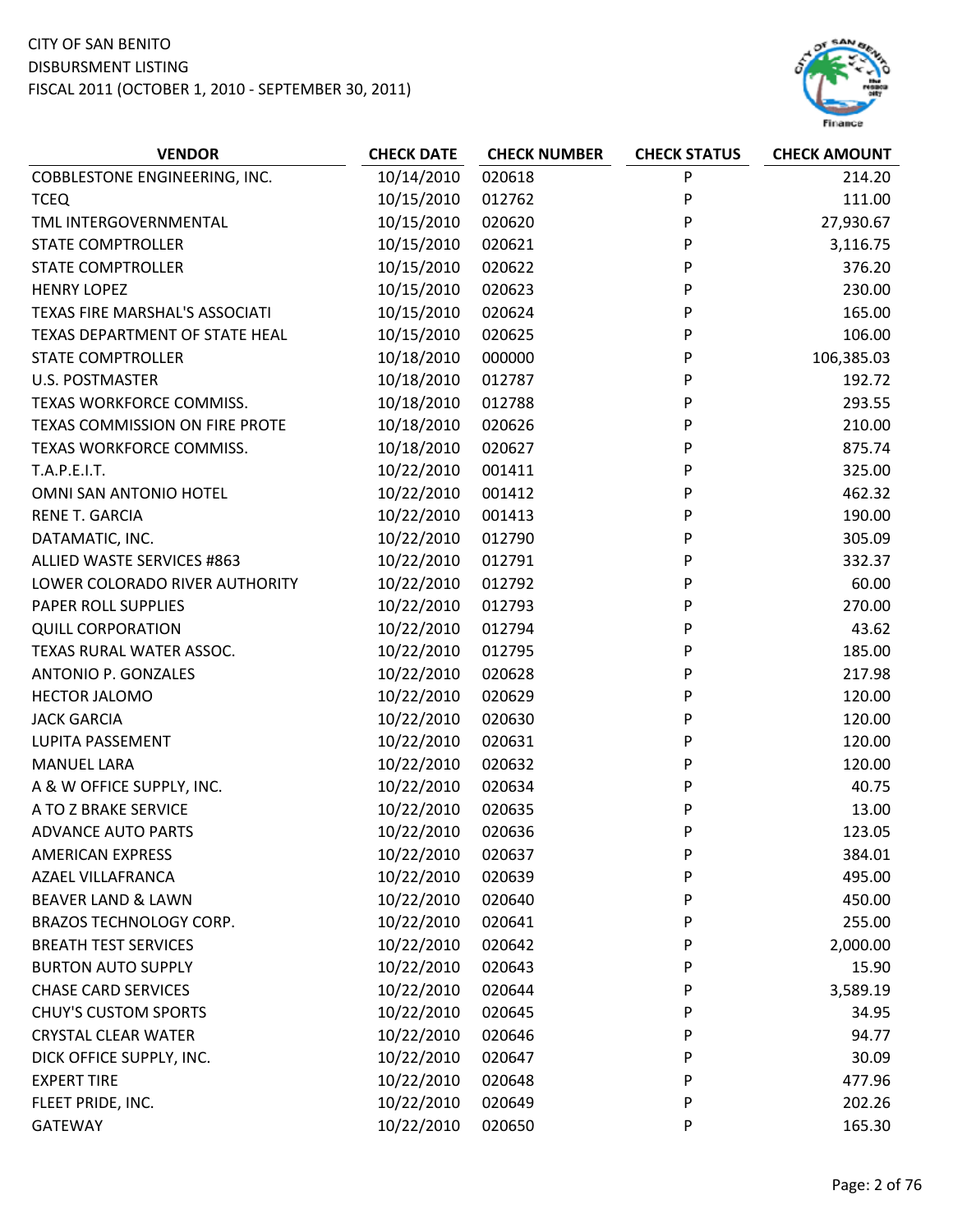

| <b>VENDOR</b>                  | <b>CHECK DATE</b> | <b>CHECK NUMBER</b> | <b>CHECK STATUS</b> | <b>CHECK AMOUNT</b> |
|--------------------------------|-------------------|---------------------|---------------------|---------------------|
| <b>JOSE LUIS DAVILA</b>        | 10/22/2010        | 020651              | P                   | 45.00               |
| LEADS ONLINE, LLC              | 10/22/2010        | 020652              | P                   | 1,188.00            |
| <b>MANUEL LARA</b>             | 10/22/2010        | 020653              | P                   | 5.00                |
| <b>MARIA OCHOA</b>             | 10/22/2010        | 020654              | P                   | 20.00               |
| MUNICIPAL SERVICES BUREAU      | 10/22/2010        | 020655              | P                   | 1,476.73            |
| OFFICE DEPOT ACC 6113          | 10/22/2010        | 020656              | P                   | 75.32               |
| OMNI BASE SERVICES OF TEXAS    | 10/22/2010        | 020657              | P                   | 2,940.00            |
| PAPER ROLL SUPPLIES            | 10/22/2010        | 020658              | P                   | 280.00              |
| PEREZ AUTO REPAIR              | 10/22/2010        | 020659              | P                   | 195.00              |
| PRO-MEDIC EMS, LLC             | 10/22/2010        | 020660              | P                   | 16,000.00           |
| PROFESSIONAL PRINTING, INC.    | 10/22/2010        | 020661              | P                   | 300.00              |
| <b>QUILL CORPORATION</b>       | 10/22/2010        | 020662              | P                   | 213.81              |
| RICARDO GARCIA                 | 10/22/2010        | 020663              | P                   | 540.00              |
| <b>ROBLES AUTO SALES #2</b>    | 10/22/2010        | 020664              | P                   | 29.00               |
| <b>SAM'S CLUB DIRECT</b>       | 10/22/2010        | 020666              | P                   | 124.78              |
| SAN BENITO ANIMAL HOSPITAL INC | 10/22/2010        | 020667              | P                   | 87.00               |
| <b>SAN BENITO NEWS</b>         | 10/22/2010        | 020668              | P                   | 400.00              |
| SPRINT                         | 10/22/2010        | 020669              | P                   | 10.00               |
| <b>START CENTER</b>            | 10/22/2010        | 020670              | P                   | 280.00              |
| TEXAS COMMISSION ON FIRE PROTE | 10/22/2010        | 020671              | P                   | 960.00              |
| TEXAS DEPARTMENT OF PUBLIC SAF | 10/22/2010        | 020672              | P                   | 35.25               |
| <b>VALLEY MORNING STAR</b>     | 10/22/2010        | 020673              | P                   | 135.00              |
| <b>VALLEY RADIO CENTER</b>     | 10/22/2010        | 020674              | P                   | 209.65              |
| WAL-MART COMMUNITY/GECRB       | 10/22/2010        | 020675              | P                   | 102.90              |
| <b>U.S. POSTMASTER</b>         | 10/25/2010        | 012796              | P                   | 746.18              |
| <b>U.S. POSTMASTER</b>         | 10/26/2010        | 012797              | P                   | 225.01              |
| ARTURO FLORES JR.              | 10/27/2010        | 001414              | P                   | 10.00               |
| <b>EZEQUIEL TORRES</b>         | 10/27/2010        | 001415              | P                   | 10.00               |
| FAMILY CRISIS CENTER, INC.     | 10/27/2010        | 001416              | P                   | 45.00               |
| <b>JAIME PEREZ</b>             | 10/27/2010        | 001417              | P                   | 10.00               |
| OIL PATCH FUEL & SUPPLY, INC.  | 10/27/2010        | 020676              | P                   | 5,373.25            |
| ROYAL COFFEE SERVICE, INC      | 10/27/2010        | 020677              | P                   | 161.27              |
| SCHLITTERBAHN BEACH WATERPARK  | 10/27/2010        | 020678              | P                   | 2,041.23            |
| <b>GRAPHICS CENTER</b>         | 10/28/2010        | 000011              | P                   | 2,175.00            |
| SAN BENITO MUSEUMS COALITION   | 10/28/2010        | 000012              | P                   | 1,875.00            |
| <b>ANTHONY MORENO</b>          | 10/28/2010        | 012798              | P                   | 30.00               |
| <b>FRANCISCO TAMAYO</b>        | 10/28/2010        | 012800              | P                   | 30.00               |
| <b>TEEX-EUPWTI</b>             | 10/28/2010        | 012801              | P                   | 550.00              |
| NEIGHBORS IN NEED OF SERVICES, | 10/28/2010        | 020679              | P                   | 130.00              |
| PHCC TEXAS                     | 10/28/2010        | 020680              | P                   | 90.00               |
| <b>VERONICA DE LA FUENTE</b>   | 10/28/2010        | 020681              | P                   | 251.00              |
| ADOLFO E. CORDOVA              | 10/28/2010        | 020682              | P                   | 750.00              |
| <b>BEN M. YUDESIS</b>          | 10/28/2010        | 020683              | P                   | 750.00              |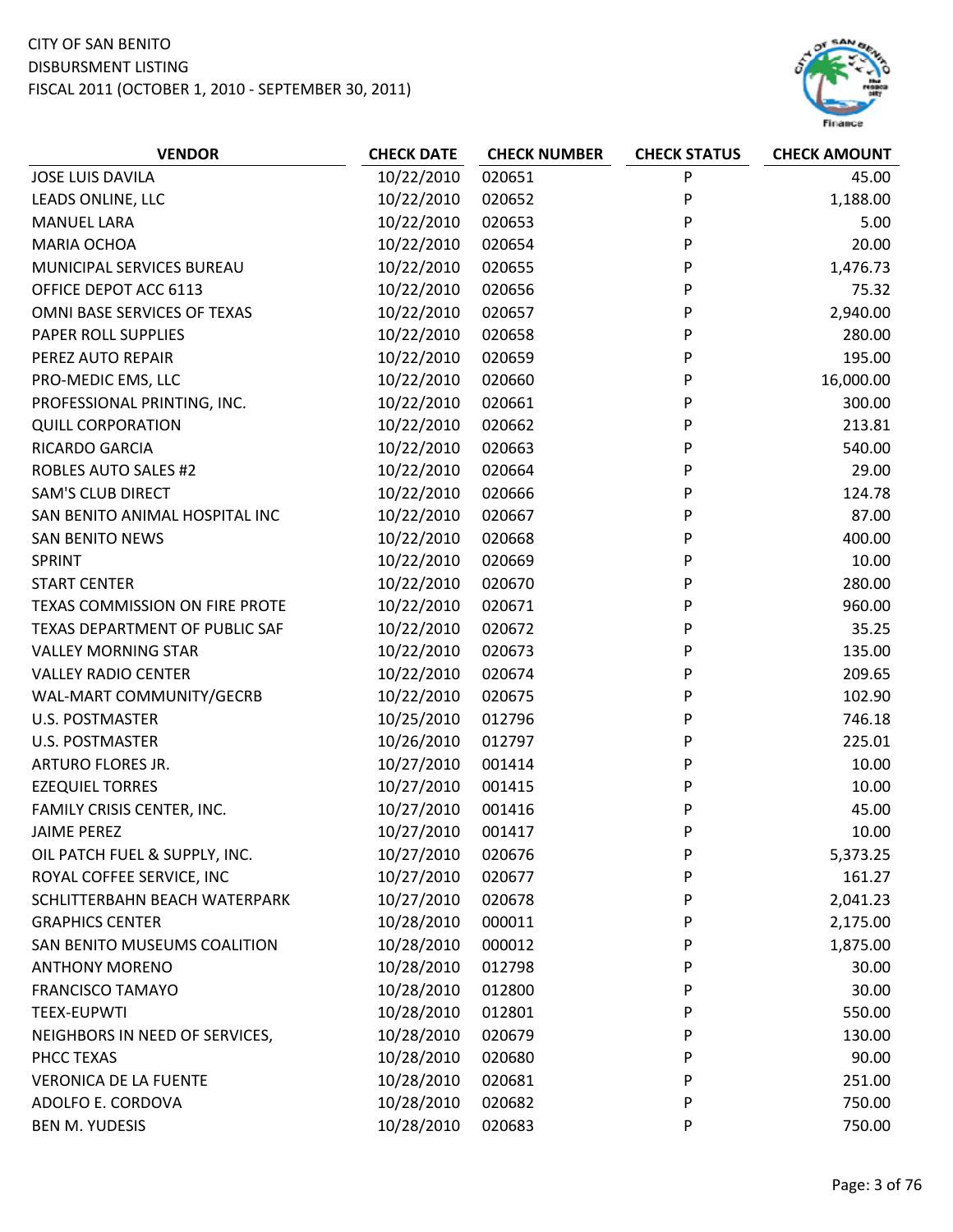

| <b>VENDOR</b>                         | <b>CHECK DATE</b> | <b>CHECK NUMBER</b> | <b>CHECK STATUS</b> | <b>CHECK AMOUNT</b> |
|---------------------------------------|-------------------|---------------------|---------------------|---------------------|
| <b>DAVID GARZA</b>                    | 10/28/2010        | 020684              | P                   | 750.00              |
| MARTIN MORALES, JR.                   | 10/29/2010        | 001418              | P                   | 10.00               |
| <b>SANDRA RAMIREZ</b>                 | 10/29/2010        | 001419              | P                   | 10.00               |
| <b>TCEQ</b>                           | 10/29/2010        | 012802              | P                   | 111.00              |
| <b>CHARLES L. STARLING</b>            | 10/29/2010        | 020685              | P                   | 1,312.50            |
| PHCC TEXAS                            | 10/29/2010        | 020686              | P                   | 90.00               |
| PITNEY BOWES INC.                     | 10/29/2010        | 020687              | P                   | 3,000.00            |
| <b>AMERICAN EXPRESS</b>               | 11/01/2010        | 020688              | P                   | 2,970.13            |
| TROPICAL TRAIL MOBILE HOME & R        | 11/01/2010        | 020691              | P                   | 235.00              |
| SAN BENITO MUSEUMS COALITION          | 11/03/2010        | 000013              | P                   | 3,750.00            |
| CPL RETAIL ENERGY, LP                 | 11/03/2010        | 012806              | P                   | 619.94              |
| <b>DIRECT ENERGY BUSINESS</b>         | 11/03/2010        | 012807              | P                   | 53.67               |
| <b>CAMERON COUNTY IRRIGATION DIST</b> | 11/03/2010        | 012808              | P                   | 11,853.95           |
| <b>REYNALDO RIOS</b>                  | 11/03/2010        | 012809              | P                   | 500.00              |
| <b>DANIEL GARZA</b>                   | 11/03/2010        | 012810              | P                   | 400.00              |
| CPL RETAIL ENERGY, LP                 | 11/03/2010        | 020692              | P                   | 4,539.54            |
| <b>CULLIGAN WATER</b>                 | 11/03/2010        | 020694              | P                   | 48.36               |
| <b>TEXAS GAS SERVICE</b>              | 11/03/2010        | 020695              | P                   | 38.40               |
| COYM, REHMET & GUTIERREZ ENGIN        | 11/04/2010        | 000009              | P                   | 18,747.07           |
| <b>MATT'S CASH AND CARRY</b>          | 11/04/2010        | 000010              | P                   | 625.76              |
| MCCOY'S BUILDING SUPPLY               | 11/04/2010        | 000011              | P                   | 219.13              |
| <b>MOISES MADRID</b>                  | 11/04/2010        | 012811              | P                   | 191.25              |
| <b>ADVANCE AUTO PARTS</b>             | 11/04/2010        | 012812              | P                   | 58.54               |
| AGUAWORKS PIPE & SUPPLY, LLC.         | 11/04/2010        | 012813              | P                   | 1,403.27            |
| DATAMATIC, INC.                       | 11/04/2010        | 012814              | P                   | 305.09              |
| <b>AOC</b>                            | 11/04/2010        | 012815              | P                   | 3,044.00            |
| <b>AUTO ZONE</b>                      | 11/04/2010        | 012816              | P                   | 235.17              |
| BAD BOY INC.                          | 11/04/2010        | 012817              | P                   | 87.90               |
| BORDER STATES ELECTRIC SUPPLY         | 11/04/2010        | 012818              | P                   | 135.82              |
| BROWNSVILLE BOOT JACK III, INC        | 11/04/2010        | 012819              | P                   | 413.67              |
| <b>BURTON AUTO SUPPLY</b>             | 11/04/2010        | 012820              | P                   | 265.46              |
| C & A BUILDERS                        | 11/04/2010        | 012821              | P                   | 19,469.00           |
| CAPEX CONSULTING GROUP                | 11/04/2010        | 012822              | P                   | 3,900.00            |
| <b>CHAMELEON INDUSTRIES INC.</b>      | 11/04/2010        | 012823              | P                   | 4,262.50            |
| <b>CHASE CARD SERVICES</b>            | 11/04/2010        | 012824              | P                   | 171.88              |
| <b>CLEAN MACHINE</b>                  | 11/04/2010        | 012825              | P                   | 11.00               |
| <b>EXPERT TIRE</b>                    | 11/04/2010        | 012826              | P                   | 97.20               |
| FERGUSON WATERWORKS-MUNICIPAL         | 11/04/2010        | 012827              | P                   | 865.22              |
| FRONTERA MATERIALS, INC               | 11/04/2010        | 012828              | P                   | 1,124.46            |
| <b>GCR TIRE CENTERS</b>               | 11/04/2010        | 012829              | P                   | 62.00               |
| <b>GENERAL CHEMICAL</b>               | 11/04/2010        | 012830              | P                   | 8,698.84            |
| <b>GOODE ELECTRIC COMPANY</b>         | 11/04/2010        | 012831              | P                   | 828.90              |
| <b>GRAJALES TIRE SHOP</b>             | 11/04/2010        | 012832              | P                   | 40.00               |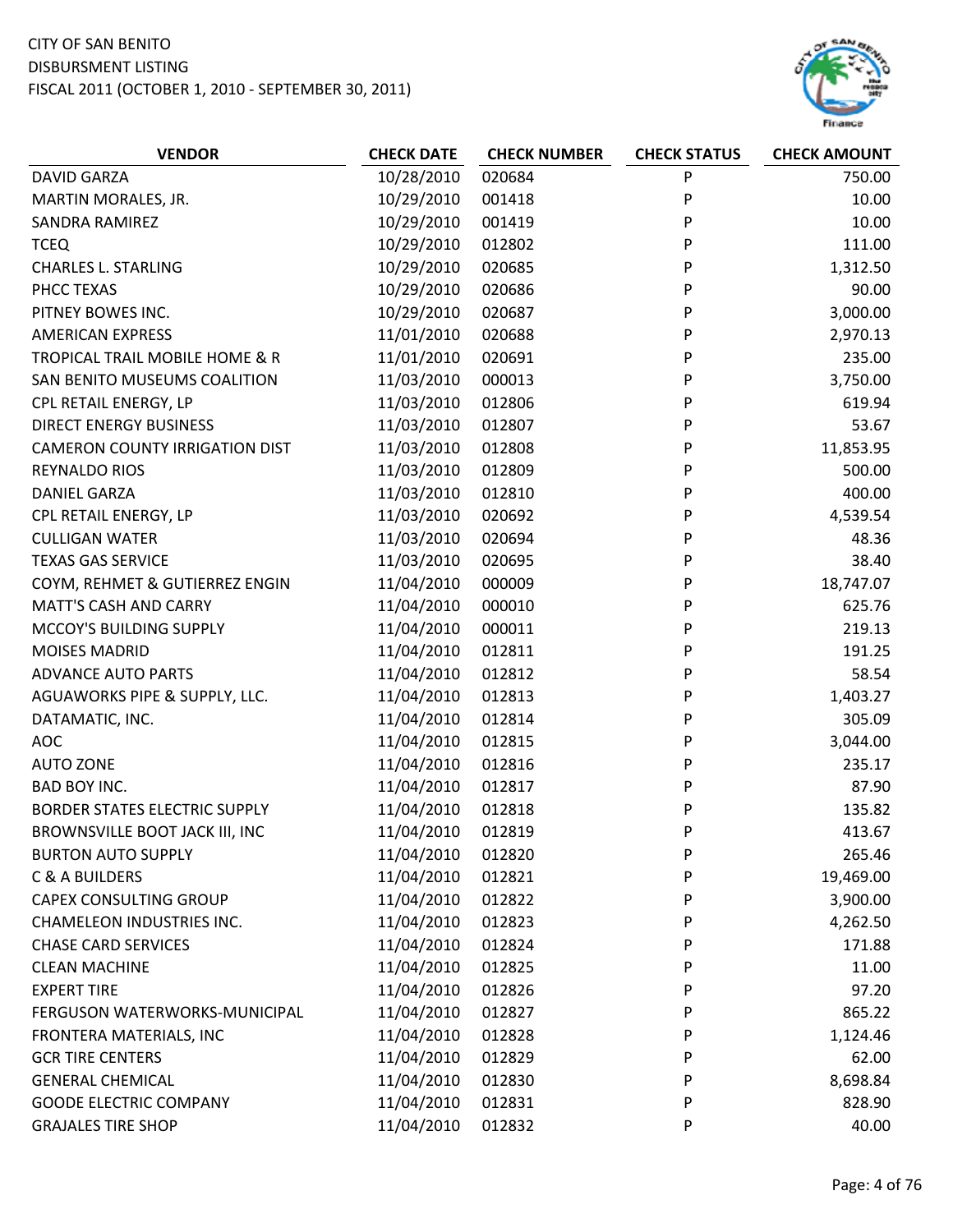

| <b>VENDOR</b>                   | <b>CHECK DATE</b> | <b>CHECK NUMBER</b> | <b>CHECK STATUS</b> | <b>CHECK AMOUNT</b> |
|---------------------------------|-------------------|---------------------|---------------------|---------------------|
| GULF COAST PAPER CO. INC.       | 11/04/2010        | 012833              | P                   | 180.15              |
| <b>HACH COMPANY</b>             | 11/04/2010        | 012834              | P                   | 501.22              |
| HD SUPPLY WATERWORKS, LTD.      | 11/04/2010        | 012835              | P                   | 1,869.49            |
| JOHNNY'S TRUE VALUE             | 11/04/2010        | 012836              | P                   | 49.99               |
| LEWIS ELECTRIC MOTORS, INC.     | 11/04/2010        | 012837              | P                   | 1,849.22            |
| MCCOY'S BUILDING SUPPLY         | 11/04/2010        | 012838              | P                   | 443.52              |
| <b>NUECES POWER EQUIPMENT</b>   | 11/04/2010        | 012839              | P                   | 66.91               |
| ODESSA PUMPS & EQUIPMENT, INC.  | 11/04/2010        | 012840              | P                   | 375.90              |
| ROYAL METAL BUILDING COMPONENT  | 11/04/2010        | 012841              | P                   | 12.00               |
| INDUSTRIAL DISTRIBUTION GROUP   | 11/04/2010        | 012842              | P                   | 1,658.75            |
| <b>USA BLUE BOOK</b>            | 11/04/2010        | 012843              | P                   | 264.90              |
| COYM, REHMET & GUTIERREZ ENGIN  | 11/04/2010        | 012844              | P                   | 587.67              |
| TML INTERGOVERNMENTAL           | 11/04/2010        | 020696              | P                   | 31,499.78           |
| ABEL DAVID ATKINSON             | 11/04/2010        | 020697              | P                   | 200.00              |
| FERNANDO HINOJOSA               | 11/04/2010        | 020698              | P                   | 200.00              |
| <b>SALVADOR MIRANDA</b>         | 11/04/2010        | 020699              | P                   | 500.00              |
| RICARDO PEDRAZA                 | 11/04/2010        | 020700              | P                   | 10.00               |
| TEXAS A&M UNIVERSITY-KINGSVILL  | 11/04/2010        | 020701              | P                   | 95.00               |
| A & W OFFICE SUPPLY, INC.       | 11/04/2010        | 020702              | P                   | 1,401.86            |
| <b>ADVANCE AUTO PARTS</b>       | 11/04/2010        | 020703              | P                   | 852.12              |
| ALLEGRA PRINT & IMAGING         | 11/04/2010        | 020705              | P                   | 286.71              |
| AMERICAN SOLUTIONS FOR BUSINES  | 11/04/2010        | 020706              | P                   | 51.00               |
| <b>AUTO ZONE</b>                | 11/04/2010        | 020707              | P                   | 510.93              |
| BETTS OIL & BUTANE INC.         | 11/04/2010        | 020708              | P                   | 5,404.18            |
| BROWNSVILLE BOOT JACK III, INC  | 11/04/2010        | 020709              | P                   | 264.77              |
| <b>BURTON AUTO SUPPLY</b>       | 11/04/2010        | 020710              | P                   | 13.98               |
| CENTRAL PLUMBING & ELECTRIC SU  | 11/04/2010        | 020711              | P                   | 118.03              |
| <b>CHASE CARD SERVICES</b>      | 11/04/2010        | 020712              | P                   | 2,079.92            |
| <b>CLEAN MACHINE</b>            | 11/04/2010        | 020713              | P                   | 150.50              |
| CONTINENTAL POLYGRAPH SERVICE   | 11/04/2010        | 020714              | P                   | 600.00              |
| D & R GLASS ETC INC.            | 11/04/2010        | 020715              | P                   | 135.00              |
| <b>DIGITAL OFFICE SYSTEMS</b>   | 11/04/2010        | 020716              | P                   | 1,080.90            |
| <b>EAGLE TACTICAL SOLUTIONS</b> | 11/04/2010        | 020717              | P                   | 299.75              |
| <b>ELISEO VILLARREAL</b>        | 11/04/2010        | 020718              | P                   | 3.99                |
| FRONTERA MATERIALS, INC         | 11/04/2010        | 020719              | P                   | 12,650.85           |
| G & T PAVING, LLC.              | 11/04/2010        | 020720              | P                   | 28,360.57           |
| <b>GARCIA TOWING</b>            | 11/04/2010        | 020721              | P                   | 160.00              |
| <b>GCR TIRE CENTERS</b>         | 11/04/2010        | 020722              | P                   | 14.50               |
| <b>GENOVEVA RODRIGUEZ</b>       | 11/04/2010        | 020723              | P                   | 108.95              |
| GERMAN CHOCOLATE, INC.          | 11/04/2010        | 020724              | P                   | 299.00              |
| <b>GRAJALES TIRE SHOP</b>       | 11/04/2010        | 020725              | P                   | 134.00              |
| GULF COAST PAPER CO. INC.       | 11/04/2010        | 020726              | P                   | 1,048.77            |
| H & V EQUIPMENT, INC.           | 11/04/2010        | 020727              | P                   | 888.27              |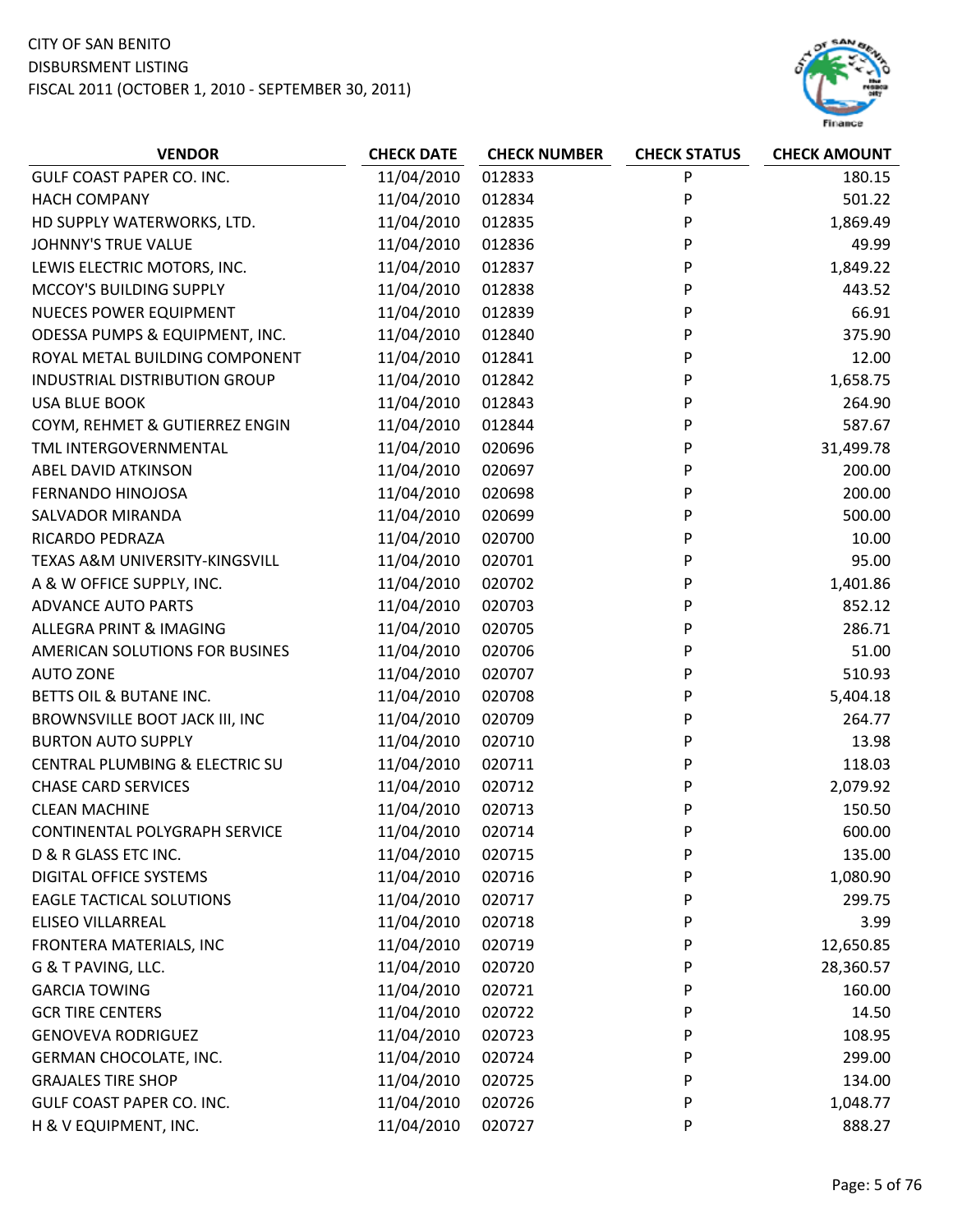

| <b>VENDOR</b>                     | <b>CHECK DATE</b> | <b>CHECK NUMBER</b> | <b>CHECK STATUS</b> | <b>CHECK AMOUNT</b> |
|-----------------------------------|-------------------|---------------------|---------------------|---------------------|
| <b>HICKS OIL</b>                  | 11/04/2010        | 020728              | P                   | 5,046.73            |
| HURRICANE FENCE COMPANY           | 11/04/2010        | 020729              | P                   | 1,143.75            |
| INGRAM LIBRARY SERVICES, INC.     | 11/04/2010        | 020730              | P                   | 263.52              |
| JANICE A. CASSIDY                 | 11/04/2010        | 020731              | P                   | 637.50              |
| <b>GATEWAY</b>                    | 11/04/2010        | 020732              | P                   | 29.60               |
| L. T. BOSWELL                     | 11/04/2010        | 020733              | P                   | 922.07              |
| LINEBARGER GOGGAN BLAIR & SAMP    | 11/04/2010        | 020734              | P                   | 10,179.72           |
| LONE STAR GLASS & MIRROR          | 11/04/2010        | 020736              | P                   | 440.00              |
| LOPEZ BROTHERS & CO.              | 11/04/2010        | 020737              | P                   | 108.50              |
| MAGIC VALLEY ELECTRICT CO         | 11/04/2010        | 020738              | P                   | 202.20              |
| <b>MANUEL LARA</b>                | 11/04/2010        | 020739              | P                   | 4.90                |
| <b>MAVERICK INDUSTRIAL</b>        | 11/04/2010        | 020740              | P                   | 120.00              |
| MCCOY'S BUILDING SUPPLY           | 11/04/2010        | 020741              | O                   | 1,121.44            |
| <b>MENDEZ TIRE SHOP</b>           | 11/04/2010        | 020742              | P                   | 5.00                |
| MOBILE RELAYS PARTNERS LTD.       | 11/04/2010        | 020743              | P                   | 8.10                |
| <b>NEUHAUS &amp; COMPANY</b>      | 11/04/2010        | 020744              | P                   | 62.22               |
| O'REILLY AUTOMOTIVE, INC.         | 11/04/2010        | 020745              | P                   | 71.97               |
| OFFICE DEPOT ACC 6113             | 11/04/2010        | 020746              | P                   | 216.06              |
| OIL PATCH FUEL & SUPPLY, INC.     | 11/04/2010        | 020747              | P                   | 4,537.05            |
| PACO'S LANDSCAPING SERVICES       | 11/04/2010        | 020748              | P                   | 280.00              |
| PATHMARK TRAFFIC PRODUCTS OF T    | 11/04/2010        | 020749              | P                   | 353.00              |
| PEREZ AUTO REPAIR                 | 11/04/2010        | 020750              | P                   | 85.00               |
| PETROLEUM SOLUTIONS, INC.         | 11/04/2010        | 020751              | P                   | 257.00              |
| PROFESSIONAL PRINTING, INC.       | 11/04/2010        | 020752              | P                   | 160.00              |
| <b>GENEVA GROUP</b>               | 11/04/2010        | 020753              | P                   | 160.00              |
| R.G.V. FIREMEN'S AND FIRE MARS    | 11/04/2010        | 020754              | P                   | 100.00              |
| RISO, INC.                        | 11/04/2010        | 020755              | P                   | 12.10               |
| <b>ROBLES AUTO SALES #2</b>       | 11/04/2010        | 020756              | P                   | 14.50               |
| SALOME'S CATERING SERVICES        | 11/04/2010        | 020757              | P                   | 32.24               |
| <b>SAM'S CLUB DIRECT</b>          | 11/04/2010        | 020758              | P                   | 226.91              |
| <b>SAN BENITO NEWS</b>            | 11/04/2010        | 020759              | P                   | 363.54              |
| SHOW ME BOOKS, INC.               | 11/04/2010        | 020760              | P                   | 660.00              |
| SIDDONS FIRE APPARATUS, INC.      | 11/04/2010        | 020761              | P                   | 26.91               |
| <b>SPARKS AUTOMOTIVE</b>          | 11/04/2010        | 020762              | P                   | 75.00               |
| TOPS THE OUTDOOR POWER STORE      | 11/04/2010        | 020764              | P                   | 2,441.31            |
| <b>TRACTOR SUPPLY CREDIT PLAN</b> | 11/04/2010        | 020765              | P                   | 299.95              |
| <b>TROPHY PLUS</b>                | 11/04/2010        | 020766              | P                   | 400.20              |
| <b>VALLEY IT SOLUTIONS</b>        | 11/04/2010        | 020767              | P                   | 7,000.00            |
| <b>VALLEY RADIO CENTER</b>        | 11/04/2010        | 020768              | P                   | 152.00              |
| VICTORIA STEEL & SUPPLY INC.      | 11/04/2010        | 020769              | P                   | 12.75               |
| SYSCO SAN ANTONIO INC.            | 11/04/2010        | 020770              | P                   | 178.88              |
| <b>MOISES MADRID</b>              | 11/05/2010        | 012845              | P                   | 179.43              |
| <b>U.S. POSTMASTER</b>            | 11/08/2010        | 012846              | P                   | 799.67              |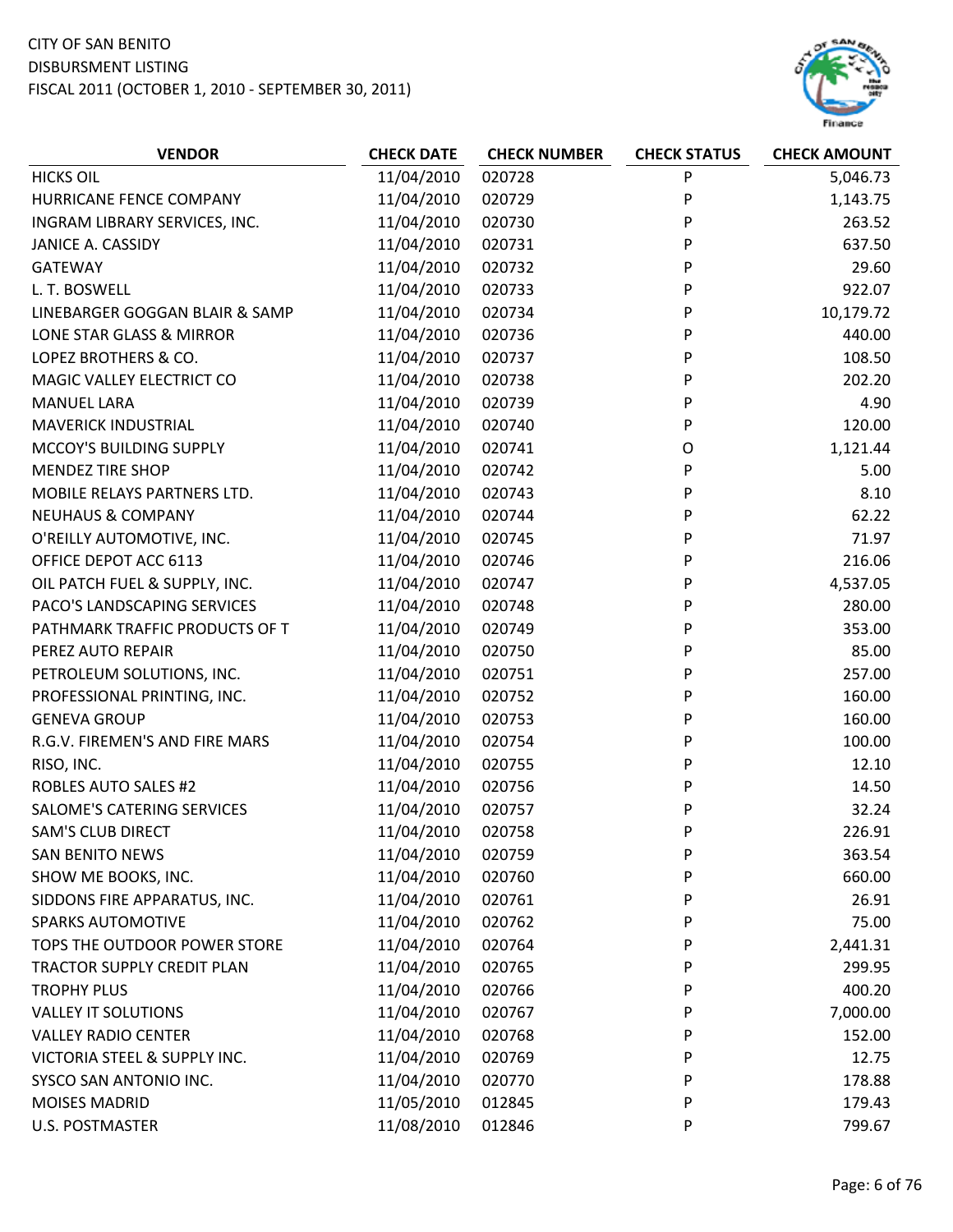

| <b>VENDOR</b>                         | <b>CHECK DATE</b> | <b>CHECK NUMBER</b> | <b>CHECK STATUS</b> | <b>CHECK AMOUNT</b> |
|---------------------------------------|-------------------|---------------------|---------------------|---------------------|
| <b>U.S. POSTMASTER</b>                | 11/08/2010        | 012847              | P                   | 169.40              |
| ALISHA MILLIGAN                       | 11/08/2010        | 020771              | P                   | 65.00               |
| <b>ARTURO RODRIGUEZ</b>               | 11/08/2010        | 020772              | P                   | 65.00               |
| <b>BILL ELLIOTT</b>                   | 11/08/2010        | 020773              | P                   | 65.00               |
| <b>JACK GARCIA</b>                    | 11/08/2010        | 020775              | P                   | 65.00               |
| LUPITA PASSEMENT                      | 11/08/2010        | 020776              | P                   | 65.00               |
| <b>SUSAN CRABTREE</b>                 | 11/08/2010        | 020777              | P                   | 65.00               |
| <b>CITY OF SAN BENITO</b>             | 11/09/2010        | 001984              | P                   | 9,967.01            |
| <b>RAMON CLAUDIO</b>                  | 11/09/2010        | 001986              | P                   | 350.00              |
| A & W OFFICE SUPPLY, INC.             | 11/09/2010        | 001987              | P                   | 59.00               |
| <b>GENEVA GROUP</b>                   | 11/09/2010        | 001988              | P                   | 160.00              |
| MCCOY'S BUILDING SUPPLY               | 11/09/2010        | 001989              | P                   | 187.56              |
| <b>SHERWIN WILLIAMS</b>               | 11/09/2010        | 001990              | P                   | 392.90              |
| <b>CAMERON COUNTY IRRIGATION DIST</b> | 11/09/2010        | 012859              | P                   | 20,302.36           |
| TEXAS COMMISSION ON ENVIRONMEN        | 11/09/2010        | 012860              | P                   | 18,327.50           |
| CPL RETAIL ENERGY, LP                 | 11/09/2010        | 012861              | P                   | 223.44              |
| <b>VALLEY IT SOLUTIONS</b>            | 11/09/2010        | 020778              | P                   | 7,000.00            |
| CPL RETAIL ENERGY, LP                 | 11/09/2010        | 020779              | P                   | 2,745.63            |
| <b>DIRECT ENERGY BUSINESS</b>         | 11/10/2010        | 012862              | P                   | 43,720.49           |
| <b>DIRECT ENERGY BUSINESS</b>         | 11/10/2010        | 020780              | P                   | 41,299.54           |
| DAVID GARZA JR                        | 11/10/2010        | 020784              | P                   | 10.00               |
| <b>HECTOR JALOMO</b>                  | 11/10/2010        | 020785              | P                   | 10.00               |
| <b>VALLEY BAPTIST FOUNDATION</b>      | 11/10/2010        | 020786              | P                   | 200.00              |
| ADOLFO E. CORDOVA                     | 11/12/2010        | 020787              | P                   | 750.00              |
| <b>BEN M. YUDESIS</b>                 | 11/12/2010        | 020788              | P                   | 750.00              |
| <b>DAVID GARZA</b>                    | 11/12/2010        | 020789              | P                   | 750.00              |
| COYM, REHMET & GUTIERREZ ENGIN        | 11/12/2010        | 020790              | P                   | 16,313.12           |
| DEL ANGEL MONUMENTS CO.               | 11/12/2010        | 020791              | P                   | 990.00              |
| <b>GARCO CONSTRUCTION, LLC.</b>       | 11/12/2010        | 020792              | P                   | 41,511.13           |
| <b>U.S. POSTMASTER</b>                | 11/15/2010        | 012864              | P                   | 759.87              |
| <b>CITY OF MCALLEN</b>                | 11/15/2010        | 020793              | P                   | 162.00              |
| <b>HENRY LOPEZ</b>                    | 11/15/2010        | 020794              | P                   | 30.00               |
| <b>AMERICAN EXPRESS</b>               | 11/16/2010        | 000016              | P                   | 919.54              |
| <b>GRAPHICS CENTER</b>                | 11/16/2010        | 000017              | P                   | 550.00              |
| <b>IRENE SALDIVAR</b>                 | 11/16/2010        | 001422              | P                   | 110.00              |
| OFFICE OF ATTORNEY GENERAL            | 11/16/2010        | 001423              | P                   | 150.00              |
| <b>U.S. POSTMASTER</b>                | 11/16/2010        | 012873              | P                   | 216.48              |
| ROMULO GARZA                          | 11/16/2010        | 012874              | P                   | 10.00               |
| SEBASTIAN LOPEZ                       | 11/16/2010        | 012875              | P                   | 10.00               |
| <b>TCEQ</b>                           | 11/16/2010        | 012876              | P                   | 333.00              |
| TEXAS COMMISSION ON ENVIRONMEN        | 11/16/2010        | 012877              | P                   | 531.81              |
| ADELA MENDEZ                          | 11/16/2010        | 020795              | P                   | 70.00               |
| HEART OF AMERICA CARNIVAL             | 11/16/2010        | 020798              | P                   | 500.00              |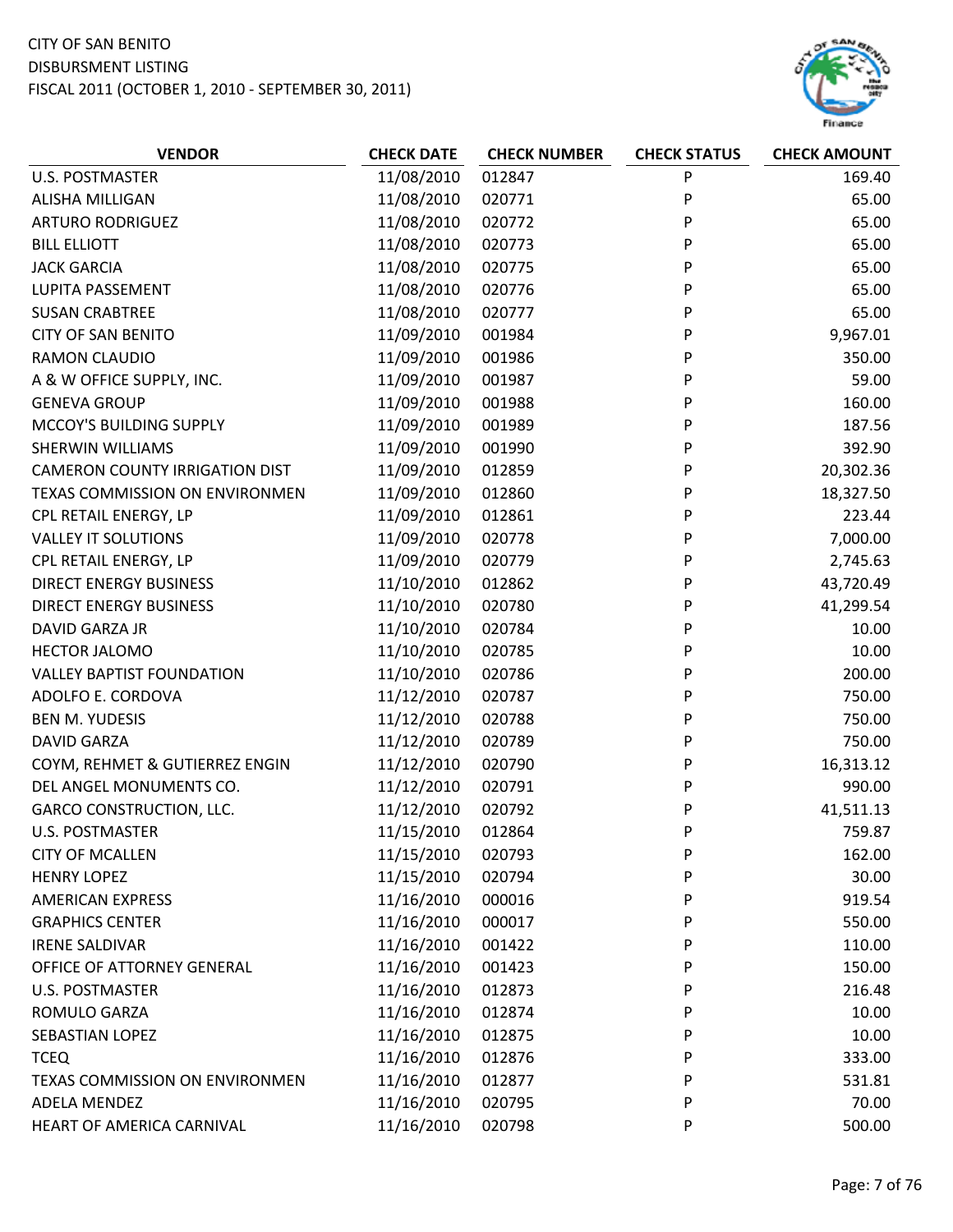

| <b>VENDOR</b>                             | <b>CHECK DATE</b> | <b>CHECK NUMBER</b> | <b>CHECK STATUS</b> | <b>CHECK AMOUNT</b> |
|-------------------------------------------|-------------------|---------------------|---------------------|---------------------|
| <b>SUSAN CRABTREE</b>                     | 11/16/2010        | 020799              | P                   | 190.00              |
| AL WASIELEWSKI                            | 11/16/2010        | 020800              | P                   | 525.00              |
| <b>CHEMICAL RESPONSE &amp; REMEDIATIO</b> | 11/17/2010        | 000012              | P                   | 2,300.00            |
| AMANDA LARA                               | 11/18/2010        | 001991              | P                   | 170.00              |
| <b>CHASE CARD SERVICES</b>                | 11/18/2010        | 001992              | P                   | 164.60              |
| <b>CITY OF SAN BENITO</b>                 | 11/18/2010        | 001993              | P                   | 29.96               |
| FEDERAL EXPRESS CORPORATION               | 11/18/2010        | 001994              | P                   | 30.68               |
| NCDA REGION VI-SOUTHWEST                  | 11/18/2010        | 001995              | P                   | 250.00              |
| <b>SAN BENITO NEWS</b>                    | 11/18/2010        | 001996              | P                   | 30.00               |
| SANDEE ALVAREZ                            | 11/18/2010        | 001997              | P                   | 90.00               |
| <b>CHASE CARD SERVICES</b>                | 11/18/2010        | 001998              | P                   | 514.05              |
| MCCOY'S BUILDING SUPPLY                   | 11/18/2010        | 001999              | P                   | 282.85              |
| <b>CHASE CARD SERVICES</b>                | 11/18/2010        | 002000              | P                   | 156.60              |
| COYM, REHMET & GUTIERREZ ENGIN            | 11/18/2010        | 012878              | P                   | 53,929.86           |
| COYM, REHMET & GUTIERREZ ENGIN            | 11/18/2010        | 020801              | P                   | 21,798.10           |
| DENTON, NAVARRO, ROCHA & BERNA            | 11/18/2010        | 020803              | P                   | 1,497.94            |
| <b>RENE VILLAFRANCO</b>                   | 11/18/2010        | 020804              | P                   | 130.00              |
| INSCO DISTRIBUTING, INC.                  | 11/19/2010        | 000013              | P                   | 52.45               |
| A & B ENVIRONMENTAL SERVICES,             | 11/19/2010        | 012880              | P                   | 50.00               |
| <b>ADVANCE AUTO PARTS</b>                 | 11/19/2010        | 012881              | P                   | 271.86              |
| AIR LIQUIDE AMERICA L.P.                  | 11/19/2010        | 012882              | P                   | 60.94               |
| ALAMO IRON WORKS, INC.                    | 11/19/2010        | 012883              | P                   | 188.52              |
| ALLIED WASTE SERVICES #863                | 11/19/2010        | 012884              | P                   | 347.33              |
| AMCHEM INCORPORATED                       | 11/19/2010        | 012885              | P                   | 3,418.85            |
| AMIGO BOLT & SUPPLY                       | 11/19/2010        | 012886              | P                   | 216.29              |
| ANA-LAB CORP.                             | 11/19/2010        | 012887              | P                   | 2,844.00            |
| <b>AOC</b>                                | 11/19/2010        | 012888              | P                   | 939.03              |
| ARROW MAGNOLIA, INC.                      | 11/19/2010        | 012889              | P                   | 384.00              |
| AT&T                                      | 11/19/2010        | 012890              | P                   | 332.46              |
| <b>AT&amp;T LONG DISTANCE</b>             | 11/19/2010        | 012891              | P                   | 57.88               |
| <b>AUTO ZONE</b>                          | 11/19/2010        | 012892              | P                   | 64.99               |
| BALCH MACHINE CO., INC.                   | 11/19/2010        | 012893              | P                   | 60.00               |
| <b>BURTON AUTO SUPPLY</b>                 | 11/19/2010        | 012894              | P                   | 272.86              |
| C & S SAFETY SUPPLY                       | 11/19/2010        | 012895              | P                   | 223.90              |
| CAMERON LAND & CATTLE, INC.               | 11/19/2010        | 012896              | P                   | 2,008.90            |
| CENTRAL READY MIX CONCRETE COM            | 11/19/2010        | 012897              | P                   | 680.00              |
| <b>CHASE CARD SERVICES</b>                | 11/19/2010        | 012898              | P                   | 254.96              |
| DEALERS ELECTRICAL SUPPLY                 | 11/19/2010        | 012899              | P                   | 37.86               |
| DIGITAL COMMUNICATIONS                    | 11/19/2010        | 012900              | P                   | 70.00               |
| TERRA RENEWAL WEST, LLC                   | 11/19/2010        | 012901              | P                   | 3,430.00            |
| FERGUSON WATERWORKS-MUNICIPAL             | 11/19/2010        | 012902              | P                   | 2,220.39            |
| <b>GENERAL CHEMICAL</b>                   | 11/19/2010        | 012903              | P                   | 5,374.23            |
| <b>GOODE ELECTRIC COMPANY</b>             | 11/19/2010        | 012904              | P                   | 369.60              |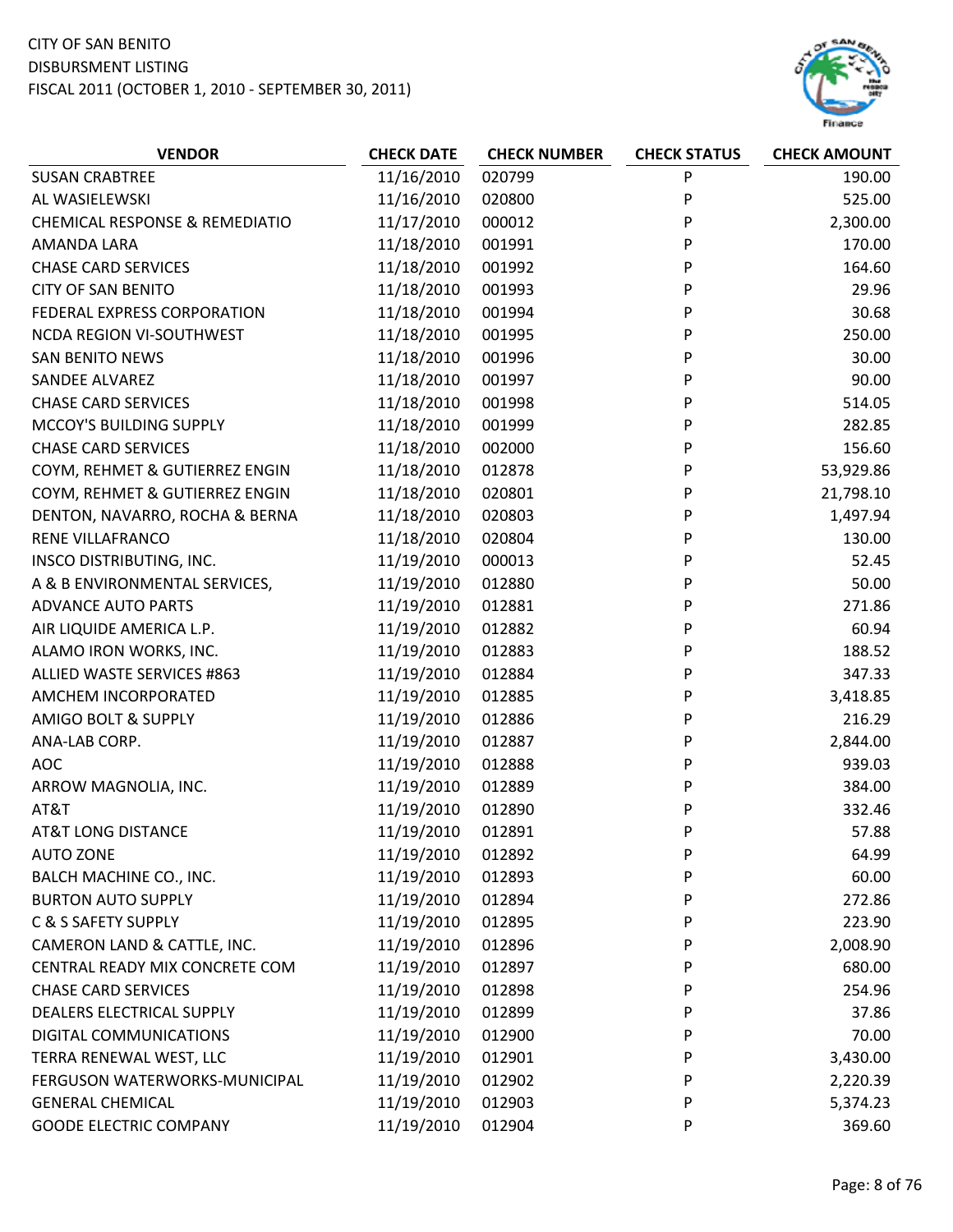

| <b>VENDOR</b>                        | <b>CHECK DATE</b> | <b>CHECK NUMBER</b> | <b>CHECK STATUS</b> | <b>CHECK AMOUNT</b> |
|--------------------------------------|-------------------|---------------------|---------------------|---------------------|
| <b>GRAJALES TIRE SHOP</b>            | 11/19/2010        | 012905              | P                   | 7.00                |
| <b>HACH COMPANY</b>                  | 11/19/2010        | 012906              | P                   | 292.10              |
| HD SUPPLY WATERWORKS, LTD.           | 11/19/2010        | 012907              | P                   | 5,365.11            |
| HURRICANE FENCE COMPANY              | 11/19/2010        | 012908              | P                   | 95.00               |
| <b>JOHNNY'S TRUE VALUE</b>           | 11/19/2010        | 012909              | P                   | 384.55              |
| LEWIS ELECTRIC MOTORS, INC.          | 11/19/2010        | 012910              | P                   | 275.40              |
| MATHESON TRI-GAS, INC.               | 11/19/2010        | 012911              | P                   | 43.54               |
| MCCOY'S BUILDING SUPPLY              | 11/19/2010        | 012912              | P                   | 79.99               |
| NUECES POWER EQUIPMENT               | 11/19/2010        | 012913              | P                   | 160.03              |
| O'REILLY AUTOMOTIVE, INC.            | 11/19/2010        | 012914              | P                   | 7.54                |
| ODESSA PUMPS & EQUIPMENT, INC.       | 11/19/2010        | 012915              | P                   | 297.57              |
| RIO GRANDE CONCRETE ACCESSORIE       | 11/19/2010        | 012916              | P                   | 317.58              |
| <b>SPRINT</b>                        | 11/19/2010        | 012917              | P                   | 372.57              |
| TOPS THE OUTDOOR POWER STORE         | 11/19/2010        | 012918              | P                   | 53.99               |
| TYLER TECHNOLOGIES, INC.             | 11/19/2010        | 012919              | P                   | 13,345.40           |
| <b>USA BLUE BOOK</b>                 | 11/19/2010        | 012920              | P                   | 556.00              |
| ALLIED WASTE SERVICES #863           | 11/19/2010        | 012921              | P                   | 154,639.50          |
| A & W OFFICE SUPPLY, INC.            | 11/19/2010        | 020805              | P                   | 2,459.40            |
| <b>ADVANCE AUTO PARTS</b>            | 11/19/2010        | 020806              | P                   | 1,267.52            |
| AMERICAN SOLUTIONS FOR BUSINES       | 11/19/2010        | 020809              | P                   | 209.50              |
| AT&T                                 | 11/19/2010        | 020810              | P                   | 1,392.74            |
| <b>AT&amp;T LONG DISTANCE</b>        | 11/19/2010        | 020811              | P                   | 255.88              |
| <b>AUTO ZONE</b>                     | 11/19/2010        | 020812              | P                   | 84.15               |
| <b>BEAVER LAND &amp; LAWN</b>        | 11/19/2010        | 020813              | P                   | 360.00              |
| <b>BORDER STATES ELECTRIC SUPPLY</b> | 11/19/2010        | 020814              | P                   | 397.95              |
| <b>BURTON AUTO SUPPLY</b>            | 11/19/2010        | 020815              | P                   | 41.16               |
| CDW GOVERNMENT, INC.                 | 11/19/2010        | 020816              | P                   | 4,852.93            |
| CENTRAL PLUMBING & ELECTRIC SU       | 11/19/2010        | 020817              | P                   | 502.92              |
| CENTRAL READY MIX CONCRETE COM       | 11/19/2010        | 020818              | P                   | 1,666.00            |
| <b>CHASE CARD SERVICES</b>           | 11/19/2010        | 020819              | P                   | 1,137.73            |
| <b>CIRCLE R FEED MART</b>            | 11/19/2010        | 020821              | P                   | 25.50               |
| <b>CITY OF BROWNSVILLE</b>           | 11/19/2010        | 020822              | P                   | 468.00              |
| COYM, REHMET & GUTIERREZ ENGIN       | 11/19/2010        | 020823              | P                   | 4,658.00            |
| D & R GLASS ETC INC.                 | 11/19/2010        | 020824              | P                   | 135.00              |
| <b>DEBORAH ORTEGA</b>                | 11/19/2010        | 020825              | P                   | 105.00              |
| DENTON, NAVARRO, ROCHA & BERNA       | 11/19/2010        | 020826              | P                   | 5,562.60            |
| ERGON ASPHALT AND EMULSIONS, I       | 11/19/2010        | 020828              | P                   | 5,445.88            |
| FEDERAL EXPRESS CORPORATION          | 11/19/2010        | 020829              | P                   | 99.09               |
| FIRE PROGRAMS                        | 11/19/2010        | 020830              | P                   | 1,500.00            |
| <b>GCR TIRE CENTERS</b>              | 11/19/2010        | 020831              | P                   | 2,103.00            |
| <b>GILLMAN HONDA OF SAN BENITO</b>   | 11/19/2010        | 020832              | P                   | 39.58               |
| GULF COAST PAPER CO. INC.            | 11/19/2010        | 020833              | P                   | 1,968.69            |
| HAGEMEYER NORTH AMERICA, INC.        | 11/19/2010        | 020834              | P                   | 1,338.71            |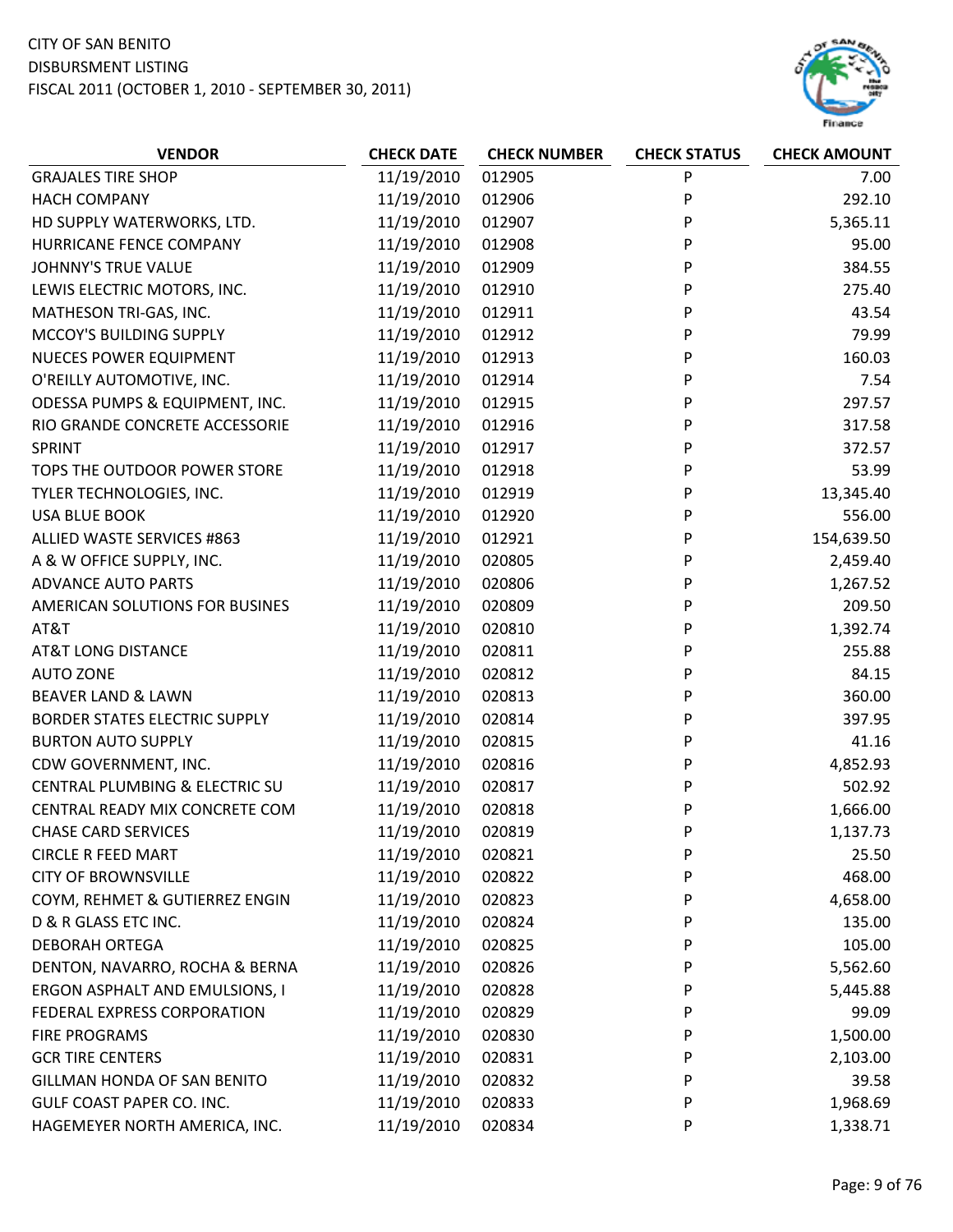

| <b>VENDOR</b>                      | <b>CHECK DATE</b> | <b>CHECK NUMBER</b> | <b>CHECK STATUS</b> | <b>CHECK AMOUNT</b> |
|------------------------------------|-------------------|---------------------|---------------------|---------------------|
| <b>HICKS OIL</b>                   | 11/19/2010        | 020835              | P                   | 5,852.17            |
| <b>IGLESIA CRISTO ES EL CAMINO</b> | 11/19/2010        | 020836              | P                   | 280.00              |
| IN THE NEWS, INC                   | 11/19/2010        | 020837              | P                   | 177.00              |
| <b>INSCO DISTRIBUTING, INC.</b>    | 11/19/2010        | 020838              | P                   | 67.20               |
| J & J TIRE & AUTO                  | 11/19/2010        | 020839              | P                   | 120.98              |
| J-III CONCRETE CORP                | 11/19/2010        | 020840              | P                   | 272.00              |
| <b>JOHNNY'S TRUE VALUE</b>         | 11/19/2010        | 020841              | P                   | 289.37              |
| L. T. BOSWELL                      | 11/19/2010        | 020842              | P                   | 151.35              |
| LETICIA GOMEZ                      | 11/19/2010        | 020843              | P                   | 130.00              |
| LINEBARGER GOGGAN BLAIR & SAMP     | 11/19/2010        | 020844              | P                   | 3,168.87            |
| LOPEZ BROTHERS & CO.               | 11/19/2010        | 020845              | P                   | 288.50              |
| MATHESON TRI-GAS, INC.             | 11/19/2010        | 020846              | P                   | 53.20               |
| MCCOY'S BUILDING SUPPLY            | 11/19/2010        | 020847              | P                   | 143.82              |
| MOBILE RELAYS PARTNERS LTD.        | 11/19/2010        | 020848              | P                   | 45.00               |
| MUNICIPAL SERVICES BUREAU          | 11/19/2010        | 020849              | P                   | 675.01              |
| O'REILLY AUTOMOTIVE, INC.          | 11/19/2010        | 020850              | P                   | 40.06               |
| OFFICE DEPOT ACC 6113              | 11/19/2010        | 020851              | P                   | 499.98              |
| PAMELA ZUNIGA                      | 11/19/2010        | 020852              | P                   | 130.00              |
| PEREZ AUTO REPAIR                  | 11/19/2010        | 020853              | P                   | 55.00               |
| R. DE LA FUENTE SERVICE STATIO     | 11/19/2010        | 020854              | P                   | 14.50               |
| RICARDO GARCIA                     | 11/19/2010        | 020855              | P                   | 135.00              |
| RIO GRANDE STEEL, LTD.             | 11/19/2010        | 020856              | O                   | 1,082.60            |
| <b>ROBLES AUTO SALES #2</b>        | 11/19/2010        | 020857              | P                   | 43.50               |
| ROLANDO MONSEVALLES                | 11/19/2010        | 020858              | P                   | 280.00              |
| UNITED RENTALS (NORTH AMERICA)     | 11/19/2010        | 020859              | P                   | 34.00               |
| SALOME'S CATERING SERVICES         | 11/19/2010        | 020860              | P                   | 70.35               |
| <b>SPRINT</b>                      | 11/19/2010        | 020861              | P                   | 1,649.76            |
| <b>SUSAN CRABTREE</b>              | 11/19/2010        | 020862              | P                   | 24.16               |
| SYSCO SAN ANTONIO INC.             | 11/19/2010        | 020863              | P                   | 405.12              |
| <b>TEXAS GAS SERVICE</b>           | 11/19/2010        | 020864              | P                   | 38.40               |
| THE LIGHT HOUSE                    | 11/19/2010        | 020865              | P                   | 165.00              |
| THE PRODUCTIVITY CENTER, INC.      | 11/19/2010        | 020866              | P                   | 295.00              |
| TIP TOP TOWING                     | 11/19/2010        | 020867              | P                   | 85.00               |
| TYLER TECHNOLOGIES, INC.           | 11/19/2010        | 020868              | P                   | 16,421.10           |
| <b>VALLEY RADIO CENTER</b>         | 11/19/2010        | 020869              | P                   | 590.65              |
| <b>VIDEO LANGUAGE</b>              | 11/19/2010        | 020870              | P                   | 289.80              |
| WAL-MART COMMUNITY/GECRB           | 11/19/2010        | 020871              | P                   | 146.56              |
| <b>SPRINT</b>                      | 11/19/2010        | 020872              | P                   | 10.00               |
| <b>U.S. POSTMASTER</b>             | 11/23/2010        | 012922              | P                   | 750.77              |
| SPRINT                             | 11/23/2010        | 012923              | P                   | 361.50              |
| ADOLFO E. CORDOVA                  | 11/23/2010        | 020873              | P                   | 750.00              |
| <b>BEN M. YUDESIS</b>              | 11/23/2010        | 020874              | P                   | 750.00              |
| <b>DAVID GARZA</b>                 | 11/23/2010        | 020875              | P                   | 750.00              |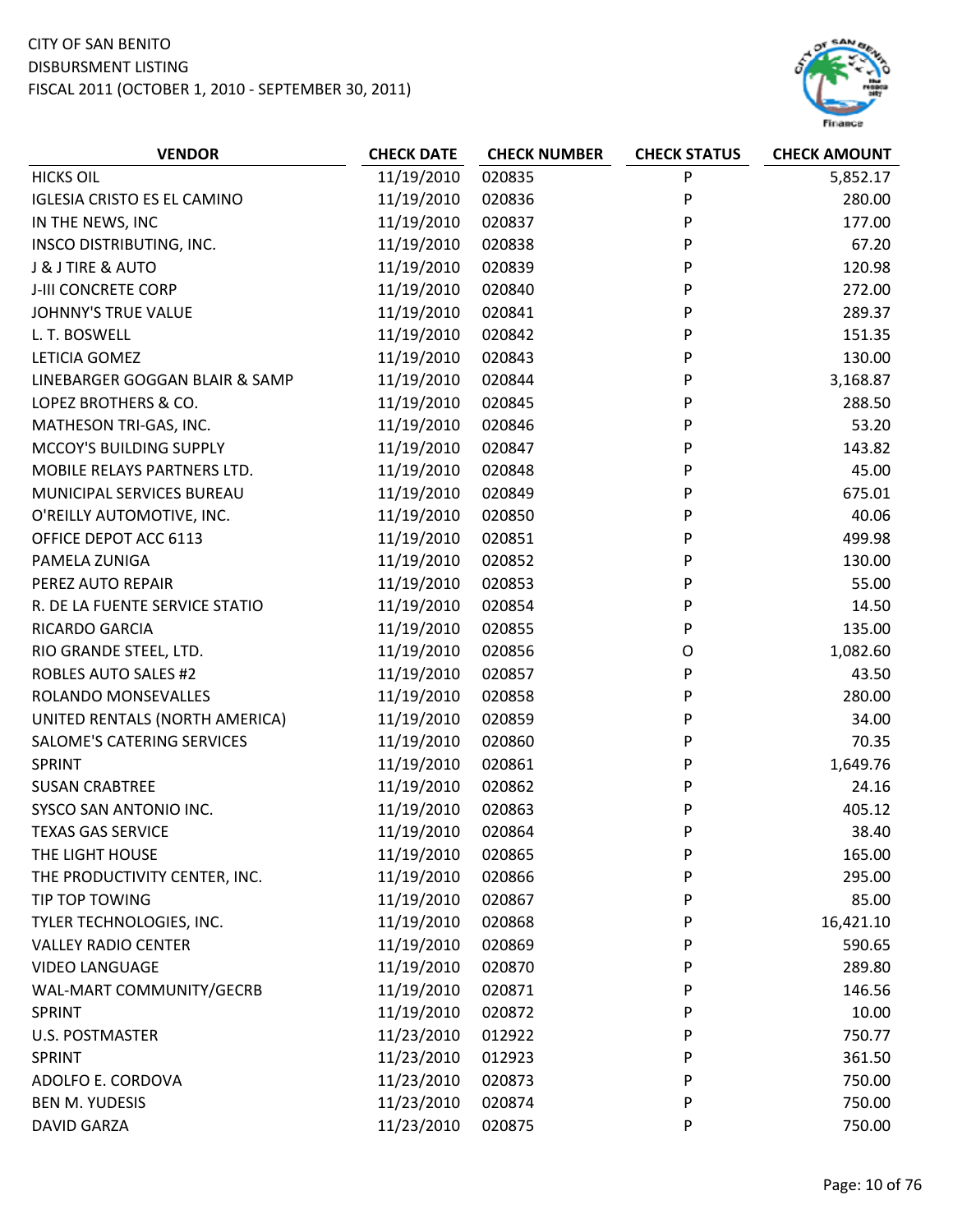

| <b>VENDOR</b>                             | <b>CHECK DATE</b> | <b>CHECK NUMBER</b> | <b>CHECK STATUS</b> | <b>CHECK AMOUNT</b> |
|-------------------------------------------|-------------------|---------------------|---------------------|---------------------|
| HOLDEN SECURITY & STORM SHUTTE            | 11/23/2010        | 020876              | P                   | 8,375.00            |
| <b>SPRINT</b>                             | 11/23/2010        | 020877              | P                   | 1,704.17            |
| <b>CITY OF SAN BENITO</b>                 | 11/24/2010        | 002001              | P                   | 14.42               |
| OFFICE DEPOT ACC 6113                     | 11/24/2010        | 002002              | P                   | 39.28               |
| <b>SAN BENITO NEWS</b>                    | 11/24/2010        | 002003              | P                   | 235.80              |
| SPRINT                                    | 11/24/2010        | 002004              | P                   | 57.01               |
| EXERPLAY, INC.                            | 11/24/2010        | 002005              | P                   | 33,741.97           |
| SAN BENITO CHAMBER OF COMMERCE            | 11/24/2010        | 020878              | P                   | 4,479.16            |
| <b>ARTHUR PALOS</b>                       | 11/29/2010        | 001424              | P                   | 10.00               |
| <b>CRIMINAL JUSTICE INSTITUTE</b>         | 11/29/2010        | 001425              | P                   | 150.00              |
| <b>JUAN LEONEL DE LEON</b>                | 11/29/2010        | 001426              | P                   | 10.00               |
| ROGELIO BANDA                             | 11/29/2010        | 001427              | P                   | 10.00               |
| ARTURO FLORES JR.                         | 11/29/2010        | 001428              | P                   | 30.00               |
| <b>EZEQUIEL TORRES</b>                    | 11/29/2010        | 001429              | P                   | 30.00               |
| <b>JAIME PEREZ</b>                        | 11/29/2010        | 001430              | P                   | 30.00               |
| <b>TCEQ</b>                               | 11/29/2010        | 012924              | P                   | 111.00              |
| TEXAS COMMISSION ON ENVIRONMEN            | 11/29/2010        | 012925              | P                   | 13,953.50           |
| <b>SUSAN CRABTREE</b>                     | 11/29/2010        | 020880              | P                   | 80.00               |
| <b>U.S. POSTMASTER</b>                    | 11/30/2010        | 012926              | P                   | 194.92              |
| <b>SUSAN CRABTREE</b>                     | 11/30/2010        | 020881              | P                   | 50.00               |
| LUPITA PASSEMENT                          | 11/30/2010        | 020882              | P                   | 90.00               |
| <b>ISAAC VASQUEZ</b>                      | 12/03/2010        | 001431              | P                   | 50.00               |
| <b>U.S. POSTMASTER</b>                    | 12/03/2010        | 012941              | P                   | 804.67              |
| A & W OFFICE SUPPLY, INC.                 | 12/03/2010        | 012942              | P                   | 88.55               |
| <b>ADVANCE AUTO PARTS</b>                 | 12/03/2010        | 012943              | P                   | 492.02              |
| AGUAWORKS PIPE & SUPPLY, LLC.             | 12/03/2010        | 012944              | P                   | 2,998.80            |
| ALAMO IRON WORKS, INC.                    | 12/03/2010        | 012945              | P                   | 43.85               |
| ALTIVIA, CORP.                            | 12/03/2010        | 012946              | P                   | 3,457.95            |
| <b>AOC</b>                                | 12/03/2010        | 012947              | P                   | 245.00              |
| BROWNSVILLE BOOT JACK III, INC            | 12/03/2010        | 012948              | P                   | 150.00              |
| <b>BURTON AUTO SUPPLY</b>                 | 12/03/2010        | 012949              | P                   | 454.06              |
| CENTRAL READY MIX CONCRETE COM            | 12/03/2010        | 012950              | P                   | 1,530.00            |
| <b>CHASE CARD SERVICES</b>                | 12/03/2010        | 012951              | P                   | 191.28              |
| <b>CITRUS WATER &amp; WASTEWATER ASSO</b> | 12/03/2010        | 012952              | P                   | 8.50                |
| COYM, REHMET & GUTIERREZ ENGIN            | 12/03/2010        | 012953              | P                   | 12,192.53           |
| FERGUSON WATERWORKS-MUNICIPAL             | 12/03/2010        | 012954              | P                   | 1,731.78            |
| G & K SERVICES                            | 12/03/2010        | 012955              | P                   | 806.92              |
| <b>GENERAL CHEMICAL</b>                   | 12/03/2010        | 012958              | P                   | 2,588.94            |
| <b>GENERAL GATE SERVICE</b>               | 12/03/2010        | 012959              | P                   | 105.00              |
| <b>GOODE ELECTRIC COMPANY</b>             | 12/03/2010        | 012960              | P                   | 900.00              |
| <b>HACH COMPANY</b>                       | 12/03/2010        | 012961              | P                   | 287.79              |
| HD SUPPLY WATERWORKS, LTD.                | 12/03/2010        | 012962              | P                   | 2,429.80            |
| LEWIS ELECTRIC MOTORS, INC.               | 12/03/2010        | 012963              | P                   | 4,948.40            |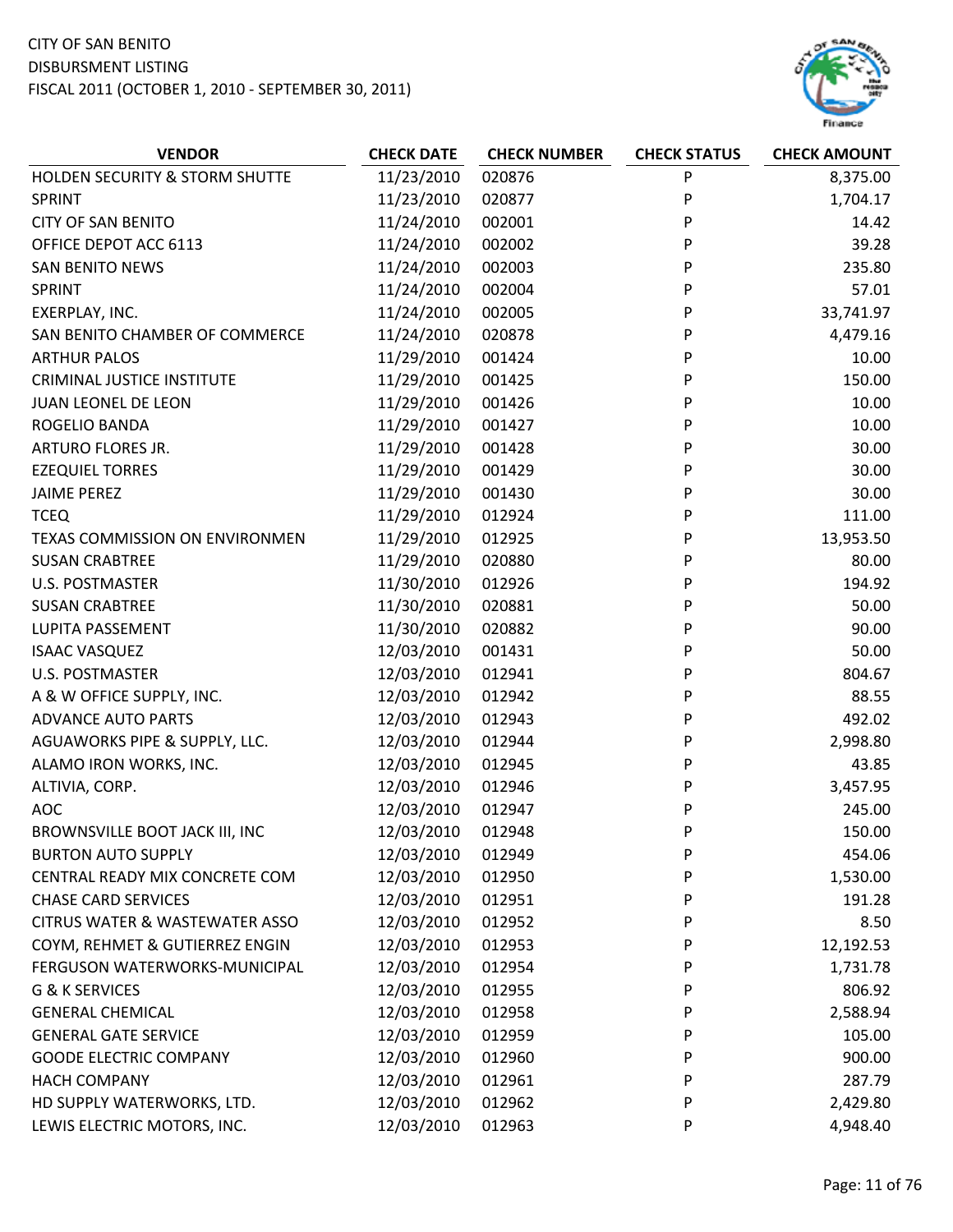

| <b>VENDOR</b>                  | <b>CHECK DATE</b> | <b>CHECK NUMBER</b> | <b>CHECK STATUS</b> | <b>CHECK AMOUNT</b> |
|--------------------------------|-------------------|---------------------|---------------------|---------------------|
| MCCOY'S BUILDING SUPPLY        | 12/03/2010        | 012964              | P                   | 335.63              |
| <b>NEUHAUS &amp; COMPANY</b>   | 12/03/2010        | 012965              | P                   | 29.84               |
| <b>GENEVA GROUP</b>            | 12/03/2010        | 012966              | P                   | 48.00               |
| TEXAS RURAL WATER ASSOC.       | 12/03/2010        | 012967              | P                   | 210.00              |
| <b>ALISHA MILLIGAN</b>         | 12/03/2010        | 020883              | P                   | 65.00               |
| <b>ARTURO RODRIGUEZ</b>        | 12/03/2010        | 020884              | P                   | 65.00               |
| <b>BILL ELLIOTT</b>            | 12/03/2010        | 020885              | P                   | 65.00               |
| <b>JACK GARCIA</b>             | 12/03/2010        | 020886              | P                   | 65.00               |
| LUPITA PASSEMENT               | 12/03/2010        | 020887              | P                   | 65.00               |
| RENE VILLAFRANCO               | 12/03/2010        | 020888              | P                   | 65.00               |
| <b>SUSAN CRABTREE</b>          | 12/03/2010        | 020889              | P                   | 65.00               |
| TEXAS STATE BOARD OF PLUMBING  | 12/03/2010        | 020890              | P                   | 110.00              |
| AL WASIELEWSKI                 | 12/03/2010        | 020891              | P                   | 150.00              |
| A & W OFFICE SUPPLY, INC.      | 12/03/2010        | 020892              | P                   | 28.53               |
| A CLEAN PORTOCO                | 12/03/2010        | 020893              | P                   | 180.00              |
| <b>ADVANCE AUTO PARTS</b>      | 12/03/2010        | 020894              | P                   | 1,003.36            |
| <b>AMERICAN EXPRESS</b>        | 12/03/2010        | 020895              | P                   | 37.43               |
| <b>AUTO ZONE</b>               | 12/03/2010        | 020896              | P                   | 31.99               |
| BROWNSVILLE BOOT JACK III, INC | 12/03/2010        | 020897              | P                   | 125.89              |
| <b>BURTON AUTO SUPPLY</b>      | 12/03/2010        | 020898              | P                   | 172.32              |
| <b>CASCO INDUSTRIES INC.</b>   | 12/03/2010        | 020899              | P                   | 285.00              |
| <b>CHASE CARD SERVICES</b>     | 12/03/2010        | 020900              | P                   | 616.38              |
| <b>CLEAN MACHINE</b>           | 12/03/2010        | 020901              | P                   | 148.50              |
| D & R GLASS ETC INC.           | 12/03/2010        | 020902              | P                   | 125.00              |
| DICK OFFICE SUPPLY, INC.       | 12/03/2010        | 020903              | P                   | 116.91              |
| DIGITAL OFFICE SYSTEMS         | 12/03/2010        | 020904              | P                   | 424.55              |
| <b>EXPERT TIRE</b>             | 12/03/2010        | 020905              | P                   | 438.00              |
| FERGUSON WATERWORKS-MUNICIPAL  | 12/03/2010        | 020906              | P                   | 417.42              |
| G & K SERVICES                 | 12/03/2010        | 020907              | P                   | 671.47              |
| <b>GRAJALES TIRE SHOP</b>      | 12/03/2010        | 020909              | P                   | 12.00               |
| GULF COAST PAPER CO. INC.      | 12/03/2010        | 020910              | P                   | 740.60              |
| <b>HICKS OIL</b>               | 12/03/2010        | 020911              | P                   | 11,680.54           |
| <b>IGLESIA EVANGELISTA</b>     | 12/03/2010        | 020912              | P                   | 130.00              |
| INDUSTRIAL DISPOSAL SUPPLY COM | 12/03/2010        | 020913              | P                   | 143.75              |
| <b>LUBE MASTERS</b>            | 12/03/2010        | 020914              | P                   | 14.50               |
| LYNN PEAVEY COMPANY            | 12/03/2010        | 020915              | P                   | 458.25              |
| MAGIC VALLEY ELECTRICT CO      | 12/03/2010        | 020916              | P                   | 210.15              |
| MCCOY'S BUILDING SUPPLY        | 12/03/2010        | 020917              | P                   | 1,698.59            |
| <b>NUECES POWER EQUIPMENT</b>  | 12/03/2010        | 020918              | P                   | 367.00              |
| O'REILLY AUTOMOTIVE, INC.      | 12/03/2010        | 020919              | P                   | 114.26              |
| PANCHO'S AUTO ELECTRIC         | 12/03/2010        | 020920              | P                   | 65.00               |
| PATHMARK TRAFFIC PRODUCTS OF T | 12/03/2010        | 020921              | P                   | 120.00              |
| <b>GENEVA GROUP</b>            | 12/03/2010        | 020922              | P                   | 232.00              |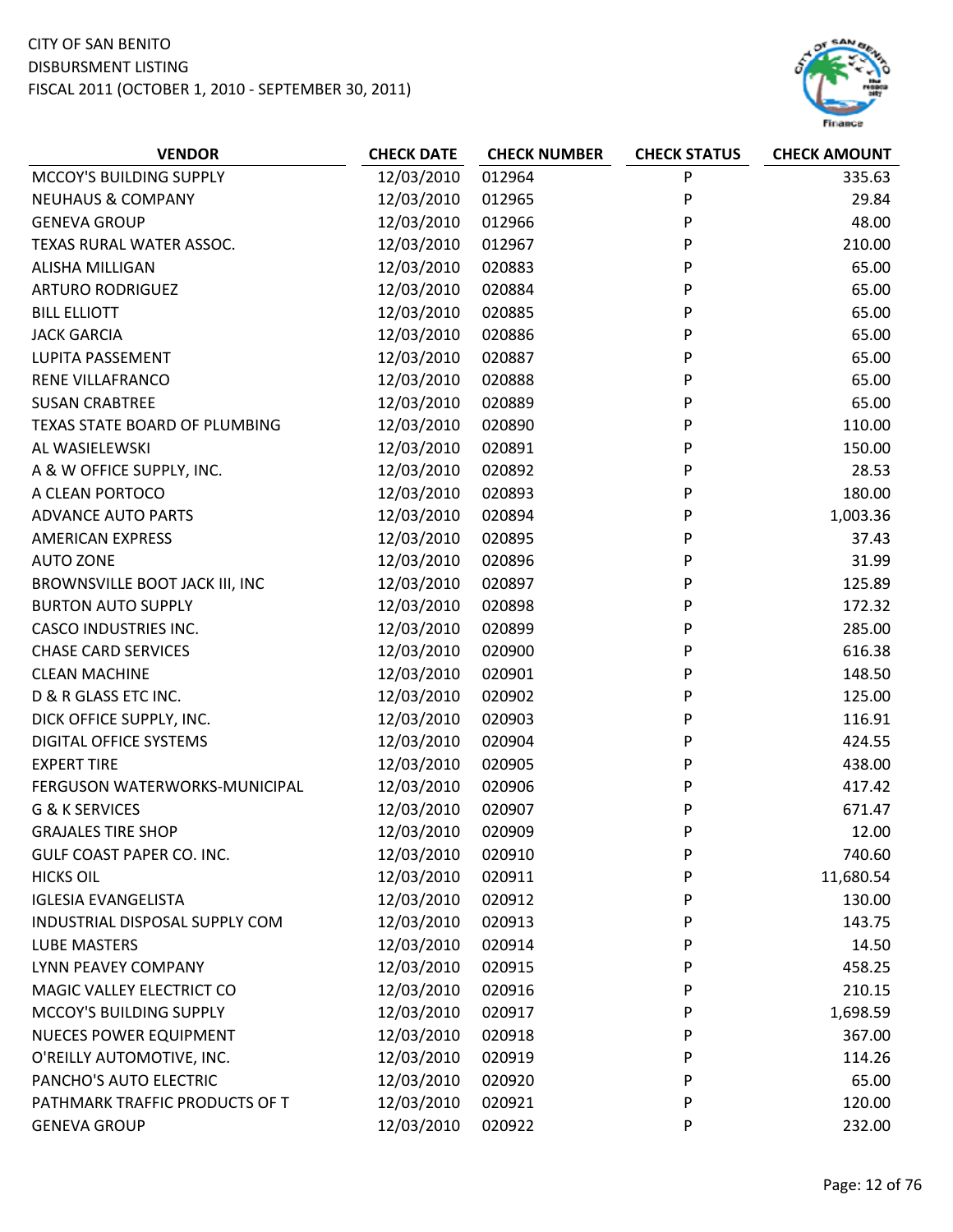

| <b>VENDOR</b>                         | <b>CHECK DATE</b> | <b>CHECK NUMBER</b> | <b>CHECK STATUS</b> | <b>CHECK AMOUNT</b> |
|---------------------------------------|-------------------|---------------------|---------------------|---------------------|
| <b>EMERGENCY TRAINING ALLIANCE BO</b> | 12/03/2010        | 020923              | P                   | 100.00              |
| <b>ROBLES AUTO SALES #2</b>           | 12/03/2010        | 020924              | P                   | 14.50               |
| ROMEO MANCILLAS, JR.                  | 12/03/2010        | 020925              | P                   | 30.00               |
| UNITED RENTALS (NORTH AMERICA)        | 12/03/2010        | 020926              | P                   | 260.00              |
| <b>SAN BENITO NEWS</b>                | 12/03/2010        | 020927              | P                   | 597.87              |
| SIDDONS FIRE APPARATUS, INC.          | 12/03/2010        | 020928              | P                   | 1,253.03            |
| STATE FIREMEN'S & FIRE MARSHAL        | 12/03/2010        | 020929              | P                   | 175.00              |
| <b>TEJAS RENTAL &amp; SALES</b>       | 12/03/2010        | 020930              | P                   | 227.58              |
| TEXAS COMMISSION ON FIRE PROTE        | 12/03/2010        | 020931              | P                   | 105.00              |
| <b>VULCAN MATERIALS CO.</b>           | 12/03/2010        | 020932              | P                   | 1,988.71            |
| WAL-MART COMMUNITY/GECRB              | 12/03/2010        | 020933              | P                   | 34.00               |
| A & W OFFICE SUPPLY, INC.             | 12/06/2010        | 002006              | P                   | 116.02              |
| AT&T                                  | 12/06/2010        | 002007              | P                   | 61.68               |
| <b>CHASE CARD SERVICES</b>            | 12/06/2010        | 002008              | P                   | 73.42               |
| <b>CITY OF SAN BENITO</b>             | 12/06/2010        | 002009              | P                   | 171.66              |
| SPRINT                                | 12/06/2010        | 002010              | P                   | 58.88               |
| <b>U.S. POSTMASTER</b>                | 12/07/2010        | 012978              | P                   | 171.60              |
| <b>CAMERON COUNTY IRRIGATION DIST</b> | 12/07/2010        | 012979              | P                   | 18,972.77           |
| VALLEY PROUD ENVIRONMENTAL COU        | 12/07/2010        | 012980              | P                   | 2,500.00            |
| AMANDA MANCILLAS                      | 12/07/2010        | 020934              | P                   | 175.00              |
| CPL RETAIL ENERGY, LP                 | 12/08/2010        | 012981              | P                   | 149.73              |
| <b>DIRECT ENERGY BUSINESS</b>         | 12/08/2010        | 012982              | P                   | 42,100.65           |
| <b>DIRECT ENERGY BUSINESS</b>         | 12/08/2010        | 020935              | P                   | 39,257.80           |
| CPL RETAIL ENERGY, LP                 | 12/08/2010        | 020939              | P                   | 320.45              |
| ELIZABETH OLVERA                      | 12/10/2010        | 001432              | P                   | 10.00               |
| <b>GILBERTO GARCIA</b>                | 12/10/2010        | 001433              | P                   | 10.00               |
| <b>IRENE SALDIVAR</b>                 | 12/10/2010        | 001434              | P                   | 10.00               |
| RENE T. GARCIA                        | 12/10/2010        | 001435              | P                   | 10.00               |
| ADOLFO E. CORDOVA                     | 12/10/2010        | 020940              | P                   | 750.00              |
| <b>BEN M. YUDESIS</b>                 | 12/10/2010        | 020941              | P                   | 750.00              |
| <b>DAVID GARZA</b>                    | 12/10/2010        | 020942              | P                   | 750.00              |
| <b>AMERICAN EXPRESS</b>               | 12/10/2010        | 020943              | P                   | 1,689.89            |
| <b>HEB GROCERY</b>                    | 12/13/2010        | 012984              | P                   | 2,585.00            |
| <b>U.S. POSTMASTER</b>                | 12/13/2010        | 012985              | P                   | 757.51              |
| <b>HEB GROCERY</b>                    | 12/13/2010        | 020946              | P                   | 2,140.00            |
| <b>GARCO CONSTRUCTION, LLC.</b>       | 12/13/2010        | 020947              | P                   | 45,669.69           |
| J-III CONCRETE CORP                   | 12/13/2010        | 020948              | P                   | 238.00              |
| TML INTERGOVERNMENTAL                 | 12/14/2010        | 020949              | P                   | 38,160.27           |
| MOTOROLA INC.                         | 12/15/2010        | 020950              | P                   | 32,157.00           |
| SAN BENITO CHAMBER OF COMMERCE        | 12/15/2010        | 020951              | P                   | 4,479.16            |
| <b>U.S. POSTMASTER</b>                | 12/16/2010        | 012986              | P                   | 195.36              |
| ALLIED WASTE SERVICES #863            | 12/16/2010        | 012987              | P                   | 150,832.02          |
| AT&T                                  | 12/16/2010        | 012988              | P                   | 332.46              |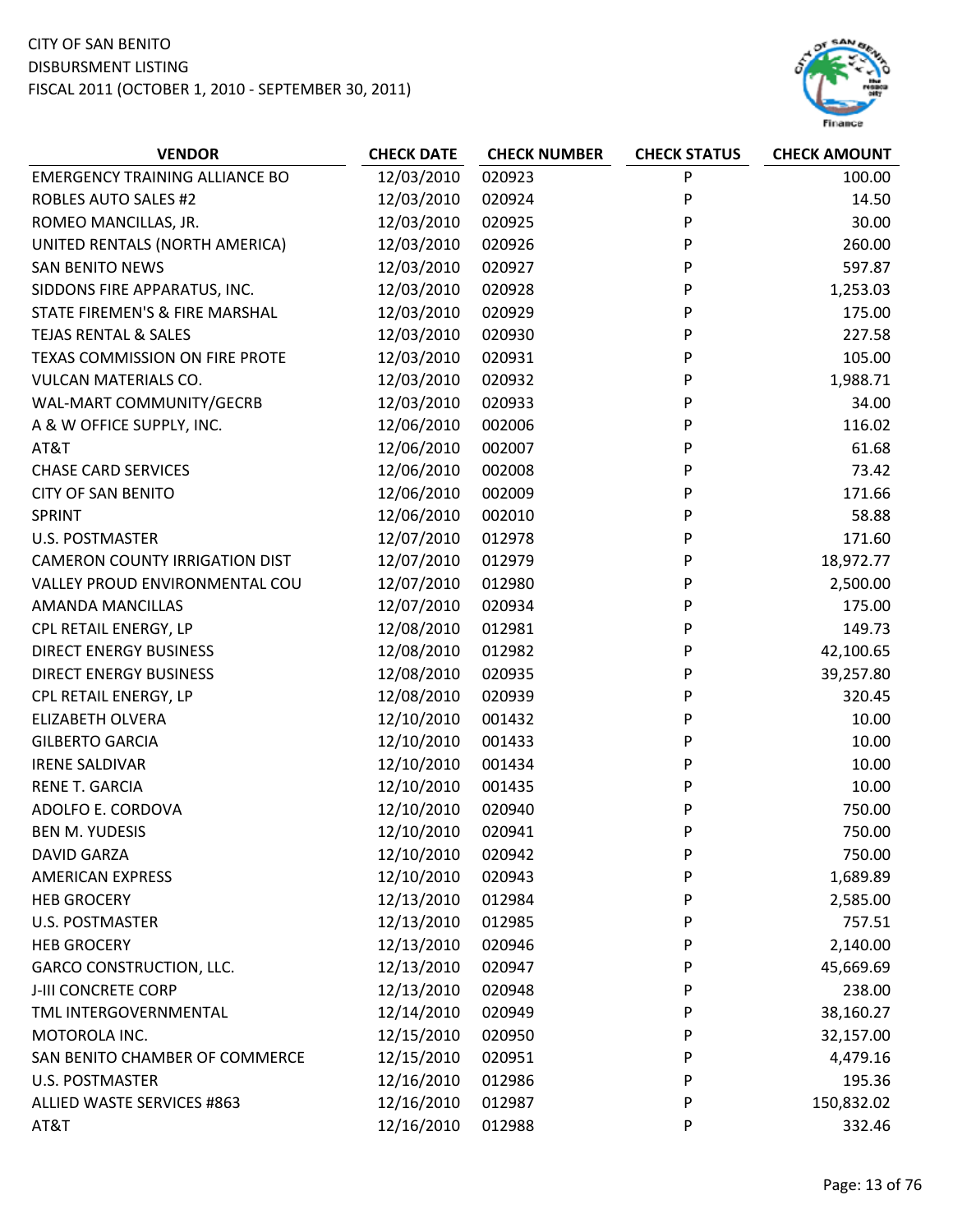

| AT&T<br>12/16/2010<br>020952<br>P<br>1,516.53<br>SPRINT<br>12/16/2010<br>P<br>10.00<br>020953<br>P<br>12/17/2010<br>8,995.89<br><b>HICKS OIL</b><br>020954<br>12/17/2010<br>020955<br>P<br>30.00<br><b>MARIA TAPIA</b><br><b>RENE T. GARCIA</b><br>12/17/2010<br>020956<br>P<br>10.00<br>150.00<br><b>GARCIA TOWING</b><br>12/19/2010<br>000014<br>P<br>60.00<br>12/19/2010<br>P<br>A & B ENVIRONMENTAL SERVICES,<br>012989<br><b>ADVANCE AUTO PARTS</b><br>12/19/2010<br>012990<br>P<br>452.76<br>P<br>335.59<br>DATAMATIC, INC.<br>12/19/2010<br>012991<br>ALLIED WASTE SERVICES #863<br>12/19/2010<br>P<br>012992<br>1,042.86<br>12/19/2010<br>P<br>60.22<br><b>AMERICAN EXPRESS</b><br>012993<br>P<br>68.61<br>AMIGO BOLT & SUPPLY<br>12/19/2010<br>012994<br>2,792.00<br>12/19/2010<br>012995<br>P<br>ANA-LAB CORP.<br><b>AOC</b><br>12/19/2010<br>P<br>3,151.83<br>012996<br>12/19/2010<br>012997<br>P<br>40.79<br><b>AT&amp;T LONG DISTANCE</b><br>12/19/2010<br>012998<br>P<br>79.99<br><b>AUTO ZONE</b><br>12/19/2010<br>P<br>414.19<br><b>BORDER STATES ELECTRIC SUPPLY</b><br>012999<br>89.88<br>BROWNSVILLE BOOT JACK III, INC<br>12/19/2010<br>013000<br>P<br>P<br><b>BROWNSVILLE PUBLIC UTILITIES B</b><br>12/19/2010<br>500.00<br>013001<br><b>BURTON AUTO SUPPLY</b><br>12/19/2010<br>013002<br>70.71<br>P<br>86.51<br>CDW GOVERNMENT, INC.<br>12/19/2010<br>013003<br>P<br>DEALERS ELECTRICAL SUPPLY<br>12/19/2010<br>P<br>73.47<br>013004<br>DOGGETT HEAVY MACHINERY SERVIC<br>12/19/2010<br>013005<br>P<br>84.90<br>12/19/2010<br>013006<br>P<br>1,150.22<br>ESTRADA-HINOJOSA & COMPANY, IN<br>12/19/2010<br>P<br>5,683.20<br>F2 INDUSTRIES, LLC<br>013007<br>12/19/2010<br>P<br>119.00<br>FEDERAL LICENSING INC<br>013008<br>12/19/2010<br>013009<br>P<br>658.31<br>FERGUSON WATERWORKS-MUNICIPAL |
|-----------------------------------------------------------------------------------------------------------------------------------------------------------------------------------------------------------------------------------------------------------------------------------------------------------------------------------------------------------------------------------------------------------------------------------------------------------------------------------------------------------------------------------------------------------------------------------------------------------------------------------------------------------------------------------------------------------------------------------------------------------------------------------------------------------------------------------------------------------------------------------------------------------------------------------------------------------------------------------------------------------------------------------------------------------------------------------------------------------------------------------------------------------------------------------------------------------------------------------------------------------------------------------------------------------------------------------------------------------------------------------------------------------------------------------------------------------------------------------------------------------------------------------------------------------------------------------------------------------------------------------------------------------------------------------------------------------------------------------------------------------------------------------------------------------------------|
|                                                                                                                                                                                                                                                                                                                                                                                                                                                                                                                                                                                                                                                                                                                                                                                                                                                                                                                                                                                                                                                                                                                                                                                                                                                                                                                                                                                                                                                                                                                                                                                                                                                                                                                                                                                                                       |
|                                                                                                                                                                                                                                                                                                                                                                                                                                                                                                                                                                                                                                                                                                                                                                                                                                                                                                                                                                                                                                                                                                                                                                                                                                                                                                                                                                                                                                                                                                                                                                                                                                                                                                                                                                                                                       |
|                                                                                                                                                                                                                                                                                                                                                                                                                                                                                                                                                                                                                                                                                                                                                                                                                                                                                                                                                                                                                                                                                                                                                                                                                                                                                                                                                                                                                                                                                                                                                                                                                                                                                                                                                                                                                       |
|                                                                                                                                                                                                                                                                                                                                                                                                                                                                                                                                                                                                                                                                                                                                                                                                                                                                                                                                                                                                                                                                                                                                                                                                                                                                                                                                                                                                                                                                                                                                                                                                                                                                                                                                                                                                                       |
|                                                                                                                                                                                                                                                                                                                                                                                                                                                                                                                                                                                                                                                                                                                                                                                                                                                                                                                                                                                                                                                                                                                                                                                                                                                                                                                                                                                                                                                                                                                                                                                                                                                                                                                                                                                                                       |
|                                                                                                                                                                                                                                                                                                                                                                                                                                                                                                                                                                                                                                                                                                                                                                                                                                                                                                                                                                                                                                                                                                                                                                                                                                                                                                                                                                                                                                                                                                                                                                                                                                                                                                                                                                                                                       |
|                                                                                                                                                                                                                                                                                                                                                                                                                                                                                                                                                                                                                                                                                                                                                                                                                                                                                                                                                                                                                                                                                                                                                                                                                                                                                                                                                                                                                                                                                                                                                                                                                                                                                                                                                                                                                       |
|                                                                                                                                                                                                                                                                                                                                                                                                                                                                                                                                                                                                                                                                                                                                                                                                                                                                                                                                                                                                                                                                                                                                                                                                                                                                                                                                                                                                                                                                                                                                                                                                                                                                                                                                                                                                                       |
|                                                                                                                                                                                                                                                                                                                                                                                                                                                                                                                                                                                                                                                                                                                                                                                                                                                                                                                                                                                                                                                                                                                                                                                                                                                                                                                                                                                                                                                                                                                                                                                                                                                                                                                                                                                                                       |
|                                                                                                                                                                                                                                                                                                                                                                                                                                                                                                                                                                                                                                                                                                                                                                                                                                                                                                                                                                                                                                                                                                                                                                                                                                                                                                                                                                                                                                                                                                                                                                                                                                                                                                                                                                                                                       |
|                                                                                                                                                                                                                                                                                                                                                                                                                                                                                                                                                                                                                                                                                                                                                                                                                                                                                                                                                                                                                                                                                                                                                                                                                                                                                                                                                                                                                                                                                                                                                                                                                                                                                                                                                                                                                       |
|                                                                                                                                                                                                                                                                                                                                                                                                                                                                                                                                                                                                                                                                                                                                                                                                                                                                                                                                                                                                                                                                                                                                                                                                                                                                                                                                                                                                                                                                                                                                                                                                                                                                                                                                                                                                                       |
|                                                                                                                                                                                                                                                                                                                                                                                                                                                                                                                                                                                                                                                                                                                                                                                                                                                                                                                                                                                                                                                                                                                                                                                                                                                                                                                                                                                                                                                                                                                                                                                                                                                                                                                                                                                                                       |
|                                                                                                                                                                                                                                                                                                                                                                                                                                                                                                                                                                                                                                                                                                                                                                                                                                                                                                                                                                                                                                                                                                                                                                                                                                                                                                                                                                                                                                                                                                                                                                                                                                                                                                                                                                                                                       |
|                                                                                                                                                                                                                                                                                                                                                                                                                                                                                                                                                                                                                                                                                                                                                                                                                                                                                                                                                                                                                                                                                                                                                                                                                                                                                                                                                                                                                                                                                                                                                                                                                                                                                                                                                                                                                       |
|                                                                                                                                                                                                                                                                                                                                                                                                                                                                                                                                                                                                                                                                                                                                                                                                                                                                                                                                                                                                                                                                                                                                                                                                                                                                                                                                                                                                                                                                                                                                                                                                                                                                                                                                                                                                                       |
|                                                                                                                                                                                                                                                                                                                                                                                                                                                                                                                                                                                                                                                                                                                                                                                                                                                                                                                                                                                                                                                                                                                                                                                                                                                                                                                                                                                                                                                                                                                                                                                                                                                                                                                                                                                                                       |
|                                                                                                                                                                                                                                                                                                                                                                                                                                                                                                                                                                                                                                                                                                                                                                                                                                                                                                                                                                                                                                                                                                                                                                                                                                                                                                                                                                                                                                                                                                                                                                                                                                                                                                                                                                                                                       |
|                                                                                                                                                                                                                                                                                                                                                                                                                                                                                                                                                                                                                                                                                                                                                                                                                                                                                                                                                                                                                                                                                                                                                                                                                                                                                                                                                                                                                                                                                                                                                                                                                                                                                                                                                                                                                       |
|                                                                                                                                                                                                                                                                                                                                                                                                                                                                                                                                                                                                                                                                                                                                                                                                                                                                                                                                                                                                                                                                                                                                                                                                                                                                                                                                                                                                                                                                                                                                                                                                                                                                                                                                                                                                                       |
|                                                                                                                                                                                                                                                                                                                                                                                                                                                                                                                                                                                                                                                                                                                                                                                                                                                                                                                                                                                                                                                                                                                                                                                                                                                                                                                                                                                                                                                                                                                                                                                                                                                                                                                                                                                                                       |
|                                                                                                                                                                                                                                                                                                                                                                                                                                                                                                                                                                                                                                                                                                                                                                                                                                                                                                                                                                                                                                                                                                                                                                                                                                                                                                                                                                                                                                                                                                                                                                                                                                                                                                                                                                                                                       |
|                                                                                                                                                                                                                                                                                                                                                                                                                                                                                                                                                                                                                                                                                                                                                                                                                                                                                                                                                                                                                                                                                                                                                                                                                                                                                                                                                                                                                                                                                                                                                                                                                                                                                                                                                                                                                       |
|                                                                                                                                                                                                                                                                                                                                                                                                                                                                                                                                                                                                                                                                                                                                                                                                                                                                                                                                                                                                                                                                                                                                                                                                                                                                                                                                                                                                                                                                                                                                                                                                                                                                                                                                                                                                                       |
|                                                                                                                                                                                                                                                                                                                                                                                                                                                                                                                                                                                                                                                                                                                                                                                                                                                                                                                                                                                                                                                                                                                                                                                                                                                                                                                                                                                                                                                                                                                                                                                                                                                                                                                                                                                                                       |
|                                                                                                                                                                                                                                                                                                                                                                                                                                                                                                                                                                                                                                                                                                                                                                                                                                                                                                                                                                                                                                                                                                                                                                                                                                                                                                                                                                                                                                                                                                                                                                                                                                                                                                                                                                                                                       |
|                                                                                                                                                                                                                                                                                                                                                                                                                                                                                                                                                                                                                                                                                                                                                                                                                                                                                                                                                                                                                                                                                                                                                                                                                                                                                                                                                                                                                                                                                                                                                                                                                                                                                                                                                                                                                       |
| G & K SERVICES<br>12/19/2010<br>P<br>548.81<br>013010                                                                                                                                                                                                                                                                                                                                                                                                                                                                                                                                                                                                                                                                                                                                                                                                                                                                                                                                                                                                                                                                                                                                                                                                                                                                                                                                                                                                                                                                                                                                                                                                                                                                                                                                                                 |
| 12/19/2010<br>P<br>5,957.66<br><b>GENERAL CHEMICAL</b><br>013012                                                                                                                                                                                                                                                                                                                                                                                                                                                                                                                                                                                                                                                                                                                                                                                                                                                                                                                                                                                                                                                                                                                                                                                                                                                                                                                                                                                                                                                                                                                                                                                                                                                                                                                                                      |
| 12/19/2010<br>013013<br>P<br>208.46<br>GIDDY-UP DELIVERY SERVICE INC.                                                                                                                                                                                                                                                                                                                                                                                                                                                                                                                                                                                                                                                                                                                                                                                                                                                                                                                                                                                                                                                                                                                                                                                                                                                                                                                                                                                                                                                                                                                                                                                                                                                                                                                                                 |
| 12/19/2010<br><b>GOODE ELECTRIC COMPANY</b><br>013015<br>P<br>482.40                                                                                                                                                                                                                                                                                                                                                                                                                                                                                                                                                                                                                                                                                                                                                                                                                                                                                                                                                                                                                                                                                                                                                                                                                                                                                                                                                                                                                                                                                                                                                                                                                                                                                                                                                  |
| 12/19/2010<br><b>GRAJALES TIRE SHOP</b><br>013016<br>P<br>7.00                                                                                                                                                                                                                                                                                                                                                                                                                                                                                                                                                                                                                                                                                                                                                                                                                                                                                                                                                                                                                                                                                                                                                                                                                                                                                                                                                                                                                                                                                                                                                                                                                                                                                                                                                        |
| 12/19/2010<br><b>HACH COMPANY</b><br>013017<br>P<br>724.83                                                                                                                                                                                                                                                                                                                                                                                                                                                                                                                                                                                                                                                                                                                                                                                                                                                                                                                                                                                                                                                                                                                                                                                                                                                                                                                                                                                                                                                                                                                                                                                                                                                                                                                                                            |
| 12/19/2010<br>286.93<br>HOUSTON SERVICE INDUSTRIES, IN<br>013018<br>P                                                                                                                                                                                                                                                                                                                                                                                                                                                                                                                                                                                                                                                                                                                                                                                                                                                                                                                                                                                                                                                                                                                                                                                                                                                                                                                                                                                                                                                                                                                                                                                                                                                                                                                                                 |
| LEWIS ELECTRIC MOTORS, INC.<br>12/19/2010<br>013019<br>P<br>7,305.09                                                                                                                                                                                                                                                                                                                                                                                                                                                                                                                                                                                                                                                                                                                                                                                                                                                                                                                                                                                                                                                                                                                                                                                                                                                                                                                                                                                                                                                                                                                                                                                                                                                                                                                                                  |
| 12/19/2010<br>LOWER COLORADO RIVER AUTHORITY<br>013020<br>P<br>314.00                                                                                                                                                                                                                                                                                                                                                                                                                                                                                                                                                                                                                                                                                                                                                                                                                                                                                                                                                                                                                                                                                                                                                                                                                                                                                                                                                                                                                                                                                                                                                                                                                                                                                                                                                 |
| MCCOY'S BUILDING SUPPLY<br>12/19/2010<br>013021<br>495.58<br>P                                                                                                                                                                                                                                                                                                                                                                                                                                                                                                                                                                                                                                                                                                                                                                                                                                                                                                                                                                                                                                                                                                                                                                                                                                                                                                                                                                                                                                                                                                                                                                                                                                                                                                                                                        |
| 12/19/2010<br><b>SAN BENITO TEXTILES</b><br>013022<br>P<br>40.00                                                                                                                                                                                                                                                                                                                                                                                                                                                                                                                                                                                                                                                                                                                                                                                                                                                                                                                                                                                                                                                                                                                                                                                                                                                                                                                                                                                                                                                                                                                                                                                                                                                                                                                                                      |
| 12/19/2010<br>226.00<br>SIEMENS WATER TECHNOLOGIES LLC<br>013023<br>P                                                                                                                                                                                                                                                                                                                                                                                                                                                                                                                                                                                                                                                                                                                                                                                                                                                                                                                                                                                                                                                                                                                                                                                                                                                                                                                                                                                                                                                                                                                                                                                                                                                                                                                                                 |
| 12/19/2010<br>825.00<br><b>TEEX-EUPWTI</b><br>013024<br>P                                                                                                                                                                                                                                                                                                                                                                                                                                                                                                                                                                                                                                                                                                                                                                                                                                                                                                                                                                                                                                                                                                                                                                                                                                                                                                                                                                                                                                                                                                                                                                                                                                                                                                                                                             |
| 12/19/2010<br>TELEDYNE ISCO, INC<br>013025<br>P<br>3,027.00                                                                                                                                                                                                                                                                                                                                                                                                                                                                                                                                                                                                                                                                                                                                                                                                                                                                                                                                                                                                                                                                                                                                                                                                                                                                                                                                                                                                                                                                                                                                                                                                                                                                                                                                                           |
| <b>VALLEY INSTRUMENT</b><br>12/19/2010<br>013026<br>P<br>450.00                                                                                                                                                                                                                                                                                                                                                                                                                                                                                                                                                                                                                                                                                                                                                                                                                                                                                                                                                                                                                                                                                                                                                                                                                                                                                                                                                                                                                                                                                                                                                                                                                                                                                                                                                       |
| 12/19/2010<br><b>VALLEY SOLVENTS &amp; CHEMICALS</b><br>013027<br>P<br>151.08                                                                                                                                                                                                                                                                                                                                                                                                                                                                                                                                                                                                                                                                                                                                                                                                                                                                                                                                                                                                                                                                                                                                                                                                                                                                                                                                                                                                                                                                                                                                                                                                                                                                                                                                         |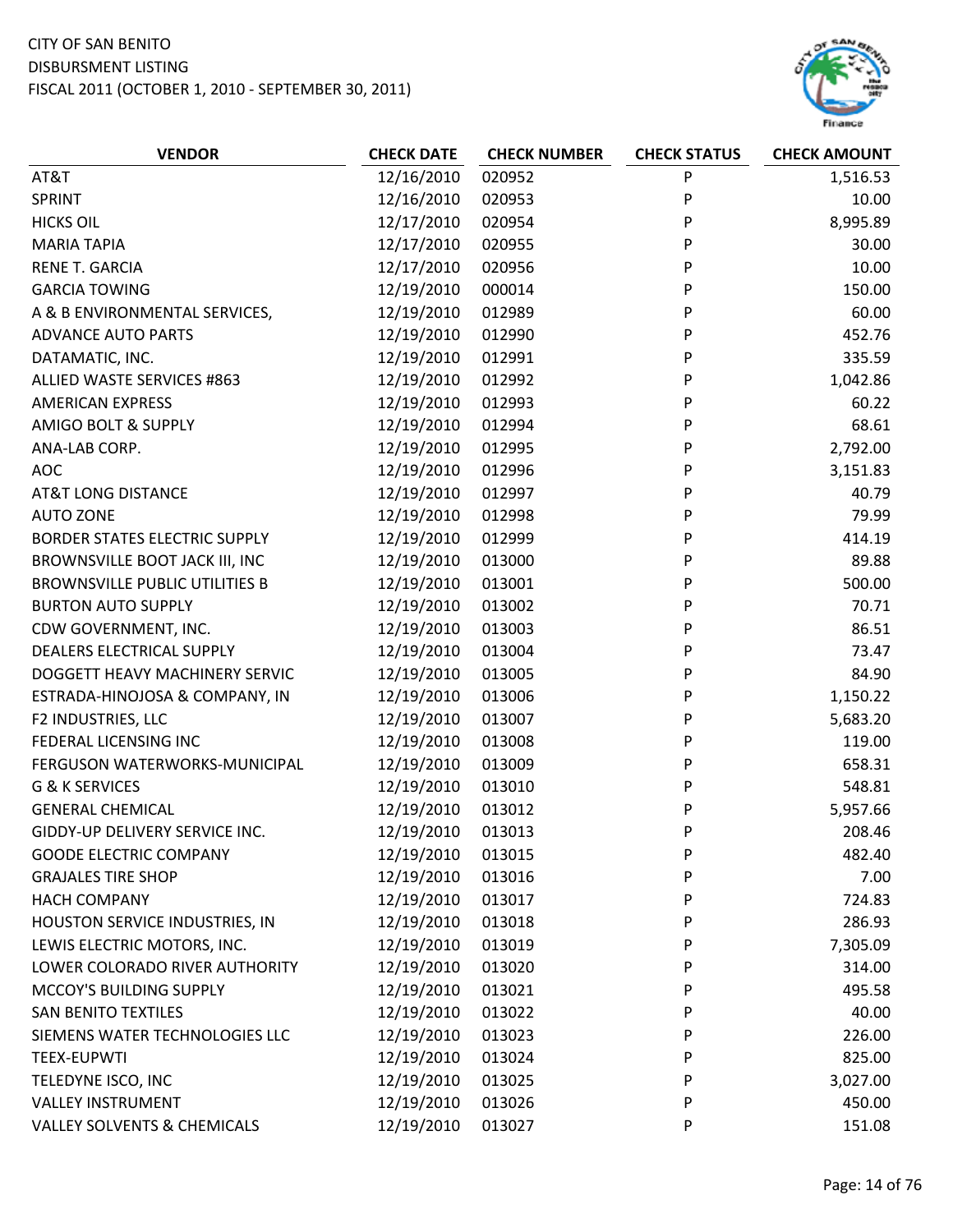## CITY OF SAN BENITO

#### DISBURSMENT LISTING



| <b>VENDOR</b>                        | <b>CHECK DATE</b> | <b>CHECK NUMBER</b> | <b>CHECK STATUS</b> | <b>CHECK AMOUNT</b> |
|--------------------------------------|-------------------|---------------------|---------------------|---------------------|
| A & W OFFICE SUPPLY, INC.            | 12/19/2010        | 020957              | P                   | 1,850.65            |
| <b>ADVANCE AUTO PARTS</b>            | 12/19/2010        | 020958              | P                   | 1,220.66            |
| <b>AMERICAN EXPRESS</b>              | 12/19/2010        | 020961              | P                   | 824.51              |
| AMERICAN SOLUTIONS FOR BUSINES       | 12/19/2010        | 020962              | P                   | 264.55              |
| <b>AOC</b>                           | 12/19/2010        | 020963              | P                   | 160.66              |
| <b>AT&amp;T LONG DISTANCE</b>        | 12/19/2010        | 020964              | P                   | 231.07              |
| BETTS OIL & BUTANE INC.              | 12/19/2010        | 020965              | P                   | 433.75              |
| <b>BIBLIONIX LLC</b>                 | 12/19/2010        | 020966              | P                   | 2,282.10            |
| <b>BORDER STATES ELECTRIC SUPPLY</b> | 12/19/2010        | 020967              | P                   | 3,294.54            |
| <b>BURTON AUTO SUPPLY</b>            | 12/19/2010        | 020968              | P                   | 46.77               |
| <b>CAMERON APPRAISAL DISTRICT</b>    | 12/19/2010        | 020969              | P                   | 10,607.00           |
| <b>CARLOS BENAVIDEZ</b>              | 12/19/2010        | 020970              | P                   | 1,475.00            |
| CDW GOVERNMENT, INC.                 | 12/19/2010        | 020971              | P                   | 577.97              |
| <b>CHASE CARD SERVICES</b>           | 12/19/2010        | 020972              | P                   | 1,753.36            |
| <b>CITY OF BROWNSVILLE</b>           | 12/19/2010        | 020973              | P                   | 468.00              |
| <b>CORPUS CHRISTI PUBLIC LIBRARY</b> | 12/19/2010        | 020974              | P                   | 45.85               |
| COYM, REHMET & GUTIERREZ ENGIN       | 12/19/2010        | 020975              | P                   | 4,978.85            |
| <b>CULLIGAN WATER</b>                | 12/19/2010        | 020976              | P                   | 24.00               |
| DAVID'S FIRE EQUIPMENT               | 12/19/2010        | 020977              | P                   | 191.32              |
| DEMCO, INC.                          | 12/19/2010        | 020978              | P                   | 891.79              |
| DENTON, NAVARRO, ROCHA & BERNA       | 12/19/2010        | 020979              | P                   | 9,752.90            |
| ESTRADA-HINOJOSA & COMPANY, IN       | 12/19/2010        | 020980              | P                   | 1,189.39            |
| <b>EXPERT TIRE</b>                   | 12/19/2010        | 020981              | P                   | 634.95              |
| FARONICS TECHNOLOGIES USA INC.       | 12/19/2010        | 020982              | P                   | 578.70              |
| FEDERAL EXPRESS CORPORATION          | 12/19/2010        | 020983              | P                   | 49.04               |
| FRONTERA MATERIALS, INC              | 12/19/2010        | 020984              | P                   | 1,252.50            |
| <b>G &amp; K SERVICES</b>            | 12/19/2010        | 020985              | P                   | 536.40              |
| <b>GARCIA TOWING</b>                 | 12/19/2010        | 020987              | P                   | 40.00               |
| <b>GCR TIRE CENTERS</b>              | 12/19/2010        | 020988              | P                   | 229.00              |
| <b>GENOVEVA RODRIGUEZ</b>            | 12/19/2010        | 020989              | P                   | 100.00              |
| <b>GRAJALES TIRE SHOP</b>            | 12/19/2010        | 020990              | P                   | 13.00               |
| GULF COAST PAPER CO. INC.            | 12/19/2010        | 020991              | P                   | 101.48              |
| HARLINGEN DOOR COMPANY, INC.         | 12/19/2010        | 020992              | P                   | 140.00              |
| HERITAGE ARCHIVES, INC.              | 12/19/2010        | 020993              | P                   | 869.25              |
| <b>HICKS OIL</b>                     | 12/19/2010        | 020994              | P                   | 5,658.19            |
| HOYT BREATHING AIR PRODUCTS          | 12/19/2010        | 020995              | P                   | 482.50              |
| J & N AUTO AIR CONDITIONING          | 12/19/2010        | 020996              | P                   | 198.95              |
| GATEWAY                              | 12/19/2010        | 020997              | P                   | 19.80               |
| <b>JUNIOR LIBRARY GUILD</b>          | 12/19/2010        | 020998              | P                   | 190.68              |
| L. T. BOSWELL                        | 12/19/2010        | 020999              | P                   | 635.73              |
| LEWIS ELECTRIC MOTORS, INC.          | 12/19/2010        | 021000              | P                   | 319.94              |
| LINEBARGER GOGGAN BLAIR & SAMP       | 12/19/2010        | 021001              | P                   | 4,885.30            |
| LOWER RIO GRANDE VALLEY              | 12/19/2010        | 021002              | P                   | 3,712.00            |
|                                      |                   |                     |                     |                     |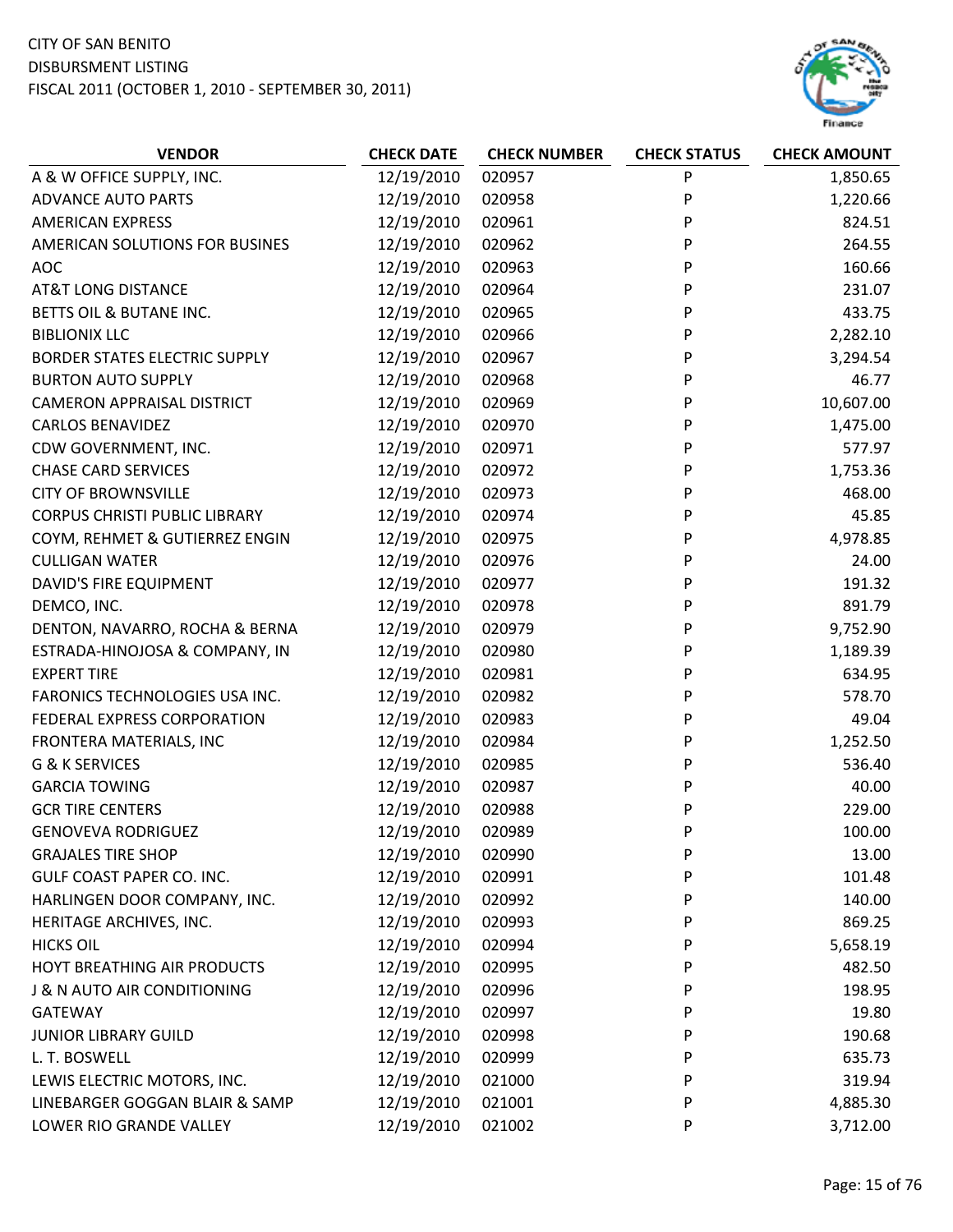

| <b>VENDOR</b>                             | <b>CHECK DATE</b> | <b>CHECK NUMBER</b> | <b>CHECK STATUS</b> | <b>CHECK AMOUNT</b> |
|-------------------------------------------|-------------------|---------------------|---------------------|---------------------|
| <b>MANUEL LARA</b>                        | 12/19/2010        | 021003              | P                   | 160.91              |
| <b>MAVERICK INDUSTRIAL</b>                | 12/19/2010        | 021004              | P                   | 60.00               |
| MCCOY'S BUILDING SUPPLY                   | 12/19/2010        | 021005              | P                   | 633.11              |
| MED-TECH RESOURCE, INC.                   | 12/19/2010        | 021007              | P                   | 297.65              |
| MJ SCREEN PRINT                           | 12/19/2010        | 021008              | P                   | 155.00              |
| <b>MORADO'S TERMITE &amp; PEST CONTRO</b> | 12/19/2010        | 021009              | P                   | 925.00              |
| MUNICIPAL SERVICES BUREAU                 | 12/19/2010        | 021010              | P                   | 876.70              |
| <b>NUECES POWER EQUIPMENT</b>             | 12/19/2010        | 021011              | P                   | 55.13               |
| O'REILLY AUTOMOTIVE, INC.                 | 12/19/2010        | 021012              | P                   | 15.22               |
| PANCHO'S AUTO ELECTRIC                    | 12/19/2010        | 021013              | P                   | 55.00               |
| PEREZ AUTO REPAIR                         | 12/19/2010        | 021014              | P                   | 133.97              |
| R. DE LA FUENTE SERVICE STATIO            | 12/19/2010        | 021015              | P                   | 14.50               |
| RGV REPROGRAPHICS, INC.                   | 12/19/2010        | 021016              | P                   | 46.46               |
| RICARDO GARCIA                            | 12/19/2010        | 021017              | P                   | 45.00               |
| RIO GRANDE CONCRETE ACCESSORIE            | 12/19/2010        | 021018              | P                   | 188.79              |
| RIOS SURVEYING, LLC                       | 12/19/2010        | 021019              | P                   | 3,310.00            |
| RISO, INC.                                | 12/19/2010        | 021020              | P                   | 8.07                |
| <b>RIVER OAKS NURSERY</b>                 | 12/19/2010        | 021021              | P                   | 75.00               |
| SALOME'S CATERING SERVICES                | 12/19/2010        | 021022              | P                   | 55.78               |
| SAN BENITO ANIMAL HOSPITAL INC            | 12/19/2010        | 021023              | P                   | 276.45              |
| SOUTH TEXAS FLAG                          | 12/19/2010        | 021024              | P                   | 285.00              |
| TEXAS DEPARTMENT OF PUBLIC SAF            | 12/19/2010        | 021025              | P                   | 7.00                |
| TIP TOP TOWING                            | 12/19/2010        | 021026              | P                   | 85.00               |
| TOMAHAWK LIVE TRAP LLC                    | 12/19/2010        | 021027              | P                   | 206.34              |
| TOPS THE OUTDOOR POWER STORE              | 12/19/2010        | 021028              | P                   | 273.95              |
| TYLER TECHNOLOGIES, INC.                  | 12/19/2010        | 021029              | P                   | 1,083.25            |
| <b>VALLEY BAPTIST MEDICAL CENTER</b>      | 12/19/2010        | 021030              | P                   | 946.00              |
| <b>VALLEY RADIO CENTER</b>                | 12/19/2010        | 021031              | P                   | 487.35              |
| VICTORIA STEEL & SUPPLY INC.              | 12/19/2010        | 021032              | P                   | 51.49               |
| WAL-MART COMMUNITY/GECRB                  | 12/19/2010        | 021033              | P                   | 58.66               |
| <b>EXXON / FLEET SERVICES</b>             | 12/20/2010        | 001436              | P                   | 65.20               |
| SAN BENITO FRIENDS OF THE LIBR            | 12/20/2010        | 021034              | P                   | 1,747.90            |
| <b>EXXON / FLEET SERVICES</b>             | 12/20/2010        | 021035              | P                   | 204.49              |
| <b>JANICE A. CASSIDY</b>                  | 12/20/2010        | 021036              | P                   | 2,222.50            |
| <b>U.S. POSTMASTER</b>                    | 12/22/2010        | 013040              | P                   | 781.78              |
| ADOLFO E. CORDOVA                         | 12/22/2010        | 021037              | P                   | 750.00              |
| <b>BEN M. YUDESIS</b>                     | 12/22/2010        | 021038              | P                   | 750.00              |
| <b>DAVID GARZA</b>                        | 12/22/2010        | 021039              | P                   | 750.00              |
| <b>VALLEY IT SOLUTIONS</b>                | 12/22/2010        | 021040              | P                   | 7,000.00            |
| DEL ANGEL MONUMENTS CO.                   | 12/22/2010        | 021041              | P                   | 990.00              |
| <b>RAMON CLAUDIO</b>                      | 12/23/2010        | 002011              | P                   | 350.00              |
| <b>CHASE CARD SERVICES</b>                | 12/28/2010        | 002012              | P                   | 243.77              |
| AT&T                                      | 12/28/2010        | 002013              | P                   | 61.68               |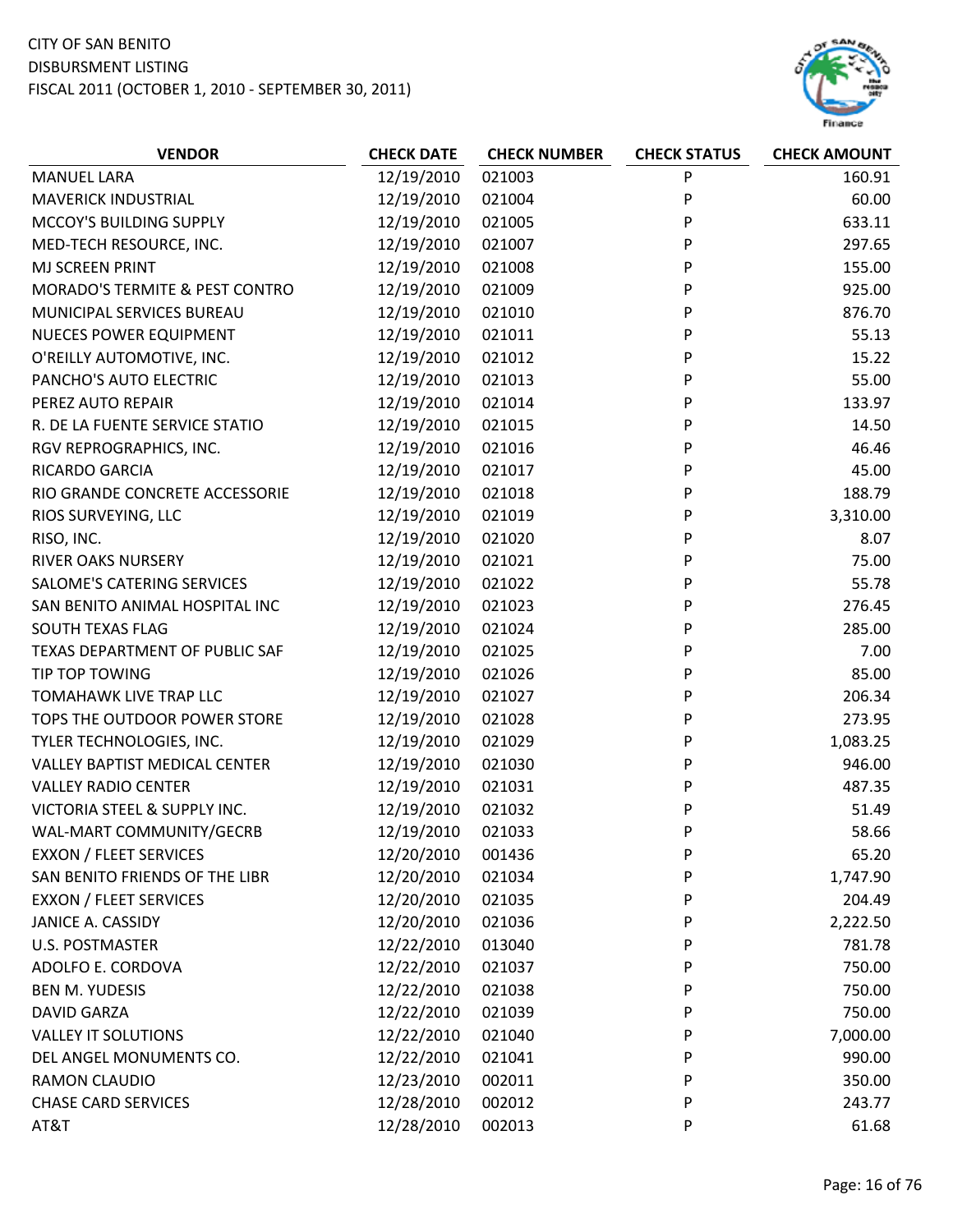

| <b>VENDOR</b>                         | <b>CHECK DATE</b> | <b>CHECK NUMBER</b> | <b>CHECK STATUS</b> | <b>CHECK AMOUNT</b> |
|---------------------------------------|-------------------|---------------------|---------------------|---------------------|
| <b>AT&amp;T LONG DISTANCE</b>         | 12/28/2010        | 002014              | P                   | 25.81               |
| EXERPLAY, INC.                        | 12/28/2010        | 002015              | P                   | 1,070.40            |
| ZEAGER HARDWOOD COMPANY               | 12/28/2010        | 002016              | P                   | 3,391.00            |
| MCCOY'S BUILDING SUPPLY               | 12/28/2010        | 002017              | P                   | 415.78              |
| <b>CITY OF SAN BENITO</b>             | 12/28/2010        | 002018              | P                   | 36.98               |
| <b>U. S. POSTAL SERVICE</b>           | 12/29/2010        | 013041              | P                   | 214.92              |
| AL WASIELEWSKI                        | 01/04/2011        | 021042              | P                   | 325.00              |
| <b>U.S. POSTMASTER</b>                | 01/05/2011        | 013042              | P                   | 801.20              |
| <b>GRAJALES TIRE SHOP</b>             | 01/05/2011        | 013043              | P                   | 14.00               |
| <b>GRAJALES TIRE SHOP</b>             | 01/05/2011        | 021043              | P                   | 97.00               |
| <b>U.S. POSTMASTER</b>                | 01/06/2011        | 013044              | P                   | 205.48              |
| SEVERO OCHOA JR.                      | 01/07/2011        | 021044              | P                   | 88.30               |
| TEXAS DEPARTMENT OF PUBLIC SAF        | 01/07/2011        | 021045              | P                   | 200.00              |
| OIL PATCH FUEL & SUPPLY, INC.         | 01/07/2011        | 021046              | P                   | 3,985.95            |
| <b>EARTHCO</b>                        | 01/07/2011        | 021047              | P                   | 4,000.00            |
| TRISTEM, LTD.                         | 01/07/2011        | 021048              | P                   | 6,136.82            |
| <b>TEEX-EUPWTI</b>                    | 01/10/2011        | 013053              | P                   | 550.00              |
| <b>TEEX-EUPWTI</b>                    | 01/10/2011        | 013054              | P                   | 550.00              |
| RICARDO PEDRAZA                       | 01/10/2011        | 021049              | P                   | 10.00               |
| <b>CITY OF SAN BENITO</b>             | 01/11/2011        | 002019              | P                   | 171.66              |
| <b>SAN BENITO NEWS</b>                | 01/11/2011        | 002020              | P                   | 233.26              |
| <b>TEEX-EUPWTI</b>                    | 01/11/2011        | 013055              | P                   | 545.00              |
| TEXAS COMMISSION ON ENVIRONMEN        | 01/11/2011        | 013056              | P                   | 200.00              |
| <b>STATE COMPTROLLER</b>              | 01/11/2011        | 021050              | P                   | 6,126.75            |
| TML INTERGOVERNMENTAL                 | 01/12/2011        | 021051              | P                   | 27,946.17           |
| <b>CAMERON COUNTY IRRIGATION DIST</b> | 01/13/2011        | 013057              | P                   | 40.40               |
| <b>TCEQ</b>                           | 01/13/2011        | 013058              | P                   | 111.00              |
| DATAMATIC, INC.                       | 01/13/2011        | 013059              | P                   | 335.59              |
| <b>CAMERON COUNTY IRRIGATION DIST</b> | 01/13/2011        | 013060              | P                   | 19,830.89           |
| ADOLFO E. CORDOVA                     | 01/13/2011        | 021052              | P                   | 750.00              |
| <b>BEN M. YUDESIS</b>                 | 01/13/2011        | 021053              | P                   | 750.00              |
| <b>DAVID GARZA</b>                    | 01/13/2011        | 021054              | P                   | 750.00              |
| SAN BENITO CHAMBER OF COMMERCE        | 01/13/2011        | 021055              | P                   | 4,479.16            |
| COBBLESTONE ENGINEERING, INC.         | 01/13/2011        | 021056              | P                   | 646.85              |
| DIGITAL OFFICE SYSTEMS                | 01/13/2011        | 021057              | P                   | 1,397.90            |
| MAGIC VALLEY ELECTRICT CO             | 01/13/2011        | 021058              | P                   | 222.75              |
| <b>DIRECT ENERGY BUSINESS</b>         | 01/14/2011        | 013061              | P                   | 11,725.60           |
| <b>U.S. POSTMASTER</b>                | 01/14/2011        | 013062              | P                   | 759.06              |
| <b>DIRECT ENERGY BUSINESS</b>         | 01/14/2011        | 021059              | P                   | 6,972.84            |
| <b>GCR TIRE CENTERS</b>               | 01/15/2011        | 000015              | P                   | 81.00               |
| <b>ADVANCE AUTO PARTS</b>             | 01/15/2011        | 013063              | P                   | 356.07              |
| AIR LIQUIDE AMERICA L.P.              | 01/15/2011        | 013064              | P                   | 59.20               |
| ALLIED WASTE SERVICES #863            | 01/15/2011        | 013065              | P                   | 347.33              |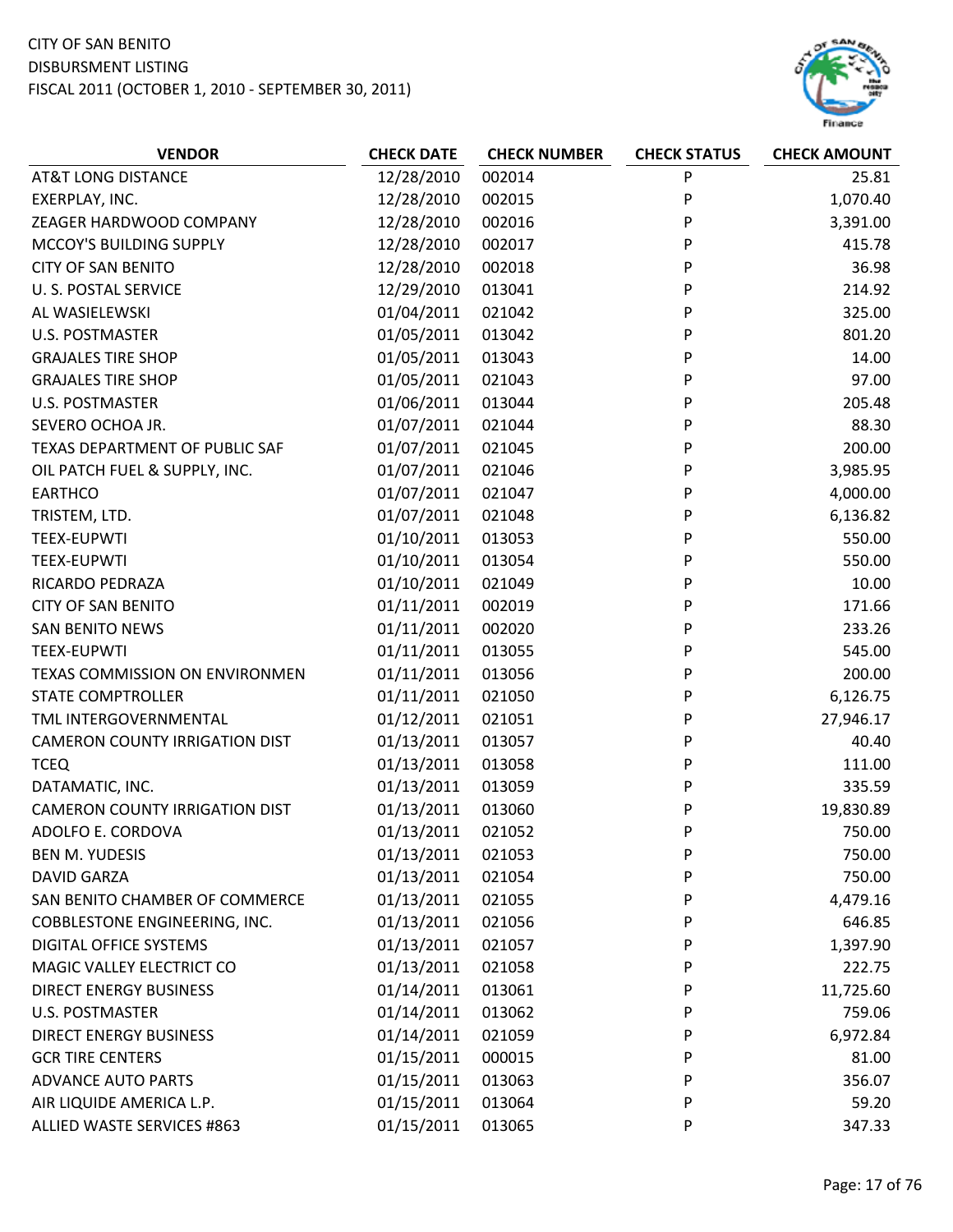

| 01/15/2011<br>013066<br>P<br>1,650.00<br>ALTIVIA, CORP.<br>01/15/2011<br>P<br>2,103.00<br>ANA-LAB CORP.<br>013067<br>AOC<br>01/15/2011<br>P<br>4,626.94<br>013068<br>AT&T<br>01/15/2011<br>013069<br>P<br>332.46<br>01/15/2011<br>013070<br>P<br>35.88<br><b>AUTO ZONE</b><br>P<br>01/15/2011<br>013071<br>83.76<br><b>BORDER STATES ELECTRIC SUPPLY</b><br>01/15/2011<br>P<br>428.16<br>BROWNSVILLE BOOT JACK III, INC<br>013072<br>01/15/2011<br>80.49<br><b>BURTON AUTO SUPPLY</b><br>013073<br>P<br>P<br>01/15/2011<br>013074<br>12,787.50<br><b>CHAMELEON INDUSTRIES INC.</b><br><b>CHASE CARD SERVICES</b><br>01/15/2011<br>P<br>254.13<br>013075<br>P<br>01/15/2011<br>8.50<br><b>CITRUS WATER &amp; WASTEWATER ASSO</b><br>013076<br>P<br>01/15/2011<br>38.55<br>DEALERS ELECTRICAL SUPPLY<br>013077<br><b>DIRECT ENERGY BUSINESS</b><br>01/15/2011<br>013078<br>P<br>25,475.32<br>01/15/2011<br>P<br>3,940.13<br>FERGUSON WATERWORKS-MUNICIPAL<br>013079<br>01/15/2011<br>P<br>8,914.11<br><b>GENERAL CHEMICAL</b><br>013080<br>P<br>308.50<br>01/15/2011<br>013081<br>GIDDY-UP DELIVERY SERVICE INC.<br><b>GOODE ELECTRIC COMPANY</b><br>01/15/2011<br>013084<br>P<br>1,249.75<br><b>GRAJALES TIRE SHOP</b><br>01/15/2011<br>013085<br>P<br>31.00<br><b>GULF COAST PAPER CO. INC.</b><br>01/15/2011<br>P<br>013086<br>172.18<br>HD SUPPLY WATERWORKS, LTD.<br>01/15/2011<br>013087<br>P<br>362.00<br>P<br>01/15/2011<br>135.00<br>LEWIS ELECTRIC MOTORS, INC.<br>013088<br>LONG CHILTON LLP<br>01/15/2011<br>5,826.50<br>013089<br>P<br>MATHESON TRI-GAS, INC.<br>01/15/2011<br>013090<br>P<br>102.84<br>MCCOY'S BUILDING SUPPLY<br>01/15/2011<br>013091<br>P<br>40.44<br><b>NEUHAUS &amp; COMPANY</b><br>01/15/2011<br>013092<br>P<br>29.57<br>O'REILLY AUTOMOTIVE, INC.<br>01/15/2011<br>013093<br>P<br>13.64<br>01/15/2011<br>013094<br>P<br>884.76<br>ODESSA PUMPS & EQUIPMENT, INC.<br>OVIVO USA, LLC<br>01/15/2011<br>P<br>4,137.92<br>013095<br>UNITED RENTALS (NORTH AMERICA)<br>01/15/2011<br>013096<br>276.00<br>P<br>01/15/2011<br>P<br>482.80<br>INDUSTRIAL DISTRIBUTION GROUP<br>013097<br>TERRA RENEWAL WEST, LLC<br>01/15/2011<br>013098<br>P<br>11,270.00<br>01/15/2011<br>6,200.00<br>UNITED BLOWER, INC.<br>013099<br>P<br>01/15/2011<br>77 TRANSMISSION SHOP<br>021060<br>٧<br>950.00<br>A & W OFFICE SUPPLY, INC.<br>01/15/2011<br>021061<br>140.87C<br>P<br>01/15/2011<br><b>ADVANCE AUTO PARTS</b><br>021063<br>P<br>469.70<br>01/15/2011<br>ALAMO IRON WORKS, INC.<br>021065<br>339.18<br>P<br>01/15/2011<br><b>AMERICAN EXPRESS</b><br>021066<br>P<br>298.95<br>01/15/2011<br>AT&T<br>021067<br>P<br>1,441.02<br>01/15/2011<br><b>BARLOW'S QUALITY GLASS</b><br>021068<br>P<br>100.00<br>01/15/2011<br><b>BORDER STATES ELECTRIC SUPPLY</b><br>021069<br>P<br>404.24<br>01/15/2011<br><b>BREATH TEST SERVICES</b><br>021070<br>2,000.00<br>P<br>01/15/2011<br><b>BUFFALO BUSINESS PRODUCTS</b><br>021071<br>P<br>101.95 | <b>VENDOR</b> | <b>CHECK DATE</b> | <b>CHECK NUMBER</b> | <b>CHECK STATUS</b> | <b>CHECK AMOUNT</b> |
|-----------------------------------------------------------------------------------------------------------------------------------------------------------------------------------------------------------------------------------------------------------------------------------------------------------------------------------------------------------------------------------------------------------------------------------------------------------------------------------------------------------------------------------------------------------------------------------------------------------------------------------------------------------------------------------------------------------------------------------------------------------------------------------------------------------------------------------------------------------------------------------------------------------------------------------------------------------------------------------------------------------------------------------------------------------------------------------------------------------------------------------------------------------------------------------------------------------------------------------------------------------------------------------------------------------------------------------------------------------------------------------------------------------------------------------------------------------------------------------------------------------------------------------------------------------------------------------------------------------------------------------------------------------------------------------------------------------------------------------------------------------------------------------------------------------------------------------------------------------------------------------------------------------------------------------------------------------------------------------------------------------------------------------------------------------------------------------------------------------------------------------------------------------------------------------------------------------------------------------------------------------------------------------------------------------------------------------------------------------------------------------------------------------------------------------------------------------------------------------------------------------------------------------------------------------------------------------------------------------------------------------------------------------------------------------------------------------------------------------------------------------------------------------------------------------------------------------------------------------------------------------------------------------------------------------------------------------|---------------|-------------------|---------------------|---------------------|---------------------|
|                                                                                                                                                                                                                                                                                                                                                                                                                                                                                                                                                                                                                                                                                                                                                                                                                                                                                                                                                                                                                                                                                                                                                                                                                                                                                                                                                                                                                                                                                                                                                                                                                                                                                                                                                                                                                                                                                                                                                                                                                                                                                                                                                                                                                                                                                                                                                                                                                                                                                                                                                                                                                                                                                                                                                                                                                                                                                                                                                           |               |                   |                     |                     |                     |
|                                                                                                                                                                                                                                                                                                                                                                                                                                                                                                                                                                                                                                                                                                                                                                                                                                                                                                                                                                                                                                                                                                                                                                                                                                                                                                                                                                                                                                                                                                                                                                                                                                                                                                                                                                                                                                                                                                                                                                                                                                                                                                                                                                                                                                                                                                                                                                                                                                                                                                                                                                                                                                                                                                                                                                                                                                                                                                                                                           |               |                   |                     |                     |                     |
|                                                                                                                                                                                                                                                                                                                                                                                                                                                                                                                                                                                                                                                                                                                                                                                                                                                                                                                                                                                                                                                                                                                                                                                                                                                                                                                                                                                                                                                                                                                                                                                                                                                                                                                                                                                                                                                                                                                                                                                                                                                                                                                                                                                                                                                                                                                                                                                                                                                                                                                                                                                                                                                                                                                                                                                                                                                                                                                                                           |               |                   |                     |                     |                     |
|                                                                                                                                                                                                                                                                                                                                                                                                                                                                                                                                                                                                                                                                                                                                                                                                                                                                                                                                                                                                                                                                                                                                                                                                                                                                                                                                                                                                                                                                                                                                                                                                                                                                                                                                                                                                                                                                                                                                                                                                                                                                                                                                                                                                                                                                                                                                                                                                                                                                                                                                                                                                                                                                                                                                                                                                                                                                                                                                                           |               |                   |                     |                     |                     |
|                                                                                                                                                                                                                                                                                                                                                                                                                                                                                                                                                                                                                                                                                                                                                                                                                                                                                                                                                                                                                                                                                                                                                                                                                                                                                                                                                                                                                                                                                                                                                                                                                                                                                                                                                                                                                                                                                                                                                                                                                                                                                                                                                                                                                                                                                                                                                                                                                                                                                                                                                                                                                                                                                                                                                                                                                                                                                                                                                           |               |                   |                     |                     |                     |
|                                                                                                                                                                                                                                                                                                                                                                                                                                                                                                                                                                                                                                                                                                                                                                                                                                                                                                                                                                                                                                                                                                                                                                                                                                                                                                                                                                                                                                                                                                                                                                                                                                                                                                                                                                                                                                                                                                                                                                                                                                                                                                                                                                                                                                                                                                                                                                                                                                                                                                                                                                                                                                                                                                                                                                                                                                                                                                                                                           |               |                   |                     |                     |                     |
|                                                                                                                                                                                                                                                                                                                                                                                                                                                                                                                                                                                                                                                                                                                                                                                                                                                                                                                                                                                                                                                                                                                                                                                                                                                                                                                                                                                                                                                                                                                                                                                                                                                                                                                                                                                                                                                                                                                                                                                                                                                                                                                                                                                                                                                                                                                                                                                                                                                                                                                                                                                                                                                                                                                                                                                                                                                                                                                                                           |               |                   |                     |                     |                     |
|                                                                                                                                                                                                                                                                                                                                                                                                                                                                                                                                                                                                                                                                                                                                                                                                                                                                                                                                                                                                                                                                                                                                                                                                                                                                                                                                                                                                                                                                                                                                                                                                                                                                                                                                                                                                                                                                                                                                                                                                                                                                                                                                                                                                                                                                                                                                                                                                                                                                                                                                                                                                                                                                                                                                                                                                                                                                                                                                                           |               |                   |                     |                     |                     |
|                                                                                                                                                                                                                                                                                                                                                                                                                                                                                                                                                                                                                                                                                                                                                                                                                                                                                                                                                                                                                                                                                                                                                                                                                                                                                                                                                                                                                                                                                                                                                                                                                                                                                                                                                                                                                                                                                                                                                                                                                                                                                                                                                                                                                                                                                                                                                                                                                                                                                                                                                                                                                                                                                                                                                                                                                                                                                                                                                           |               |                   |                     |                     |                     |
|                                                                                                                                                                                                                                                                                                                                                                                                                                                                                                                                                                                                                                                                                                                                                                                                                                                                                                                                                                                                                                                                                                                                                                                                                                                                                                                                                                                                                                                                                                                                                                                                                                                                                                                                                                                                                                                                                                                                                                                                                                                                                                                                                                                                                                                                                                                                                                                                                                                                                                                                                                                                                                                                                                                                                                                                                                                                                                                                                           |               |                   |                     |                     |                     |
|                                                                                                                                                                                                                                                                                                                                                                                                                                                                                                                                                                                                                                                                                                                                                                                                                                                                                                                                                                                                                                                                                                                                                                                                                                                                                                                                                                                                                                                                                                                                                                                                                                                                                                                                                                                                                                                                                                                                                                                                                                                                                                                                                                                                                                                                                                                                                                                                                                                                                                                                                                                                                                                                                                                                                                                                                                                                                                                                                           |               |                   |                     |                     |                     |
|                                                                                                                                                                                                                                                                                                                                                                                                                                                                                                                                                                                                                                                                                                                                                                                                                                                                                                                                                                                                                                                                                                                                                                                                                                                                                                                                                                                                                                                                                                                                                                                                                                                                                                                                                                                                                                                                                                                                                                                                                                                                                                                                                                                                                                                                                                                                                                                                                                                                                                                                                                                                                                                                                                                                                                                                                                                                                                                                                           |               |                   |                     |                     |                     |
|                                                                                                                                                                                                                                                                                                                                                                                                                                                                                                                                                                                                                                                                                                                                                                                                                                                                                                                                                                                                                                                                                                                                                                                                                                                                                                                                                                                                                                                                                                                                                                                                                                                                                                                                                                                                                                                                                                                                                                                                                                                                                                                                                                                                                                                                                                                                                                                                                                                                                                                                                                                                                                                                                                                                                                                                                                                                                                                                                           |               |                   |                     |                     |                     |
|                                                                                                                                                                                                                                                                                                                                                                                                                                                                                                                                                                                                                                                                                                                                                                                                                                                                                                                                                                                                                                                                                                                                                                                                                                                                                                                                                                                                                                                                                                                                                                                                                                                                                                                                                                                                                                                                                                                                                                                                                                                                                                                                                                                                                                                                                                                                                                                                                                                                                                                                                                                                                                                                                                                                                                                                                                                                                                                                                           |               |                   |                     |                     |                     |
|                                                                                                                                                                                                                                                                                                                                                                                                                                                                                                                                                                                                                                                                                                                                                                                                                                                                                                                                                                                                                                                                                                                                                                                                                                                                                                                                                                                                                                                                                                                                                                                                                                                                                                                                                                                                                                                                                                                                                                                                                                                                                                                                                                                                                                                                                                                                                                                                                                                                                                                                                                                                                                                                                                                                                                                                                                                                                                                                                           |               |                   |                     |                     |                     |
|                                                                                                                                                                                                                                                                                                                                                                                                                                                                                                                                                                                                                                                                                                                                                                                                                                                                                                                                                                                                                                                                                                                                                                                                                                                                                                                                                                                                                                                                                                                                                                                                                                                                                                                                                                                                                                                                                                                                                                                                                                                                                                                                                                                                                                                                                                                                                                                                                                                                                                                                                                                                                                                                                                                                                                                                                                                                                                                                                           |               |                   |                     |                     |                     |
|                                                                                                                                                                                                                                                                                                                                                                                                                                                                                                                                                                                                                                                                                                                                                                                                                                                                                                                                                                                                                                                                                                                                                                                                                                                                                                                                                                                                                                                                                                                                                                                                                                                                                                                                                                                                                                                                                                                                                                                                                                                                                                                                                                                                                                                                                                                                                                                                                                                                                                                                                                                                                                                                                                                                                                                                                                                                                                                                                           |               |                   |                     |                     |                     |
|                                                                                                                                                                                                                                                                                                                                                                                                                                                                                                                                                                                                                                                                                                                                                                                                                                                                                                                                                                                                                                                                                                                                                                                                                                                                                                                                                                                                                                                                                                                                                                                                                                                                                                                                                                                                                                                                                                                                                                                                                                                                                                                                                                                                                                                                                                                                                                                                                                                                                                                                                                                                                                                                                                                                                                                                                                                                                                                                                           |               |                   |                     |                     |                     |
|                                                                                                                                                                                                                                                                                                                                                                                                                                                                                                                                                                                                                                                                                                                                                                                                                                                                                                                                                                                                                                                                                                                                                                                                                                                                                                                                                                                                                                                                                                                                                                                                                                                                                                                                                                                                                                                                                                                                                                                                                                                                                                                                                                                                                                                                                                                                                                                                                                                                                                                                                                                                                                                                                                                                                                                                                                                                                                                                                           |               |                   |                     |                     |                     |
|                                                                                                                                                                                                                                                                                                                                                                                                                                                                                                                                                                                                                                                                                                                                                                                                                                                                                                                                                                                                                                                                                                                                                                                                                                                                                                                                                                                                                                                                                                                                                                                                                                                                                                                                                                                                                                                                                                                                                                                                                                                                                                                                                                                                                                                                                                                                                                                                                                                                                                                                                                                                                                                                                                                                                                                                                                                                                                                                                           |               |                   |                     |                     |                     |
|                                                                                                                                                                                                                                                                                                                                                                                                                                                                                                                                                                                                                                                                                                                                                                                                                                                                                                                                                                                                                                                                                                                                                                                                                                                                                                                                                                                                                                                                                                                                                                                                                                                                                                                                                                                                                                                                                                                                                                                                                                                                                                                                                                                                                                                                                                                                                                                                                                                                                                                                                                                                                                                                                                                                                                                                                                                                                                                                                           |               |                   |                     |                     |                     |
|                                                                                                                                                                                                                                                                                                                                                                                                                                                                                                                                                                                                                                                                                                                                                                                                                                                                                                                                                                                                                                                                                                                                                                                                                                                                                                                                                                                                                                                                                                                                                                                                                                                                                                                                                                                                                                                                                                                                                                                                                                                                                                                                                                                                                                                                                                                                                                                                                                                                                                                                                                                                                                                                                                                                                                                                                                                                                                                                                           |               |                   |                     |                     |                     |
|                                                                                                                                                                                                                                                                                                                                                                                                                                                                                                                                                                                                                                                                                                                                                                                                                                                                                                                                                                                                                                                                                                                                                                                                                                                                                                                                                                                                                                                                                                                                                                                                                                                                                                                                                                                                                                                                                                                                                                                                                                                                                                                                                                                                                                                                                                                                                                                                                                                                                                                                                                                                                                                                                                                                                                                                                                                                                                                                                           |               |                   |                     |                     |                     |
|                                                                                                                                                                                                                                                                                                                                                                                                                                                                                                                                                                                                                                                                                                                                                                                                                                                                                                                                                                                                                                                                                                                                                                                                                                                                                                                                                                                                                                                                                                                                                                                                                                                                                                                                                                                                                                                                                                                                                                                                                                                                                                                                                                                                                                                                                                                                                                                                                                                                                                                                                                                                                                                                                                                                                                                                                                                                                                                                                           |               |                   |                     |                     |                     |
|                                                                                                                                                                                                                                                                                                                                                                                                                                                                                                                                                                                                                                                                                                                                                                                                                                                                                                                                                                                                                                                                                                                                                                                                                                                                                                                                                                                                                                                                                                                                                                                                                                                                                                                                                                                                                                                                                                                                                                                                                                                                                                                                                                                                                                                                                                                                                                                                                                                                                                                                                                                                                                                                                                                                                                                                                                                                                                                                                           |               |                   |                     |                     |                     |
|                                                                                                                                                                                                                                                                                                                                                                                                                                                                                                                                                                                                                                                                                                                                                                                                                                                                                                                                                                                                                                                                                                                                                                                                                                                                                                                                                                                                                                                                                                                                                                                                                                                                                                                                                                                                                                                                                                                                                                                                                                                                                                                                                                                                                                                                                                                                                                                                                                                                                                                                                                                                                                                                                                                                                                                                                                                                                                                                                           |               |                   |                     |                     |                     |
|                                                                                                                                                                                                                                                                                                                                                                                                                                                                                                                                                                                                                                                                                                                                                                                                                                                                                                                                                                                                                                                                                                                                                                                                                                                                                                                                                                                                                                                                                                                                                                                                                                                                                                                                                                                                                                                                                                                                                                                                                                                                                                                                                                                                                                                                                                                                                                                                                                                                                                                                                                                                                                                                                                                                                                                                                                                                                                                                                           |               |                   |                     |                     |                     |
|                                                                                                                                                                                                                                                                                                                                                                                                                                                                                                                                                                                                                                                                                                                                                                                                                                                                                                                                                                                                                                                                                                                                                                                                                                                                                                                                                                                                                                                                                                                                                                                                                                                                                                                                                                                                                                                                                                                                                                                                                                                                                                                                                                                                                                                                                                                                                                                                                                                                                                                                                                                                                                                                                                                                                                                                                                                                                                                                                           |               |                   |                     |                     |                     |
|                                                                                                                                                                                                                                                                                                                                                                                                                                                                                                                                                                                                                                                                                                                                                                                                                                                                                                                                                                                                                                                                                                                                                                                                                                                                                                                                                                                                                                                                                                                                                                                                                                                                                                                                                                                                                                                                                                                                                                                                                                                                                                                                                                                                                                                                                                                                                                                                                                                                                                                                                                                                                                                                                                                                                                                                                                                                                                                                                           |               |                   |                     |                     |                     |
|                                                                                                                                                                                                                                                                                                                                                                                                                                                                                                                                                                                                                                                                                                                                                                                                                                                                                                                                                                                                                                                                                                                                                                                                                                                                                                                                                                                                                                                                                                                                                                                                                                                                                                                                                                                                                                                                                                                                                                                                                                                                                                                                                                                                                                                                                                                                                                                                                                                                                                                                                                                                                                                                                                                                                                                                                                                                                                                                                           |               |                   |                     |                     |                     |
|                                                                                                                                                                                                                                                                                                                                                                                                                                                                                                                                                                                                                                                                                                                                                                                                                                                                                                                                                                                                                                                                                                                                                                                                                                                                                                                                                                                                                                                                                                                                                                                                                                                                                                                                                                                                                                                                                                                                                                                                                                                                                                                                                                                                                                                                                                                                                                                                                                                                                                                                                                                                                                                                                                                                                                                                                                                                                                                                                           |               |                   |                     |                     |                     |
|                                                                                                                                                                                                                                                                                                                                                                                                                                                                                                                                                                                                                                                                                                                                                                                                                                                                                                                                                                                                                                                                                                                                                                                                                                                                                                                                                                                                                                                                                                                                                                                                                                                                                                                                                                                                                                                                                                                                                                                                                                                                                                                                                                                                                                                                                                                                                                                                                                                                                                                                                                                                                                                                                                                                                                                                                                                                                                                                                           |               |                   |                     |                     |                     |
|                                                                                                                                                                                                                                                                                                                                                                                                                                                                                                                                                                                                                                                                                                                                                                                                                                                                                                                                                                                                                                                                                                                                                                                                                                                                                                                                                                                                                                                                                                                                                                                                                                                                                                                                                                                                                                                                                                                                                                                                                                                                                                                                                                                                                                                                                                                                                                                                                                                                                                                                                                                                                                                                                                                                                                                                                                                                                                                                                           |               |                   |                     |                     |                     |
|                                                                                                                                                                                                                                                                                                                                                                                                                                                                                                                                                                                                                                                                                                                                                                                                                                                                                                                                                                                                                                                                                                                                                                                                                                                                                                                                                                                                                                                                                                                                                                                                                                                                                                                                                                                                                                                                                                                                                                                                                                                                                                                                                                                                                                                                                                                                                                                                                                                                                                                                                                                                                                                                                                                                                                                                                                                                                                                                                           |               |                   |                     |                     |                     |
|                                                                                                                                                                                                                                                                                                                                                                                                                                                                                                                                                                                                                                                                                                                                                                                                                                                                                                                                                                                                                                                                                                                                                                                                                                                                                                                                                                                                                                                                                                                                                                                                                                                                                                                                                                                                                                                                                                                                                                                                                                                                                                                                                                                                                                                                                                                                                                                                                                                                                                                                                                                                                                                                                                                                                                                                                                                                                                                                                           |               |                   |                     |                     |                     |
|                                                                                                                                                                                                                                                                                                                                                                                                                                                                                                                                                                                                                                                                                                                                                                                                                                                                                                                                                                                                                                                                                                                                                                                                                                                                                                                                                                                                                                                                                                                                                                                                                                                                                                                                                                                                                                                                                                                                                                                                                                                                                                                                                                                                                                                                                                                                                                                                                                                                                                                                                                                                                                                                                                                                                                                                                                                                                                                                                           |               |                   |                     |                     |                     |
|                                                                                                                                                                                                                                                                                                                                                                                                                                                                                                                                                                                                                                                                                                                                                                                                                                                                                                                                                                                                                                                                                                                                                                                                                                                                                                                                                                                                                                                                                                                                                                                                                                                                                                                                                                                                                                                                                                                                                                                                                                                                                                                                                                                                                                                                                                                                                                                                                                                                                                                                                                                                                                                                                                                                                                                                                                                                                                                                                           |               |                   |                     |                     |                     |
|                                                                                                                                                                                                                                                                                                                                                                                                                                                                                                                                                                                                                                                                                                                                                                                                                                                                                                                                                                                                                                                                                                                                                                                                                                                                                                                                                                                                                                                                                                                                                                                                                                                                                                                                                                                                                                                                                                                                                                                                                                                                                                                                                                                                                                                                                                                                                                                                                                                                                                                                                                                                                                                                                                                                                                                                                                                                                                                                                           |               |                   |                     |                     |                     |
|                                                                                                                                                                                                                                                                                                                                                                                                                                                                                                                                                                                                                                                                                                                                                                                                                                                                                                                                                                                                                                                                                                                                                                                                                                                                                                                                                                                                                                                                                                                                                                                                                                                                                                                                                                                                                                                                                                                                                                                                                                                                                                                                                                                                                                                                                                                                                                                                                                                                                                                                                                                                                                                                                                                                                                                                                                                                                                                                                           |               |                   |                     |                     |                     |
|                                                                                                                                                                                                                                                                                                                                                                                                                                                                                                                                                                                                                                                                                                                                                                                                                                                                                                                                                                                                                                                                                                                                                                                                                                                                                                                                                                                                                                                                                                                                                                                                                                                                                                                                                                                                                                                                                                                                                                                                                                                                                                                                                                                                                                                                                                                                                                                                                                                                                                                                                                                                                                                                                                                                                                                                                                                                                                                                                           |               |                   |                     |                     |                     |
|                                                                                                                                                                                                                                                                                                                                                                                                                                                                                                                                                                                                                                                                                                                                                                                                                                                                                                                                                                                                                                                                                                                                                                                                                                                                                                                                                                                                                                                                                                                                                                                                                                                                                                                                                                                                                                                                                                                                                                                                                                                                                                                                                                                                                                                                                                                                                                                                                                                                                                                                                                                                                                                                                                                                                                                                                                                                                                                                                           |               |                   |                     |                     |                     |
|                                                                                                                                                                                                                                                                                                                                                                                                                                                                                                                                                                                                                                                                                                                                                                                                                                                                                                                                                                                                                                                                                                                                                                                                                                                                                                                                                                                                                                                                                                                                                                                                                                                                                                                                                                                                                                                                                                                                                                                                                                                                                                                                                                                                                                                                                                                                                                                                                                                                                                                                                                                                                                                                                                                                                                                                                                                                                                                                                           |               |                   |                     |                     |                     |
| 01/15/2011<br><b>CAMERON COUNTY CLERK</b><br>021072<br>P<br>95.00                                                                                                                                                                                                                                                                                                                                                                                                                                                                                                                                                                                                                                                                                                                                                                                                                                                                                                                                                                                                                                                                                                                                                                                                                                                                                                                                                                                                                                                                                                                                                                                                                                                                                                                                                                                                                                                                                                                                                                                                                                                                                                                                                                                                                                                                                                                                                                                                                                                                                                                                                                                                                                                                                                                                                                                                                                                                                         |               |                   |                     |                     |                     |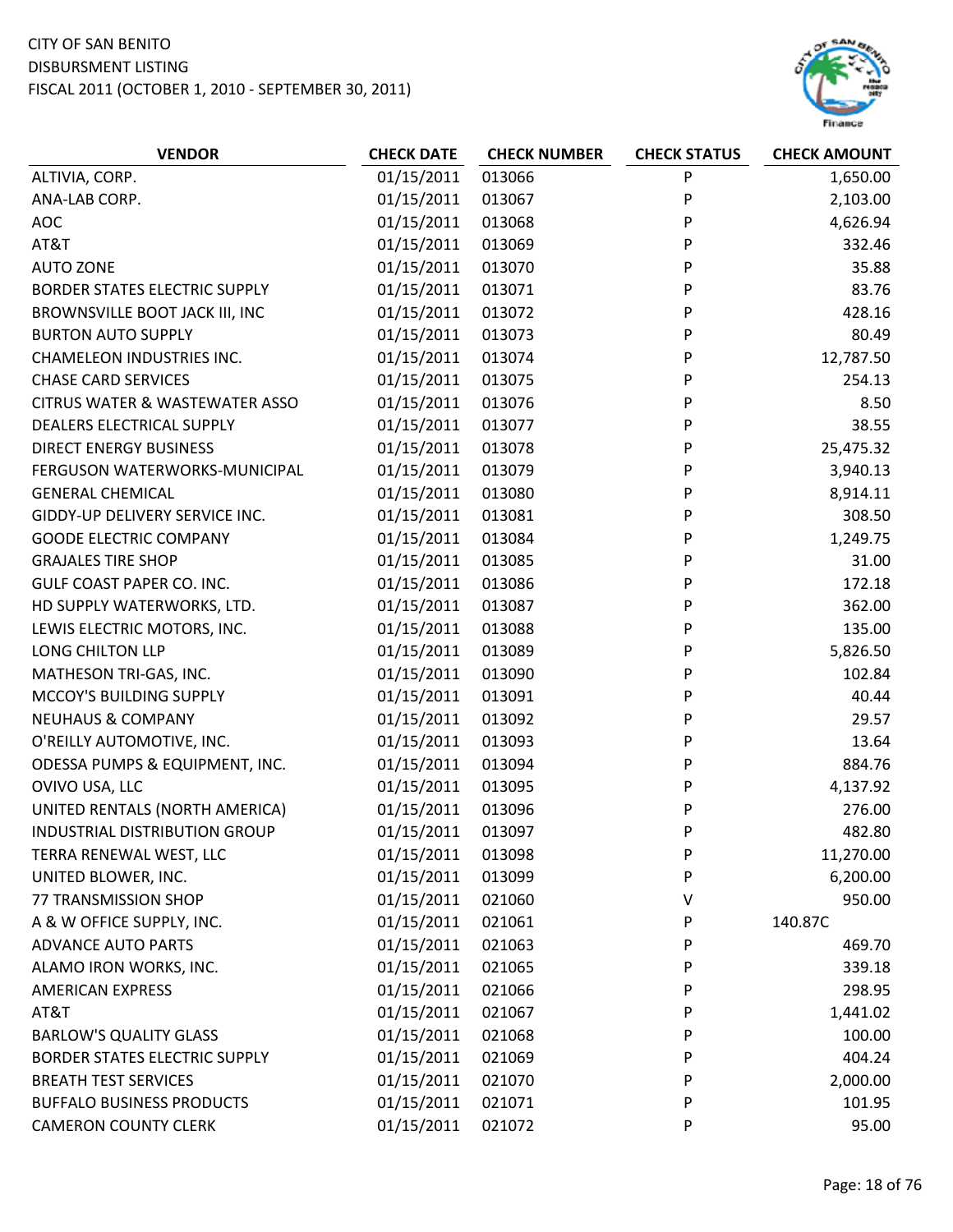

| <b>VENDOR</b>                    | <b>CHECK DATE</b> | <b>CHECK NUMBER</b> | <b>CHECK STATUS</b> | <b>CHECK AMOUNT</b> |
|----------------------------------|-------------------|---------------------|---------------------|---------------------|
| <b>CAMERON COUNTY TAX OFFICE</b> | 01/15/2011        | 021073              | P                   | 80.80               |
| <b>CARLOS BENAVIDEZ</b>          | 01/15/2011        | 021074              | P                   | 1,180.00            |
| <b>CASCO INDUSTRIES INC.</b>     | 01/15/2011        | 021075              | P                   | 342.00              |
| CDW GOVERNMENT, INC.             | 01/15/2011        | 021076              | P                   | 559.71              |
| <b>CHASE CARD SERVICES</b>       | 01/15/2011        | 021077              | P                   | 2,593.30            |
| <b>CLEAN MACHINE</b>             | 01/15/2011        | 021079              | P                   | 142.00              |
| <b>CULLIGAN WATER</b>            | 01/15/2011        | 021080              | P                   | 24.00               |
| DAVID'S FIRE EQUIPMENT           | 01/15/2011        | 021081              | P                   | 191.32              |
| DEALERS ELECTRICAL SUPPLY        | 01/15/2011        | 021082              | P                   | 339.08              |
| DENTON, NAVARRO, ROCHA & BERNA   | 01/15/2011        | 021083              | P                   | 14,516.47           |
| DETROIT INDUSTRIAL TOOL          | 01/15/2011        | 021085              | P                   | 599.76              |
| DICK OFFICE SUPPLY, INC.         | 01/15/2011        | 021086              | P                   | 12.99               |
| <b>DIRECT ENERGY BUSINESS</b>    | 01/15/2011        | 021087              | P                   | 30,467.53           |
| <b>EXPERT TIRE</b>               | 01/15/2011        | 021089              | P                   | 588.28              |
| FEDERAL EXPRESS CORPORATION      | 01/15/2011        | 021090              | P                   | 142.62              |
| FRONTERA MATERIALS, INC          | 01/15/2011        | 021091              | P                   | 3,367.06            |
| <b>GARCIA TOWING</b>             | 01/15/2011        | 021092              | P                   | 80.00               |
| <b>GCR TIRE CENTERS</b>          | 01/15/2011        | 021093              | P                   | 566.12              |
| GERMAN CHOCOLATE, INC.           | 01/15/2011        | 021094              | P                   | 299.00              |
| <b>GOKEYLESS</b>                 | 01/15/2011        | 021095              | P                   | 686.33              |
| <b>GRAJALES TIRE SHOP</b>        | 01/15/2011        | 021096              | P                   | 32.00               |
| <b>GULF COAST PAPER CO. INC.</b> | 01/15/2011        | 021097              | P                   | 753.48              |
| H & V EQUIPMENT, INC.            | 01/15/2011        | 021098              | P                   | 256.76              |
| HANES GEO COMPONENTS             | 01/15/2011        | 021099              | P                   | 3,746.60            |
| HARLINGEN DOOR COMPANY, INC.     | 01/15/2011        | 021100              | P                   | 746.00              |
| <b>HENRY LOPEZ</b>               | 01/15/2011        | 021101              | P                   | 14.23               |
| <b>HICKS OIL</b>                 | 01/15/2011        | 021102              | P                   | 15,711.23           |
| <b>HILDA SLOAN</b>               | 01/15/2011        | 021103              | P                   | 280.00              |
| HOYT BREATHING AIR PRODUCTS      | 01/15/2011        | 021104              | P                   | 11.20               |
| J-III CONCRETE CORP              | 01/15/2011        | 021105              | P                   | 3,536.00            |
| <b>GATEWAY</b>                   | 01/15/2011        | 021106              | P                   | 1,255.30            |
| <b>JUNIOR LIBRARY GUILD</b>      | 01/15/2011        | 021107              | P                   | 172.68              |
| L. T. BOSWELL                    | 01/15/2011        | 021108              | P                   | 151.35              |
| LONE STAR GLASS & MIRROR         | 01/15/2011        | 021109              | P                   | 410.00              |
| LONG CHILTON LLP                 | 01/15/2011        | 021110              | P                   | 6,233.00            |
| <b>LUBE MASTERS</b>              | 01/15/2011        | 021111              | P                   | 65.75               |
| <b>MAVERICK INDUSTRIAL</b>       | 01/15/2011        | 021112              | P                   | 60.00               |
| MCCOY'S BUILDING SUPPLY          | 01/15/2011        | 021113              | P                   | 606.66              |
| MJ SCREEN PRINT                  | 01/15/2011        | 021114              | P                   | 1,080.00            |
| MUNICIPAL SERVICES BUREAU        | 01/15/2011        | 021115              | P                   | 839.70              |
| NADA USED CAR GUIDE              | 01/15/2011        | 021116              | P                   | 90.00               |
| O'REILLY AUTOMOTIVE, INC.        | 01/15/2011        | 021117              | P                   | 19.58               |
| OFFICE DEPOT ACC 6113            | 01/15/2011        | 021118              | P                   | 294.29              |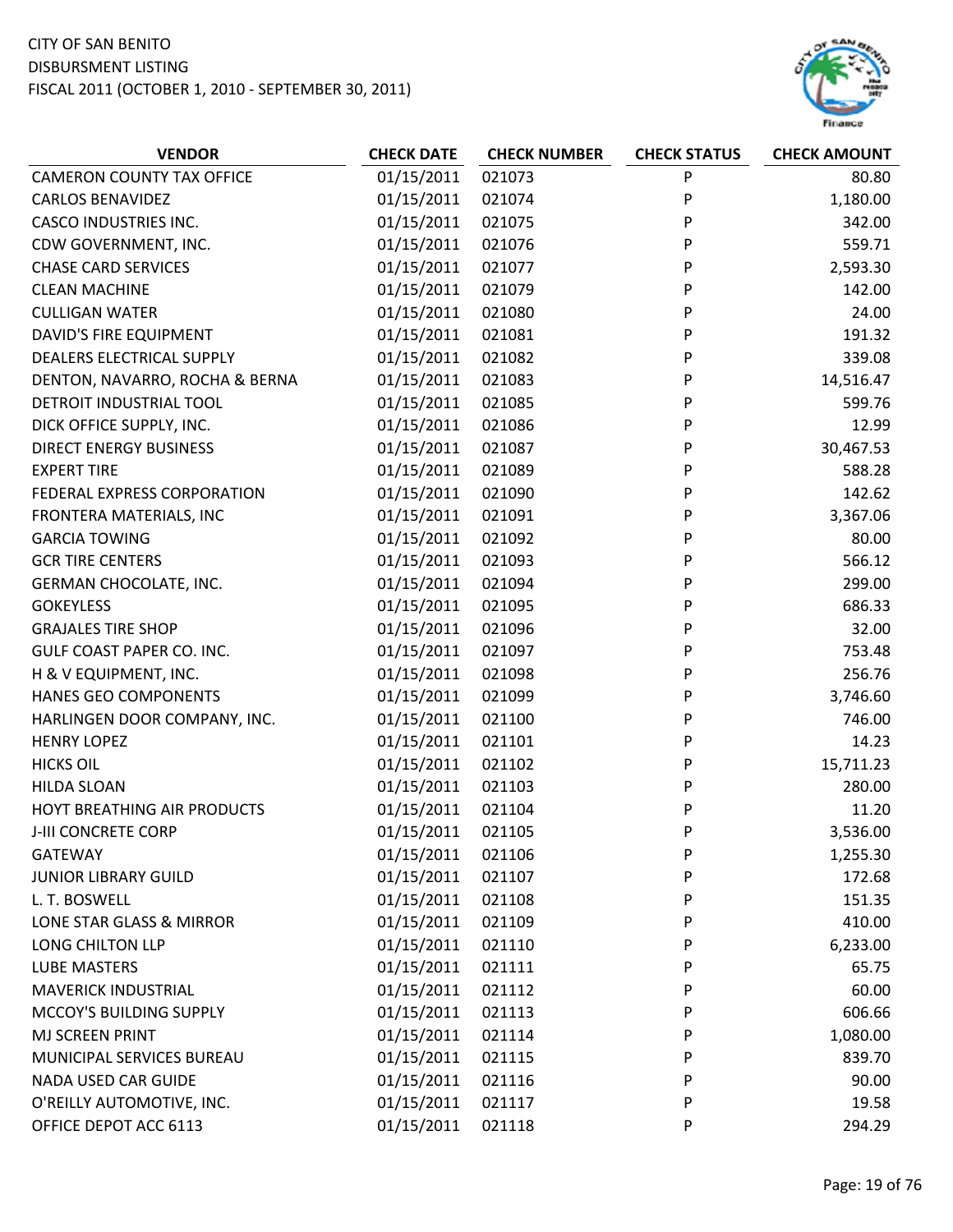

| <b>VENDOR</b>                        | <b>CHECK DATE</b> | <b>CHECK NUMBER</b> | <b>CHECK STATUS</b> | <b>CHECK AMOUNT</b> |
|--------------------------------------|-------------------|---------------------|---------------------|---------------------|
| PACO'S LANDSCAPING SERVICES          | 01/15/2011        | 021119              | P                   | 612.00              |
| PANCHO'S AUTO ELECTRIC               | 01/15/2011        | 021120              | P                   | 60.00               |
| PEREZ AUTO REPAIR                    | 01/15/2011        | 021121              | P                   | 80.00               |
| PITTSBURGH PAINTS                    | 01/15/2011        | 021122              | P                   | 312.00              |
| RICARDO GARCIA                       | 01/15/2011        | 021124              | P                   | 180.00              |
| RIO GRANDE CONCRETE ACCESSORIE       | 01/15/2011        | 021125              | P                   | 30.00               |
| RIO GRANDE STEEL, LTD.               | 01/15/2011        | 021126              | P                   | 651.56              |
| RISO, INC.                           | 01/15/2011        | 021127              | P                   | 8.79                |
| <b>ROBERT BENAVIDES</b>              | 01/15/2011        | 021128              | P                   | 72.00               |
| <b>ROBLES AUTO SALES #2</b>          | 01/15/2011        | 021129              | P                   | 87.00               |
| <b>RODRIGUEZ FORD</b>                | 01/15/2011        | 021130              | P                   | 171.75              |
| ROSALIO LEAL                         | 01/15/2011        | 021131              | P                   | 60.00               |
| SALOME'S CATERING SERVICES           | 01/15/2011        | 021132              | P                   | 127.98              |
| <b>SAN BENITO NEWS</b>               | 01/15/2011        | 021134              | P                   | 582.66              |
| SEVERO OCHOA JR.                     | 01/15/2011        | 021135              | P                   | 10.75               |
| SOUTH TEXAS COMMUNICATIONS, IN       | 01/15/2011        | 021136              | P                   | 260.00              |
| SOUTH TEXAS FLAG                     | 01/15/2011        | 021137              | P                   | 101.00              |
| SPRINT                               | 01/15/2011        | 021138              | P                   | 37.60               |
| <b>STATE COMPTROLLER</b>             | 01/15/2011        | 021139              | P                   | 235.80              |
| <b>TARPON FIRE &amp; SAFETY</b>      | 01/15/2011        | 021140              | P                   | 82.00               |
| <b>TEXAS GAS SERVICE</b>             | 01/15/2011        | 021141              | P                   | 39.31               |
| THE MONITOR                          | 01/15/2011        | 021142              | P                   | 252.00              |
| TOPS THE OUTDOOR POWER STORE         | 01/15/2011        | 021143              | P                   | 458.16              |
| TRUCKER'S EQUIPMENT, INC.            | 01/15/2011        | 021144              | P                   | 52.08               |
| <b>VALLEY BAPTIST MEDICAL CENTER</b> | 01/15/2011        | 021145              | P                   | 2,706.00            |
| P. VASQUEZ MUFFLERS & RADIATOR       | 01/15/2011        | 021146              | P                   | 50.00               |
| WAL-MART COMMUNITY/GECRB             | 01/15/2011        | 021147              | P                   | 31.86               |
| A & W OFFICE SUPPLY, INC.            | 01/15/2011        | 021148              | P                   | 1,208.73            |
| ALLIED WASTE SERVICES #863           | 01/18/2011        | 013100              | P                   | 153,687.87          |
| TEXAS WORKFORCE COMMISS.             | 01/18/2011        | 013101              | P                   | 222.62              |
| R. DE LA FUENTE SERVICE STATIO       | 01/18/2011        | 021150              | P                   | 14.50               |
| TEXAS WORKFORCE COMMISS.             | 01/18/2011        | 021151              | P                   | 459.97              |
| E&R PLAZA, LLC                       | 01/18/2011        | 021152              | P                   | 35,000.00           |
| <b>U.S. POSTMASTER</b>               | 01/19/2011        | 013102              | P                   | 165.44              |
| <b>TCEQ</b>                          | 01/19/2011        | 013113              | P                   | 111.00              |
| <b>TEEX-EUPWTI</b>                   | 01/19/2011        | 013114              | P                   | 570.00              |
| <b>BILL ELLIOTT</b>                  | 01/19/2011        | 021153              | P                   | 65.00               |
| <b>JACK GARCIA</b>                   | 01/19/2011        | 021154              | P                   | 65.00               |
| RENE VILLAFRANCO                     | 01/19/2011        | 021155              | P                   | 65.00               |
| AT&T                                 | 01/21/2011        | 002021              | P                   | 61.68               |
| FEDERAL EXPRESS CORPORATION          | 01/21/2011        | 002022              | P                   | 25.03               |
| PITNEY BOWES GLOBAL FINANCIAL        | 01/21/2011        | 013115              | P                   | 2,265.00            |
| SPRINT                               | 01/21/2011        | 013116              | P                   | 358.42              |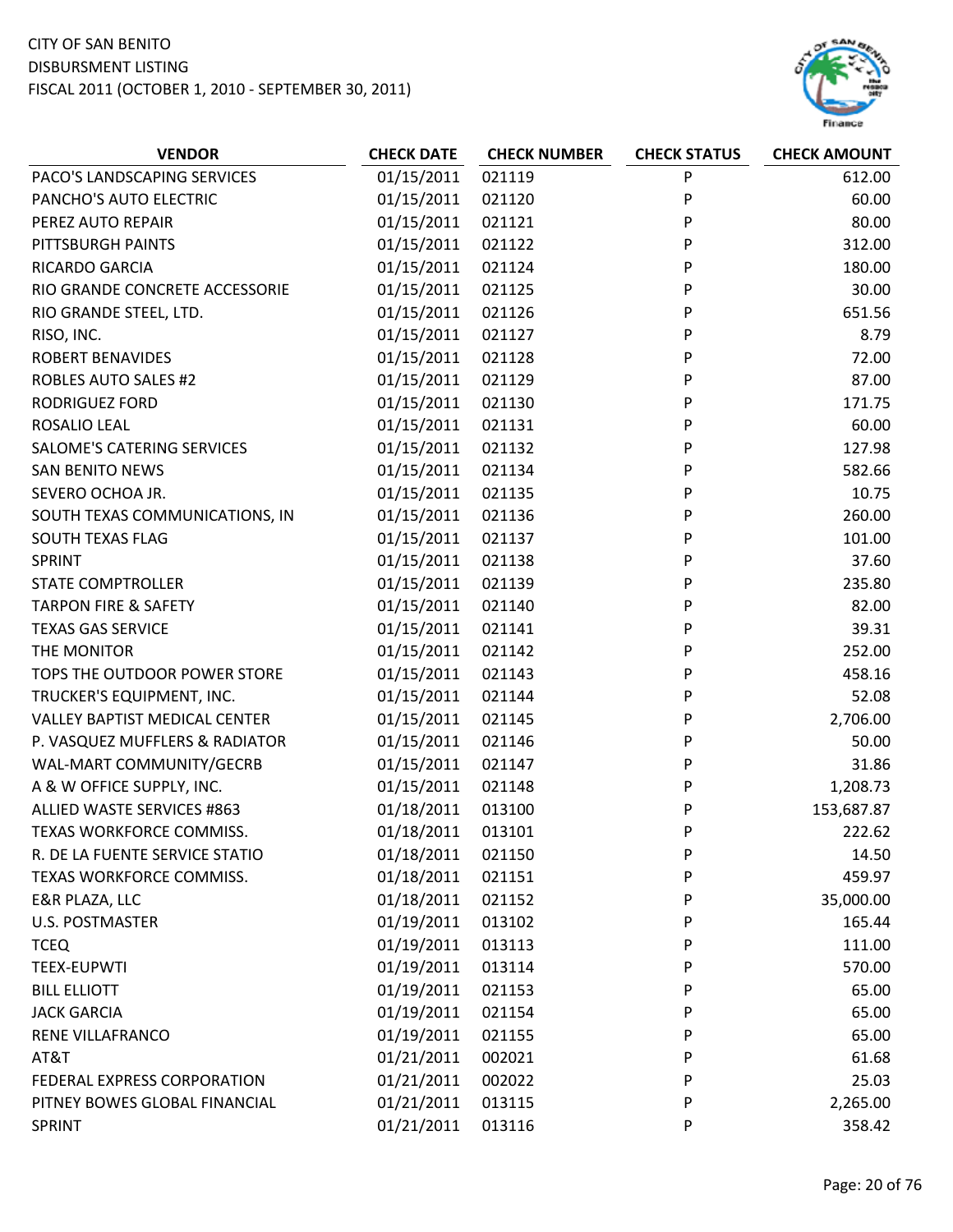

| <b>GARCO CONSTRUCTION, LLC.</b><br>01/21/2011<br>021156<br>P<br>15,517.77<br>01/21/2011<br>P<br>PITNEY BOWES GLOBAL FINANCIAL<br>021157<br>531.00<br><b>SAM'S CLUB DIRECT</b><br>01/21/2011<br>P<br>380.14<br>021158<br><b>SAN BENITO NEWS</b><br>01/21/2011<br>021159<br>P<br>120.45<br>P<br>01/21/2011<br>021160<br>1,543.28<br><b>SPRINT</b><br>P<br>STANDARD COFFEE SERVICE CO.<br>01/21/2011<br>021161<br>163.00<br>TEXAS DEPARTMENT OF PUBLIC SAF<br>01/21/2011<br>021162<br>P<br>2.00<br>01/21/2011<br>021163<br>P<br>35.00<br>TEXAS SOCIAL SECURITY PROGRAM-<br>P<br><b>HENRY LOPEZ</b><br>01/21/2011<br>021164<br>10.00<br>01/21/2011<br>021165<br>P<br>10.00<br>RAMON A. MARTINEZ JR.<br>P<br>01/21/2011<br>021166<br>10.00<br>SANTIAGO RAMOS<br>P<br>01/24/2011<br>000018<br>3,750.00<br>SAN BENITO CHAMBER OF COMMERCE<br>ADAN R. GONZALEZ<br>01/24/2011<br>013117<br>P<br>30.00<br>P<br>01/24/2011<br>30.00<br><b>ADAN SANCHEZ</b><br>013118<br>01/24/2011<br>P<br>30.00<br><b>DAVID PERALES</b><br>013119<br>P<br>30.00<br><b>EDMUND GARAYCOCHEA</b><br>01/24/2011<br>013120<br>P<br><b>LARRY MEDINA</b><br>01/24/2011<br>013121<br>30.00<br><b>MATTHEW CARRIZALES</b><br>01/24/2011<br>013122<br>P<br>30.00<br>P<br>01/24/2011<br>30.00<br><b>MELITON GONZALEZ</b><br>013123<br>ROBERT LOPEZ JR.<br>01/24/2011<br>013124<br>P<br>30.00<br>P<br>01/24/2011<br>30.00<br>ROLANDO GUAJARDO<br>013125<br>01/24/2011<br><b>RUBEN MARTINEZ</b><br>013126<br>P<br>30.00<br><b>TERANCE NORVELL</b><br>01/24/2011<br>013127<br>P<br>30.00<br>P<br><b>U.S. POSTMASTER</b><br>01/24/2011<br>013128<br>764.62<br><b>AT&amp;T LONG DISTANCE</b><br>01/24/2011<br>P<br>39.41<br>013129<br>01/24/2011<br>013130<br>P<br>353.90<br><b>SPRINT</b><br>01/24/2011<br>013131<br>P<br>30.00<br><b>JUAN HUITRON</b><br>P<br>01/24/2011<br>295.00<br><b>TEEX-EUPWTI</b><br>013132<br><b>AT&amp;T LONG DISTANCE</b><br>01/24/2011<br>166.71<br>021168<br>P<br>01/24/2011<br>P<br>SPRINT<br>021169<br>1,481.41<br>01/24/2011<br><b>TEXAS GAS SERVICE</b><br>021170<br>P<br>40.79<br>01/24/2011<br>1,232.16<br><b>AMERICAN EXPRESS</b><br>021171<br>P<br>01/25/2011<br><b>STATE COMPTROLLER</b><br>999999<br>P<br>67,415.02<br>01/26/2011<br>SAN BENITO MUSEUMS COALITION<br>000019<br>P<br>2,812.50<br>01/26/2011<br>AMIGOS DEL VALLE, INC.<br>002023<br>P<br>4,380.75<br>01/26/2011<br><b>CITY OF SAN BENITO</b><br>002024<br>39,995.49<br>P<br>LONG CHILTON LLP<br>01/26/2011<br>002025<br>P<br>542.00<br>01/26/2011<br>6,692.00<br><b>START CENTER</b><br>002026<br>P<br>01/26/2011<br>U.S. POSTMASTER<br>013139<br>P<br>246.40<br>01/27/2011<br>EDITH DE LEON<br>P<br>340.60<br>021172<br>01/27/2011<br>ADOLFO E. CORDOVA<br>021173<br>750.00<br>P | <b>VENDOR</b> | <b>CHECK DATE</b> | <b>CHECK NUMBER</b> | <b>CHECK STATUS</b> | <b>CHECK AMOUNT</b> |
|---------------------------------------------------------------------------------------------------------------------------------------------------------------------------------------------------------------------------------------------------------------------------------------------------------------------------------------------------------------------------------------------------------------------------------------------------------------------------------------------------------------------------------------------------------------------------------------------------------------------------------------------------------------------------------------------------------------------------------------------------------------------------------------------------------------------------------------------------------------------------------------------------------------------------------------------------------------------------------------------------------------------------------------------------------------------------------------------------------------------------------------------------------------------------------------------------------------------------------------------------------------------------------------------------------------------------------------------------------------------------------------------------------------------------------------------------------------------------------------------------------------------------------------------------------------------------------------------------------------------------------------------------------------------------------------------------------------------------------------------------------------------------------------------------------------------------------------------------------------------------------------------------------------------------------------------------------------------------------------------------------------------------------------------------------------------------------------------------------------------------------------------------------------------------------------------------------------------------------------------------------------------------------------------------------------------------------------------------------------------------------------------------------------------------------------------------------------------------------------------------------------------------------------------------------------------------------------------------------------------------------------------------------------------------------------------------------------------------------------------|---------------|-------------------|---------------------|---------------------|---------------------|
|                                                                                                                                                                                                                                                                                                                                                                                                                                                                                                                                                                                                                                                                                                                                                                                                                                                                                                                                                                                                                                                                                                                                                                                                                                                                                                                                                                                                                                                                                                                                                                                                                                                                                                                                                                                                                                                                                                                                                                                                                                                                                                                                                                                                                                                                                                                                                                                                                                                                                                                                                                                                                                                                                                                                             |               |                   |                     |                     |                     |
|                                                                                                                                                                                                                                                                                                                                                                                                                                                                                                                                                                                                                                                                                                                                                                                                                                                                                                                                                                                                                                                                                                                                                                                                                                                                                                                                                                                                                                                                                                                                                                                                                                                                                                                                                                                                                                                                                                                                                                                                                                                                                                                                                                                                                                                                                                                                                                                                                                                                                                                                                                                                                                                                                                                                             |               |                   |                     |                     |                     |
|                                                                                                                                                                                                                                                                                                                                                                                                                                                                                                                                                                                                                                                                                                                                                                                                                                                                                                                                                                                                                                                                                                                                                                                                                                                                                                                                                                                                                                                                                                                                                                                                                                                                                                                                                                                                                                                                                                                                                                                                                                                                                                                                                                                                                                                                                                                                                                                                                                                                                                                                                                                                                                                                                                                                             |               |                   |                     |                     |                     |
|                                                                                                                                                                                                                                                                                                                                                                                                                                                                                                                                                                                                                                                                                                                                                                                                                                                                                                                                                                                                                                                                                                                                                                                                                                                                                                                                                                                                                                                                                                                                                                                                                                                                                                                                                                                                                                                                                                                                                                                                                                                                                                                                                                                                                                                                                                                                                                                                                                                                                                                                                                                                                                                                                                                                             |               |                   |                     |                     |                     |
|                                                                                                                                                                                                                                                                                                                                                                                                                                                                                                                                                                                                                                                                                                                                                                                                                                                                                                                                                                                                                                                                                                                                                                                                                                                                                                                                                                                                                                                                                                                                                                                                                                                                                                                                                                                                                                                                                                                                                                                                                                                                                                                                                                                                                                                                                                                                                                                                                                                                                                                                                                                                                                                                                                                                             |               |                   |                     |                     |                     |
|                                                                                                                                                                                                                                                                                                                                                                                                                                                                                                                                                                                                                                                                                                                                                                                                                                                                                                                                                                                                                                                                                                                                                                                                                                                                                                                                                                                                                                                                                                                                                                                                                                                                                                                                                                                                                                                                                                                                                                                                                                                                                                                                                                                                                                                                                                                                                                                                                                                                                                                                                                                                                                                                                                                                             |               |                   |                     |                     |                     |
|                                                                                                                                                                                                                                                                                                                                                                                                                                                                                                                                                                                                                                                                                                                                                                                                                                                                                                                                                                                                                                                                                                                                                                                                                                                                                                                                                                                                                                                                                                                                                                                                                                                                                                                                                                                                                                                                                                                                                                                                                                                                                                                                                                                                                                                                                                                                                                                                                                                                                                                                                                                                                                                                                                                                             |               |                   |                     |                     |                     |
|                                                                                                                                                                                                                                                                                                                                                                                                                                                                                                                                                                                                                                                                                                                                                                                                                                                                                                                                                                                                                                                                                                                                                                                                                                                                                                                                                                                                                                                                                                                                                                                                                                                                                                                                                                                                                                                                                                                                                                                                                                                                                                                                                                                                                                                                                                                                                                                                                                                                                                                                                                                                                                                                                                                                             |               |                   |                     |                     |                     |
|                                                                                                                                                                                                                                                                                                                                                                                                                                                                                                                                                                                                                                                                                                                                                                                                                                                                                                                                                                                                                                                                                                                                                                                                                                                                                                                                                                                                                                                                                                                                                                                                                                                                                                                                                                                                                                                                                                                                                                                                                                                                                                                                                                                                                                                                                                                                                                                                                                                                                                                                                                                                                                                                                                                                             |               |                   |                     |                     |                     |
|                                                                                                                                                                                                                                                                                                                                                                                                                                                                                                                                                                                                                                                                                                                                                                                                                                                                                                                                                                                                                                                                                                                                                                                                                                                                                                                                                                                                                                                                                                                                                                                                                                                                                                                                                                                                                                                                                                                                                                                                                                                                                                                                                                                                                                                                                                                                                                                                                                                                                                                                                                                                                                                                                                                                             |               |                   |                     |                     |                     |
|                                                                                                                                                                                                                                                                                                                                                                                                                                                                                                                                                                                                                                                                                                                                                                                                                                                                                                                                                                                                                                                                                                                                                                                                                                                                                                                                                                                                                                                                                                                                                                                                                                                                                                                                                                                                                                                                                                                                                                                                                                                                                                                                                                                                                                                                                                                                                                                                                                                                                                                                                                                                                                                                                                                                             |               |                   |                     |                     |                     |
|                                                                                                                                                                                                                                                                                                                                                                                                                                                                                                                                                                                                                                                                                                                                                                                                                                                                                                                                                                                                                                                                                                                                                                                                                                                                                                                                                                                                                                                                                                                                                                                                                                                                                                                                                                                                                                                                                                                                                                                                                                                                                                                                                                                                                                                                                                                                                                                                                                                                                                                                                                                                                                                                                                                                             |               |                   |                     |                     |                     |
|                                                                                                                                                                                                                                                                                                                                                                                                                                                                                                                                                                                                                                                                                                                                                                                                                                                                                                                                                                                                                                                                                                                                                                                                                                                                                                                                                                                                                                                                                                                                                                                                                                                                                                                                                                                                                                                                                                                                                                                                                                                                                                                                                                                                                                                                                                                                                                                                                                                                                                                                                                                                                                                                                                                                             |               |                   |                     |                     |                     |
|                                                                                                                                                                                                                                                                                                                                                                                                                                                                                                                                                                                                                                                                                                                                                                                                                                                                                                                                                                                                                                                                                                                                                                                                                                                                                                                                                                                                                                                                                                                                                                                                                                                                                                                                                                                                                                                                                                                                                                                                                                                                                                                                                                                                                                                                                                                                                                                                                                                                                                                                                                                                                                                                                                                                             |               |                   |                     |                     |                     |
|                                                                                                                                                                                                                                                                                                                                                                                                                                                                                                                                                                                                                                                                                                                                                                                                                                                                                                                                                                                                                                                                                                                                                                                                                                                                                                                                                                                                                                                                                                                                                                                                                                                                                                                                                                                                                                                                                                                                                                                                                                                                                                                                                                                                                                                                                                                                                                                                                                                                                                                                                                                                                                                                                                                                             |               |                   |                     |                     |                     |
|                                                                                                                                                                                                                                                                                                                                                                                                                                                                                                                                                                                                                                                                                                                                                                                                                                                                                                                                                                                                                                                                                                                                                                                                                                                                                                                                                                                                                                                                                                                                                                                                                                                                                                                                                                                                                                                                                                                                                                                                                                                                                                                                                                                                                                                                                                                                                                                                                                                                                                                                                                                                                                                                                                                                             |               |                   |                     |                     |                     |
|                                                                                                                                                                                                                                                                                                                                                                                                                                                                                                                                                                                                                                                                                                                                                                                                                                                                                                                                                                                                                                                                                                                                                                                                                                                                                                                                                                                                                                                                                                                                                                                                                                                                                                                                                                                                                                                                                                                                                                                                                                                                                                                                                                                                                                                                                                                                                                                                                                                                                                                                                                                                                                                                                                                                             |               |                   |                     |                     |                     |
|                                                                                                                                                                                                                                                                                                                                                                                                                                                                                                                                                                                                                                                                                                                                                                                                                                                                                                                                                                                                                                                                                                                                                                                                                                                                                                                                                                                                                                                                                                                                                                                                                                                                                                                                                                                                                                                                                                                                                                                                                                                                                                                                                                                                                                                                                                                                                                                                                                                                                                                                                                                                                                                                                                                                             |               |                   |                     |                     |                     |
|                                                                                                                                                                                                                                                                                                                                                                                                                                                                                                                                                                                                                                                                                                                                                                                                                                                                                                                                                                                                                                                                                                                                                                                                                                                                                                                                                                                                                                                                                                                                                                                                                                                                                                                                                                                                                                                                                                                                                                                                                                                                                                                                                                                                                                                                                                                                                                                                                                                                                                                                                                                                                                                                                                                                             |               |                   |                     |                     |                     |
|                                                                                                                                                                                                                                                                                                                                                                                                                                                                                                                                                                                                                                                                                                                                                                                                                                                                                                                                                                                                                                                                                                                                                                                                                                                                                                                                                                                                                                                                                                                                                                                                                                                                                                                                                                                                                                                                                                                                                                                                                                                                                                                                                                                                                                                                                                                                                                                                                                                                                                                                                                                                                                                                                                                                             |               |                   |                     |                     |                     |
|                                                                                                                                                                                                                                                                                                                                                                                                                                                                                                                                                                                                                                                                                                                                                                                                                                                                                                                                                                                                                                                                                                                                                                                                                                                                                                                                                                                                                                                                                                                                                                                                                                                                                                                                                                                                                                                                                                                                                                                                                                                                                                                                                                                                                                                                                                                                                                                                                                                                                                                                                                                                                                                                                                                                             |               |                   |                     |                     |                     |
|                                                                                                                                                                                                                                                                                                                                                                                                                                                                                                                                                                                                                                                                                                                                                                                                                                                                                                                                                                                                                                                                                                                                                                                                                                                                                                                                                                                                                                                                                                                                                                                                                                                                                                                                                                                                                                                                                                                                                                                                                                                                                                                                                                                                                                                                                                                                                                                                                                                                                                                                                                                                                                                                                                                                             |               |                   |                     |                     |                     |
|                                                                                                                                                                                                                                                                                                                                                                                                                                                                                                                                                                                                                                                                                                                                                                                                                                                                                                                                                                                                                                                                                                                                                                                                                                                                                                                                                                                                                                                                                                                                                                                                                                                                                                                                                                                                                                                                                                                                                                                                                                                                                                                                                                                                                                                                                                                                                                                                                                                                                                                                                                                                                                                                                                                                             |               |                   |                     |                     |                     |
|                                                                                                                                                                                                                                                                                                                                                                                                                                                                                                                                                                                                                                                                                                                                                                                                                                                                                                                                                                                                                                                                                                                                                                                                                                                                                                                                                                                                                                                                                                                                                                                                                                                                                                                                                                                                                                                                                                                                                                                                                                                                                                                                                                                                                                                                                                                                                                                                                                                                                                                                                                                                                                                                                                                                             |               |                   |                     |                     |                     |
|                                                                                                                                                                                                                                                                                                                                                                                                                                                                                                                                                                                                                                                                                                                                                                                                                                                                                                                                                                                                                                                                                                                                                                                                                                                                                                                                                                                                                                                                                                                                                                                                                                                                                                                                                                                                                                                                                                                                                                                                                                                                                                                                                                                                                                                                                                                                                                                                                                                                                                                                                                                                                                                                                                                                             |               |                   |                     |                     |                     |
|                                                                                                                                                                                                                                                                                                                                                                                                                                                                                                                                                                                                                                                                                                                                                                                                                                                                                                                                                                                                                                                                                                                                                                                                                                                                                                                                                                                                                                                                                                                                                                                                                                                                                                                                                                                                                                                                                                                                                                                                                                                                                                                                                                                                                                                                                                                                                                                                                                                                                                                                                                                                                                                                                                                                             |               |                   |                     |                     |                     |
|                                                                                                                                                                                                                                                                                                                                                                                                                                                                                                                                                                                                                                                                                                                                                                                                                                                                                                                                                                                                                                                                                                                                                                                                                                                                                                                                                                                                                                                                                                                                                                                                                                                                                                                                                                                                                                                                                                                                                                                                                                                                                                                                                                                                                                                                                                                                                                                                                                                                                                                                                                                                                                                                                                                                             |               |                   |                     |                     |                     |
|                                                                                                                                                                                                                                                                                                                                                                                                                                                                                                                                                                                                                                                                                                                                                                                                                                                                                                                                                                                                                                                                                                                                                                                                                                                                                                                                                                                                                                                                                                                                                                                                                                                                                                                                                                                                                                                                                                                                                                                                                                                                                                                                                                                                                                                                                                                                                                                                                                                                                                                                                                                                                                                                                                                                             |               |                   |                     |                     |                     |
|                                                                                                                                                                                                                                                                                                                                                                                                                                                                                                                                                                                                                                                                                                                                                                                                                                                                                                                                                                                                                                                                                                                                                                                                                                                                                                                                                                                                                                                                                                                                                                                                                                                                                                                                                                                                                                                                                                                                                                                                                                                                                                                                                                                                                                                                                                                                                                                                                                                                                                                                                                                                                                                                                                                                             |               |                   |                     |                     |                     |
|                                                                                                                                                                                                                                                                                                                                                                                                                                                                                                                                                                                                                                                                                                                                                                                                                                                                                                                                                                                                                                                                                                                                                                                                                                                                                                                                                                                                                                                                                                                                                                                                                                                                                                                                                                                                                                                                                                                                                                                                                                                                                                                                                                                                                                                                                                                                                                                                                                                                                                                                                                                                                                                                                                                                             |               |                   |                     |                     |                     |
|                                                                                                                                                                                                                                                                                                                                                                                                                                                                                                                                                                                                                                                                                                                                                                                                                                                                                                                                                                                                                                                                                                                                                                                                                                                                                                                                                                                                                                                                                                                                                                                                                                                                                                                                                                                                                                                                                                                                                                                                                                                                                                                                                                                                                                                                                                                                                                                                                                                                                                                                                                                                                                                                                                                                             |               |                   |                     |                     |                     |
|                                                                                                                                                                                                                                                                                                                                                                                                                                                                                                                                                                                                                                                                                                                                                                                                                                                                                                                                                                                                                                                                                                                                                                                                                                                                                                                                                                                                                                                                                                                                                                                                                                                                                                                                                                                                                                                                                                                                                                                                                                                                                                                                                                                                                                                                                                                                                                                                                                                                                                                                                                                                                                                                                                                                             |               |                   |                     |                     |                     |
|                                                                                                                                                                                                                                                                                                                                                                                                                                                                                                                                                                                                                                                                                                                                                                                                                                                                                                                                                                                                                                                                                                                                                                                                                                                                                                                                                                                                                                                                                                                                                                                                                                                                                                                                                                                                                                                                                                                                                                                                                                                                                                                                                                                                                                                                                                                                                                                                                                                                                                                                                                                                                                                                                                                                             |               |                   |                     |                     |                     |
|                                                                                                                                                                                                                                                                                                                                                                                                                                                                                                                                                                                                                                                                                                                                                                                                                                                                                                                                                                                                                                                                                                                                                                                                                                                                                                                                                                                                                                                                                                                                                                                                                                                                                                                                                                                                                                                                                                                                                                                                                                                                                                                                                                                                                                                                                                                                                                                                                                                                                                                                                                                                                                                                                                                                             |               |                   |                     |                     |                     |
|                                                                                                                                                                                                                                                                                                                                                                                                                                                                                                                                                                                                                                                                                                                                                                                                                                                                                                                                                                                                                                                                                                                                                                                                                                                                                                                                                                                                                                                                                                                                                                                                                                                                                                                                                                                                                                                                                                                                                                                                                                                                                                                                                                                                                                                                                                                                                                                                                                                                                                                                                                                                                                                                                                                                             |               |                   |                     |                     |                     |
|                                                                                                                                                                                                                                                                                                                                                                                                                                                                                                                                                                                                                                                                                                                                                                                                                                                                                                                                                                                                                                                                                                                                                                                                                                                                                                                                                                                                                                                                                                                                                                                                                                                                                                                                                                                                                                                                                                                                                                                                                                                                                                                                                                                                                                                                                                                                                                                                                                                                                                                                                                                                                                                                                                                                             |               |                   |                     |                     |                     |
|                                                                                                                                                                                                                                                                                                                                                                                                                                                                                                                                                                                                                                                                                                                                                                                                                                                                                                                                                                                                                                                                                                                                                                                                                                                                                                                                                                                                                                                                                                                                                                                                                                                                                                                                                                                                                                                                                                                                                                                                                                                                                                                                                                                                                                                                                                                                                                                                                                                                                                                                                                                                                                                                                                                                             |               |                   |                     |                     |                     |
|                                                                                                                                                                                                                                                                                                                                                                                                                                                                                                                                                                                                                                                                                                                                                                                                                                                                                                                                                                                                                                                                                                                                                                                                                                                                                                                                                                                                                                                                                                                                                                                                                                                                                                                                                                                                                                                                                                                                                                                                                                                                                                                                                                                                                                                                                                                                                                                                                                                                                                                                                                                                                                                                                                                                             |               |                   |                     |                     |                     |
|                                                                                                                                                                                                                                                                                                                                                                                                                                                                                                                                                                                                                                                                                                                                                                                                                                                                                                                                                                                                                                                                                                                                                                                                                                                                                                                                                                                                                                                                                                                                                                                                                                                                                                                                                                                                                                                                                                                                                                                                                                                                                                                                                                                                                                                                                                                                                                                                                                                                                                                                                                                                                                                                                                                                             |               |                   |                     |                     |                     |
|                                                                                                                                                                                                                                                                                                                                                                                                                                                                                                                                                                                                                                                                                                                                                                                                                                                                                                                                                                                                                                                                                                                                                                                                                                                                                                                                                                                                                                                                                                                                                                                                                                                                                                                                                                                                                                                                                                                                                                                                                                                                                                                                                                                                                                                                                                                                                                                                                                                                                                                                                                                                                                                                                                                                             |               |                   |                     |                     |                     |
|                                                                                                                                                                                                                                                                                                                                                                                                                                                                                                                                                                                                                                                                                                                                                                                                                                                                                                                                                                                                                                                                                                                                                                                                                                                                                                                                                                                                                                                                                                                                                                                                                                                                                                                                                                                                                                                                                                                                                                                                                                                                                                                                                                                                                                                                                                                                                                                                                                                                                                                                                                                                                                                                                                                                             |               |                   |                     |                     |                     |
| <b>BEN M. YUDESIS</b><br>021174<br>P                                                                                                                                                                                                                                                                                                                                                                                                                                                                                                                                                                                                                                                                                                                                                                                                                                                                                                                                                                                                                                                                                                                                                                                                                                                                                                                                                                                                                                                                                                                                                                                                                                                                                                                                                                                                                                                                                                                                                                                                                                                                                                                                                                                                                                                                                                                                                                                                                                                                                                                                                                                                                                                                                                        |               | 01/27/2011        |                     |                     | 750.00              |
| 01/27/2011<br>750.00<br><b>DAVID GARZA</b><br>021175<br>P                                                                                                                                                                                                                                                                                                                                                                                                                                                                                                                                                                                                                                                                                                                                                                                                                                                                                                                                                                                                                                                                                                                                                                                                                                                                                                                                                                                                                                                                                                                                                                                                                                                                                                                                                                                                                                                                                                                                                                                                                                                                                                                                                                                                                                                                                                                                                                                                                                                                                                                                                                                                                                                                                   |               |                   |                     |                     |                     |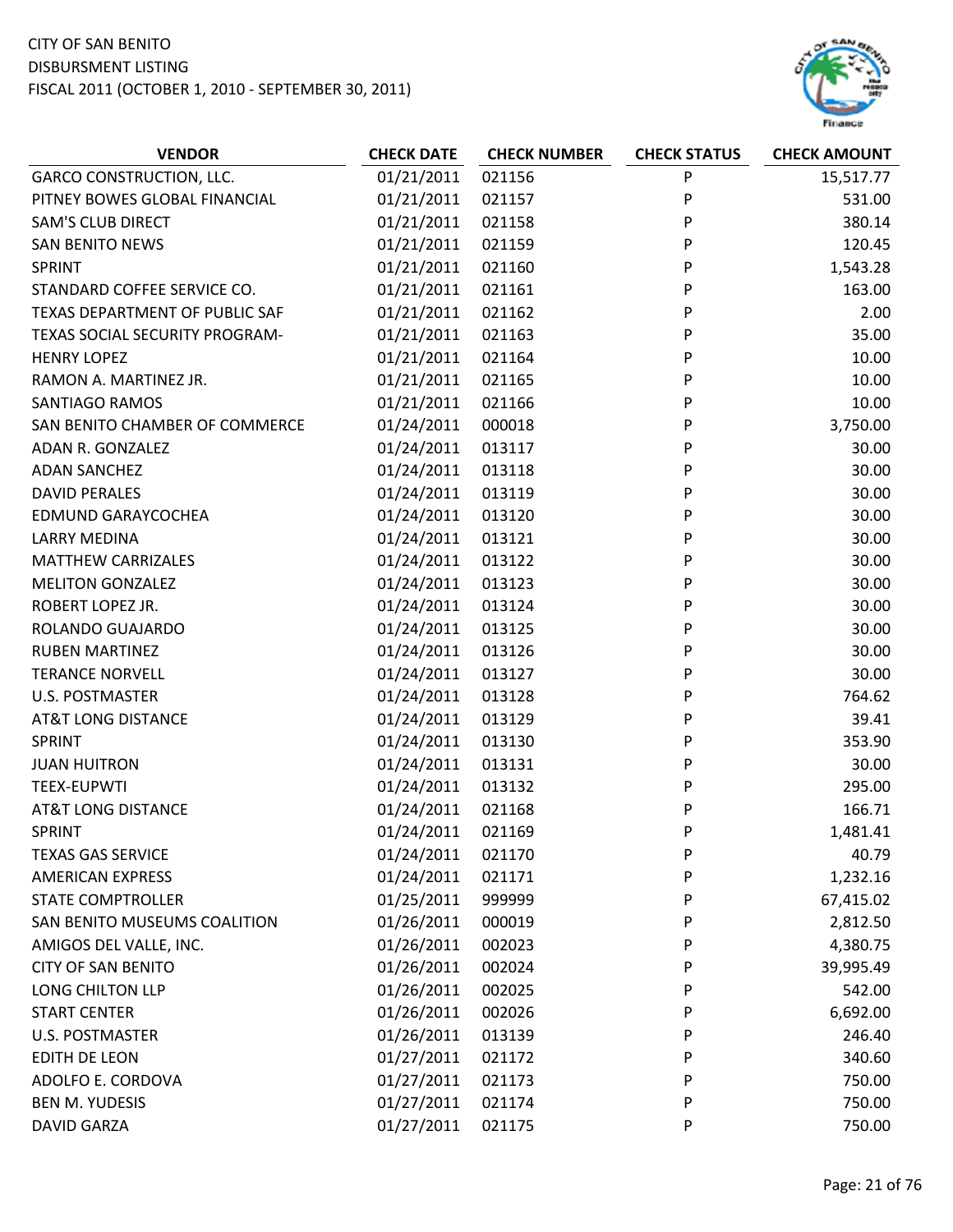

| <b>VENDOR</b>                             | <b>CHECK DATE</b> | <b>CHECK NUMBER</b> | <b>CHECK STATUS</b> | <b>CHECK AMOUNT</b> |
|-------------------------------------------|-------------------|---------------------|---------------------|---------------------|
| TEXAS DEPARTMENT OF AGRICULTUR            | 01/27/2011        | 021176              | P                   | 12.00               |
| UTILITY SERVICE COMPANY, INC.             | 01/28/2011        | 000016              | P                   | 18,360.00           |
| <b>CHASE CARD SERVICES</b>                | 01/28/2011        | 000020              | P                   | 288.99              |
| DELL MARKETING L.P.                       | 01/28/2011        | 001437              | P                   | 1,059.25            |
| GREATMATS.COM CORP.                       | 01/28/2011        | 001438              | P                   | 2,481.00            |
| <b>U.S. POSTMASTER</b>                    | 01/28/2011        | 013140              | P                   | 212.96              |
| <b>ACCURATE LABORATORY SUPPLIES</b>       | 01/28/2011        | 013141              | P                   | 251.76              |
| <b>ADVANCE AUTO PARTS</b>                 | 01/28/2011        | 013142              | P                   | 415.33              |
| AGUAWORKS PIPE & SUPPLY, LLC.             | 01/28/2011        | 013143              | P                   | 3,209.23            |
| ALAMO IRON WORKS, INC.                    | 01/28/2011        | 013144              | P                   | 33.30               |
| AMCHEM INCORPORATED                       | 01/28/2011        | 013145              | P                   | 3,418.85            |
| AMERICAN BACKFLOW PREVENTION A            | 01/28/2011        | 013146              | P                   | 85.00               |
| AMIGO POWER EQUIPMENT                     | 01/28/2011        | 013147              | P                   | 228.51              |
| <b>AOC</b>                                | 01/28/2011        | 013148              | P                   | 264.25              |
| AT&T                                      | 01/28/2011        | 013149              | P                   | 332.46              |
| BROWNSVILLE BOOT JACK III, INC            | 01/28/2011        | 013150              | P                   | 98.89               |
| <b>BURTON AUTO SUPPLY</b>                 | 01/28/2011        | 013151              | P                   | 159.65              |
| CDW GOVERNMENT, INC.                      | 01/28/2011        | 013152              | P                   | 68.18               |
| FERGUSON WATERWORKS-MUNICIPAL             | 01/28/2011        | 013153              | P                   | 1,087.47            |
| <b>GENERAL CHEMICAL</b>                   | 01/28/2011        | 013154              | P                   | 6,070.03            |
| <b>GOODE ELECTRIC COMPANY</b>             | 01/28/2011        | 013155              | P                   | 443.10              |
| <b>GRAJALES TIRE SHOP</b>                 | 01/28/2011        | 013156              | P                   | 5.00                |
| GULF COAST PAPER CO. INC.                 | 01/28/2011        | 013157              | P                   | 60.07               |
| <b>HACH COMPANY</b>                       | 01/28/2011        | 013158              | P                   | 297.49              |
| HD SUPPLY WATERWORKS, LTD.                | 01/28/2011        | 013159              | P                   | 6,486.40            |
| HOUSTON SERVICE INDUSTRIES, IN            | 01/28/2011        | 013160              | P                   | 287.45              |
| <b>JOHNNY'S TRUE VALUE</b>                | 01/28/2011        | 013161              | P                   | 153.87              |
| LEWIS ELECTRIC MOTORS, INC.               | 01/28/2011        | 013162              | P                   | 8,779.00            |
| MATHESON TRI-GAS, INC.                    | 01/28/2011        | 013163              | P                   | 161.53              |
| MCCOY'S BUILDING SUPPLY                   | 01/28/2011        | 013164              | P                   | 891.78              |
| <b>MORADO'S TERMITE &amp; PEST CONTRO</b> | 01/28/2011        | 013165              | P                   | 65.00               |
| O'REILLY AUTOMOTIVE, INC.                 | 01/28/2011        | 013166              | P                   | 166.16              |
| UNITED RENTALS (NORTH AMERICA)            | 01/28/2011        | 013167              | P                   | 300.50              |
| INDUSTRIAL DISTRIBUTION GROUP             | 01/28/2011        | 013168              | P                   | 25.74               |
| UTILITY SERVICE COMPANY, INC.             | 01/28/2011        | 013169              | P                   | 16,200.00           |
| VICTORIA STEEL & SUPPLY INC.              | 01/28/2011        | 013170              | P                   | 15.88               |
| BENITEZ WELDING SERVICE, LLC.             | 01/28/2011        | 021177              | P                   | 3,925.00            |
| A & W OFFICE SUPPLY, INC.                 | 01/28/2011        | 021178              | P                   | 25.78               |
| <b>ADVANCE AUTO PARTS</b>                 | 01/28/2011        | 021179              | P                   | 976.96              |
| AMERICAN EXPRESS                          | 01/28/2011        | 021181              | P                   | 283.49              |
| AMERICAN TEST CENTER                      | 01/28/2011        | 021182              | P                   | 1,544.00            |
| BETTS OIL & BUTANE INC.                   | 01/28/2011        | 021183              | P                   | 433.75              |
| BORDER STATES ELECTRIC SUPPLY             | 01/28/2011        | 021184              | P                   | 158.28              |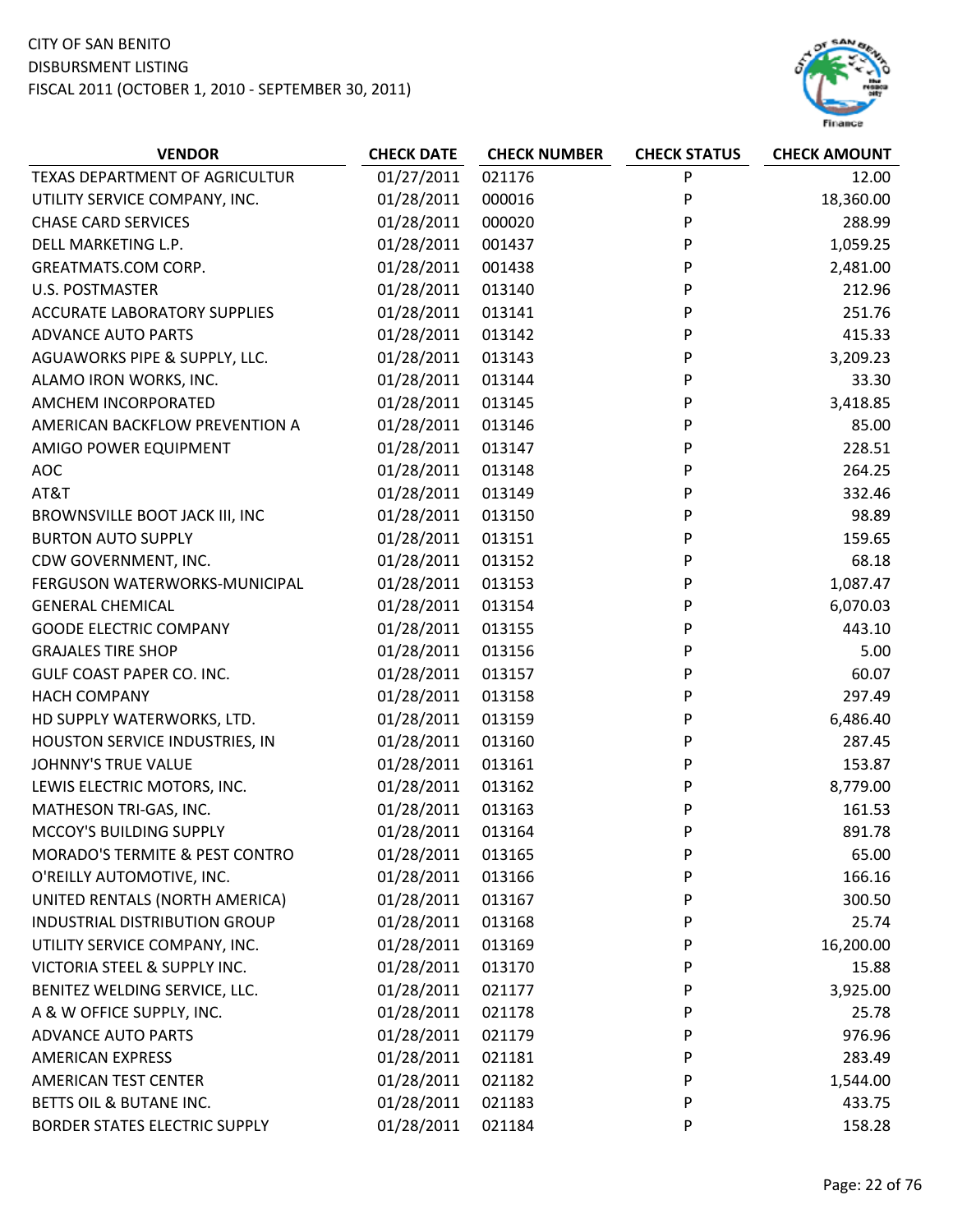

| <b>VENDOR</b>                    | <b>CHECK DATE</b> | <b>CHECK NUMBER</b> | <b>CHECK STATUS</b> | <b>CHECK AMOUNT</b> |
|----------------------------------|-------------------|---------------------|---------------------|---------------------|
| <b>BULLRIDER WESTERN WEAR</b>    | 01/28/2011        | 021185              | ${\sf P}$           | 324.98              |
| CDW GOVERNMENT, INC.             | 01/28/2011        | 021186              | P                   | 1,073.31            |
| <b>CENTER POINT LARGE PRINT</b>  | 01/28/2011        | 021187              | P                   | 248.04              |
| <b>CHASE CARD SERVICES</b>       | 01/28/2011        | 021188              | P                   | 585.57              |
| <b>CITY OF BROWNSVILLE</b>       | 01/28/2011        | 021189              | P                   | 504.00              |
| <b>CLEAN MACHINE</b>             | 01/28/2011        | 021190              | P                   | 231.75              |
| D & R GLASS ETC INC.             | 01/28/2011        | 021191              | P                   | 330.00              |
| DEALERS ELECTRICAL SUPPLY        | 01/28/2011        | 021192              | P                   | 2,334.69            |
| DIGITAL COMMUNICATIONS           | 01/28/2011        | 021193              | P                   | 195.00              |
| <b>EXPERT TIRE</b>               | 01/28/2011        | 021194              | P                   | 103.99              |
| FEDERAL EXPRESS CORPORATION      | 01/28/2011        | 021195              | P                   | 57.40               |
| <b>GARCIA TOWING</b>             | 01/28/2011        | 021196              | P                   | 85.00               |
| <b>GRAJALES TIRE SHOP</b>        | 01/28/2011        | 021197              | P                   | 35.00               |
| <b>GULF COAST PAPER CO. INC.</b> | 01/28/2011        | 021198              | P                   | 727.70              |
| HARLINGEN DOOR COMPANY, INC.     | 01/28/2011        | 021199              | P                   | 585.00              |
| <b>HICKS OIL</b>                 | 01/28/2011        | 021200              | P                   | 6,222.09            |
| INDUSTRIAL DISPOSAL SUPPLY COM   | 01/28/2011        | 021201              | P                   | 662.92              |
| JANICE A. CASSIDY                | 01/28/2011        | 021202              | P                   | 1,487.50            |
| JOE W. FLY COMPANY, INC.         | 01/28/2011        | 021203              | P                   | 221.40              |
| JOHNNY'S TRUE VALUE              | 01/28/2011        | 021204              | P                   | 58.11               |
| <b>GATEWAY</b>                   | 01/28/2011        | 021205              | P                   | 81.00               |
| L. T. BOSWELL                    | 01/28/2011        | 021206              | P                   | 265.25              |
| LINEBARGER GOGGAN BLAIR & SAMP   | 01/28/2011        | 021207              | P                   | 4,092.07            |
| LONE STAR GLASS & MIRROR         | 01/28/2011        | 021208              | P                   | 41.50               |
| LOWER RIO GRANDE VALLEY          | 01/28/2011        | 021209              | P                   | 337.33              |
| MAGIC VALLEY ELECTRICT CO        | 01/28/2011        | 021210              | P                   | 249.60              |
| MATHESON TRI-GAS, INC.           | 01/28/2011        | 021211              | P                   | 75.14               |
| MCCI, LLC                        | 01/28/2011        | 021212              | P                   | 1,165.50            |
| MCCOY'S BUILDING SUPPLY          | 01/28/2011        | 021213              | P                   | 684.49              |
| <b>NEUHAUS &amp; COMPANY</b>     | 01/28/2011        | 021214              | P                   | 381.14              |
| O'REILLY AUTOMOTIVE, INC.        | 01/28/2011        | 021215              | P                   | 127.37              |
| OFFICE DEPOT ACC 6113            | 01/28/2011        | 021216              | P                   | 283.21              |
| OMNI BASE SERVICES OF TEXAS      | 01/28/2011        | 021217              | P                   | 1,578.00            |
| REEF INDUSTRIES, INC.            | 01/28/2011        | 021218              | P                   | 273.07              |
| <b>ROBLES AUTO SALES #2</b>      | 01/28/2011        | 021219              | P                   | 29.00               |
| ROYAL METAL BUILDING COMPONENT   | 01/28/2011        | 021220              | P                   | 495.41              |
| SAN BENITO ANIMAL HOSPITAL INC   | 01/28/2011        | 021221              | P                   | 100.00              |
| <b>TARPON FIRE &amp; SAFETY</b>  | 01/28/2011        | 021222              | P                   | 32.00               |
| TOPS THE OUTDOOR POWER STORE     | 01/28/2011        | 021223              | P                   | 21.40               |
| <b>VALLEY IT SOLUTIONS</b>       | 01/28/2011        | 021224              | P                   | 7,000.00            |
| WAL-MART COMMUNITY/GECRB         | 01/28/2011        | 021225              | P                   | 240.73              |
| CRUZ-HOGAN CONSULTANT, INC.      | 01/31/2011        | 021226              | P                   | 7,250.00            |
| <b>CITY OF SAN BENITO</b>        | 02/02/2011        | 021227              | P                   | 299.99              |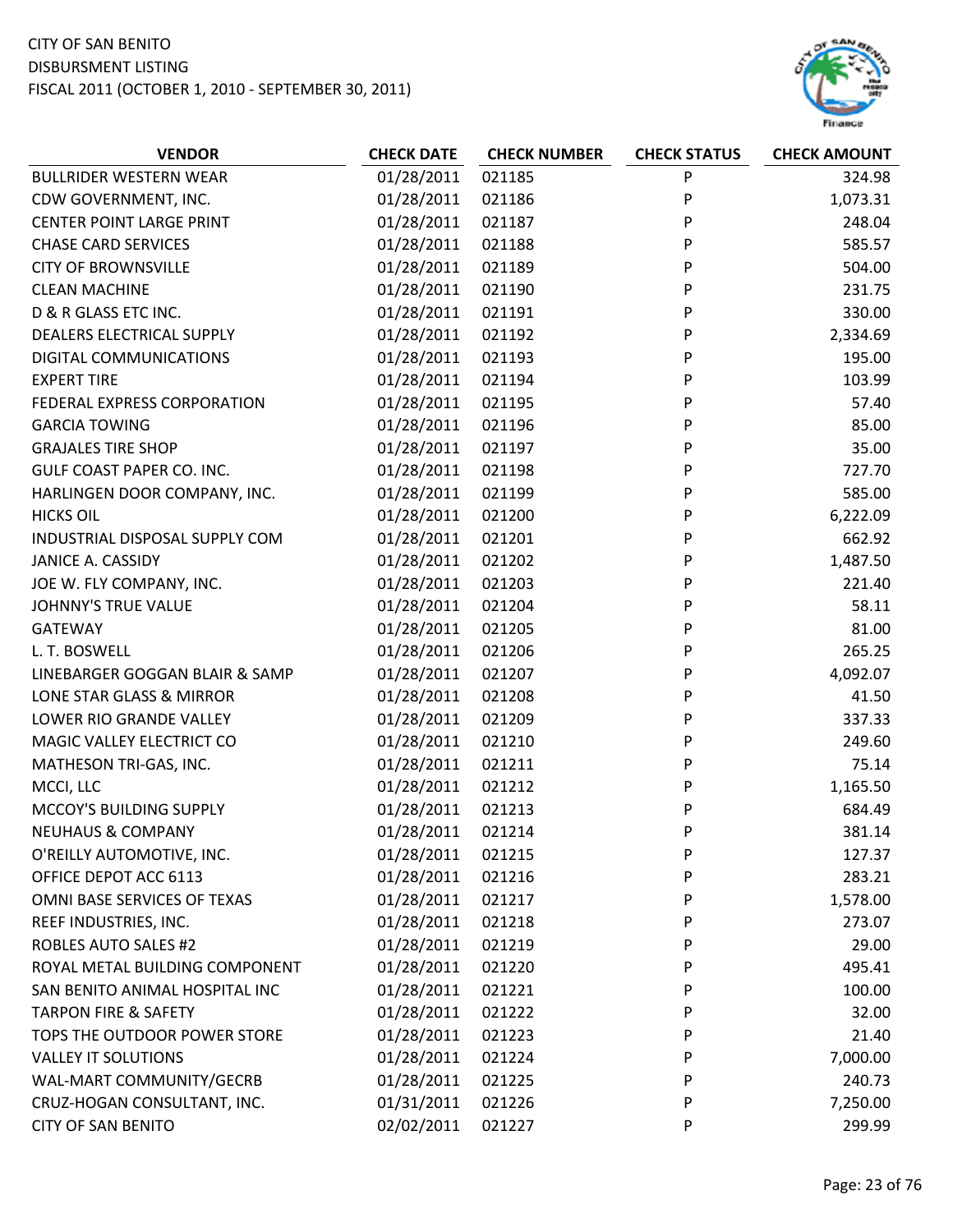## CITY OF SAN BENITO

DISBURSMENT LISTING



| <b>VENDOR</b>                           | <b>CHECK DATE</b> | <b>CHECK NUMBER</b> | <b>CHECK STATUS</b> | <b>CHECK AMOUNT</b> |
|-----------------------------------------|-------------------|---------------------|---------------------|---------------------|
| <b>CHARLES L. STARLING</b>              | 02/02/2011        | 021228              | P                   | 1,250.00            |
| MCCOY'S BUILDING SUPPLY                 | 02/02/2011        | 021229              | P                   | 441.21              |
| PRO-MEDIC EMS, LLC                      | 02/02/2011        | 021230              | P                   | 9,935.48            |
| <b>ANGEL PERALEZ</b>                    | 02/03/2011        | 021231              | P                   | 50.00               |
| <b>MARIO ALBERTO VILLARS</b>            | 02/03/2011        | 021232              | P                   | 50.00               |
| LOWER RIO GRANDE VALLEY                 | 02/07/2011        | 021233              | P                   | 3,712.00            |
| <b>NOEMI AGUILAR</b>                    | 02/07/2011        | 021234              | P                   | 280.00              |
| <b>U.S. POSTMASTER</b>                  | 02/08/2011        | 013171              | P                   | 800.04              |
| <b>U.S. POSTMASTER</b>                  | 02/08/2011        | 013172              | P                   | 179.52              |
| SOUTHERN AIR HEATING & COOLING          | 02/08/2011        | 021235              | P                   | 3,442.50            |
| THE BANK OF NEW YORK MELLON             | 02/09/2011        | 021236              | P                   | 1,350.00            |
| TML INTERGOVERNMENTAL                   | 02/09/2011        | 021237              | P                   | 28,056.52           |
| ANTONIO P. GONZALES                     | 02/10/2011        | 021238              | P                   | 386.50              |
| <b>BILL ELLIOTT</b>                     | 02/10/2011        | 021239              | P                   | 140.00              |
| <b>HICKS OIL</b>                        | 02/11/2011        | 013177              | P                   | 703.50              |
| ADOLFO E. CORDOVA                       | 02/11/2011        | 021240              | P                   | 750.00              |
| <b>BEN M. YUDESIS</b>                   | 02/11/2011        | 021241              | P                   | 750.00              |
| <b>DAVID GARZA</b>                      | 02/11/2011        | 021242              | P                   | 750.00              |
| CHEEK'S CUSTOM CAGES, LLC               | 02/11/2011        | 021243              | P                   | 838.00              |
| <b>HICKS OIL</b>                        | 02/11/2011        | 021244              | P                   | 11,888.81           |
| SAN BENITO HIGH SCHOOL                  | 02/11/2011        | 021245              | P                   | 250.00              |
| UTILITY SERVICE COMPANY, INC.           | 02/12/2011        | 000017              | P                   | 78,300.00           |
| A & B ENVIRONMENTAL SERVICES,           | 02/12/2011        | 013178              | P                   | 190.00              |
| A & W OFFICE SUPPLY, INC.               | 02/12/2011        | 013179              | P                   | 29.99               |
| AGUAWORKS PIPE & SUPPLY, LLC.           | 02/12/2011        | 013180              | P                   | 5,145.90            |
| ALAMO IRON WORKS, INC.                  | 02/12/2011        | 013181              | P                   | 328.65              |
| DATAMATIC, INC.                         | 02/12/2011        | 013182              | P                   | 335.59              |
| AMAIDA MACHINE SHOP, LLC.               | 02/12/2011        | 013184              | P                   | 190.00              |
| <b>AOC</b>                              | 02/12/2011        | 013185              | P                   | 65.44               |
| <b>AT&amp;T LONG DISTANCE</b>           | 02/12/2011        | 013186              | P                   | 72.48               |
| <b>AUTO ZONE</b>                        | 02/12/2011        | 013187              | P                   | 33.54               |
| BETTS OIL & BUTANE INC.                 | 02/12/2011        | 013188              | P                   | 3,223.00            |
| <b>BROWNSVILLE PUBLIC UTILITIES B</b>   | 02/12/2011        | 013189              | P                   | 3,100.00            |
| <b>BURTON AUTO SUPPLY</b>               | 02/12/2011        | 013190              | P                   | 38.00               |
| <b>CAMERON COUNTY IRRIGATION DIST</b>   | 02/12/2011        | 013191              | P                   | 24,120.01           |
| <b>CHASE CARD SERVICES</b>              | 02/12/2011        | 013192              | P                   | 164.72              |
| <b>COMPUTER SUPPLIES &amp; SERVICES</b> | 02/12/2011        | 013193              | P                   | 2,603.43            |
| COYM, REHMET & GUTIERREZ ENGIN          | 02/12/2011        | 013194              | P                   | 1,175.34            |
| DEALERS ELECTRICAL SUPPLY               | 02/12/2011        | 013195              | P                   | 115.65              |
| <b>DIRECT ENERGY BUSINESS</b>           | 02/12/2011        | 013196              | P                   | 37,207.78           |
| FERGUSON WATERWORKS-MUNICIPAL           | 02/12/2011        | 013197              | P                   | 1,327.16            |
| G & K SERVICES                          | 02/12/2011        | 013198              | P                   | 1,800.46            |
| <b>GENERAL CHEMICAL</b>                 | 02/12/2011        | 013201              | P                   | 7,233.40            |
|                                         |                   |                     |                     |                     |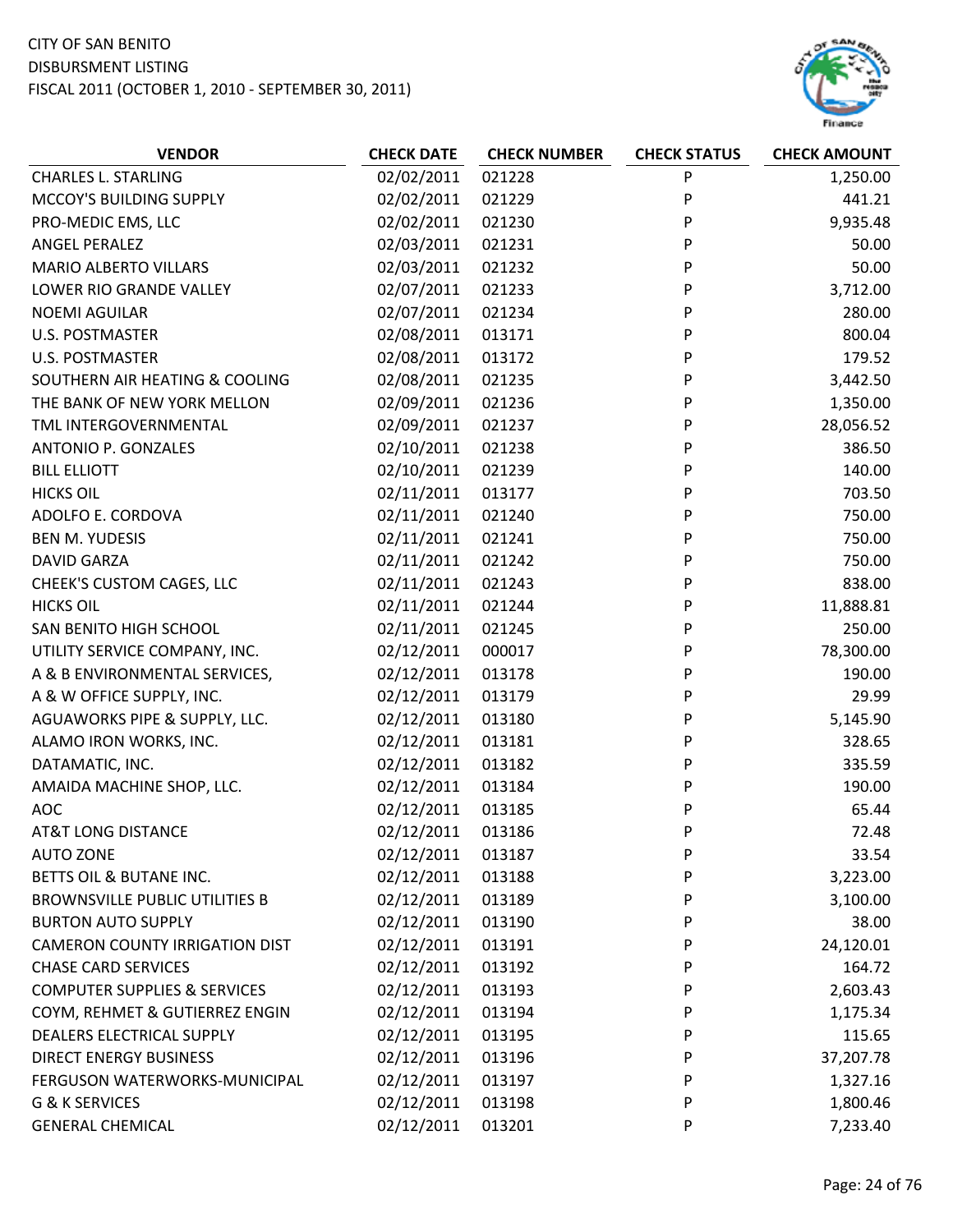

| <b>VENDOR</b>                        | <b>CHECK DATE</b> | <b>CHECK NUMBER</b> | <b>CHECK STATUS</b> | <b>CHECK AMOUNT</b> |
|--------------------------------------|-------------------|---------------------|---------------------|---------------------|
| GIDDY-UP DELIVERY SERVICE INC.       | 02/12/2011        | 013202              | P                   | 416.84              |
| <b>GOODE ELECTRIC COMPANY</b>        | 02/12/2011        | 013205              | P                   | 227.50              |
| <b>GRAJALES TIRE SHOP</b>            | 02/12/2011        | 013206              | P                   | 7.00                |
| GULF COAST PAPER CO. INC.            | 02/12/2011        | 013207              | P                   | 280.00              |
| HD SUPPLY WATERWORKS, LTD.           | 02/12/2011        | 013208              | P                   | 281.75              |
| <b>JOHNNY'S TRUE VALUE</b>           | 02/12/2011        | 013209              | P                   | 159.98              |
| <b>GATEWAY</b>                       | 02/12/2011        | 013210              | P                   | 164.87              |
| LONG CHILTON LLP                     | 02/12/2011        | 013211              | P                   | 2,279.00            |
| LOPEZ BROTHERS & CO.                 | 02/12/2011        | 013212              | P                   | 777.50              |
| MCCOY'S BUILDING SUPPLY              | 02/12/2011        | 013213              | P                   | 421.90              |
| O'REILLY AUTOMOTIVE, INC.            | 02/12/2011        | 013214              | P                   | 35.96               |
| POLYDYNE INC.                        | 02/12/2011        | 013215              | P                   | 3,622.50            |
| PUMP & POWER EQUIPMENT LLC           | 02/12/2011        | 013216              | P                   | 415.00              |
| UNITED RENTALS (NORTH AMERICA)       | 02/12/2011        | 013217              | P                   | 142.60              |
| INDUSTRIAL DISTRIBUTION GROUP        | 02/12/2011        | 013218              | P                   | 83.88               |
| <b>SOUTH TEXAS FLAG</b>              | 02/12/2011        | 013219              | P                   | 110.00              |
| TEXAS WATER UTILITIES ASSOCIAT       | 02/12/2011        | 013220              | P                   | 55.00               |
| <b>USA BLUE BOOK</b>                 | 02/12/2011        | 013221              | P                   | 162.25              |
| UTILITY SERVICE COMPANY, INC.        | 02/12/2011        | 013222              | P                   | 15,750.00           |
| VICTORIA STEEL & SUPPLY INC.         | 02/12/2011        | 013223              | P                   | 15.88               |
| ALLIED WASTE SERVICES #863           | 02/12/2011        | 013224              | P                   | 1,915.99            |
| ALLIED WASTE SERVICES #863           | 02/12/2011        | 013225              | P                   | 155,096.87          |
| A & W OFFICE SUPPLY, INC.            | 02/12/2011        | 021246              | P                   | 1,139.62            |
| <b>ACE FIRE &amp; SOUND</b>          | 02/12/2011        | 021247              | P                   | 160.00              |
| <b>ADVANCE AUTO PARTS</b>            | 02/12/2011        | 021248              | P                   | 469.70              |
| ALL VALLEY FAMILY MEDICAL, PLL       | 02/12/2011        | 021250              | P                   | 350.00              |
| <b>AMERICAN EXPRESS</b>              | 02/12/2011        | 021251              | P                   | 24.34               |
| AT&T                                 | 02/12/2011        | 021252              | P                   | 1,413.33            |
| <b>AT&amp;T LONG DISTANCE</b>        | 02/12/2011        | 021253              | P                   | 195.54              |
| <b>BORDER STATES ELECTRIC SUPPLY</b> | 02/12/2011        | 021254              | P                   | 256.00              |
| BROWNSVILLE BOOT JACK III, INC       | 02/12/2011        | 021255              | P                   | 71.94               |
| <b>CENTER POINT LARGE PRINT</b>      | 02/12/2011        | 021256              | P                   | 248.04              |
| CENTRAL PLUMBING & ELECTRIC SU       | 02/12/2011        | 021257              | P                   | 12.25               |
| <b>CHASE CARD SERVICES</b>           | 02/12/2011        | 021258              | P                   | 776.15              |
| <b>CIRCLE R FEED MART</b>            | 02/12/2011        | 021259              | P                   | 10.00               |
| <b>CITY OF BROWNSVILLE</b>           | 02/12/2011        | 021260              | P                   | 426.00              |
| <b>CULLIGAN WATER</b>                | 02/12/2011        | 021261              | P                   | 24.00               |
| DEALERS ELECTRICAL SUPPLY            | 02/12/2011        | 021262              | P                   | 324.63              |
| DENTON, NAVARRO, ROCHA & BERNA       | 02/12/2011        | 021263              | P                   | 9,649.78            |
| DIGITAL OFFICE SYSTEMS               | 02/12/2011        | 021265              | P                   | 5,223.19            |
| <b>DIRECT ENERGY BUSINESS</b>        | 02/12/2011        | 021266              | P                   | 9,871.18            |
| <b>EXPERT TIRE</b>                   | 02/12/2011        | 021268              | P                   | 214.98              |
| FERGUSON WATERWORKS-MUNICIPAL        | 02/12/2011        | 021269              | P                   | 69.57               |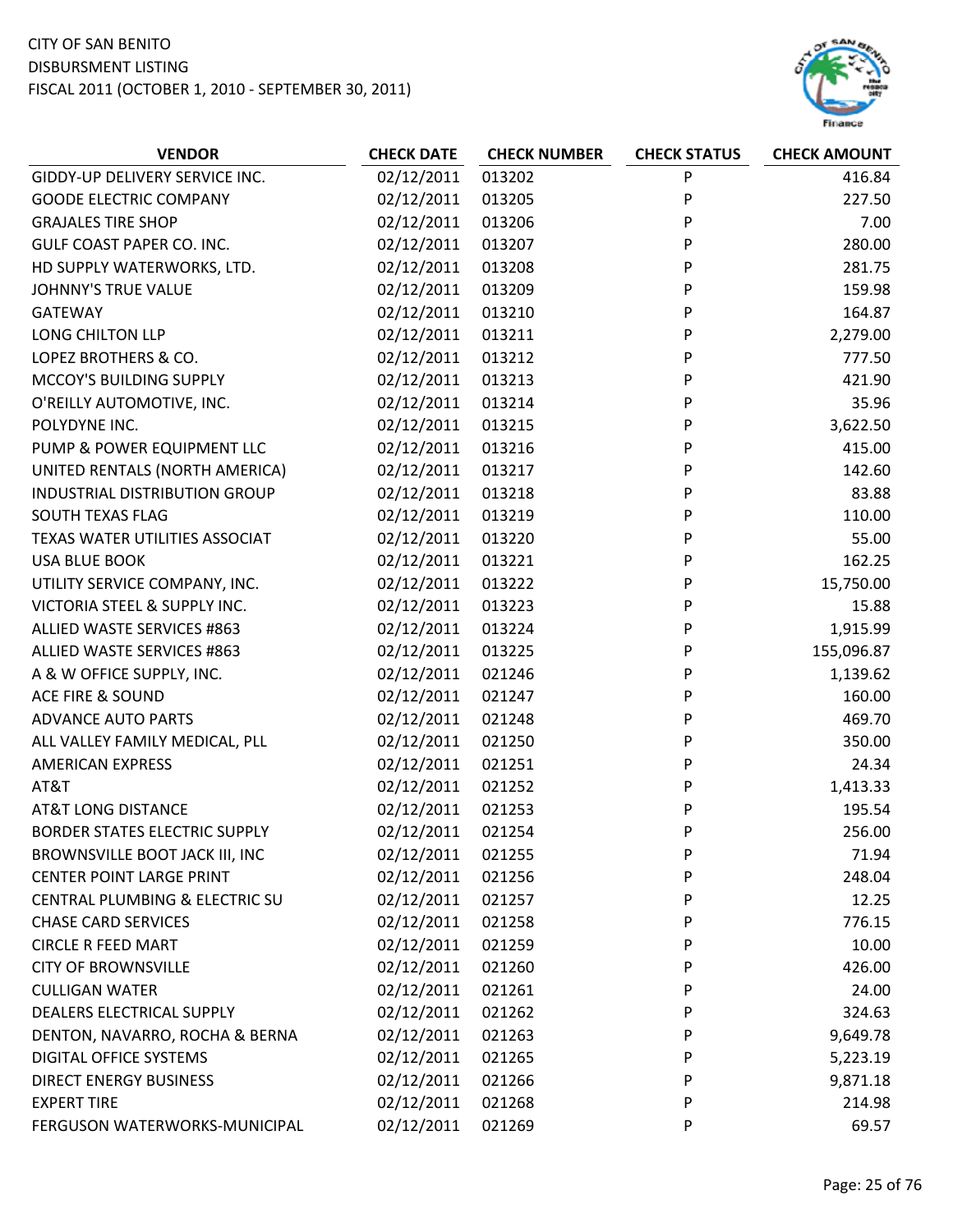## CITY OF SAN BENITO

DISBURSMENT LISTING



| <b>VENDOR</b>                             | <b>CHECK DATE</b> | <b>CHECK NUMBER</b> | <b>CHECK STATUS</b> | <b>CHECK AMOUNT</b> |
|-------------------------------------------|-------------------|---------------------|---------------------|---------------------|
| <b>G &amp; K SERVICES</b>                 | 02/12/2011        | 021270              | P                   | 1,348.50            |
| <b>GRAJALES TIRE SHOP</b>                 | 02/12/2011        | 021272              | P                   | 24.00               |
| GULF COAST PAPER CO. INC.                 | 02/12/2011        | 021273              | P                   | 387.72              |
| H & V EQUIPMENT, INC.                     | 02/12/2011        | 021274              | P                   | 260.58              |
| <b>HOLDEN SECURITY &amp; STORM SHUTTE</b> | 02/12/2011        | 021275              | P                   | 8,375.00            |
| INDUSTRIAL DISPOSAL SUPPLY COM            | 02/12/2011        | 021276              | P                   | 95.77               |
| <b>GATEWAY</b>                            | 02/12/2011        | 021277              | P                   | 106.32              |
| L. T. BOSWELL                             | 02/12/2011        | 021278              | P                   | 219.02              |
| <b>LINDA CERVANTES</b>                    | 02/12/2011        | 021279              | P                   | 250.00              |
| LONG CHILTON LLP                          | 02/12/2011        | 021280              | P                   | 2,438.00            |
| LOPEZ BROTHERS & CO.                      | 02/12/2011        | 021281              | P                   | 1,511.50            |
| <b>MARES TIRES</b>                        | 02/12/2011        | 021282              | P                   | 2,457.99            |
| MATHESON TRI-GAS, INC.                    | 02/12/2011        | 021283              | P                   | 75.14               |
| <b>MATT'S CASH AND CARRY</b>              | 02/12/2011        | 021284              | P                   | 327.64              |
| <b>MAVERICK INDUSTRIAL</b>                | 02/12/2011        | 021285              | P                   | 90.00               |
| MCCOY'S BUILDING SUPPLY                   | 02/12/2011        | 021286              | P                   | 1,260.46            |
| <b>MJ SCREEN PRINT</b>                    | 02/12/2011        | 021287              | P                   | 363.00              |
| MOBILE RELAYS PARTNERS LTD.               | 02/12/2011        | 021288              | P                   | 78.50               |
| MUNICIPAL SERVICES BUREAU                 | 02/12/2011        | 021289              | P                   | 1,375.50            |
| <b>NUECES POWER EQUIPMENT</b>             | 02/12/2011        | 021290              | P                   | 512.24              |
| O'REILLY AUTOMOTIVE, INC.                 | 02/12/2011        | 021291              | P                   | 3.57                |
| OFFICE DEPOT ACC 6113                     | 02/12/2011        | 021292              | P                   | 19.65               |
| PANCHO'S AUTO ELECTRIC                    | 02/12/2011        | 021293              | P                   | 35.00               |
| PEREZ AUTO REPAIR                         | 02/12/2011        | 021294              | P                   | 410.00              |
| PITTSBURGH PAINTS                         | 02/12/2011        | 021295              | P                   | 321.07              |
| RIO GRANDE CONCRETE ACCESSORIE            | 02/12/2011        | 021296              | P                   | 225.98              |
| RIO GRANDE STEEL, LTD.                    | 02/12/2011        | 021297              | P                   | 112.50              |
| <b>ROBLES AUTO SALES #2</b>               | 02/12/2011        | 021298              | P                   | 14.50               |
| ROYAL METAL BUILDING COMPONENT            | 02/12/2011        | 021299              | P                   | 254.40              |
| SAN BENITO ANIMAL HOSPITAL INC            | 02/12/2011        | 021300              | P                   | 64.20               |
| <b>SAN BENITO NEWS</b>                    | 02/12/2011        | 021301              | P                   | 30.00               |
| SANTANA'S WELDING SERVICE                 | 02/12/2011        | 021302              | P                   | 60.00               |
| SUNBELT EXPRESS SERVICES, INC.            | 02/12/2011        | 021304              | P                   | 3,458.14            |
| <b>TARPON FIRE &amp; SAFETY</b>           | 02/12/2011        | 021305              | P                   | 65.00               |
| TIRES & TUBES OF SAN BENITO               | 02/12/2011        | 021306              | P                   | 25.00               |
| TOPS THE OUTDOOR POWER STORE              | 02/12/2011        | 021307              | P                   | 299.60              |
| TYLER TECHNOLOGIES, INC.                  | 02/12/2011        | 021308              | P                   | 1,968.75            |
| <b>VALLEY RADIO CENTER</b>                | 02/12/2011        | 021309              | P                   | 328.45              |
| VICTORIA STEEL & SUPPLY INC.              | 02/12/2011        | 021310              | P                   | 36.31               |
| WAL-MART COMMUNITY/GECRB                  | 02/12/2011        | 021311              | P                   | 37.54               |
| <b>U.S. POSTMASTER</b>                    | 02/15/2011        | 013226              | P                   | 760.92              |
| <b>AMERICAN EXPRESS</b>                   | 02/16/2011        | 021312              | P                   | 2,321.09            |
| <b>AT&amp;T LONG DISTANCE</b>             | 02/17/2011        | 002027              | P                   | 37.43               |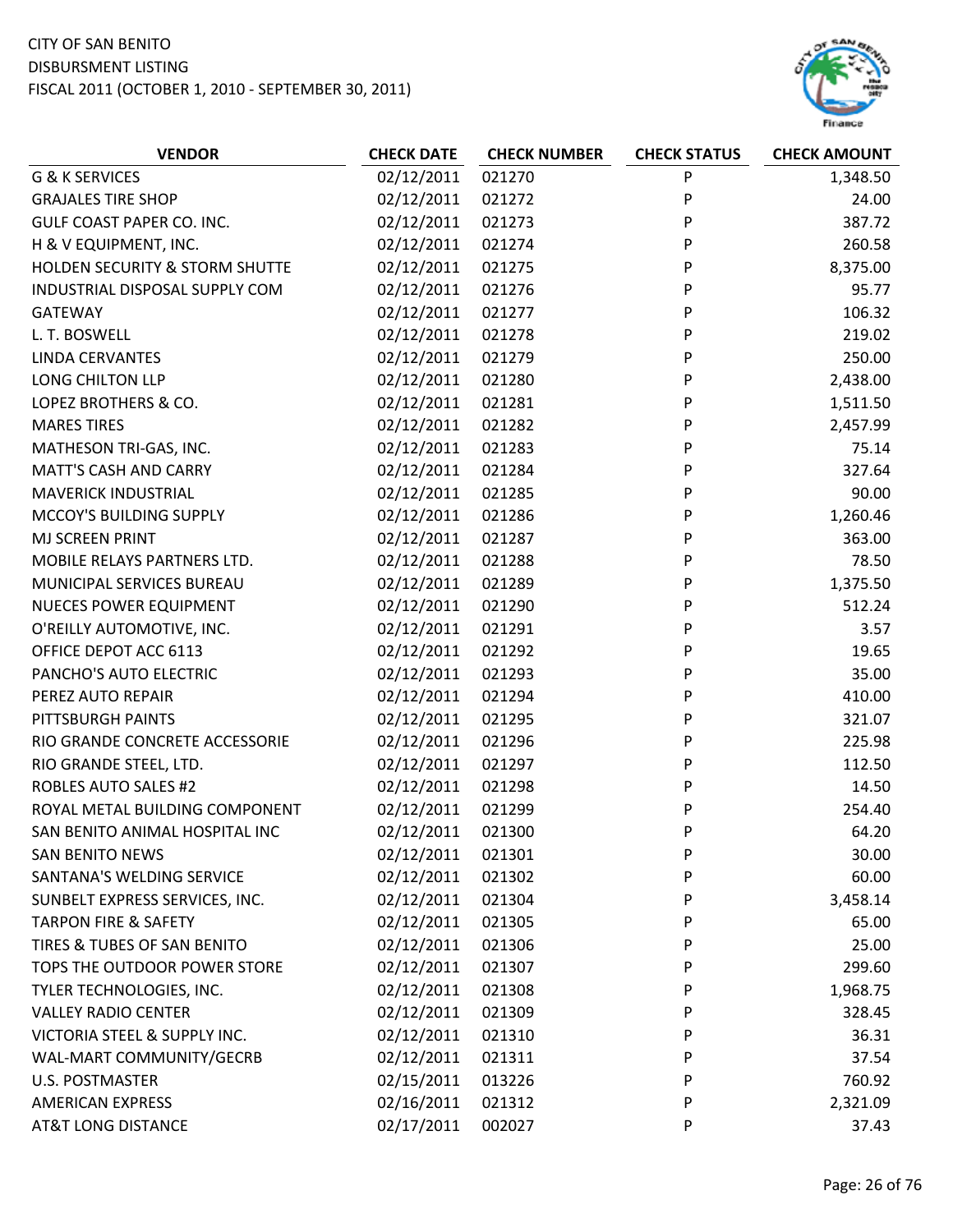

| <b>VENDOR</b>                         | <b>CHECK DATE</b> | <b>CHECK NUMBER</b> | <b>CHECK STATUS</b> | <b>CHECK AMOUNT</b> |
|---------------------------------------|-------------------|---------------------|---------------------|---------------------|
| <b>CHASE CARD SERVICES</b>            | 02/17/2011        | 002028              | P                   | 1.01                |
| <b>CITY OF SAN BENITO</b>             | 02/17/2011        | 002029              | P                   | 18,366.98           |
| LONG CHILTON LLP                      | 02/17/2011        | 002031              | P                   | 212.00              |
| <b>SPRINT</b>                         | 02/17/2011        | 002032              | P                   | 58.47               |
| CDW GOVERNMENT, INC.                  | 02/17/2011        | 002033              | P                   | 105.50              |
| <b>U.S. POSTMASTER</b>                | 02/17/2011        | 013227              | P                   | 220.00              |
| <b>DIRECT ENERGY BUSINESS</b>         | 02/17/2011        | 013228              | P                   | 13,960.06           |
| <b>GARCO CONSTRUCTION, LLC.</b>       | 02/17/2011        | 021314              | P                   | 22,099.31           |
| <b>DIRECT ENERGY BUSINESS</b>         | 02/17/2011        | 021315              | P                   | 32,574.33           |
| AL WASIELEWSKI                        | 02/18/2011        | 021318              | P                   | 525.00              |
| SAN BENITO CHAMBER OF COMMERCE        | 02/18/2011        | 021319              | P                   | 4,479.16            |
| <b>CITY OF SAN BENITO</b>             | 02/22/2011        | 002034              | P                   | 3,108.16            |
| SAN BENITO BOYS & GIRLS CLUB          | 02/22/2011        | 002035              | P                   | 12,525.81           |
| <b>TEEX-EUPWTI</b>                    | 02/23/2011        | 013229              | P                   | 420.00              |
| ARIEL VILLAFRANCA                     | 02/23/2011        | 021320              | P                   | 20.00               |
| PRECISION DELTA CORP.                 | 02/24/2011        | 021322              | P                   | 3,983.75            |
| FRONTERA MATERIALS, INC               | 02/25/2011        | 000018              | P                   | 4,640.00            |
| <b>U.S. POSTMASTER</b>                | 02/25/2011        | 013230              | P                   | 766.25              |
| <b>ADVANCE AUTO PARTS</b>             | 02/25/2011        | 013231              | P                   | 127.58              |
| ALLIED WASTE SERVICES #863            | 02/25/2011        | 013232              | P                   | 565.93              |
| AMIGO BOLT & SUPPLY                   | 02/25/2011        | 013233              | P                   | 78.99               |
| ANA-LAB CORP.                         | 02/25/2011        | 013234              | P                   | 2,110.00            |
| <b>AUTO ZONE</b>                      | 02/25/2011        | 013235              | P                   | 23.99               |
| <b>BIO-AQUATIC TESTING, INC.</b>      | 02/25/2011        | 013236              | P                   | 1,590.00            |
| <b>BORDER STATES ELECTRIC SUPPLY</b>  | 02/25/2011        | 013237              | P                   | 25.26               |
| BROWNSVILLE BOOT JACK III, INC        | 02/25/2011        | 013238              | P                   | 189.88              |
| <b>BROWNSVILLE PUBLIC UTILITIES B</b> | 02/25/2011        | 013239              | P                   | 3,100.00            |
| <b>BURTON AUTO SUPPLY</b>             | 02/25/2011        | 013240              | P                   | 226.89              |
| <b>CHAMELEON INDUSTRIES INC.</b>      | 02/25/2011        | 013241              | P                   | 4,262.50            |
| DSHS CENTRAL LAB MC2004               | 02/25/2011        | 013242              | P                   | 420.00              |
| ESTRADA-HINOJOSA & COMPANY, IN        | 02/25/2011        | 013243              | P                   | 1,255.64            |
| FERGUSON WATERWORKS-MUNICIPAL         | 02/25/2011        | 013244              | P                   | 245.89              |
| FRONTERA MATERIALS, INC               | 02/25/2011        | 013245              | P                   | 1,154.19            |
| G & K SERVICES                        | 02/25/2011        | 013246              | P                   | 622.16              |
| <b>GENERAL CHEMICAL</b>               | 02/25/2011        | 013248              | P                   | 3,089.49            |
| <b>GOODE ELECTRIC COMPANY</b>         | 02/25/2011        | 013249              | P                   | 221.45              |
| HD SUPPLY WATERWORKS, LTD.            | 02/25/2011        | 013250              | P                   | 1,262.28            |
| JANICE A. CASSIDY                     | 02/25/2011        | 013251              | P                   | 937.50              |
| <b>JOHNNY'S TRUE VALUE</b>            | 02/25/2011        | 013252              | P                   | 139.28              |
| GATEWAY                               | 02/25/2011        | 013253              | P                   | 31.82               |
| LEWIS ELECTRIC MOTORS, INC.           | 02/25/2011        | 013254              | P                   | 3,939.94            |
| MCCOY'S BUILDING SUPPLY               | 02/25/2011        | 013255              | P                   | 47.84               |
| OFFICE DEPOT ACC 6113                 | 02/25/2011        | 013256              | P                   | 145.14              |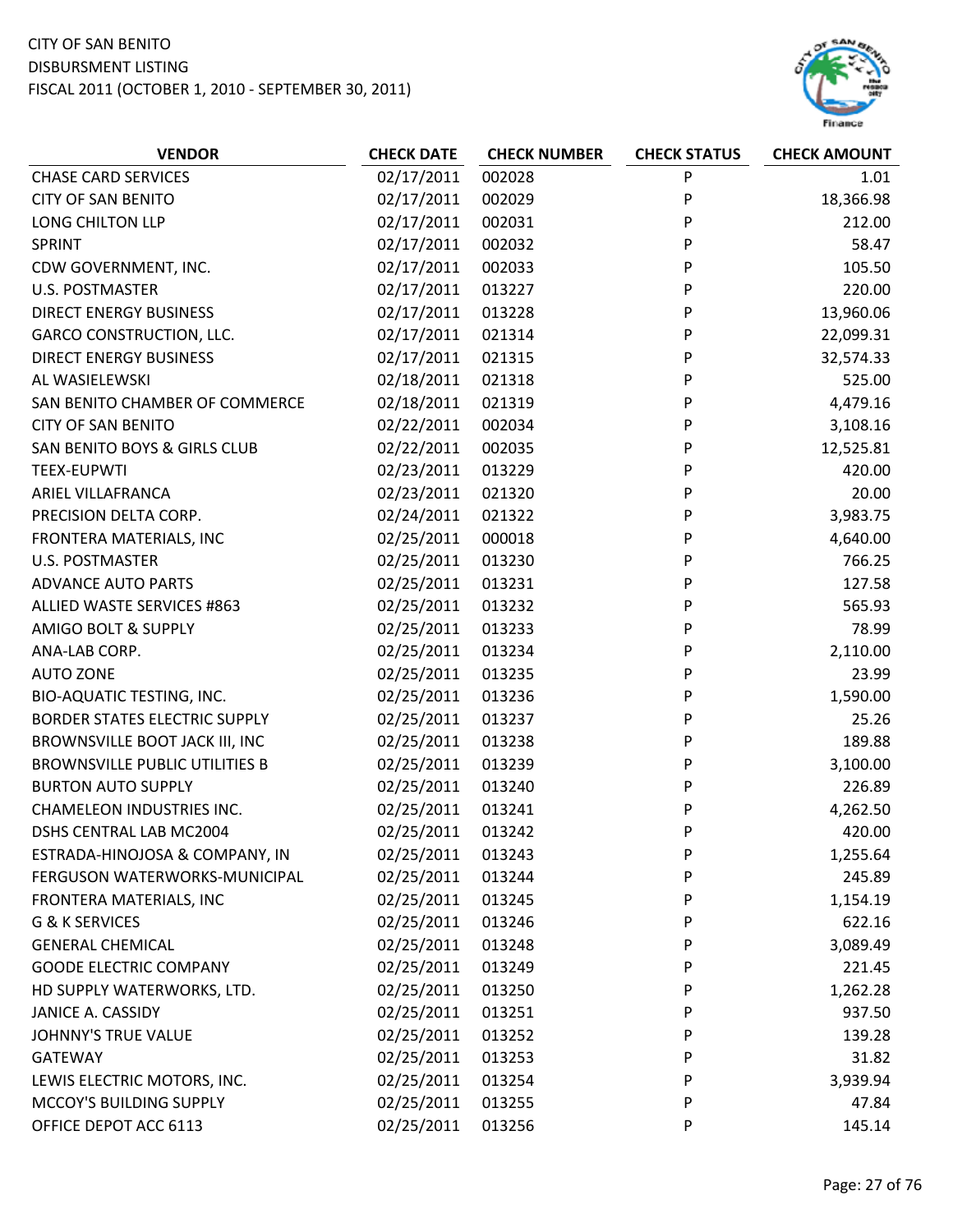# CITY OF SAN BENITO

DISBURSMENT LISTING



| <b>VENDOR</b>                         | <b>CHECK DATE</b> | <b>CHECK NUMBER</b> | <b>CHECK STATUS</b> | <b>CHECK AMOUNT</b> |
|---------------------------------------|-------------------|---------------------|---------------------|---------------------|
| POLLARDWATER, INC                     | 02/25/2011        | 013257              | P                   | 207.05              |
| INDUSTRIAL DISTRIBUTION GROUP         | 02/25/2011        | 013258              | P                   | 83.42               |
| SPRINT                                | 02/25/2011        | 013259              | P                   | 375.65              |
| <b>TARPON FIRE &amp; SAFETY</b>       | 02/25/2011        | 013260              | P                   | 92.00               |
| TERRA RENEWAL WEST, LLC               | 02/25/2011        | 013261              | P                   | 4,220.00            |
| ADOLFO E. CORDOVA                     | 02/25/2011        | 021323              | P                   | 750.00              |
| <b>BEN M. YUDESIS</b>                 | 02/25/2011        | 021324              | P                   | 750.00              |
| <b>DAVID GARZA</b>                    | 02/25/2011        | 021325              | P                   | 750.00              |
| <b>ADVANCE AUTO PARTS</b>             | 02/25/2011        | 021327              | P                   | 1,073.79            |
| ALLEGRA PRINT & IMAGING               | 02/25/2011        | 021329              | P                   | 250.42              |
| <b>AUTO ZONE</b>                      | 02/25/2011        | 021330              | P                   | 9.99                |
| <b>BORDER STATES ELECTRIC SUPPLY</b>  | 02/25/2011        | 021331              | P                   | 646.88              |
| <b>BRAZOS TECHNOLOGY CORP.</b>        | 02/25/2011        | 021332              | P                   | 725.00              |
| BROWNSVILLE BOOT JACK III, INC        | 02/25/2011        | 021333              | P                   | 125.89              |
| <b>BURTON AUTO SUPPLY</b>             | 02/25/2011        | 021334              | P                   | 17.10               |
| <b>CASCO INDUSTRIES INC.</b>          | 02/25/2011        | 021335              | P                   | 1,525.00            |
| CDW GOVERNMENT, INC.                  | 02/25/2011        | 021336              | P                   | 423.02              |
| <b>CHASE CARD SERVICES</b>            | 02/25/2011        | 021337              | P                   | 1,072.67            |
| <b>CHEAP AUTO GLASS</b>               | 02/25/2011        | 021338              | P                   | 260.93              |
| CHURCH OF CHRIST OF LATTER DAY        | 02/25/2011        | 021339              | P                   | 250.00              |
| <b>CLEAN MACHINE</b>                  | 02/25/2011        | 021340              | P                   | 105.00              |
| DEALERS ELECTRICAL SUPPLY             | 02/25/2011        | 021341              | P                   | 71.50               |
| DICK OFFICE SUPPLY, INC.              | 02/25/2011        | 021342              | P                   | 51.96               |
| ESTRADA-HINOJOSA & COMPANY, IN        | 02/25/2011        | 021343              | P                   | 1,270.20            |
| <b>EXPERT TIRE</b>                    | 02/25/2011        | 021344              | P                   | 103.99              |
| FEDERAL EXPRESS CORPORATION           | 02/25/2011        | 021345              | P                   | 53.08               |
| FRONTERA MATERIALS, INC               | 02/25/2011        | 021346              | P                   | 17,253.26           |
| <b>G &amp; K SERVICES</b>             | 02/25/2011        | 021347              | P                   | 536.40              |
| <b>GARCIA TOWING</b>                  | 02/25/2011        | 021349              | P                   | 75.00               |
| <b>GCR TIRE CENTERS</b>               | 02/25/2011        | 021350              | P                   | 234.30              |
| <b>GOVERNMENT FINANCE OFFICERS AS</b> | 02/25/2011        | 021351              | P                   | 225.00              |
| GULF COAST PAPER CO. INC.             | 02/25/2011        | 021352              | P                   | 575.74              |
| HARLINGEN DOOR COMPANY, INC.          | 02/25/2011        | 021353              | P                   | 180.00              |
| <b>HICKS OIL</b>                      | 02/25/2011        | 021354              | P                   | 6,472.92            |
| HOYT BREATHING AIR PRODUCTS           | 02/25/2011        | 021355              | P                   | 936.87              |
| <b>INTERSTATE ALL BATTERY CENTER</b>  | 02/25/2011        | 021356              | P                   | 223.70              |
| JANICE A. CASSIDY                     | 02/25/2011        | 021357              | P                   | 407.50              |
| GATEWAY                               | 02/25/2011        | 021358              | P                   | 11.76               |
| L. T. BOSWELL                         | 02/25/2011        | 021359              | P                   | 306.45              |
| LINEBARGER GOGGAN BLAIR & SAMP        | 02/25/2011        | 021360              | P                   | 9,597.41            |
| LOWER RIO GRANDE VALLEY               | 02/25/2011        | 021361              | P                   | 4,595.00            |
| MAGIC VALLEY ELECTRICT CO             | 02/25/2011        | 021362              | P                   | 249.60              |
| <b>MANUEL LARA</b>                    | 02/25/2011        | 021363              | P                   | 69.57               |
|                                       |                   |                     |                     |                     |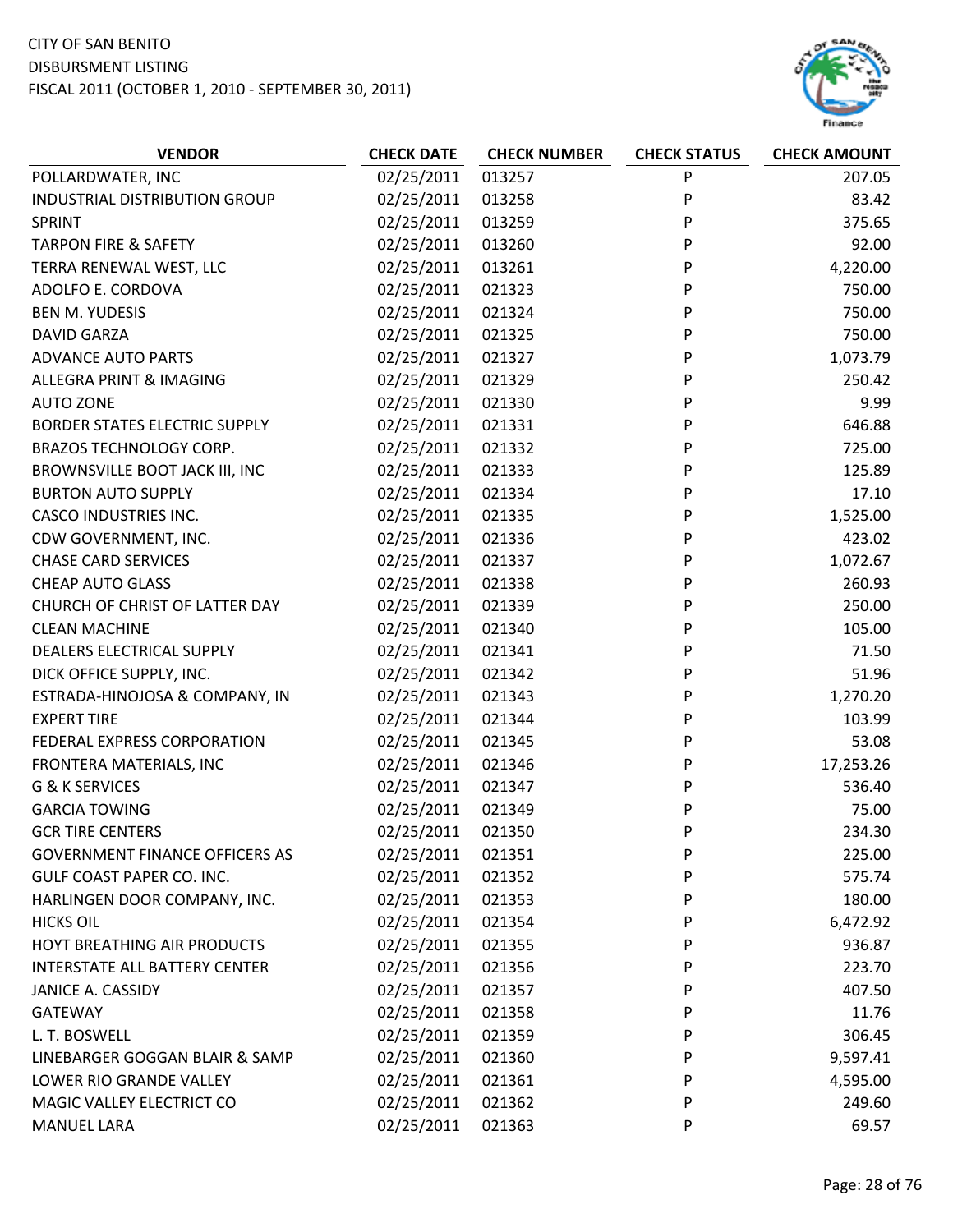

| <b>VENDOR</b>                        | <b>CHECK DATE</b> | <b>CHECK NUMBER</b> | <b>CHECK STATUS</b> | <b>CHECK AMOUNT</b> |
|--------------------------------------|-------------------|---------------------|---------------------|---------------------|
| MCCOY'S BUILDING SUPPLY              | 02/25/2011        | 021364              | P                   | 457.29              |
| MOBILE RELAYS PARTNERS LTD.          | 02/25/2011        | 021365              | P                   | 35.00               |
| MUNICIPAL SERVICES BUREAU            | 02/25/2011        | 021366              | P                   | 19.84               |
| OFFICE DEPOT ACC 6113                | 02/25/2011        | 021367              | P                   | 34.89               |
| PEREZ AUTO REPAIR                    | 02/25/2011        | 021368              | P                   | 455.00              |
| PROFESSIONAL PRINTING, INC.          | 02/25/2011        | 021369              | P                   | 200.00              |
| R. DE LA FUENTE SERVICE STATIO       | 02/25/2011        | 021370              | P                   | 14.50               |
| RADIO COMMUNICATIONS                 | 02/25/2011        | 021371              | P                   | 444.93              |
| <b>RENE RAMIREZ</b>                  | 02/25/2011        | 021372              | P                   | 280.00              |
| RISO, INC.                           | 02/25/2011        | 021373              | P                   | 21.95               |
| <b>ROBLES AUTO SALES #2</b>          | 02/25/2011        | 021374              | P                   | 14.50               |
| SALOME'S CATERING SERVICES           | 02/25/2011        | 021375              | P                   | 33.16               |
| SAN BENITO ANIMAL HOSPITAL INC       | 02/25/2011        | 021376              | P                   | 36.00               |
| INDUSTRIAL DISTRIBUTION GROUP        | 02/25/2011        | 021377              | P                   | 90.05               |
| <b>SPRINT</b>                        | 02/25/2011        | 021378              | P                   | 1,402.54            |
| STANDARD COFFEE SERVICE CO.          | 02/25/2011        | 021379              | P                   | 195.85              |
| <b>TARPON FIRE &amp; SAFETY</b>      | 02/25/2011        | 021380              | P                   | 345.00              |
| TEXAS DEPARTMENT OF LICENSING        | 02/25/2011        | 021381              | P                   | 55.00               |
| TEXAS DEPARTMENT OF PUBLIC SAF       | 02/25/2011        | 021382              | P                   | 10.00               |
| <b>TEXAS GAS SERVICE</b>             | 02/25/2011        | 021383              | P                   | 40.30               |
| TEXAS MUNICIPAL CLERKS ASSOCIA       | 02/25/2011        | 021384              | P                   | 85.00               |
| <b>TEXAS TROPICAL TRAIL REGION</b>   | 02/25/2011        | 021385              | P                   | 100.00              |
| TOPS THE OUTDOOR POWER STORE         | 02/25/2011        | 021386              | P                   | 14.49               |
| <b>VALLEY BAPTIST MEDICAL CENTER</b> | 02/25/2011        | 021387              | P                   | 500.00              |
| <b>VALLEY RADIO CENTER</b>           | 02/25/2011        | 021388              | P                   | 272.95              |
| VICTORIA STEEL & SUPPLY INC.         | 02/25/2011        | 021389              | P                   | 229.50              |
| VORTECH PHARMACEUTICALS LTD.         | 02/25/2011        | 021390              | P                   | 779.29              |
| WAL-MART COMMUNITY/GECRB             | 02/25/2011        | 021391              | P                   | 31.05               |
| A & W OFFICE SUPPLY, INC.            | 02/25/2011        | 021392              | P                   | 149.95              |
| <b>GATEWAY</b>                       | 02/25/2011        | 021393              | P                   | 38.55               |
| <b>SPRINT</b>                        | 02/25/2011        | 021394              | P                   | 10.00               |
| <b>BILL ELLIOTT</b>                  | 02/25/2011        | 021395              | P                   | 65.00               |
| <b>JACK GARCIA</b>                   | 02/25/2011        | 021396              | P                   | 65.00               |
| RENE VILLAFRANCO                     | 02/25/2011        | 021397              | P                   | 65.00               |
| TEXAS RURAL WATER ASSOC.             | 02/28/2011        | 013277              | P                   | 585.00              |
| CPL RETAIL ENERGY, LP                | 03/02/2011        | 013283              | P                   | 563.94              |
| CPL RETAIL ENERGY, LP                | 03/02/2011        | 021398              | P                   | 6,476.67            |
| SAN BENITO CHAMBER OF COMMERCE       | 03/03/2011        | 021400              | P                   | 4,479.16            |
| <b>U.S. POSTMASTER</b>               | 03/04/2011        | 013284              | P                   | 801.17              |
| <b>TEEX-EUPWTI</b>                   | 03/04/2011        | 013285              | P                   | 550.00              |
| ROLANDO GUAJARDO                     | 03/04/2011        | 013286              | P                   | 30.00               |
| <b>TEEX-EUPWTI</b>                   | 03/04/2011        | 013287              | P                   | 975.00              |
| TEXAS RURAL WATER ASSOC.             | 03/04/2011        | 013288              | P                   | 235.00              |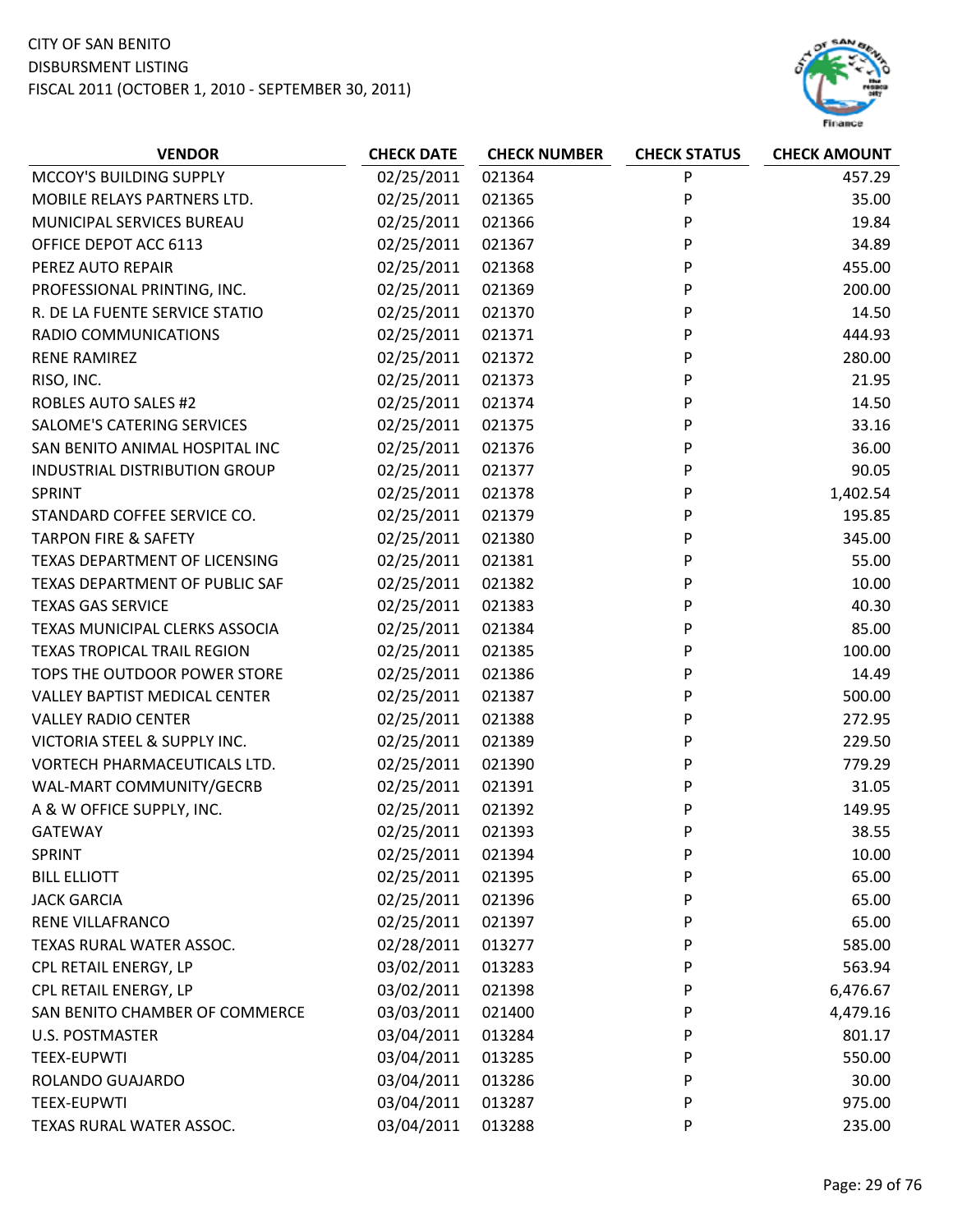

| <b>VENDOR</b>                         | <b>CHECK DATE</b> | <b>CHECK NUMBER</b> | <b>CHECK STATUS</b> | <b>CHECK AMOUNT</b> |
|---------------------------------------|-------------------|---------------------|---------------------|---------------------|
| CPL RETAIL ENERGY, LP                 | 03/04/2011        | 013289              | ${\sf P}$           | 512.38              |
| <b>DIRECT ENERGY BUSINESS</b>         | 03/04/2011        | 013290              | P                   | 37.68               |
| DSHS-TIER TWO CHEMICAL REPORTI        | 03/04/2011        | 013291              | P                   | 50.00               |
| <b>VALLEY IT SOLUTIONS</b>            | 03/04/2011        | 021401              | P                   | 7,000.00            |
| CPL RETAIL ENERGY, LP                 | 03/04/2011        | 021402              | P                   | 1,001.74            |
| TML INTERGOVERNMENTAL                 | 03/08/2011        | 021403              | P                   | 36,737.27           |
| UTILITY SERVICE COMPANY, INC.         | 03/10/2011        | 000019              | P                   | 36,180.00           |
| <b>TCEQ</b>                           | 03/10/2011        | 013292              | P                   | 111.00              |
| <b>TEEX-EUPWTI</b>                    | 03/10/2011        | 013293              | P                   | 275.00              |
| <b>AMERICAN EXPRESS</b>               | 03/10/2011        | 013294              | P                   | 27.76               |
| <b>CAMERON COUNTY IRRIGATION DIST</b> | 03/10/2011        | 013295              | P                   | 15,341.63           |
| <b>DIRECT ENERGY BUSINESS</b>         | 03/10/2011        | 013296              | P                   | 351.41              |
| UTILITY SERVICE COMPANY, INC.         | 03/10/2011        | 013297              | P                   | 26,595.00           |
| ADOLFO E. CORDOVA                     | 03/10/2011        | 021404              | P                   | 750.00              |
| <b>BEN M. YUDESIS</b>                 | 03/10/2011        | 021405              | P                   | 750.00              |
| <b>DAVID GARZA</b>                    | 03/10/2011        | 021406              | P                   | 750.00              |
| <b>BILL ELLIOTT</b>                   | 03/10/2011        | 021407              | P                   | 65.00               |
| <b>JACK GARCIA</b>                    | 03/10/2011        | 021408              | P                   | 65.00               |
| RENE VILLAFRANCO                      | 03/10/2011        | 021409              | P                   | 65.00               |
| TEXAS A&M UNIVERSITY-KINGSVILL        | 03/10/2011        | 021410              | P                   | 14,125.00           |
| G & K SERVICES                        | 03/10/2011        | 021411              | P                   | 46.74               |
| PITNEY BOWES INC.                     | 03/10/2011        | 021412              | P                   | 3,000.00            |
| <b>AMERICAN EXPRESS</b>               | 03/10/2011        | 021413              | P                   | 766.79              |
| <b>CHASE CARD SERVICES</b>            | 03/10/2011        | 021415              | P                   | 3,243.50            |
| CPL RETAIL ENERGY, LP                 | 03/10/2011        | 021417              | P                   | 3,778.45            |
| JUAN LEONEL DE LEON                   | 03/11/2011        | 001439              | P                   | 30.00               |
| MICHAEL GALVAN                        | 03/11/2011        | 001440              | P                   | 30.00               |
| <b>OSCAR LEAL</b>                     | 03/11/2011        | 001441              | P                   | 30.00               |
| ROGELIO BANDA                         | 03/11/2011        | 001442              | P                   | 30.00               |
| ROSALINDA G. SANCHEZ                  | 03/11/2011        | 001444              | P                   | 30.00               |
| <b>ADVANCE AUTO PARTS</b>             | 03/11/2011        | 013302              | P                   | 5.12                |
| DATAMATIC, INC.                       | 03/11/2011        | 013303              | P                   | 335.59              |
| <b>ALLIED WASTE SERVICES #863</b>     | 03/11/2011        | 013304              | P                   | 347.33              |
| ALTIVIA, CORP.                        | 03/11/2011        | 013305              | P                   | 3,457.95            |
| AMIGO BOLT & SUPPLY                   | 03/11/2011        | 013306              | P                   | 5.16                |
| <b>AOC</b>                            | 03/11/2011        | 013307              | P                   | 6,923.87            |
| <b>AT&amp;T LONG DISTANCE</b>         | 03/11/2011        | 013308              | P                   | 50.02               |
| BIO-AQUATIC TESTING, INC.             | 03/11/2011        | 013309              | P                   | 1,740.00            |
| <b>BURTON AUTO SUPPLY</b>             | 03/11/2011        | 013310              | P                   | 606.99              |
| <b>CHAMELEON INDUSTRIES INC.</b>      | 03/11/2011        | 013311              | P                   | 4,262.50            |
| FERGUSON WATERWORKS-MUNICIPAL         | 03/11/2011        | 013312              | P                   | 4,329.80            |
| <b>GENERAL CHEMICAL</b>               | 03/11/2011        | 013313              | P                   | 6,207.01            |
| GIDDY-UP DELIVERY SERVICE INC.        | 03/11/2011        | 013314              | P                   | 283.50              |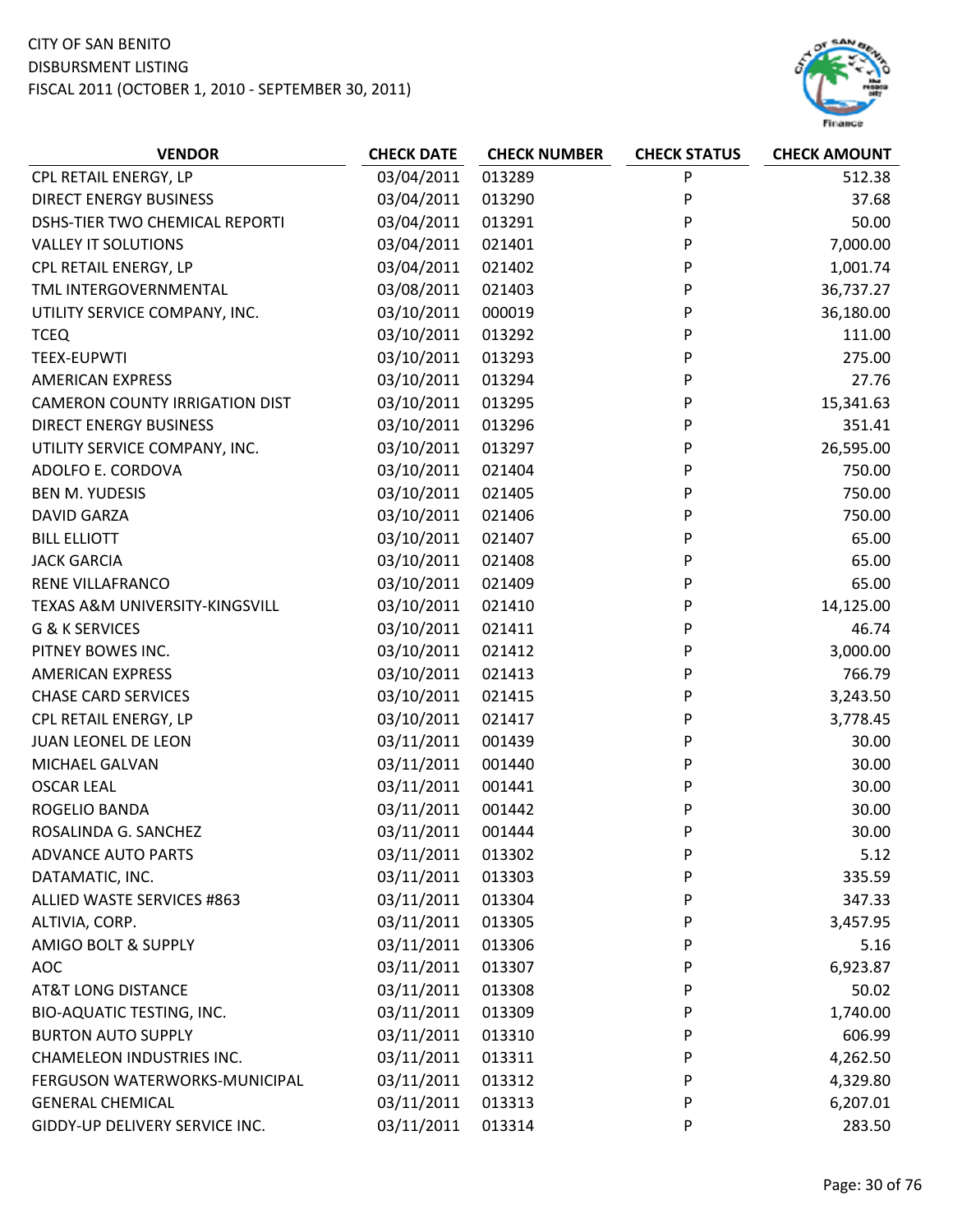

| <b>VENDOR</b>                        | <b>CHECK DATE</b> | <b>CHECK NUMBER</b> | <b>CHECK STATUS</b> | <b>CHECK AMOUNT</b> |
|--------------------------------------|-------------------|---------------------|---------------------|---------------------|
| <b>GOODE ELECTRIC COMPANY</b>        | 03/11/2011        | 013317              | P                   | 1,455.67            |
| GULF COAST PAPER CO. INC.            | 03/11/2011        | 013318              | P                   | 160.32              |
| HD SUPPLY WATERWORKS, LTD.           | 03/11/2011        | 013319              | P                   | 174.66              |
| HURRICANE FENCE COMPANY              | 03/11/2011        | 013320              | P                   | 315.00              |
| <b>JOHNNY'S TRUE VALUE</b>           | 03/11/2011        | 013321              | P                   | 380.96              |
| LEWIS ELECTRIC MOTORS, INC.          | 03/11/2011        | 013322              | P                   | 509.83              |
| LOWER COLORADO RIVER AUTHORITY       | 03/11/2011        | 013323              | P                   | 1,368.00            |
| MCCOY'S BUILDING SUPPLY              | 03/11/2011        | 013324              | P                   | 403.96              |
| <b>NUECES POWER EQUIPMENT</b>        | 03/11/2011        | 013325              | P                   | 63.40               |
| OIL PATCH FUEL & SUPPLY, INC.        | 03/11/2011        | 013326              | P                   | 249.00              |
| RAYNE OF THE RIO GRANDE VALLEY       | 03/11/2011        | 013327              | P                   | 543.00              |
| UNITED RENTALS (NORTH AMERICA)       | 03/11/2011        | 013328              | P                   | 196.00              |
| <b>USA BLUE BOOK</b>                 | 03/11/2011        | 013329              | P                   | 267.03              |
| <b>VALLEY INSTRUMENT</b>             | 03/11/2011        | 013330              | P                   | 913.65              |
| A & W OFFICE SUPPLY, INC.            | 03/11/2011        | 021418              | P                   | 30.38               |
| A TO Z BRAKE SERVICE                 | 03/11/2011        | 021419              | P                   | 27.00               |
| <b>ADVANCE AUTO PARTS</b>            | 03/11/2011        | 021420              | P                   | 692.69              |
| ALICE SOUTHERN EQUIPMENT SERVI       | 03/11/2011        | 021422              | P                   | 327.00              |
| ALL VALLEY KEY & LOCK                | 03/11/2011        | 021423              | P                   | 14.25               |
| AMERICAN SOLUTIONS FOR BUSINES       | 03/11/2011        | 021424              | P                   | 64.94               |
| <b>AOC</b>                           | 03/11/2011        | 021425              | P                   | 180.46              |
| <b>AT&amp;T LONG DISTANCE</b>        | 03/11/2011        | 021426              | P                   | 193.74              |
| <b>BORDER STATES ELECTRIC SUPPLY</b> | 03/11/2011        | 021427              | P                   | 1,489.06            |
| <b>BURTON AUTO SUPPLY</b>            | 03/11/2011        | 021428              | P                   | 48.76               |
| <b>CHASE CARD SERVICES</b>           | 03/11/2011        | 021429              | P                   | 82.41               |
| <b>CHUY'S CUSTOM SPORTS</b>          | 03/11/2011        | 021430              | P                   | 135.00              |
| <b>CODE BLUE</b>                     | 03/11/2011        | 021431              | P                   | 209.50              |
| <b>CULLIGAN WATER</b>                | 03/11/2011        | 021432              | P                   | 24.00               |
| <b>EXPERT TIRE</b>                   | 03/11/2011        | 021433              | P                   | 358.77              |
| FRONTERA MATERIALS, INC              | 03/11/2011        | 021434              | P                   | 2,632.24            |
| GALL'S, AN ARAMARK COMPANY           | 03/11/2011        | 021435              | P                   | 93.00               |
| <b>GARCIA TOWING</b>                 | 03/11/2011        | 021436              | P                   | 120.00              |
| <b>GARCO CONSTRUCTION, LLC.</b>      | 03/11/2011        | 021437              | P                   | 3,730.00            |
| <b>GRAJALES TIRE SHOP</b>            | 03/11/2011        | 021438              | P                   | 80.00               |
| HAGEMEYER NORTH AMERICA, INC.        | 03/11/2011        | 021439              | P                   | 1,209.36            |
| HD SUPPLY WATERWORKS, LTD.           | 03/11/2011        | 021440              | P                   | 529.00              |
| <b>HICKS OIL</b>                     | 03/11/2011        | 021441              | P                   | 5,592.52            |
| J-III CONCRETE CORP                  | 03/11/2011        | 021442              | P                   | 952.00              |
| <b>JESUS BALLEZA</b>                 | 03/11/2011        | 021443              | P                   | 11.07               |
| JOE W. FLY COMPANY, INC.             | 03/11/2011        | 021444              | P                   | 193.44              |
| <b>JUNIOR LIBRARY GUILD</b>          | 03/11/2011        | 021445              | P                   | 172.68              |
| L. T. BOSWELL                        | 03/11/2011        | 021446              | P                   | 246.31              |
| <b>MANUEL LARA</b>                   | 03/11/2011        | 021447              | P                   | 122.27              |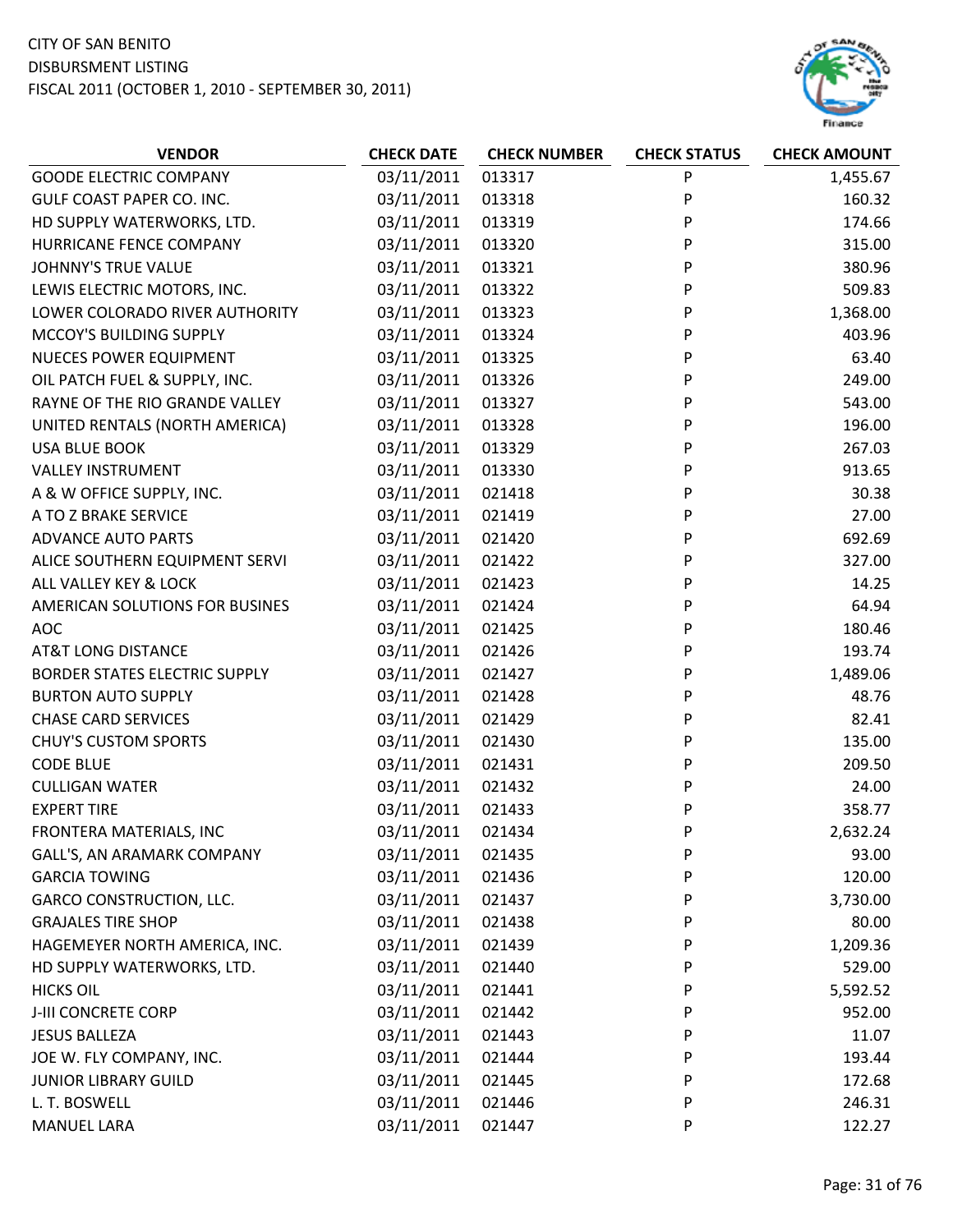

| <b>CHECK DATE</b><br><b>VENDOR</b><br><b>CHECK NUMBER</b><br><b>CHECK STATUS</b> | <b>CHECK AMOUNT</b> |
|----------------------------------------------------------------------------------|---------------------|
| P<br><b>MARES TIRES</b><br>03/11/2011<br>021448                                  | 584.00              |
| 03/11/2011<br>P<br>MATHESON TRI-GAS, INC.<br>021449                              | 83.28               |
| MCCOY'S BUILDING SUPPLY<br>03/11/2011<br>P<br>021450                             | 492.94              |
| P<br>MICHAEL GALVAN<br>03/11/2011<br>021451                                      | 3.48                |
| 03/11/2011<br>021452<br>P<br>MOBILE RELAYS PARTNERS LTD.                         | 117.50              |
| P<br>MUNICIPAL SERVICES BUREAU<br>03/11/2011<br>021453                           | 45.14               |
| P<br><b>NEUHAUS &amp; COMPANY</b><br>03/11/2011<br>021454                        | 1,260.61            |
| O'REILLY AUTOMOTIVE, INC.<br>03/11/2011<br>021455<br>P                           | 11.99               |
| P<br>OFFICE DEPOT ACC 6113<br>03/11/2011<br>021456                               | 246.64              |
| 03/11/2011<br>P<br>ORBIT BROADBAND LLC<br>021457                                 | 785.00              |
| P<br>03/11/2011<br>PEREZ AUTO REPAIR<br>021458                                   | 815.00              |
| 03/11/2011<br>PITTSBURGH PAINTS<br>021459<br>P                                   | 727.01              |
| P<br>RICARDO GARCIA<br>03/11/2011<br>021460                                      | 45.00               |
| P<br>RIVER OAKS NURSERY<br>03/11/2011<br>021461                                  | 50.00               |
| 03/11/2011<br>P<br><b>ROBLES AUTO SALES #2</b><br>021462                         | 14.50               |
| P<br>03/11/2011<br>021463<br>ROSALIO LEAL                                        | 80.00               |
| UNITED RENTALS (NORTH AMERICA)<br>03/11/2011<br>021464<br>P                      | 429.00              |
| P<br>SAFETY VISION, LLC<br>03/11/2011<br>021465                                  | 49,851.00           |
| P<br>SALOME'S CATERING SERVICES<br>03/11/2011<br>021466                          | 33.64               |
| <b>SAM'S CLUB DIRECT</b><br>03/11/2011<br>021467<br>P                            | 270.36              |
| P<br>03/11/2011<br><b>SAN BENITO NEWS</b><br>021468                              | 293.46              |
| SOUTH TEXAS FLAG<br>03/11/2011<br>021469<br>P                                    | 166.00              |
| P<br><b>SUSAN CRABTREE</b><br>03/11/2011<br>021470                               | 24.01               |
| 03/11/2011<br><b>TEJAS RENTAL &amp; SALES</b><br>021471<br>P                     | 228.15              |
| P<br>THE PRODUCTIVITY CENTER, INC.<br>03/11/2011<br>021472                       | 630.00              |
| P<br>TOPS THE OUTDOOR POWER STORE<br>03/11/2011<br>021473                        | 175.01              |
| <b>VALLEY BAPTIST MEDICAL CENTER</b><br>03/11/2011<br>021475<br>P                | 325.25              |
| P<br>03/11/2011<br><b>VALLEY RADIO CENTER</b><br>021476                          | 706.24              |
| VICTORIA STEEL & SUPPLY INC.<br>03/11/2011<br>021477<br>P                        | 37.83               |
| 03/15/2011<br>013331<br>P<br><b>U.S. POSTMASTER</b>                              | 760.27              |
| <b>DIRECT ENERGY BUSINESS</b><br>03/18/2011<br>013336<br>P                       | 54,713.16           |
| 03/18/2011<br>DIRECT ENERGY BUSINESS<br>021478<br>P                              | 42,573.30           |
| 03/18/2011<br><b>TEEX-EUPWTI</b><br>021482<br>P                                  | 200.00              |
| 03/22/2011<br><b>EXXON / FLEET SERVICES</b><br>021483<br>P                       | 1.54                |
| 03/22/2011<br><b>HICKS OIL</b><br>021484<br>P                                    | 20,136.82           |
| 03/23/2011<br>ALLIED WASTE SERVICES #863<br>013343<br>P                          | 155,856.81          |
| 03/23/2011<br>AT&T<br>013344<br>P                                                | 332.46              |
| 03/23/2011<br>AT&T<br>021485<br>P                                                | 994.97              |
| 03/25/2011<br>FRONTERA MATERIALS, INC<br>000020<br>P                             | 9,520.74            |
| <b>NUECES POWER EQUIPMENT</b><br>03/25/2011<br>000021<br>P                       | 3,825.00            |
| 03/25/2011<br>SAN BENITO CHAMBER OF COMMERCE<br>000021<br>P                      | 3,750.00            |
| 03/25/2011<br>U.S. POSTMASTER<br>013361<br>P                                     | 768.54              |
| 03/25/2011<br><b>KEITH GRAYSON</b><br>013362<br>P                                | 30.00               |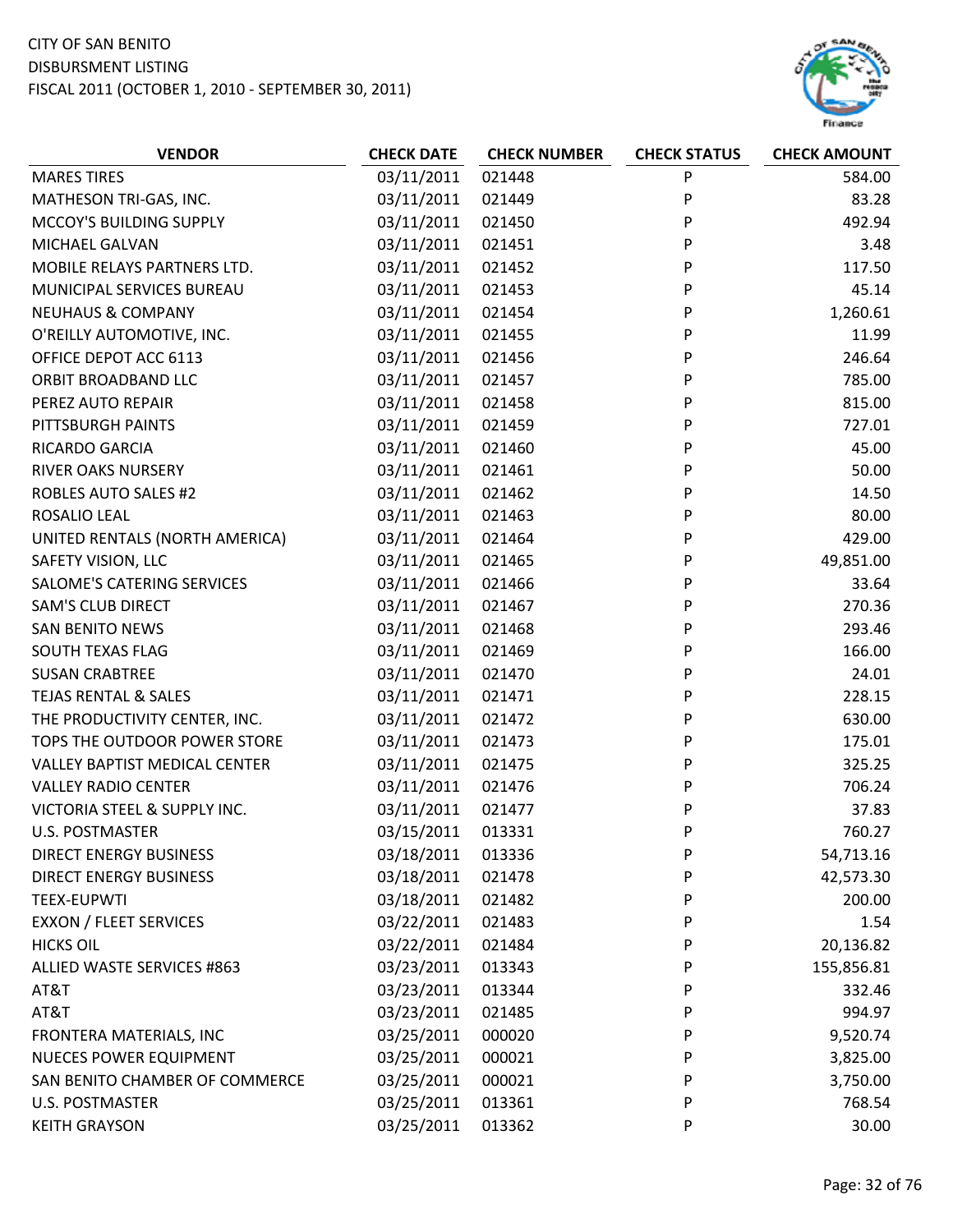

| <b>VENDOR</b>                         | <b>CHECK DATE</b> | <b>CHECK NUMBER</b> | <b>CHECK STATUS</b> | <b>CHECK AMOUNT</b> |
|---------------------------------------|-------------------|---------------------|---------------------|---------------------|
| LUIS E. MARTINEZ                      | 03/25/2011        | 013363              | P                   | 30.00               |
| RAUDEL A. TAMEZ                       | 03/25/2011        | 013364              | P                   | 30.00               |
| <b>ADVANCE AUTO PARTS</b>             | 03/25/2011        | 013365              | P                   | 11.38               |
| ANA-LAB CORP.                         | 03/25/2011        | 013366              | P                   | 2,160.00            |
| <b>AOC</b>                            | 03/25/2011        | 013367              | P                   | 95.26               |
| <b>BORDER STATES ELECTRIC SUPPLY</b>  | 03/25/2011        | 013368              | P                   | 45.18               |
| BROWNSVILLE BOOT JACK III, INC        | 03/25/2011        | 013369              | P                   | 284.87              |
| <b>BROWNSVILLE PUBLIC UTILITIES B</b> | 03/25/2011        | 013370              | P                   | 3,060.00            |
| <b>BURTON AUTO SUPPLY</b>             | 03/25/2011        | 013371              | P                   | 79.35               |
| CENTRAL READY MIX CONCRETE COM        | 03/25/2011        | 013372              | P                   | 340.00              |
| <b>CULLIGAN WATER</b>                 | 03/25/2011        | 013373              | P                   | 180.00              |
| DEALERS ELECTRICAL SUPPLY             | 03/25/2011        | 013374              | P                   | 94.20               |
| <b>DSHS CENTRAL LAB MC2004</b>        | 03/25/2011        | 013375              | P                   | 408.00              |
| FEDERAL EXPRESS CORPORATION           | 03/25/2011        | 013376              | P                   | 46.64               |
| <b>GOODE ELECTRIC COMPANY</b>         | 03/25/2011        | 013377              | P                   | 1,176.10            |
| <b>GRAJALES TIRE SHOP</b>             | 03/25/2011        | 013378              | P                   | 28.00               |
| <b>HACH COMPANY</b>                   | 03/25/2011        | 013379              | P                   | 299.03              |
| HD SUPPLY WATERWORKS, LTD.            | 03/25/2011        | 013380              | P                   | 5,013.44            |
| JANICE A. CASSIDY                     | 03/25/2011        | 013381              | P                   | 150.00              |
| LONG CHILTON LLP                      | 03/25/2011        | 013382              | P                   | 4,235.50            |
| LUIS GONZALEZ                         | 03/25/2011        | 013383              | P                   | 80.00               |
| MCCOY'S BUILDING SUPPLY               | 03/25/2011        | 013384              | P                   | 418.57              |
| O'REILLY AUTOMOTIVE, INC.             | 03/25/2011        | 013385              | P                   | 94.02               |
| UNITED RENTALS (NORTH AMERICA)        | 03/25/2011        | 013386              | P                   | 43.96               |
| INDUSTRIAL DISTRIBUTION GROUP         | 03/25/2011        | 013387              | P                   | 49.43               |
| SIEMENS WATER TECHNOLOGIES LLC        | 03/25/2011        | 013388              | P                   | 152.00              |
| SPRINT                                | 03/25/2011        | 013389              | P                   | 364.72              |
| TERRA RENEWAL WEST, LLC               | 03/25/2011        | 013390              | P                   | 2,940.00            |
| <b>USA BLUE BOOK</b>                  | 03/25/2011        | 013391              | P                   | 138.52              |
| WHITE-TUCKER COMPANY                  | 03/25/2011        | 013392              | P                   | 216.08              |
| ADOLFO E. CORDOVA                     | 03/25/2011        | 021486              | P                   | 750.00              |
| <b>BEN M. YUDESIS</b>                 | 03/25/2011        | 021487              | P                   | 750.00              |
| <b>DAVID GARZA</b>                    | 03/25/2011        | 021488              | P                   | 750.00              |
| <b>GARCO CONSTRUCTION, LLC.</b>       | 03/25/2011        | 021489              | P                   | 16,704.63           |
| A & W OFFICE SUPPLY, INC.             | 03/25/2011        | 021490              | P                   | 60.74               |
| <b>ADVANCE AUTO PARTS</b>             | 03/25/2011        | 021491              | P                   | 241.66              |
| ALL VALLEY FAMILY MEDICAL, PLL        | 03/25/2011        | 021493              | P                   | 175.00              |
| <b>AMERICAN EXPRESS</b>               | 03/25/2011        | 021494              | P                   | 25.53               |
| AMERICAN SOLUTIONS FOR BUSINES        | 03/25/2011        | 021495              | P                   | 22.70               |
| <b>BORDER STATES ELECTRIC SUPPLY</b>  | 03/25/2011        | 021496              | P                   | 142.82              |
| <b>BURTON AUTO SUPPLY</b>             | 03/25/2011        | 021497              | P                   | 40.95               |
| <b>CAMERON APPRAISAL DISTRICT</b>     | 03/25/2011        | 021498              | P                   | 10,607.00           |
| CAREY SHEET METAL SHOP, INC.          | 03/25/2011        | 021499              | P                   | 284.00              |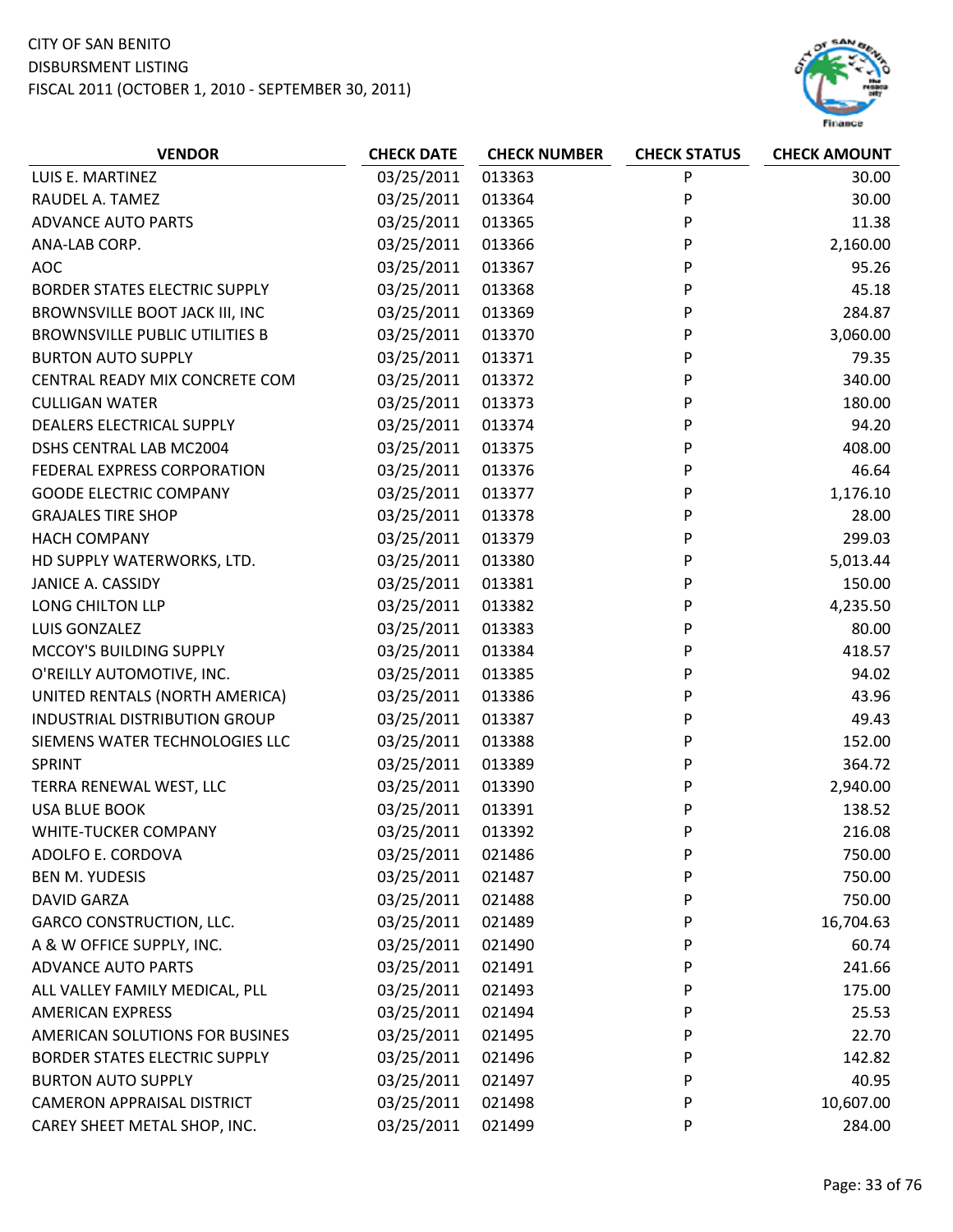

| <b>VENDOR</b>                   | <b>CHECK DATE</b> | <b>CHECK NUMBER</b> | <b>CHECK STATUS</b> | <b>CHECK AMOUNT</b> |
|---------------------------------|-------------------|---------------------|---------------------|---------------------|
| <b>CARLOS BENAVIDEZ</b>         | 03/25/2011        | 021500              | P                   | 590.00              |
| <b>CENTER POINT LARGE PRINT</b> | 03/25/2011        | 021501              | P                   | 248.04              |
| CENTRAL READY MIX CONCRETE COM  | 03/25/2011        | 021502              | P                   | 68.00               |
| <b>CHASE CARD SERVICES</b>      | 03/25/2011        | 021503              | P                   | 129.05              |
| <b>CITY OF BROWNSVILLE</b>      | 03/25/2011        | 021504              | P                   | 411.00              |
| <b>CODE BLUE</b>                | 03/25/2011        | 021505              | P                   | 316.00              |
| D & R GLASS ETC INC.            | 03/25/2011        | 021506              | P                   | 145.00              |
| DEALERS ELECTRICAL SUPPLY       | 03/25/2011        | 021507              | P                   | 523.52              |
| DELTA SPECIALTIES SIGNS & SUPP  | 03/25/2011        | 021508              | P                   | 47.95               |
| DIGITAL OFFICE SYSTEMS          | 03/25/2011        | 021509              | P                   | 390.48              |
| <b>EXPERT TIRE</b>              | 03/25/2011        | 021510              | P                   | 405.98              |
| GALL'S, AN ARAMARK COMPANY      | 03/25/2011        | 021512              | P                   | 62.00               |
| <b>GARCIA TOWING</b>            | 03/25/2011        | 021513              | P                   | 190.00              |
| <b>GLORIA'S SPECIALTY CAKES</b> | 03/25/2011        | 021514              | P                   | 58.00               |
| <b>GRAJALES TIRE SHOP</b>       | 03/25/2011        | 021515              | P                   | 10.00               |
| HART INTERCIVIC, INC.           | 03/25/2011        | 021516              | P                   | 211.96              |
| HOYT BREATHING AIR PRODUCTS     | 03/25/2011        | 021517              | P                   | 482.50              |
| INDUSTRIAL DISPOSAL SUPPLY COM  | 03/25/2011        | 021518              | P                   | 299.00              |
| <b>JANICE A. CASSIDY</b>        | 03/25/2011        | 021519              | P                   | 1,800.00            |
| JOE W. FLY COMPANY, INC.        | 03/25/2011        | 021520              | P                   | 270.24              |
| JOHNNY'S TRUE VALUE             | 03/25/2011        | 021521              | P                   | 21.58               |
| L. T. BOSWELL                   | 03/25/2011        | 021522              | P                   | 2.88                |
| LONG CHILTON LLP                | 03/25/2011        | 021523              | P                   | 4,531.00            |
| <b>LUBE MASTERS</b>             | 03/25/2011        | 021524              | P                   | 80.00               |
| MAGIC VALLEY ELECTRICT CO       | 03/25/2011        | 021525              | P                   | 238.50              |
| MARIA ANGELICA HUERTA           | 03/25/2011        | 021526              | P                   | 280.00              |
| MCCOY'S BUILDING SUPPLY         | 03/25/2011        | 021527              | P                   | 431.68              |
| MED-TECH RESOURCE, INC.         | 03/25/2011        | 021528              | P                   | 220.60              |
| MOTOROLA INC.                   | 03/25/2011        | 021529              | P                   | 2,095.25            |
| MUNICIPAL SERVICES BUREAU       | 03/25/2011        | 021530              | P                   | 1,876.85            |
| <b>NUECES POWER EQUIPMENT</b>   | 03/25/2011        | 021531              | P                   | 59.87               |
| O'REILLY AUTOMOTIVE, INC.       | 03/25/2011        | 021532              | P                   | 324.45              |
| PANCHO'S AUTO ELECTRIC          | 03/25/2011        | 021533              | P                   | 128.30              |
| PEREZ AUTO REPAIR               | 03/25/2011        | 021534              | P                   | 65.00               |
| PITNEY BOWES INC. (SUPPLIES)    | 03/25/2011        | 021535              | P                   | 67.09               |
| PITTSBURGH PAINTS               | 03/25/2011        | 021536              | P                   | 360.83              |
| RAMIRO R. RAMIREZ               | 03/25/2011        | 021537              | P                   | 100.00              |
| <b>RICARDO GARCIA</b>           | 03/25/2011        | 021538              | P                   | 180.00              |
| RISO, INC.                      | 03/25/2011        | 021539              | P                   | 6.48                |
| UNITED RENTALS (NORTH AMERICA)  | 03/25/2011        | 021540              | P                   | 134.00              |
| <b>SAM'S CLUB DIRECT</b>        | 03/25/2011        | 021541              | P                   | 167.48              |
| <b>SAMSON MATERIALS</b>         | 03/25/2011        | 021542              | P                   | 150.00              |
| <b>SAN BENITO NEWS</b>          | 03/25/2011        | 021543              | P                   | 65.70               |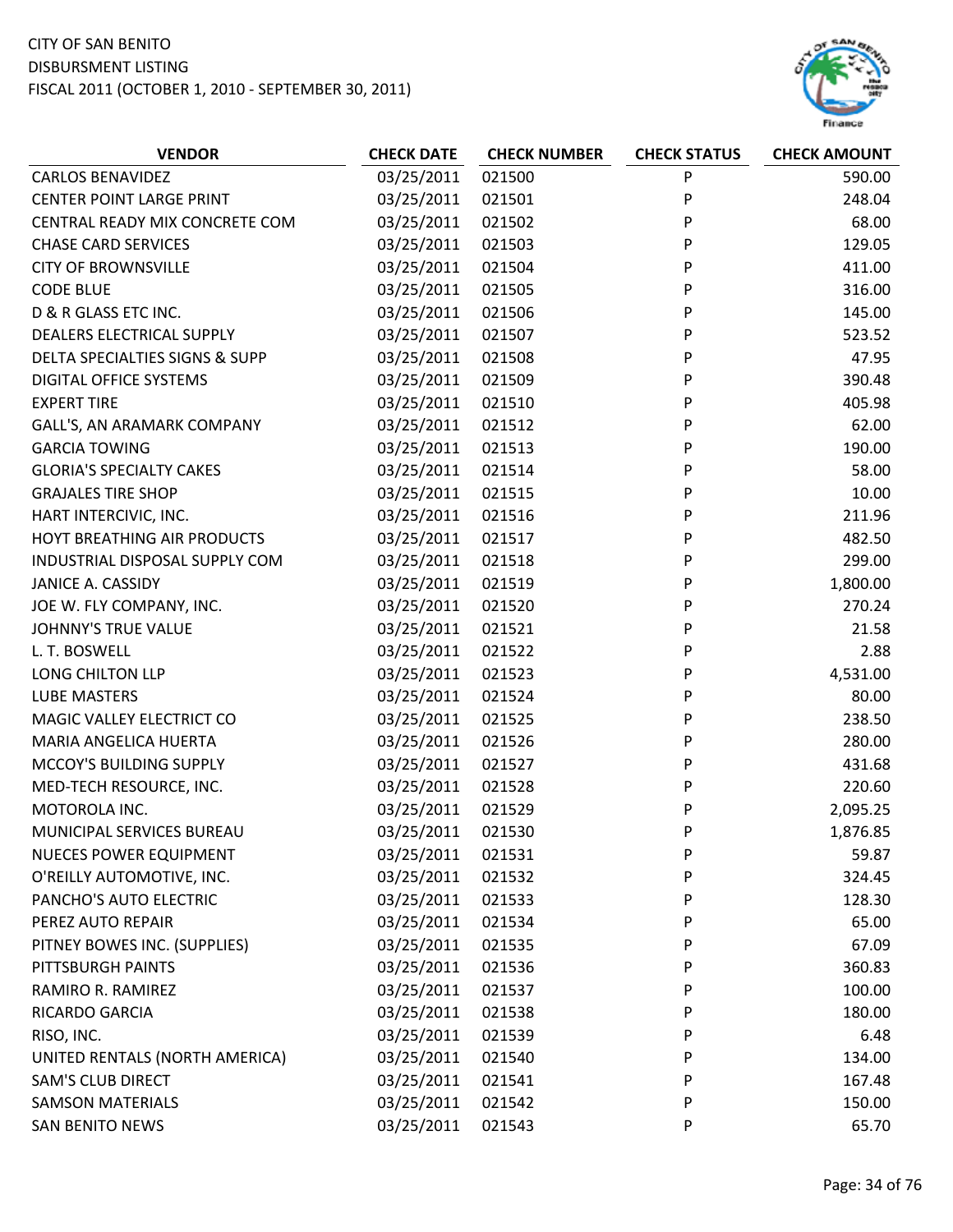

| <b>VENDOR</b>                   | <b>CHECK DATE</b> | <b>CHECK NUMBER</b> | <b>CHECK STATUS</b> | <b>CHECK AMOUNT</b> |
|---------------------------------|-------------------|---------------------|---------------------|---------------------|
| SHERWIN WILLIAMS                | 03/25/2011        | 021544              | P                   | 67.13               |
| SIDDONS FIRE APPARATUS, INC.    | 03/25/2011        | 021545              | P                   | 469.47              |
| SOUTH TEXAS FLAG                | 03/25/2011        | 021546              | P                   | 65.00               |
| SPILLMAN TECHNOLOGIES, INC.     | 03/25/2011        | 021547              | P                   | 5,108.00            |
| <b>SPRINT</b>                   | 03/25/2011        | 021548              | P                   | 1,391.60            |
| TEXAS DEPARTMENT OF PUBLIC SAF  | 03/25/2011        | 021549              | P                   | 3.00                |
| <b>TEXAS GAS SERVICE</b>        | 03/25/2011        | 021550              | P                   | 39.83               |
| <b>TEXAS POLICE ASSOCIATION</b> | 03/25/2011        | 021551              | P                   | 30.00               |
| TOPS THE OUTDOOR POWER STORE    | 03/25/2011        | 021552              | P                   | 209.99              |
| TRISTEM, LTD.                   | 03/25/2011        | 021553              | P                   | 4,822.56            |
| <b>VALLEY RADIO CENTER</b>      | 03/25/2011        | 021554              | P                   | 145.00              |
| WAL-MART COMMUNITY/GECRB        | 03/25/2011        | 021555              | P                   | 41.00               |
| SPRINT                          | 03/25/2011        | 021556              | P                   | 10.00               |
| <b>ELOY MARTINEZ</b>            | 03/28/2011        | 001445              | P                   | 30.00               |
| <b>GUADALUPE AYALA</b>          | 03/28/2011        | 001446              | P                   | 30.00               |
| <b>JOSE LEDEZMA</b>             | 03/28/2011        | 001447              | P                   | 30.00               |
| <b>JUAN A VELEZ</b>             | 03/28/2011        | 001448              | P                   | 30.00               |
| ROSALINDA G. SANCHEZ            | 03/28/2011        | 001449              | P                   | 30.00               |
| <b>G &amp; K SERVICES</b>       | 03/28/2011        | 013393              | P                   | 646.99              |
| AEP-TEXAS CENTRAL CO.           | 03/28/2011        | 021557              | P                   | 1,007.53            |
| <b>ENEDELIA CISNEROS</b>        | 03/28/2011        | 021558              | P                   | 125.00              |
| <b>G &amp; K SERVICES</b>       | 03/28/2011        | 021559              | P                   | 607.55              |
| TEXAS COMMISSION ON ENVIRONMEN  | 03/28/2011        | 021561              | P                   | 110.00              |
| <b>JAIME HUERTA</b>             | 03/29/2011        | 013395              | P                   | 30.00               |
| <b>RENE FLORES</b>              | 03/29/2011        | 013396              | P                   | 30.00               |
| <b>STEVE CARLSON</b>            | 03/29/2011        | 013397              | P                   | 30.00               |
| <b>GEORGE GOMEZ</b>             | 03/29/2011        | 021562              | P                   | 220.00              |
| SEVERO OCHOA JR.                | 03/29/2011        | 021563              | P                   | 10.00               |
| MOTOROLA INC.                   | 03/29/2011        | 021564              | P                   | 58,006.30           |
| AMANDA LARA                     | 03/31/2011        | 002036              | P                   | 130.00              |
| AMIGOS DEL VALLE, INC.          | 03/31/2011        | 002037              | P                   | 2,524.50            |
| AT&T                            | 03/31/2011        | 002038              | P                   | 61.68               |
| <b>AT&amp;T LONG DISTANCE</b>   | 03/31/2011        | 002039              | P                   | 33.64               |
| <b>CHASE CARD SERVICES</b>      | 03/31/2011        | 002040              | P                   | 807.60              |
| <b>CITY OF SAN BENITO</b>       | 03/31/2011        | 002041              | P                   | 191,656.56          |
| FEDERAL EXPRESS CORPORATION     | 03/31/2011        | 002043              | P                   | 43.60               |
| LONG CHILTON LLP                | 03/31/2011        | 002044              | P                   | 394.00              |
| OFFICE DEPOT ACC 6113           | 03/31/2011        | 002045              | P                   | 80.38               |
| SAN BENITO CHAMBER OF COMMERCE  | 03/31/2011        | 002046              | P                   | 175.00              |
| SAN BENITO HOUSING AUTHORITY    | 03/31/2011        | 002047              | P                   | 750.00              |
| <b>SAN BENITO NEWS</b>          | 03/31/2011        | 002048              | P                   | 225.57              |
| <b>SANDEE ALVAREZ</b>           | 03/31/2011        | 002049              | P                   | 200.00              |
| <b>SPRINT</b>                   | 03/31/2011        | 002050              | P                   | 177.48              |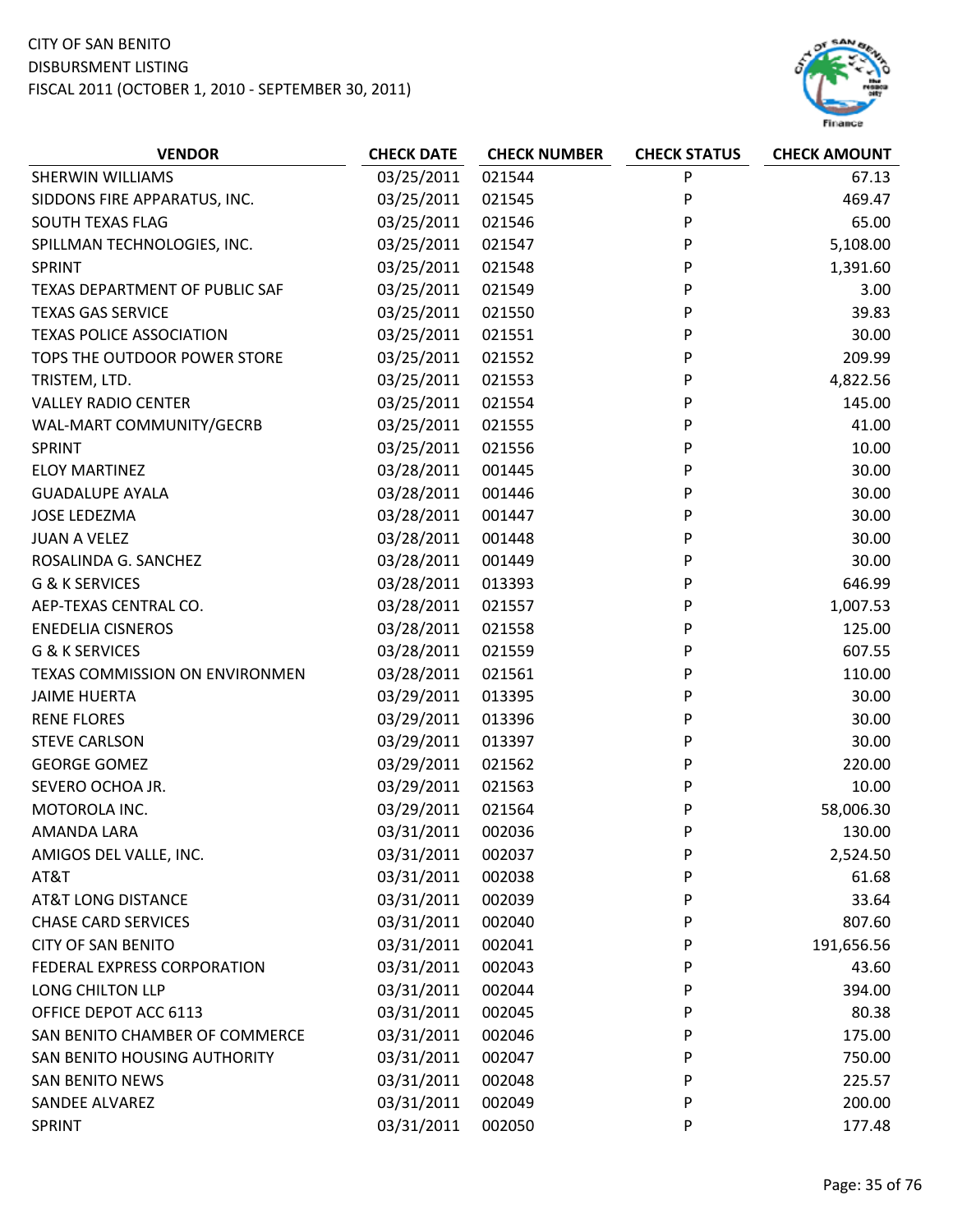

| <b>START CENTER</b><br>03/31/2011<br>002051<br>P<br>3,632.00<br>P<br>A & W OFFICE SUPPLY, INC.<br>03/31/2011<br>002052<br>29.99<br><b>BORDER STATES ELECTRIC SUPPLY</b><br>03/31/2011<br>P<br>11.91<br>002053<br>DEALERS ELECTRICAL SUPPLY<br>03/31/2011<br>002054<br>P<br>376.36<br>MCCOY'S BUILDING SUPPLY<br>03/31/2011<br>002055<br>P<br>790.47<br>03/31/2011<br>002056<br>P<br>299.00<br>MCMURRAY TURF FARM<br>03/31/2011<br>002057<br>P<br>336.00<br>RIO GRANDE STEEL, LTD.<br>03/31/2011<br>002058<br>P<br>227.31<br>SHERWIN WILLIAMS<br>03/31/2011<br>002059<br>P<br>40.00<br>AT&T |
|--------------------------------------------------------------------------------------------------------------------------------------------------------------------------------------------------------------------------------------------------------------------------------------------------------------------------------------------------------------------------------------------------------------------------------------------------------------------------------------------------------------------------------------------------------------------------------------------|
|                                                                                                                                                                                                                                                                                                                                                                                                                                                                                                                                                                                            |
|                                                                                                                                                                                                                                                                                                                                                                                                                                                                                                                                                                                            |
|                                                                                                                                                                                                                                                                                                                                                                                                                                                                                                                                                                                            |
|                                                                                                                                                                                                                                                                                                                                                                                                                                                                                                                                                                                            |
|                                                                                                                                                                                                                                                                                                                                                                                                                                                                                                                                                                                            |
|                                                                                                                                                                                                                                                                                                                                                                                                                                                                                                                                                                                            |
|                                                                                                                                                                                                                                                                                                                                                                                                                                                                                                                                                                                            |
|                                                                                                                                                                                                                                                                                                                                                                                                                                                                                                                                                                                            |
|                                                                                                                                                                                                                                                                                                                                                                                                                                                                                                                                                                                            |
| 466.46<br>04/01/2011<br>P<br>HARLINGEN WATERWORKS SYSTEM<br>013398                                                                                                                                                                                                                                                                                                                                                                                                                                                                                                                         |
| 37,000.00<br>04/01/2011<br>P<br>J.W. DYER, TRUSTEE<br>013399                                                                                                                                                                                                                                                                                                                                                                                                                                                                                                                               |
| 04/01/2011<br>013400<br>P<br>517.72<br>CPL RETAIL ENERGY, LP                                                                                                                                                                                                                                                                                                                                                                                                                                                                                                                               |
| <b>BILL ELLIOTT</b><br>04/01/2011<br>021565<br>P<br>65.00                                                                                                                                                                                                                                                                                                                                                                                                                                                                                                                                  |
| 04/01/2011<br>P<br>65.00<br><b>JACK GARCIA</b><br>021566                                                                                                                                                                                                                                                                                                                                                                                                                                                                                                                                   |
| 65.00<br>04/01/2011<br>P<br>RENE VILLAFRANCO<br>021567                                                                                                                                                                                                                                                                                                                                                                                                                                                                                                                                     |
| 04/01/2011<br>P<br>340.20<br><b>STATE COMPTROLLER</b><br>021568                                                                                                                                                                                                                                                                                                                                                                                                                                                                                                                            |
| AL WASIELEWSKI<br>04/01/2011<br>P<br>200.00<br>021569                                                                                                                                                                                                                                                                                                                                                                                                                                                                                                                                      |
| 04/01/2011<br>P<br>2,296.68<br>CPL RETAIL ENERGY, LP<br>021570                                                                                                                                                                                                                                                                                                                                                                                                                                                                                                                             |
| 04/04/2011<br>P<br>TEXAS WORKFORCE COMMISS.<br>013401<br>1,901.04                                                                                                                                                                                                                                                                                                                                                                                                                                                                                                                          |
| 04/04/2011<br>P<br>TEXAS WORKFORCE COMMISS.<br>021571<br>8,441.88                                                                                                                                                                                                                                                                                                                                                                                                                                                                                                                          |
| P<br>04/04/2011<br>2,300.00<br>RCI TECHNOLOGIES, INC.<br>021572                                                                                                                                                                                                                                                                                                                                                                                                                                                                                                                            |
| 04/05/2011<br>SAN BENITO CHAMBER OF COMMERCE<br>000022<br>P<br>4,218.61                                                                                                                                                                                                                                                                                                                                                                                                                                                                                                                    |
| <b>U.S. POSTMASTER</b><br>04/05/2011<br>P<br>804.15<br>013402                                                                                                                                                                                                                                                                                                                                                                                                                                                                                                                              |
| 04/05/2011<br>013403<br>P<br>8,128.12<br>COYM, REHMET & GUTIERREZ ENGIN                                                                                                                                                                                                                                                                                                                                                                                                                                                                                                                    |
| P<br>27,946.10<br>TML INTERGOVERNMENTAL<br>04/05/2011<br>021573                                                                                                                                                                                                                                                                                                                                                                                                                                                                                                                            |
| 04/05/2011<br>P<br>232.17<br><b>AMERICAN EXPRESS</b><br>021574                                                                                                                                                                                                                                                                                                                                                                                                                                                                                                                             |
| G & T PAVING, LLC.<br>04/05/2011<br>021575<br>P<br>18,876.38                                                                                                                                                                                                                                                                                                                                                                                                                                                                                                                               |
| 04/06/2011<br>P<br>26,512.33<br><b>CAMERON COUNTY IRRIGATION DIST</b><br>013404                                                                                                                                                                                                                                                                                                                                                                                                                                                                                                            |
| 04/06/2011<br>ADOLFO E. CORDOVA<br>750.00<br>021576<br>P                                                                                                                                                                                                                                                                                                                                                                                                                                                                                                                                   |
| 04/06/2011<br>021577<br>P<br>750.00<br><b>BEN M. YUDESIS</b>                                                                                                                                                                                                                                                                                                                                                                                                                                                                                                                               |
| 04/06/2011<br><b>DAVID GARZA</b><br>021578<br>P<br>750.00                                                                                                                                                                                                                                                                                                                                                                                                                                                                                                                                  |
| AL WASIELEWSKI<br>04/06/2011<br>325.00<br>021579<br>P                                                                                                                                                                                                                                                                                                                                                                                                                                                                                                                                      |
| 04/06/2011<br>RCI TECHNOLOGIES, INC.<br>P<br>6,900.00<br>021580                                                                                                                                                                                                                                                                                                                                                                                                                                                                                                                            |
| 04/06/2011<br>SAN BENITO FRIENDS OF THE LIBR<br>021581<br>2,423.50<br>P                                                                                                                                                                                                                                                                                                                                                                                                                                                                                                                    |
| 04/06/2011<br><b>STATE COMPTROLLER</b><br>021582<br>P<br>6,126.75                                                                                                                                                                                                                                                                                                                                                                                                                                                                                                                          |
| 04/08/2011<br>A & B ENVIRONMENTAL SERVICES,<br>013405<br>60.00<br>P                                                                                                                                                                                                                                                                                                                                                                                                                                                                                                                        |
| 04/08/2011<br><b>ADVANCE AUTO PARTS</b><br>013406<br>P<br>37.53                                                                                                                                                                                                                                                                                                                                                                                                                                                                                                                            |
| AGUAWORKS PIPE & SUPPLY, LLC.<br>04/08/2011<br>013407<br>P<br>4,832.68                                                                                                                                                                                                                                                                                                                                                                                                                                                                                                                     |
| 04/08/2011<br>ALAMO IRON WORKS, INC.<br>013408<br>P<br>85.69                                                                                                                                                                                                                                                                                                                                                                                                                                                                                                                               |
| 04/08/2011<br>DATAMATIC, INC.<br>P<br>335.59<br>013409                                                                                                                                                                                                                                                                                                                                                                                                                                                                                                                                     |
| 04/08/2011<br>ALLIED WASTE SERVICES #863<br>013410<br>748.33<br>P                                                                                                                                                                                                                                                                                                                                                                                                                                                                                                                          |
| AMIGO BOLT & SUPPLY<br>04/08/2011<br>78.71<br>013411<br>P                                                                                                                                                                                                                                                                                                                                                                                                                                                                                                                                  |
| 04/08/2011<br>56.00<br><b>AOC</b><br>013412<br>P                                                                                                                                                                                                                                                                                                                                                                                                                                                                                                                                           |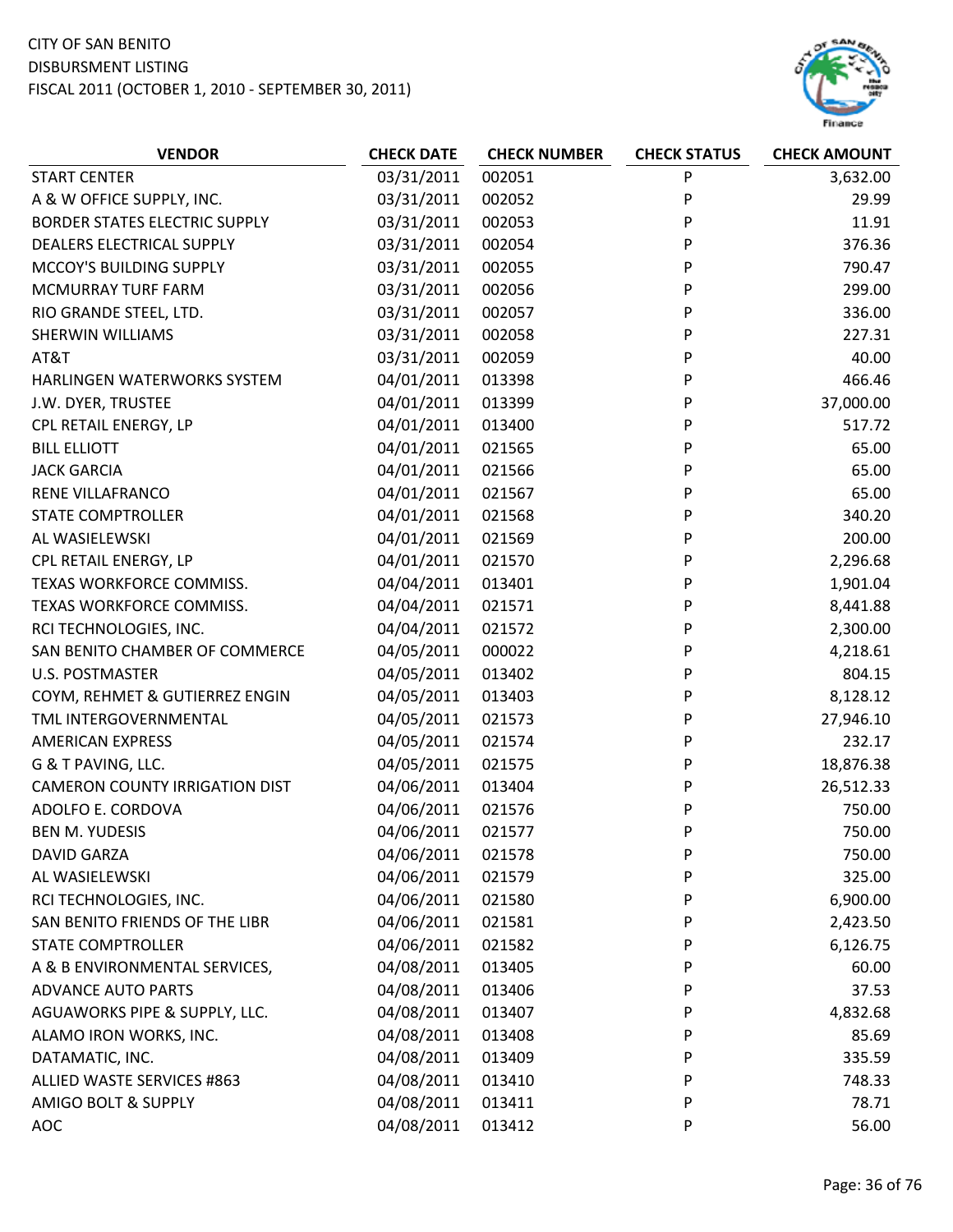

| <b>VENDOR</b>                             | <b>CHECK DATE</b> | <b>CHECK NUMBER</b> | <b>CHECK STATUS</b> | <b>CHECK AMOUNT</b> |
|-------------------------------------------|-------------------|---------------------|---------------------|---------------------|
| <b>AT&amp;T LONG DISTANCE</b>             | 04/08/2011        | 013413              | P                   | 43.87               |
| BOB J JOHNSON & ASSOC., INC.              | 04/08/2011        | 013414              | P                   | 1,700.00            |
| <b>BORDER STATES ELECTRIC SUPPLY</b>      | 04/08/2011        | 013415              | P                   | 62.18               |
| BROWNSVILLE BOOT JACK III, INC            | 04/08/2011        | 013416              | P                   | 125.99              |
| <b>BURTON AUTO SUPPLY</b>                 | 04/08/2011        | 013417              | P                   | 234.56              |
| <b>CHASE CARD SERVICES</b>                | 04/08/2011        | 013418              | P                   | 121.22              |
| <b>CUMMINS-ALLISON CORP</b>               | 04/08/2011        | 013419              | P                   | 234.82              |
| ENVIRONMENTAL RESOURCE ASSOCIA            | 04/08/2011        | 013420              | P                   | 97.33               |
| FERGUSON WATERWORKS-MUNICIPAL             | 04/08/2011        | 013421              | P                   | 849.96              |
| <b>GCR TIRE CENTERS</b>                   | 04/08/2011        | 013422              | P                   | 4,085.32            |
| <b>GENERAL CHEMICAL</b>                   | 04/08/2011        | 013423              | P                   | 6,199.41            |
| GIDDY-UP DELIVERY SERVICE INC.            | 04/08/2011        | 013424              | P                   | 283.50              |
| <b>GOODE ELECTRIC COMPANY</b>             | 04/08/2011        | 013427              | P                   | 210.30              |
| <b>GRAJALES TIRE SHOP</b>                 | 04/08/2011        | 013428              | P                   | 13.00               |
| HD SUPPLY WATERWORKS, LTD.                | 04/08/2011        | 013430              | P                   | 881.64              |
| JOHNNY'S TRUE VALUE                       | 04/08/2011        | 013431              | P                   | 129.46              |
| LONG CHILTON LLP                          | 04/08/2011        | 013432              | P                   | 3,870.00            |
| MCCOY'S BUILDING SUPPLY                   | 04/08/2011        | 013433              | P                   | 407.49              |
| <b>MORADO'S TERMITE &amp; PEST CONTRO</b> | 04/08/2011        | 013434              | P                   | 295.00              |
| O'REILLY AUTOMOTIVE, INC.                 | 04/08/2011        | 013435              | P                   | 129.49              |
| PITNEY BOWES GLOBAL FINANCIAL             | 04/08/2011        | 013436              | P                   | 2,265.00            |
| R. DE LA FUENTE SERVICE STATIO            | 04/08/2011        | 013437              | P                   | 14.50               |
| INDUSTRIAL DISTRIBUTION GROUP             | 04/08/2011        | 013438              | P                   | 1,052.72            |
| VULCAN INDUSTRIES, INC.                   | 04/08/2011        | 013439              | P                   | 823.30              |
| WOFFORD MCALLEN ARMATURE WORKS            | 04/08/2011        | 013440              | P                   | 7,521.00            |
| <b>GERARDO A. SALAZAR</b>                 | 04/08/2011        | 021583              | P                   | 446.13              |
| A & W OFFICE SUPPLY, INC.                 | 04/08/2011        | 021584              | P                   | 11.02               |
| <b>ADVANCE AUTO PARTS</b>                 | 04/08/2011        | 021585              | P                   | 618.02              |
| <b>AMERICAN EXPRESS</b>                   | 04/08/2011        | 021587              | P                   | 102.48              |
| <b>AT&amp;T LONG DISTANCE</b>             | 04/08/2011        | 021588              | P                   | 247.61              |
| <b>BREATH TEST SERVICES</b>               | 04/08/2011        | 021589              | P                   | 2,000.00            |
| CDW GOVERNMENT, INC.                      | 04/08/2011        | 021590              | P                   | 376.35              |
| CENTRAL PLUMBING & ELECTRIC SU            | 04/08/2011        | 021591              | P                   | 44.14               |
| CENTRAL READY MIX CONCRETE COM            | 04/08/2011        | 021592              | P                   | 544.00              |
| <b>CHARLES L. STARLING</b>                | 04/08/2011        | 021593              | P                   | 1,562.50            |
| <b>CHASE CARD SERVICES</b>                | 04/08/2011        | 021594              | P                   | 481.66              |
| <b>CLEAN MACHINE</b>                      | 04/08/2011        | 021595              | P                   | 80.00               |
| CPS HUMAN RESOURCE SERVICES               | 04/08/2011        | 021596              | P                   | 599.15              |
| <b>CULLIGAN WATER</b>                     | 04/08/2011        | 021597              | P                   | 24.00               |
| <b>CUMMINS-ALLISON CORP</b>               | 04/08/2011        | 021598              | P                   | 78.28               |
| DEALERS ELECTRICAL SUPPLY                 | 04/08/2011        | 021599              | P                   | 592.98              |
| DICK OFFICE SUPPLY, INC.                  | 04/08/2011        | 021600              | P                   | 25.98               |
| <b>EXPERT TIRE</b>                        | 04/08/2011        | 021601              | P                   | 1,309.71            |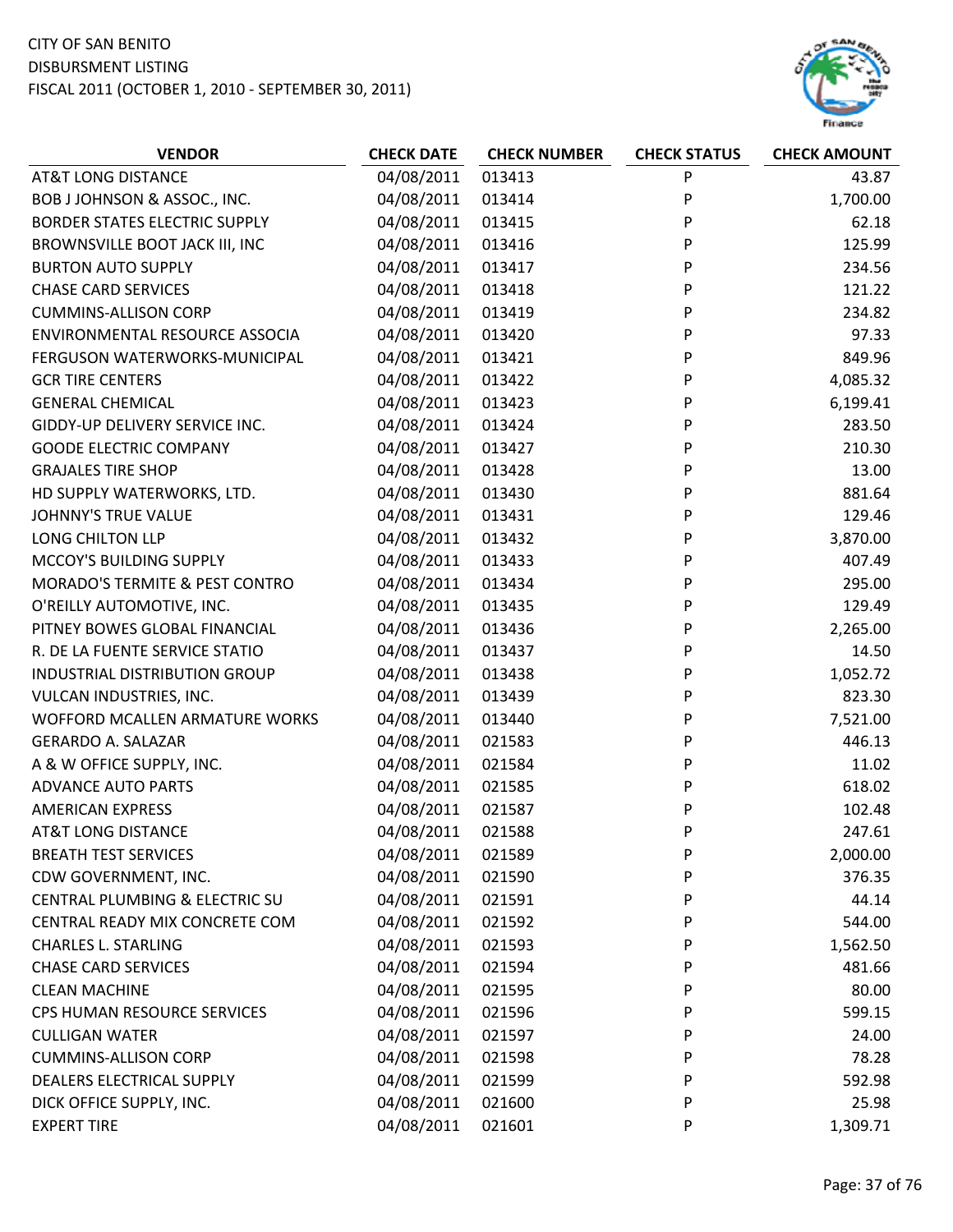

| <b>VENDOR</b>                  | <b>CHECK DATE</b> | <b>CHECK NUMBER</b> | <b>CHECK STATUS</b> | <b>CHECK AMOUNT</b> |
|--------------------------------|-------------------|---------------------|---------------------|---------------------|
| FEDERAL EXPRESS CORPORATION    | 04/08/2011        | 021602              | P                   | 31.64               |
| <b>GARCIA TOWING</b>           | 04/08/2011        | 021603              | P                   | 245.00              |
| <b>GRAFIX SHOPPE</b>           | 04/08/2011        | 021604              | P                   | 472.00              |
| <b>GRAJALES TIRE SHOP</b>      | 04/08/2011        | 021605              | P                   | 40.00               |
| GULF COAST PAPER CO. INC.      | 04/08/2011        | 021606              | P                   | 1,117.03            |
| <b>HICKS OIL</b>               | 04/08/2011        | 021607              | P                   | 6,647.51            |
| J & N AUTO AIR CONDITIONING    | 04/08/2011        | 021608              | P                   | 516.50              |
| <b>GATEWAY</b>                 | 04/08/2011        | 021609              | P                   | 37.70               |
| <b>JOSUE SILVA</b>             | 04/08/2011        | 021610              | P                   | 35.00               |
| L. T. BOSWELL                  | 04/08/2011        | 021611              | P                   | 369.68              |
| LINEBARGER GOGGAN BLAIR & SAMP | 04/08/2011        | 021612              | P                   | 18,562.87           |
| LONE STAR GLASS & MIRROR       | 04/08/2011        | 021613              | P                   | 361.00              |
| LONG CHILTON LLP               | 04/08/2011        | 021614              | P                   | 4,140.00            |
| LYNN PEAVEY COMPANY            | 04/08/2011        | 021615              | P                   | 229.45              |
| MAIN EVENT ADVERTISING & DESIG | 04/08/2011        | 021616              | P                   | 75.00               |
| <b>MAVERICK INDUSTRIAL</b>     | 04/08/2011        | 021617              | P                   | 90.00               |
| MCCOY'S BUILDING SUPPLY        | 04/08/2011        | 021618              | P                   | 561.54              |
| MJ SCREEN PRINT                | 04/08/2011        | 021619              | P                   | 118.75              |
| MORADO'S TERMITE & PEST CONTRO | 04/08/2011        | 021620              | P                   | 630.00              |
| <b>NUECES POWER EQUIPMENT</b>  | 04/08/2011        | 021621              | P                   | 56.74               |
| O'REILLY AUTOMOTIVE, INC.      | 04/08/2011        | 021622              | P                   | 669.75              |
| OFFICE DEPOT ACC 6113          | 04/08/2011        | 021623              | P                   | 60.85               |
| PACO'S LANDSCAPING SERVICES    | 04/08/2011        | 021624              | P                   | 280.00              |
| PATHMARK TRAFFIC PRODUCTS OF T | 04/08/2011        | 021625              | P                   | 2,678.45            |
| PITNEY BOWES GLOBAL FINANCIAL  | 04/08/2011        | 021626              | P                   | 531.00              |
| PROFESSIONAL PRINTING, INC.    | 04/08/2011        | 021627              | P                   | 185.00              |
| <b>QUILL CORPORATION</b>       | 04/08/2011        | 021628              | P                   | 93.90               |
| RADIO COMMUNICATIONS           | 04/08/2011        | 021629              | P                   | 52.50               |
| RICARDO GARCIA                 | 04/08/2011        | 021630              | P                   | 495.00              |
| RIO GRANDE STEEL, LTD.         | 04/08/2011        | 021632              | P                   | 354.11              |
| ROBLES AUTO SALES #2           | 04/08/2011        | 021633              | P                   | 14.50               |
| ROSALIO LEAL                   | 04/08/2011        | 021634              | P                   | 510.00              |
| RUBEN D. CAMPOS LAW FIRM, P.C. | 04/08/2011        | 021635              | P                   | 8,165.74            |
| <b>SAM'S CLUB DIRECT</b>       | 04/08/2011        | 021636              | P                   | 100.00              |
| SAN BENITO CHAMBER OF COMMERCE | 04/08/2011        | 021637              | P                   | 4,479.16            |
| <b>SAN BENITO NEWS</b>         | 04/08/2011        | 021638              | P                   | 72.05               |
| <b>TEXAS MUNICIPAL LEAGUE</b>  | 04/08/2011        | 021639              | P                   | 2,822.00            |
| TIP TOP TOWING                 | 04/08/2011        | 021640              | P                   | 95.00               |
| TRUCKER'S EQUIPMENT, INC.      | 04/08/2011        | 021641              | P                   | 33.72               |
| <b>VALLEY IT SOLUTIONS</b>     | 04/08/2011        | 021642              | P                   | 7,000.00            |
| <b>VALLEY RADIO CENTER</b>     | 04/08/2011        | 021643              | P                   | 297.00              |
| <b>VARGAS AUTO PAINTING</b>    | 04/08/2011        | 021644              | P                   | 225.00              |
| VICTORIA STEEL & SUPPLY INC.   | 04/08/2011        | 021645              | P                   | 267.68              |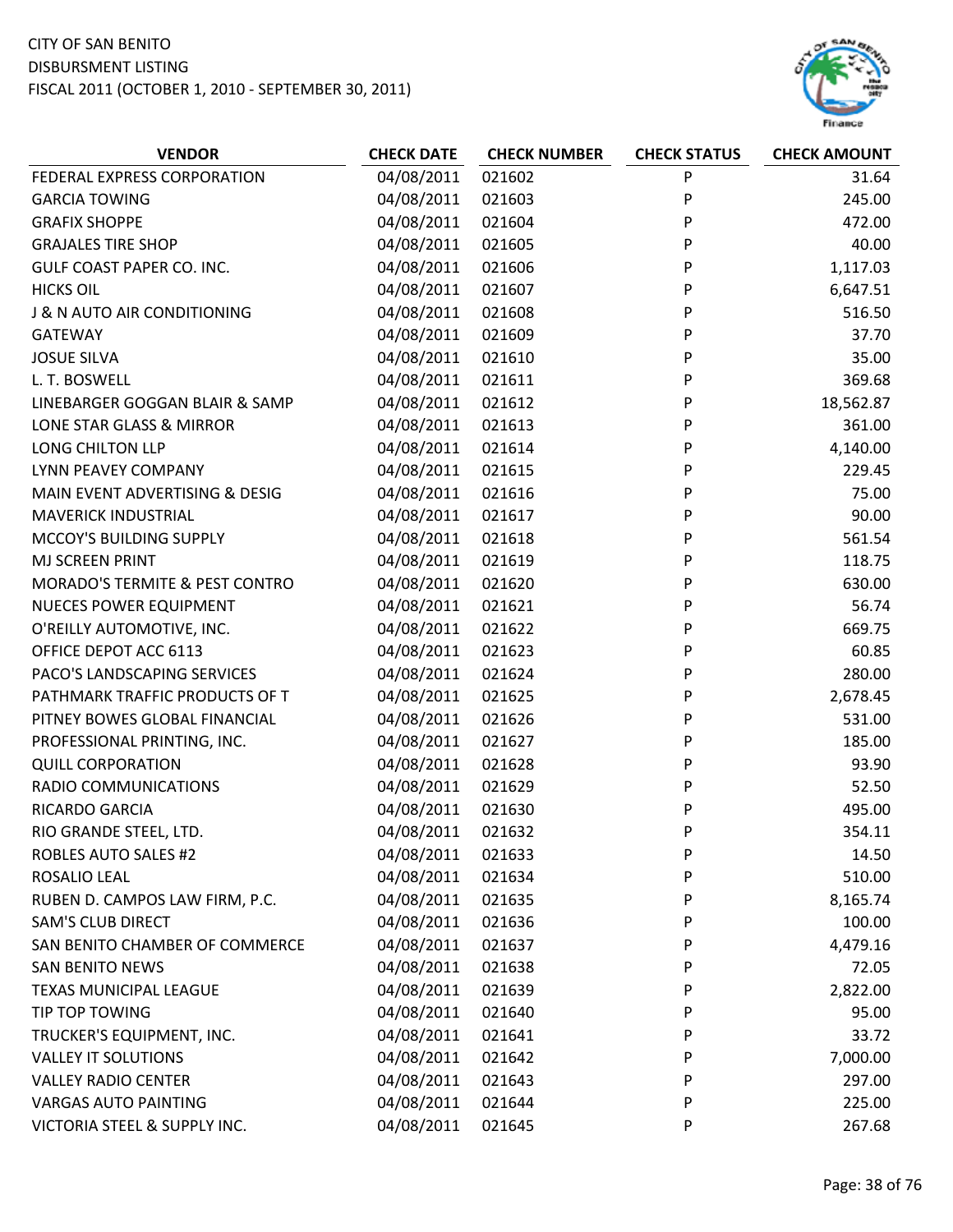

| <b>VENDOR</b>                   | <b>CHECK DATE</b> | <b>CHECK NUMBER</b> | <b>CHECK STATUS</b> | <b>CHECK AMOUNT</b> |
|---------------------------------|-------------------|---------------------|---------------------|---------------------|
| VOICE PRODUCT INC.              | 04/08/2011        | 021646              | P                   | 3,408.37            |
| WAL-MART COMMUNITY/GECRB        | 04/08/2011        | 021647              | P                   | 82.64               |
| MOTOROLA INC.                   | 04/12/2011        | 021648              | P                   | 29,942.70           |
| COYM, REHMET & GUTIERREZ ENGIN  | 04/14/2011        | 000022              | P                   | 8,508.88            |
| <b>U.S. POSTMASTER</b>          | 04/14/2011        | 013441              | P                   | 764.11              |
| WELLS FARGO BANK N.A.           | 04/14/2011        | 013442              | P                   | 1,000.00            |
| COYM, REHMET & GUTIERREZ ENGIN  | 04/14/2011        | 013443              | P                   | 4,581.70            |
| <b>JACK GARCIA</b>              | 04/14/2011        | 021649              | P                   | 250.00              |
| <b>MANUELA PINON</b>            | 04/14/2011        | 021650              | P                   | 280.00              |
| <b>MANUELA RENDON</b>           | 04/14/2011        | 021651              | P                   | 280.00              |
| <b>STATE COMPTROLLER</b>        | 04/15/2011        | 000000              | P                   | 104,606.57          |
| AT&T                            | 04/15/2011        | 013444              | P                   | 332.46              |
| CPL RETAIL ENERGY, LP           | 04/15/2011        | 013445              | P                   | 140.93              |
| <b>DIRECT ENERGY BUSINESS</b>   | 04/15/2011        | 013446              | P                   | 30.38               |
| TEXAS COMPTROLLER OF PUBLIC AC  | 04/15/2011        | 013447              | P                   | 50.00               |
| AT&T                            | 04/15/2011        | 021652              | P                   | 1,236.13            |
| CPL RETAIL ENERGY, LP           | 04/15/2011        | 021653              | P                   | 3,110.88            |
| <b>HENRY LOPEZ</b>              | 04/15/2011        | 021654              | P                   | 137.08              |
| <b>HICKS OIL</b>                | 04/15/2011        | 021655              | P                   | 20,506.39           |
| HOLDEN SECURITY & STORM SHUTTE  | 04/15/2011        | 021656              | P                   | 9,000.00            |
| <b>SPRINT</b>                   | 04/15/2011        | 021657              | P                   | 10.00               |
| TEXAS COMPTROLLER OF PUBLIC AC  | 04/15/2011        | 021658              | P                   | 50.00               |
| DIGITAL OFFICE SYSTEMS          | 04/18/2011        | 021659              | P                   | 4,740.00            |
| CANDIDO ORTIZ, JR.              | 04/18/2011        | 021660              | P                   | 80.00               |
| <b>SAN BENITO NEWS</b>          | 04/18/2011        | 021661              | P                   | 30.00               |
| UTILITY SERVICE COMPANY, INC.   | 04/19/2011        | 000023              | P                   | 27,540.00           |
| UTILITY SERVICE COMPANY, INC.   | 04/19/2011        | 013448              | P                   | 8,685.00            |
| <b>ISABELLA ARMSTRONG</b>       | 04/19/2011        | 021662              | P                   | 500.00              |
| <b>JUSTIN RUBY CABALLERO</b>    | 04/19/2011        | 021663              | P                   | 250.00              |
| MARY LOU GONZALEZ               | 04/19/2011        | 021664              | P                   | 200.00              |
| <b>DEBBIE RODRIGUEZ</b>         | 04/19/2011        | 021665              | P                   | 200.00              |
| JEHOVAH WITNESS                 | 04/19/2011        | 021666              | P                   | 280.00              |
| ROMEO MENDEZ                    | 04/19/2011        | 021668              | P                   | 92.00               |
| <b>GARCO CONSTRUCTION, LLC.</b> | 04/19/2011        | 021669              | P                   | 1,662.75            |
| ALLIED WASTE SERVICES #863      | 04/20/2011        | 013449              | P                   | 155,902.52          |
| <b>DIRECT ENERGY BUSINESS</b>   | 04/20/2011        | 013450              | P                   | 38,952.42           |
| <b>DIRECT ENERGY BUSINESS</b>   | 04/20/2011        | 021670              | P                   | 39,297.54           |
| ERGON ASPHALT AND EMULSIONS, I  | 04/21/2011        | 000024              | P                   | 1,125.00            |
| <b>ADVANCE AUTO PARTS</b>       | 04/21/2011        | 013452              | P                   | 223.55              |
| AGUAWORKS PIPE & SUPPLY, LLC.   | 04/21/2011        | 013453              | P                   | 8,561.00            |
| ALAMO IRON WORKS, INC.          | 04/21/2011        | 013454              | P                   | 53.00               |
| ALLIED WASTE SERVICES #863      | 04/21/2011        | 013455              | P                   | 1,793.89            |
| AMIGO POWER EQUIPMENT           | 04/21/2011        | 013456              | P                   | 134.47              |
|                                 |                   |                     |                     |                     |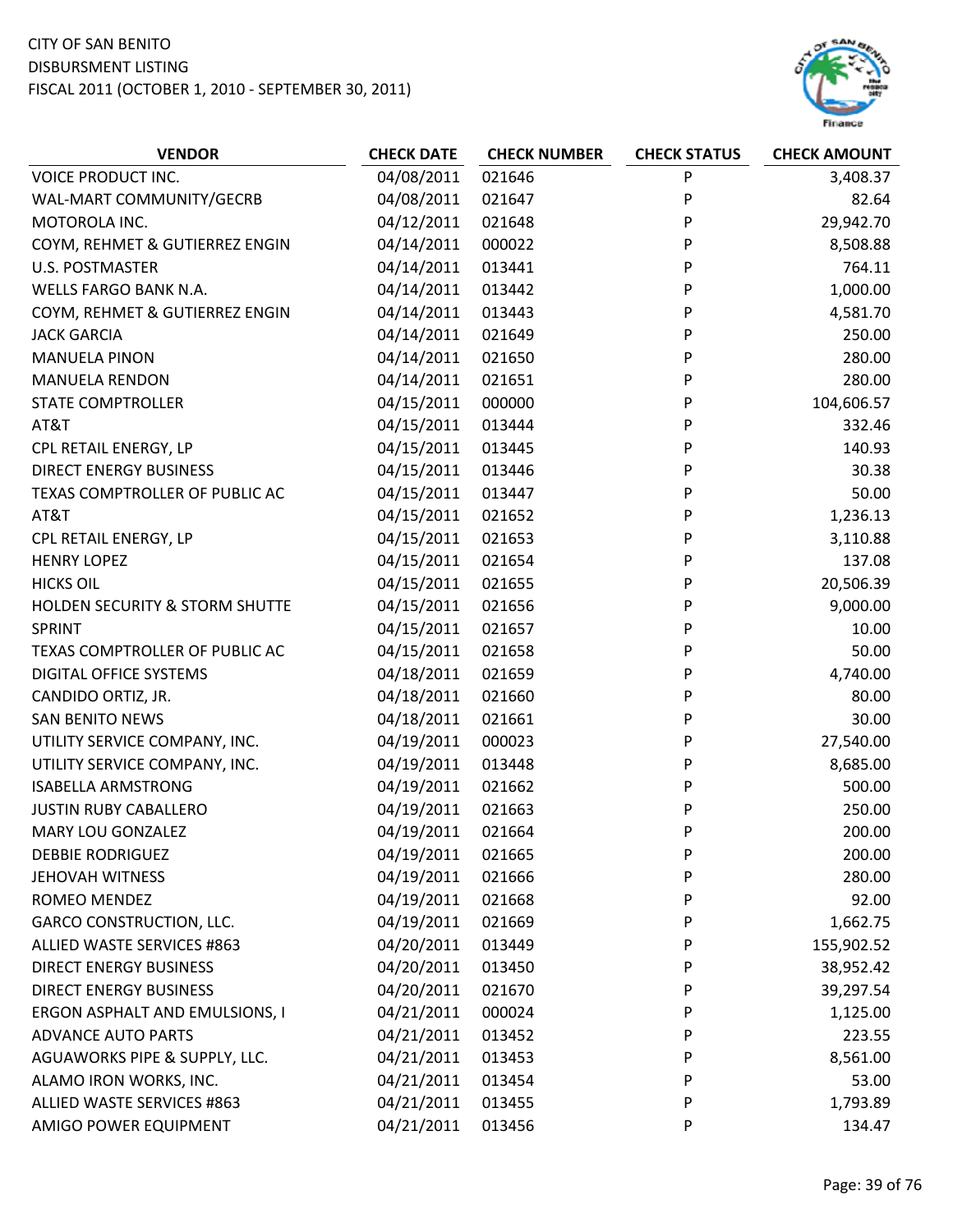

| <b>VENDOR</b>                        | <b>CHECK DATE</b> | <b>CHECK NUMBER</b> | <b>CHECK STATUS</b> | <b>CHECK AMOUNT</b> |
|--------------------------------------|-------------------|---------------------|---------------------|---------------------|
| ANA-LAB CORP.                        | 04/21/2011        | 013457              | P                   | 2,422.00            |
| <b>AOC</b>                           | 04/21/2011        | 013458              | P                   | 3,045.00            |
| ARROW MAGNOLIA, INC.                 | 04/21/2011        | 013459              | P                   | 709.00              |
| <b>BURTON AUTO SUPPLY</b>            | 04/21/2011        | 013460              | P                   | 103.10              |
| C & S SAFETY SUPPLY                  | 04/21/2011        | 013461              | P                   | 51.66               |
| CENTRAL READY MIX CONCRETE COM       | 04/21/2011        | 013462              | P                   | 1,353.00            |
| <b>CHAMELEON INDUSTRIES INC.</b>     | 04/21/2011        | 013463              | P                   | 4,262.50            |
| <b>CHASE CARD SERVICES</b>           | 04/21/2011        | 013464              | P                   | 186.83              |
| DSHS CENTRAL LAB MC2004              | 04/21/2011        | 013465              | P                   | 396.00              |
| ENVIRONMENTAL IMPROVEMENTS, IN       | 04/21/2011        | 013466              | P                   | 3,150.47            |
| FRONTERA MATERIALS, INC              | 04/21/2011        | 013467              | P                   | 199.50              |
| G & K SERVICES                       | 04/21/2011        | 013468              | P                   | 621.24              |
| <b>GCR TIRE CENTERS</b>              | 04/21/2011        | 013470              | P                   | 136.33              |
| <b>GENERAL CHEMICAL</b>              | 04/21/2011        | 013471              | P                   | 10,173.95           |
| <b>GOODE ELECTRIC COMPANY</b>        | 04/21/2011        | 013472              | P                   | 420.00              |
| <b>JOHNNY'S TRUE VALUE</b>           | 04/21/2011        | 013473              | P                   | 245.39              |
| LOPEZ BROTHERS & CO.                 | 04/21/2011        | 013474              | P                   | 616.50              |
| MCCOY'S BUILDING SUPPLY              | 04/21/2011        | 013475              | P                   | 409.51              |
| <b>NUECES POWER EQUIPMENT</b>        | 04/21/2011        | 013476              | P                   | 67.57               |
| O'REILLY AUTOMOTIVE, INC.            | 04/21/2011        | 013477              | P                   | 16.17               |
| ODESSA PUMPS & EQUIPMENT, INC.       | 04/21/2011        | 013478              | P                   | 127.30              |
| P. VASQUEZ MUFFLERS & RADIATOR       | 04/21/2011        | 013479              | P                   | 125.00              |
| PUMP & POWER EQUIPMENT LLC           | 04/21/2011        | 013480              | P                   | 1,030.77            |
| R. DE LA FUENTE SERVICE STATIO       | 04/21/2011        | 013481              | P                   | 87.00               |
| RIO GRANDE CONCRETE ACCESSORIE       | 04/21/2011        | 013482              | P                   | 124.79              |
| UNITED RENTALS (NORTH AMERICA)       | 04/21/2011        | 013483              | P                   | 157.92              |
| <b>USA BLUE BOOK</b>                 | 04/21/2011        | 013484              | P                   | 238.62              |
| <b>HENRY LOPEZ</b>                   | 04/21/2011        | 021674              | P                   | 160.00              |
| AMERICAN CONTRACTING U.S.A., I       | 04/21/2011        | 021675              | P                   | 20,508.24           |
| PITNEY BOWES INC.                    | 04/21/2011        | 021676              | P                   | 3,000.00            |
| <b>ADVANCE AUTO PARTS</b>            | 04/21/2011        | 021677              | P                   | 880.40              |
| AGE INDUSTRIES LTD.                  | 04/21/2011        | 021679              | P                   | 235.00              |
| <b>AMERICAN EXPRESS</b>              | 04/21/2011        | 021680              | P                   | 571.64              |
| <b>AZAEL VILLAFRANCA</b>             | 04/21/2011        | 021681              | P                   | 90.00               |
| BORDER ENGINE REBUILDERS & DIE       | 04/21/2011        | 021682              | P                   | 4,210.98            |
| <b>BORDER STATES ELECTRIC SUPPLY</b> | 04/21/2011        | 021683              | P                   | 41.52               |
| <b>BURTON AUTO SUPPLY</b>            | 04/21/2011        | 021684              | P                   | 89.71               |
| <b>CARQUEST AUTO PARTS STORES</b>    | 04/21/2011        | 021685              | P                   | 35.89               |
| CDW GOVERNMENT, INC.                 | 04/21/2011        | 021686              | P                   | 507.77              |
| <b>CENTER POINT LARGE PRINT</b>      | 04/21/2011        | 021687              | P                   | 248.04              |
| <b>CHASE CARD SERVICES</b>           | 04/21/2011        | 021688              | P                   | 2,427.02            |
| <b>CITY OF BROWNSVILLE</b>           | 04/21/2011        | 021689              | P                   | 468.00              |
| <b>CLEAN MACHINE</b>                 | 04/21/2011        | 021690              | P                   | 102.50              |
|                                      |                   |                     |                     |                     |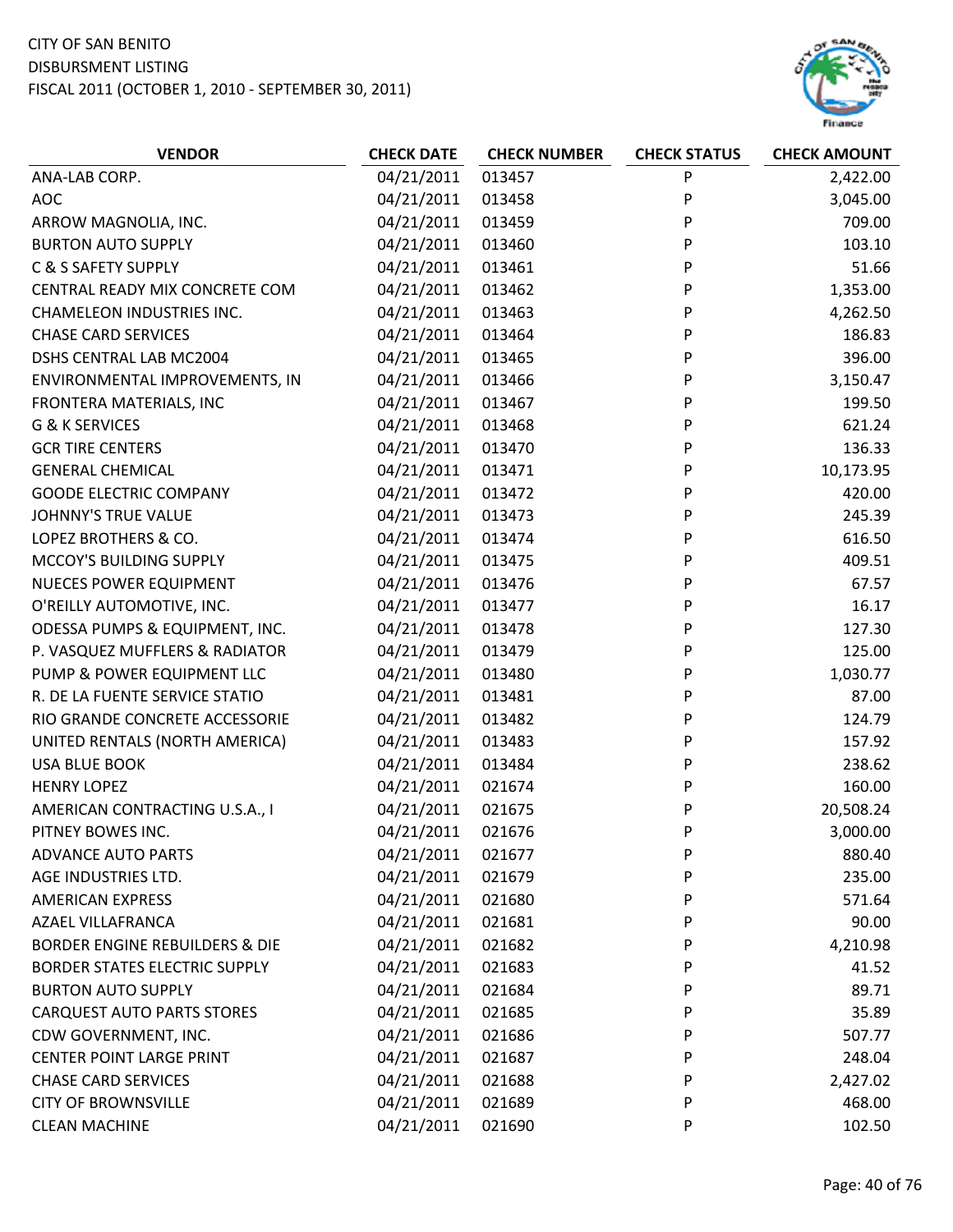# CITY OF SAN BENITO

#### DISBURSMENT LISTING



| <b>VENDOR</b>                    | <b>CHECK DATE</b> | <b>CHECK NUMBER</b> | <b>CHECK STATUS</b> | <b>CHECK AMOUNT</b> |
|----------------------------------|-------------------|---------------------|---------------------|---------------------|
| <b>CRYSTAL CLEAR WATER</b>       | 04/21/2011        | 021691              | P                   | 139.40              |
| D & R GLASS ETC INC.             | 04/21/2011        | 021692              | P                   | 110.00              |
| <b>DIGITAL OFFICE SYSTEMS</b>    | 04/21/2011        | 021693              | P                   | 1,350.76            |
| ERGON ASPHALT AND EMULSIONS, I   | 04/21/2011        | 021694              | P                   | 5,614.40            |
| <b>EXPERT TIRE</b>               | 04/21/2011        | 021695              | P                   | 101.99              |
| FRONTERA MATERIALS, INC          | 04/21/2011        | 021696              | P                   | 8,342.32            |
| G & K SERVICES                   | 04/21/2011        | 021697              | P                   | 552.56              |
| GEORGE CUNNINGHAM CO, INC        | 04/21/2011        | 021699              | P                   | 875.25              |
| <b>GRAJALES TIRE SHOP</b>        | 04/21/2011        | 021700              | P                   | 10.00               |
| <b>GULF COAST PAPER CO. INC.</b> | 04/21/2011        | 021701              | P                   | 1,270.14            |
| CITY OF HARLINGEN FIRE DEPARTM   | 04/21/2011        | 021702              | P                   | 16,560.00           |
| <b>HICKS OIL</b>                 | 04/21/2011        | 021703              | P                   | 6,925.75            |
| J & N AUTO AIR CONDITIONING      | 04/21/2011        | 021704              | P                   | 844.90              |
| JEANS RESTAURANT SUPPLY          | 04/21/2011        | 021705              | P                   | 219.54              |
| JOE W. FLY COMPANY, INC.         | 04/21/2011        | 021706              | P                   | 116.64              |
| <b>JOHNNY'S TRUE VALUE</b>       | 04/21/2011        | 021707              | P                   | 7.13                |
| <b>JUNIOR LIBRARY GUILD</b>      | 04/21/2011        | 021708              | P                   | 172.68              |
| LEWIS ELECTRIC MOTORS, INC.      | 04/21/2011        | 021709              | P                   | 626.72              |
| LOPEZ BROTHERS & CO.             | 04/21/2011        | 021710              | P                   | 533.97              |
| MCCOY'S BUILDING SUPPLY          | 04/21/2011        | 021711              | P                   | 1,679.51            |
| MOBILE RELAYS PARTNERS LTD.      | 04/21/2011        | 021712              | P                   | 27.50               |
| MORADO'S TERMITE & PEST CONTRO   | 04/21/2011        | 021713              | P                   | 105.00              |
| MUNICIPAL SERVICES BUREAU        | 04/21/2011        | 021714              | P                   | 1,729.32            |
| NATIONAL BAND AND TAG CO.        | 04/21/2011        | 021715              | P                   | 79.15               |
| O'REILLY AUTOMOTIVE, INC.        | 04/21/2011        | 021716              | P                   | 410.61              |
| OMNI BASE SERVICES OF TEXAS      | 04/21/2011        | 021717              | P                   | 3,756.00            |
| ORBIT BROADBAND LLC              | 04/21/2011        | 021718              | P                   | 275.00              |
| PACO'S LANDSCAPING SERVICES      | 04/21/2011        | 021719              | P                   | 110.00              |
| PITTSBURGH PAINTS                | 04/21/2011        | 021720              | P                   | 534.75              |
| PROFESSIONAL PRINTING, INC.      | 04/21/2011        | 021721              | P                   | 521.00              |
| R. DE LA FUENTE SERVICE STATIO   | 04/21/2011        | 021722              | P                   | 87.00               |
| RICARDO GARCIA                   | 04/21/2011        | 021723              | P                   | 45.00               |
| RIO GRANDE CONCRETE ACCESSORIE   | 04/21/2011        | 021724              | P                   | 186.00              |
| RISO, INC.                       | 04/21/2011        | 021725              | P                   | 5.70                |
| <b>ROBLES AUTO SALES #2</b>      | 04/21/2011        | 021726              | P                   | 14.50               |
| ROSALIO LEAL                     | 04/21/2011        | 021727              | P                   | 60.00               |
| UNITED RENTALS (NORTH AMERICA)   | 04/21/2011        | 021728              | P                   | 20.00               |
| SALOME'S CATERING SERVICES       | 04/21/2011        | 021729              | P                   | 112.49              |
| <b>SAM'S CLUB DIRECT</b>         | 04/21/2011        | 021730              | P                   | 268.45              |
| SAN BENITO ANIMAL HOSPITAL INC   | 04/21/2011        | 021731              | P                   | 87.00               |
| SOUTH TEXAS COMMUNICATIONS, IN   | 04/21/2011        | 021732              | P                   | 112.50              |
| TOPS THE OUTDOOR POWER STORE     | 04/21/2011        | 021733              | P                   | 281.48              |
| VALLEY BAPTIST MEDICAL CENTER    | 04/21/2011        | 021734              | P                   | 410.25              |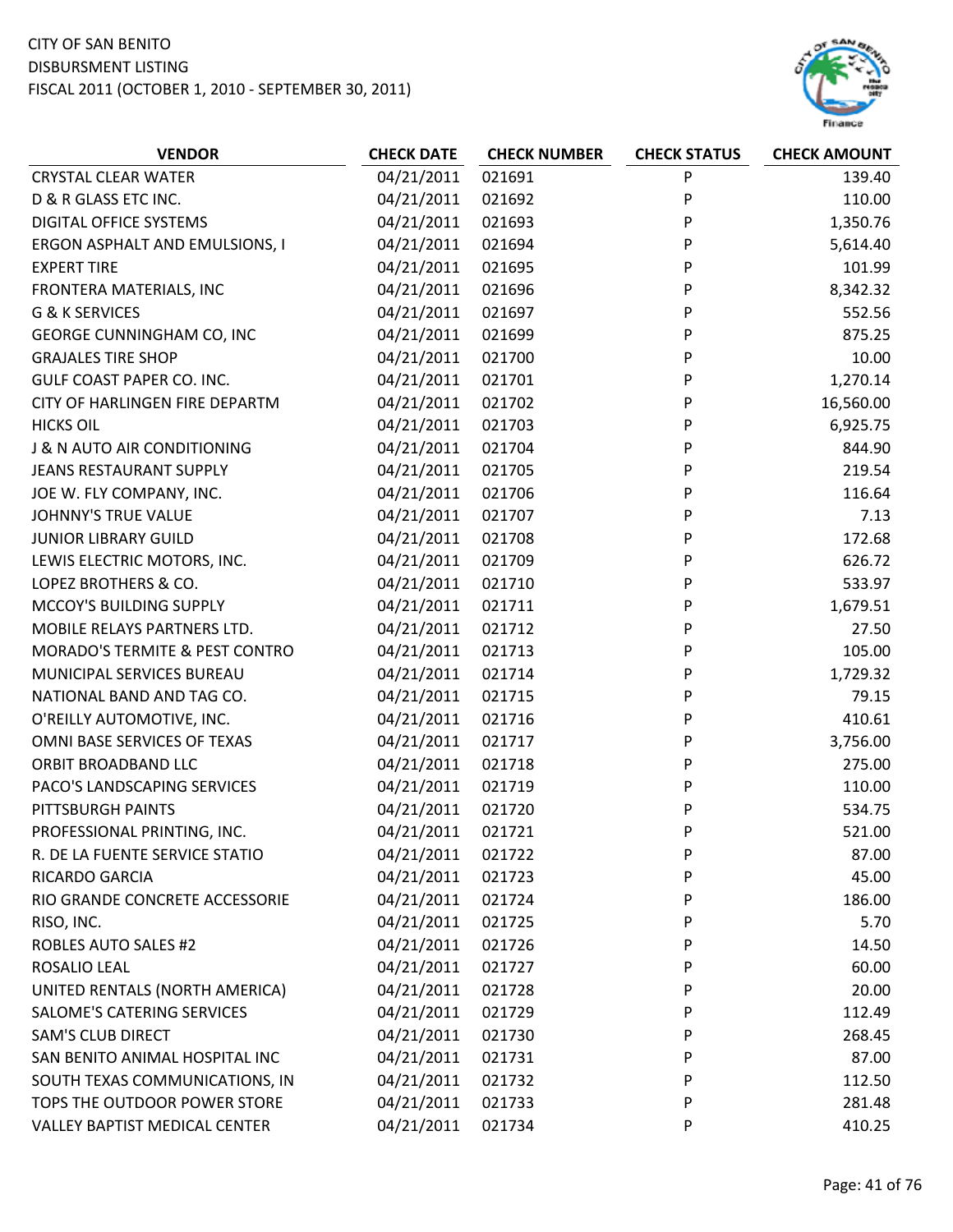# CITY OF SAN BENITO

DISBURSMENT LISTING



| <b>VENDOR</b>                        | <b>CHECK DATE</b> | <b>CHECK NUMBER</b> | <b>CHECK STATUS</b> | <b>CHECK AMOUNT</b> |
|--------------------------------------|-------------------|---------------------|---------------------|---------------------|
| <b>VALLEY RADIO CENTER</b>           | 04/21/2011        | 021735              | P                   | 45.00               |
| WAL-MART COMMUNITY/GECRB             | 04/21/2011        | 021736              | P                   | 44.48               |
| DELL MARKETING L.P.                  | 04/25/2011        | 001450              | P                   | 70.38               |
| <b>U.S. POSTMASTER</b>               | 04/25/2011        | 013485              | P                   | 780.13              |
| <b>CHASE CARD SERVICES</b>           | 04/25/2011        | 013501              | P                   | 275.00              |
| <b>CHASE CARD SERVICES</b>           | 04/25/2011        | 021737              | P                   | 1,289.43            |
| TEXAS WINDSTORM INSURANCE ASSO       | 04/26/2011        | 013502              | P                   | 11,335.00           |
| <b>U.S. POSTMASTER</b>               | 04/26/2011        | 013503              | P                   | 231.88              |
| TEXAS WINDSTORM INSURANCE ASSO       | 04/26/2011        | 021738              | P                   | 78,907.00           |
| <b>GARCO CONSTRUCTION, LLC.</b>      | 04/27/2011        | 021739              | P                   | 946.00              |
| <b>DON SCOGIN</b>                    | 04/28/2011        | 000007              | P                   | 3,028.00            |
| <b>GUAJARDO TURF FARMS, INC.</b>     | 04/28/2011        | 021740              | P                   | 195.00              |
| <b>BEN M. YUDESIS</b>                | 04/29/2011        | 021741              | P                   | 750.00              |
| <b>DAVID GARZA</b>                   | 04/29/2011        | 021742              | P                   | 750.00              |
| ADOLFO E. CORDOVA                    | 04/29/2011        | 021743              | P                   | 750.00              |
| <b>CRISELDA PARTIDA</b>              | 04/29/2011        | 021744              | P                   | 20.00               |
| MODESTO VASQUEZ                      | 04/29/2011        | 021745              | P                   | 20.00               |
| EDMUND GARAYCOCHEA                   | 05/02/2011        | 013504              | P                   | 30.00               |
| ROLANDO GUAJARDO                     | 05/02/2011        | 013505              | P                   | 30.00               |
| TEXAS RURAL WATER ASSOC.             | 05/02/2011        | 013506              | P                   | 470.00              |
| TEXAS ALCOHOLIC BEVERAGE COMMI       | 05/03/2011        | 021748              | P                   | 201.00              |
| <b>TROPHY PLUS</b>                   | 05/03/2011        | 021749              | P                   | 135.70              |
| NATIONAL NOTARY ASSOCIATION          | 05/03/2011        | 021750              | P                   | 96.45               |
| TML INTERGOVERNMENTAL                | 05/03/2011        | 021751              | P                   | 27,946.17           |
| <b>U.S. POSTMASTER</b>               | 05/04/2011        | 013507              | P                   | 979.10              |
| LUCIA HERNANDEZ                      | 05/04/2011        | 021752              | P                   | 100.00              |
| SAN BENITO BOYS & GIRLS CLUB         | 05/05/2011        | 002060              | P                   | 4,246.47            |
| <b>START CENTER</b>                  | 05/05/2011        | 002061              | P                   | 202.00              |
| <b>TEEX-EUPWTI</b>                   | 05/05/2011        | 013508              | V                   | 295.00              |
| <b>AMERICAN EXPRESS</b>              | 05/05/2011        | 013525              | P                   | 3.79C               |
| <b>DIRECT ENERGY BUSINESS</b>        | 05/05/2011        | 013526              | P                   | 7,212.11            |
| <b>AMERICAN EXPRESS</b>              | 05/05/2011        | 013527              | P                   | 3.50                |
| <b>AMERICAN EXPRESS</b>              | 05/05/2011        | 021753              | P                   | 727.06              |
| <b>CHASE CARD SERVICES</b>           | 05/05/2011        | 021755              | P                   | 2,277.00            |
| CPL RETAIL ENERGY, LP                | 05/05/2011        | 021756              | P                   | 46.63               |
| MAGIC VALLEY ELECTRICT CO            | 05/05/2011        | 021757              | P                   | 238.50              |
| SAN BENITO MUSEUMS COALITION         | 05/06/2011        | 000023              | P                   | 937.50              |
| <b>SAN BENITO NEWS</b>               | 05/06/2011        | 000024              | P                   | 183.40              |
| <b>AMERICAN EXPRESS</b>              | 05/06/2011        | 002062              | P                   | 634.36              |
| AT&T                                 | 05/06/2011        | 002063              | P                   | 145.04              |
| <b>AT&amp;T LONG DISTANCE</b>        | 05/06/2011        | 002064              | P                   | 18.94               |
| <b>BORDER STATES ELECTRIC SUPPLY</b> | 05/06/2011        | 002065              | P                   | 59.74               |
| CDW GOVERNMENT, INC.                 | 05/06/2011        | 002066              | P                   | 188.45              |
|                                      |                   |                     |                     |                     |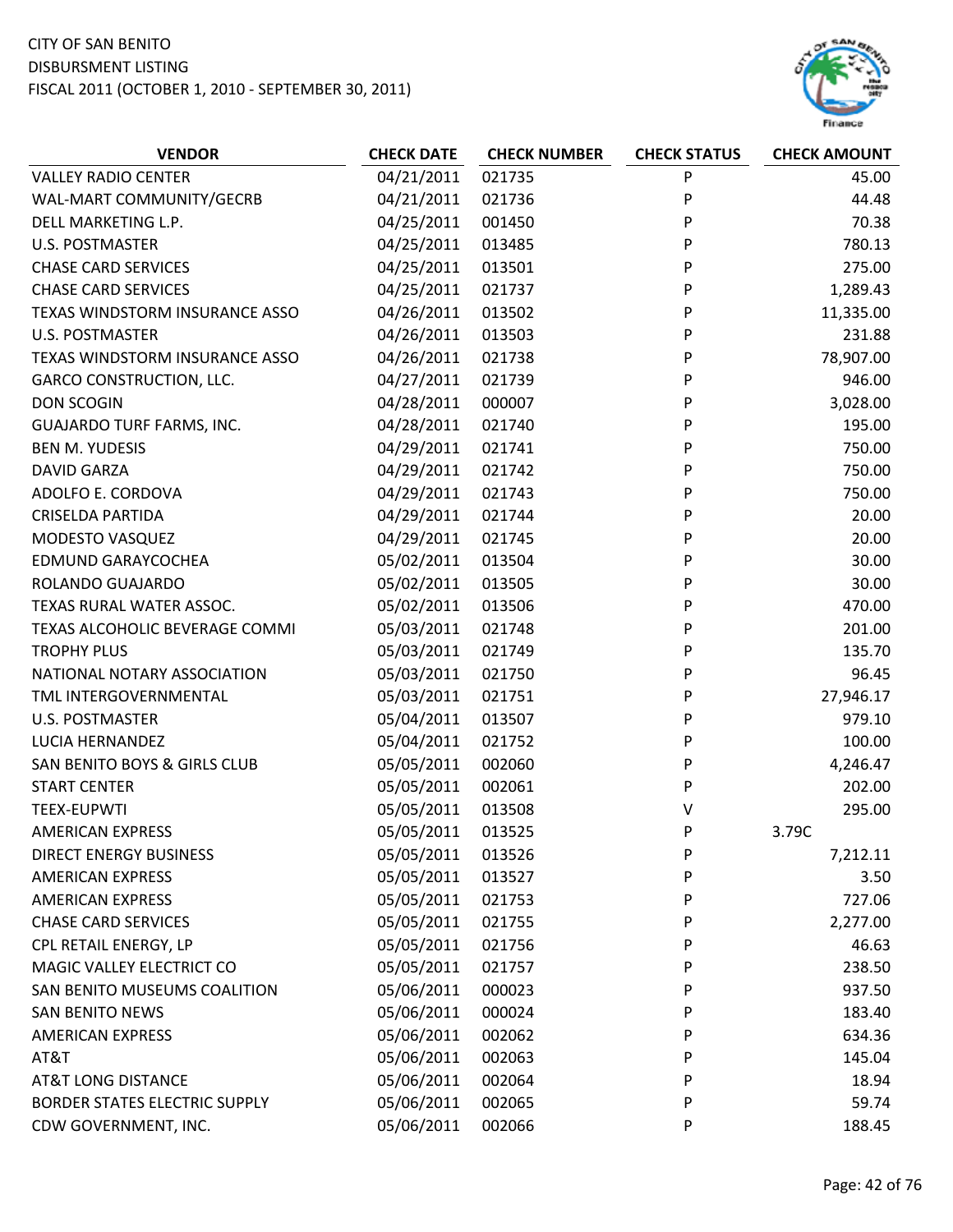

| <b>VENDOR</b>                         | <b>CHECK DATE</b> | <b>CHECK NUMBER</b> | <b>CHECK STATUS</b> | <b>CHECK AMOUNT</b> |
|---------------------------------------|-------------------|---------------------|---------------------|---------------------|
| FEDERAL EXPRESS CORPORATION           | 05/06/2011        | 002069              | P                   | 23.59               |
| GATEWAY                               | 05/06/2011        | 002070              | P                   | 27.90               |
| LONG CHILTON LLP                      | 05/06/2011        | 002071              | P                   | 360.00              |
| SANDEE ALVAREZ                        | 05/06/2011        | 002072              | P                   | 10.00               |
| <b>SPRINT</b>                         | 05/06/2011        | 002073              | P                   | 323.93              |
| <b>CITY OF SAN BENITO</b>             | 05/06/2011        | 002074              | P                   | 9,669.16            |
| <b>START CENTER</b>                   | 05/06/2011        | 002076              | P                   | 2,078.00            |
| IOC COMPANY L.L.C.                    | 05/06/2011        | 013528              | P                   | 5,466.40            |
| A & B ENVIRONMENTAL SERVICES,         | 05/06/2011        | 013529              | P                   | 60.00               |
| <b>ADVANCE AUTO PARTS</b>             | 05/06/2011        | 013530              | P                   | 263.43              |
| AGUAWORKS PIPE & SUPPLY, LLC.         | 05/06/2011        | 013531              | P                   | 2,552.58            |
| ALICE SOUTHERN EQUIPMENT SERVI        | 05/06/2011        | 013532              | P                   | 3,250.00            |
| DATAMATIC, INC.                       | 05/06/2011        | 013533              | P                   | 335.59              |
| AOC                                   | 05/06/2011        | 013534              | P                   | 718.03              |
| BROWNSVILLE BOOT JACK III, INC        | 05/06/2011        | 013535              | P                   | 260.99              |
| <b>BROWNSVILLE PUBLIC UTILITIES B</b> | 05/06/2011        | 013536              | P                   | 3,260.00            |
| <b>BURTON AUTO SUPPLY</b>             | 05/06/2011        | 013537              | P                   | 62.70               |
| DOGGETT HEAVY MACHINERY SERVIC        | 05/06/2011        | 013538              | P                   | 267.74              |
| FERGUSON WATERWORKS-MUNICIPAL         | 05/06/2011        | 013539              | P                   | 810.00              |
| <b>GENERAL CHEMICAL</b>               | 05/06/2011        | 013540              | P                   | 3,082.94            |
| GIDDY-UP DELIVERY SERVICE INC.        | 05/06/2011        | 013541              | P                   | 358.52              |
| <b>GRAJALES TIRE SHOP</b>             | 05/06/2011        | 013544              | P                   | 10.00               |
| HD SUPPLY WATERWORKS, LTD.            | 05/06/2011        | 013545              | P                   | 3,865.61            |
| <b>JOHNNY'S TRUE VALUE</b>            | 05/06/2011        | 013546              | P                   | 219.96              |
| GATEWAY                               | 05/06/2011        | 013547              | P                   | 199.35              |
| LEWIS ELECTRIC MOTORS, INC.           | 05/06/2011        | 013548              | P                   | 9,280.00            |
| MCCOY'S BUILDING SUPPLY               | 05/06/2011        | 013549              | P                   | 516.09              |
| <b>NUECES POWER EQUIPMENT</b>         | 05/06/2011        | 013550              | P                   | 213.15              |
| O'REILLY AUTOMOTIVE, INC.             | 05/06/2011        | 013551              | P                   | 52.15               |
| OIL PATCH FUEL & SUPPLY, INC.         | 05/06/2011        | 013552              | P                   | 173.64              |
| RIO GRANDE CONCRETE ACCESSORIE        | 05/06/2011        | 013553              | P                   | 44.90               |
| UNITED RENTALS (NORTH AMERICA)        | 05/06/2011        | 013554              | P                   | 294.00              |
| <b>TEXAS TANK SERVICES</b>            | 05/06/2011        | 013555              | P                   | 5,100.00            |
| TOPS THE OUTDOOR POWER STORE          | 05/06/2011        | 013556              | P                   | 22.93               |
| ADOLFO E. CORDOVA                     | 05/06/2011        | 021758              | P                   | 65.90               |
| <b>BEN M. YUDESIS</b>                 | 05/06/2011        | 021759              | P                   | 65.90               |
| <b>BILL ELLIOTT</b>                   | 05/06/2011        | 021760              | P                   | 65.00               |
| <b>JACK GARCIA</b>                    | 05/06/2011        | 021761              | P                   | 65.00               |
| RENE VILLAFRANCO                      | 05/06/2011        | 021762              | P                   | 65.00               |
| <b>COX IRRIGATION</b>                 | 05/06/2011        | 021763              | P                   | 2,700.00            |
| MICHAEL BIRDSONG                      | 05/06/2011        | 021764              | P                   | 75.00               |
| <b>ADVANCE AUTO PARTS</b>             | 05/06/2011        | 021765              | P                   | 1,268.71            |
| ALAMO IRON WORKS, INC.                | 05/06/2011        | 021767              | P                   | 3,564.35            |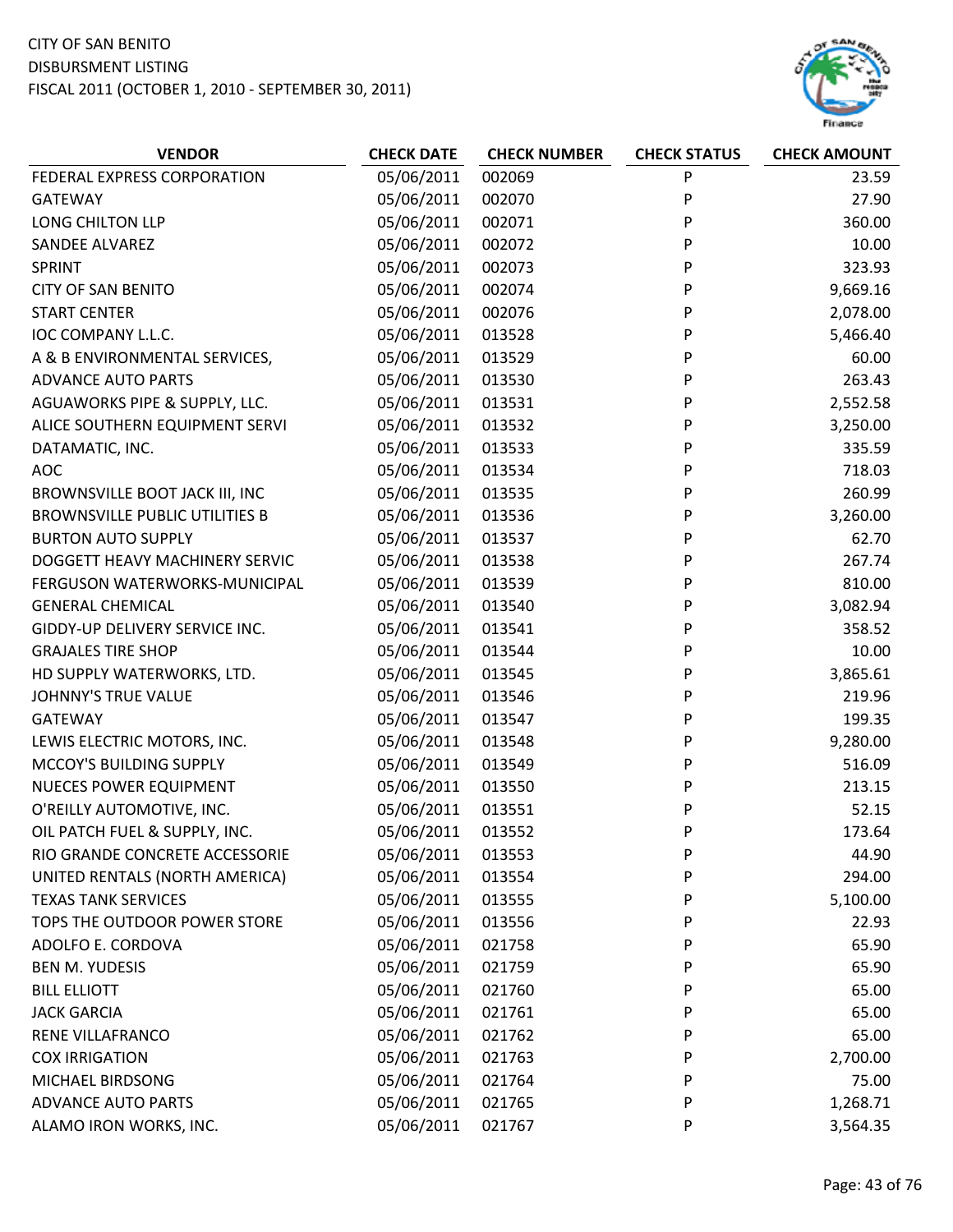

| <b>VENDOR</b>                        | <b>CHECK DATE</b> | <b>CHECK NUMBER</b> | <b>CHECK STATUS</b> | <b>CHECK AMOUNT</b> |
|--------------------------------------|-------------------|---------------------|---------------------|---------------------|
| <b>AMERICAN EXPRESS</b>              | 05/06/2011        | 021768              | P                   | 117.04              |
| <b>AOC</b>                           | 05/06/2011        | 021769              | P                   | 237.98              |
| <b>BOGGUS FORD</b>                   | 05/06/2011        | 021770              | P                   | 431.54              |
| <b>BORDER STATES ELECTRIC SUPPLY</b> | 05/06/2011        | 021771              | P                   | 377.89              |
| <b>CASCO INDUSTRIES INC.</b>         | 05/06/2011        | 021773              | P                   | 250.00              |
| <b>CHASE CARD SERVICES</b>           | 05/06/2011        | 021774              | P                   | 210.00              |
| <b>CRYSTAL CLEAR WATER</b>           | 05/06/2011        | 021775              | P                   | 282.50              |
| DENTON, NAVARRO, ROCHA & BERNA       | 05/06/2011        | 021776              | P                   | 10,593.99           |
| <b>DIGITAL OFFICE SYSTEMS</b>        | 05/06/2011        | 021778              | P                   | 895.00              |
| EDINBURG FIRE DEPT.                  | 05/06/2011        | 021779              | P                   | 7.00                |
| ELECTION SYSTEMS & SOFTWARE, I       | 05/06/2011        | 021780              | P                   | 1,154.26            |
| <b>EXPERT TIRE</b>                   | 05/06/2011        | 021781              | P                   | 360.77              |
| <b>GARCIA TOWING</b>                 | 05/06/2011        | 021782              | P                   | 80.00               |
| <b>GRAJALES TIRE SHOP</b>            | 05/06/2011        | 021783              | P                   | 20.00               |
| <b>GUAJARDO TURF FARMS, INC.</b>     | 05/06/2011        | 021784              | P                   | 50.00               |
| HART INTERCIVIC, INC.                | 05/06/2011        | 021785              | P                   | 556.08              |
| <b>HICKS OIL</b>                     | 05/06/2011        | 021786              | P                   | 8,356.45            |
| INGRAM LIBRARY SERVICES, INC.        | 05/06/2011        | 021787              | P                   | 340.64              |
| JANICE A. CASSIDY                    | 05/06/2011        | 021788              | P                   | 1,787.50            |
| <b>JUNIOR LIBRARY GUILD</b>          | 05/06/2011        | 021789              | P                   | 172.68              |
| L. T. BOSWELL                        | 05/06/2011        | 021790              | P                   | 414.74              |
| LOPEZ BROTHERS & CO.                 | 05/06/2011        | 021791              | P                   | 1,650.00            |
| LOWER RIO GRANDE VALLEY              | 05/06/2011        | 021792              | P                   | 3,712.00            |
| <b>MANUEL LARA</b>                   | 05/06/2011        | 021793              | P                   | 40.68               |
| <b>MARTHA McCLAIN</b>                | 05/06/2011        | 021794              | P                   | 80.00               |
| MCCOY'S BUILDING SUPPLY              | 05/06/2011        | 021795              | P                   | 449.25              |
| <b>NEUHAUS &amp; COMPANY</b>         | 05/06/2011        | 021796              | P                   | 799.00              |
| NUECES POWER EQUIPMENT               | 05/06/2011        | 021797              | P                   | 3.06                |
| O'REILLY AUTOMOTIVE, INC.            | 05/06/2011        | 021798              | P                   | 508.18              |
| ORIENTAL TRADING COMPANY, INC.       | 05/06/2011        | 021799              | P                   | 157.83              |
| PACO'S LANDSCAPING SERVICES          | 05/06/2011        | 021800              | P                   | 290.00              |
| PEREZ AUTO REPAIR                    | 05/06/2011        | 021801              | P                   | 325.00              |
| R. DE LA FUENTE SERVICE STATIO       | 05/06/2011        | 021802              | P                   | 14.50               |
| RAMON A. MARTINEZ JR.                | 05/06/2011        | 021803              | P                   | 14.97               |
| <b>ROBLES AUTO SALES #2</b>          | 05/06/2011        | 021804              | P                   | 14.50               |
| ROYAL METAL BUILDING COMPONENT       | 05/06/2011        | 021805              | P                   | 502.50              |
| <b>SAM'S CLUB DIRECT</b>             | 05/06/2011        | 021806              | P                   | 140.74              |
| <b>SAN BENITO NEWS</b>               | 05/06/2011        | 021807              | P                   | 441.96              |
| SHI GOVERNMENT SOLUTIONS, INC.       | 05/06/2011        | 021808              | P                   | 1,700.00            |
| SIDDONS FIRE APPARATUS, INC.         | 05/06/2011        | 021809              | P                   | 831.04              |
| TEXAS DEPARTMENT OF PUBLIC SAF       | 05/06/2011        | 021810              | P                   | 16.00               |
| <b>TEXAS GAS SERVICE</b>             | 05/06/2011        | 021811              | P                   | 39.05               |
| THE BROWNSVILLE HERALD               | 05/06/2011        | 021812              | P                   | 286.38              |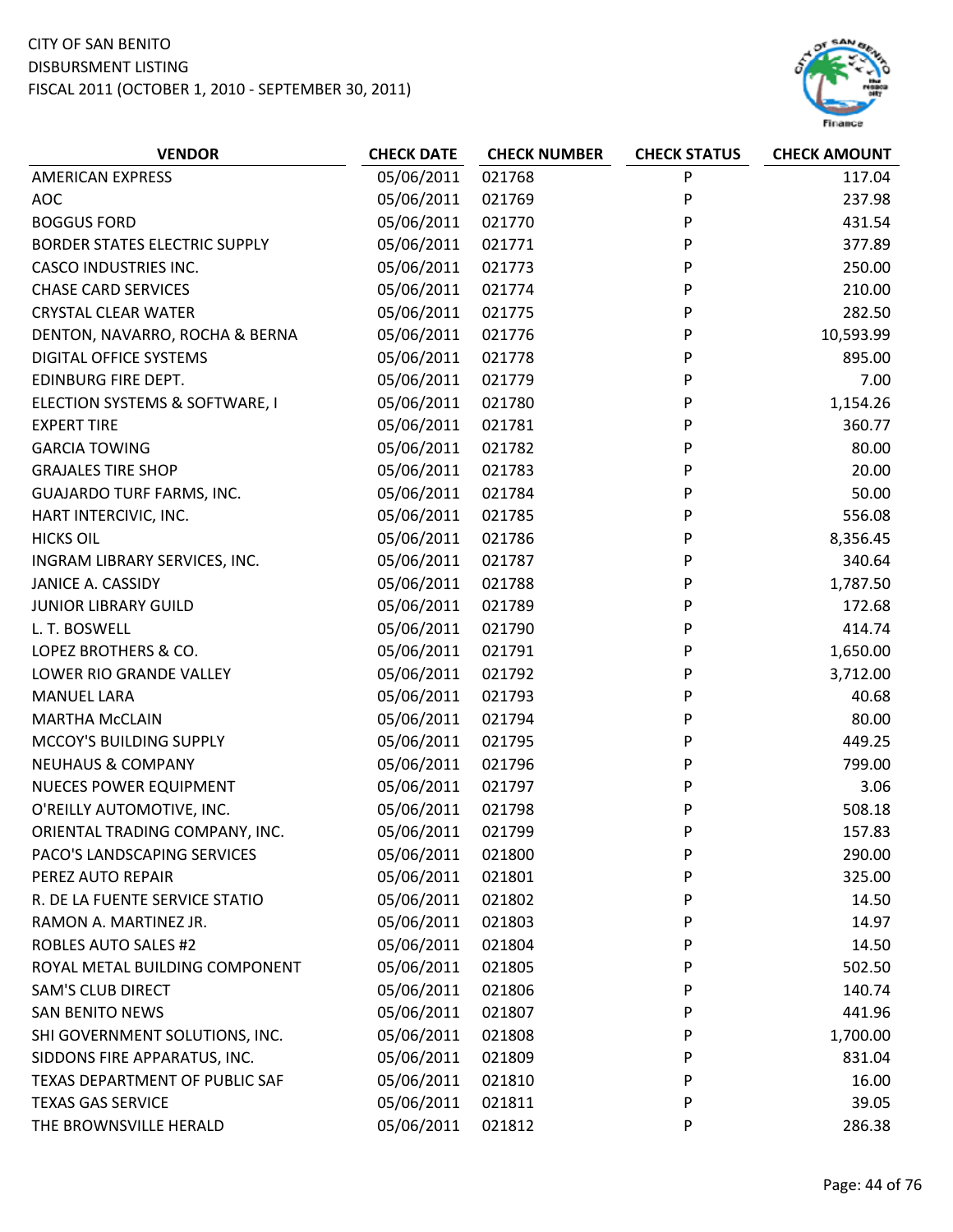

| <b>VENDOR</b>                         | <b>CHECK DATE</b> | <b>CHECK NUMBER</b> | <b>CHECK STATUS</b> | <b>CHECK AMOUNT</b> |
|---------------------------------------|-------------------|---------------------|---------------------|---------------------|
| TOPS THE OUTDOOR POWER STORE          | 05/06/2011        | 021813              | P                   | 46.86               |
| <b>TROPHY PLUS</b>                    | 05/06/2011        | 021814              | P                   | 215.73              |
| TRUCKER'S EQUIPMENT, INC.             | 05/06/2011        | 021815              | P                   | 38.00               |
| <b>VALLEY BAPTIST MEDICAL CENTER</b>  | 05/06/2011        | 021816              | P                   | 868.94              |
| <b>VALLEY INTERNATIONAL CHRISTIAN</b> | 05/06/2011        | 021817              | P                   | 250.00              |
| <b>VALLEY RADIO CENTER</b>            | 05/06/2011        | 021818              | P                   | 323.89              |
| VICTORIA STEEL & SUPPLY INC.          | 05/06/2011        | 021819              | P                   | 793.20              |
| WAL-MART COMMUNITY/GECRB              | 05/06/2011        | 021820              | P                   | 22.50               |
| ROBERT LOPEZ JR.                      | 05/09/2011        | 013557              | P                   | 30.00               |
| CPL RETAIL ENERGY, LP                 | 05/09/2011        | 013558              | P                   | 1,231.83            |
| <b>DIRECT ENERGY BUSINESS</b>         | 05/09/2011        | 013559              | P                   | 37,046.21           |
| <b>DAVID GARZA</b>                    | 05/09/2011        | 021821              | P                   | 65.90               |
| CPL RETAIL ENERGY, LP                 | 05/09/2011        | 021822              | P                   | 5,671.96            |
| <b>DIRECT ENERGY BUSINESS</b>         | 05/09/2011        | 021823              | P                   | 42,292.41           |
| COYM, REHMET & GUTIERREZ ENGIN        | 05/12/2011        | 000025              | P                   | 6,461.47            |
| UTILITY SERVICE COMPANY, INC.         | 05/12/2011        | 000026              | P                   | 23,400.00           |
| HUMBERTO SAUSEDA                      | 05/12/2011        | 001451              | P                   | 10.00               |
| ROGERIO GARCIA                        | 05/12/2011        | 001452              | P                   | 10.00               |
| ALLIED WASTE SERVICES #863            | 05/12/2011        | 013566              | P                   | 154,646.08          |
| AT&T                                  | 05/12/2011        | 013567              | P                   | 332.46              |
| <b>CAMERON COUNTY IRRIGATION DIST</b> | 05/12/2011        | 013568              | P                   | 24,110.63           |
| COYM, REHMET & GUTIERREZ ENGIN        | 05/12/2011        | 013569              | P                   | 3,479.25            |
| SPRINT                                | 05/12/2011        | 013570              | P                   | 479.21              |
| WELLS FARGO BANK N.A.                 | 05/12/2011        | 013571              | P                   | 400.00              |
| <b>CHASE CARD SERVICES</b>            | 05/12/2011        | 013572              | P                   | 63.98               |
| SAN BENITO CHAMBER OF COMMERCE        | 05/12/2011        | 021825              | P                   | 4,479.16            |
| AMERICAN CONTRACTING U.S.A., I        | 05/12/2011        | 021827              | P                   | 37,341.73           |
| <b>AMERICAN EXPRESS</b>               | 05/12/2011        | 021828              | P                   | 465.92              |
| AMERICAN SOCIETY OF COMPOSERS         | 05/12/2011        | 021829              | P                   | 309.00              |
| AT&T                                  | 05/12/2011        | 021830              | P                   | 1,335.33            |
| <b>AZAEL VILLAFRANCA</b>              | 05/12/2011        | 021831              | P                   | 45.00               |
| <b>CHASE CARD SERVICES</b>            | 05/12/2011        | 021832              | P                   | 1,039.47            |
| EXERPLAY, INC.                        | 05/12/2011        | 021833              | P                   | 117.00              |
| <b>HICKS OIL</b>                      | 05/12/2011        | 021834              | P                   | 7,123.29            |
| <b>MANUEL LARA</b>                    | 05/12/2011        | 021835              | P                   | 118.19              |
| NORTHERN BANK NOTE COMPANY            | 05/12/2011        | 021836              | P                   | 610.40              |
| <b>SPRINT</b>                         | 05/12/2011        | 021837              | P                   | 1,713.47            |
| <b>START CENTER</b>                   | 05/12/2011        | 021838              | P                   | 280.00              |
| <b>VALLEY IT SOLUTIONS</b>            | 05/12/2011        | 021839              | P                   | 7,000.00            |
| BROADCAST MUSIC, INC.                 | 05/12/2011        | 021840              | P                   | 309.00              |
| ELECTION SYSTEMS & SOFTWARE, I        | 05/12/2011        | 021841              | P                   | 399.61              |
| <b>U.S. POSTMASTER</b>                | 05/13/2011        | 013573              | P                   | 770.22              |
| <b>BEN M. YUDESIS</b>                 | 05/13/2011        | 021842              | P                   | 750.00              |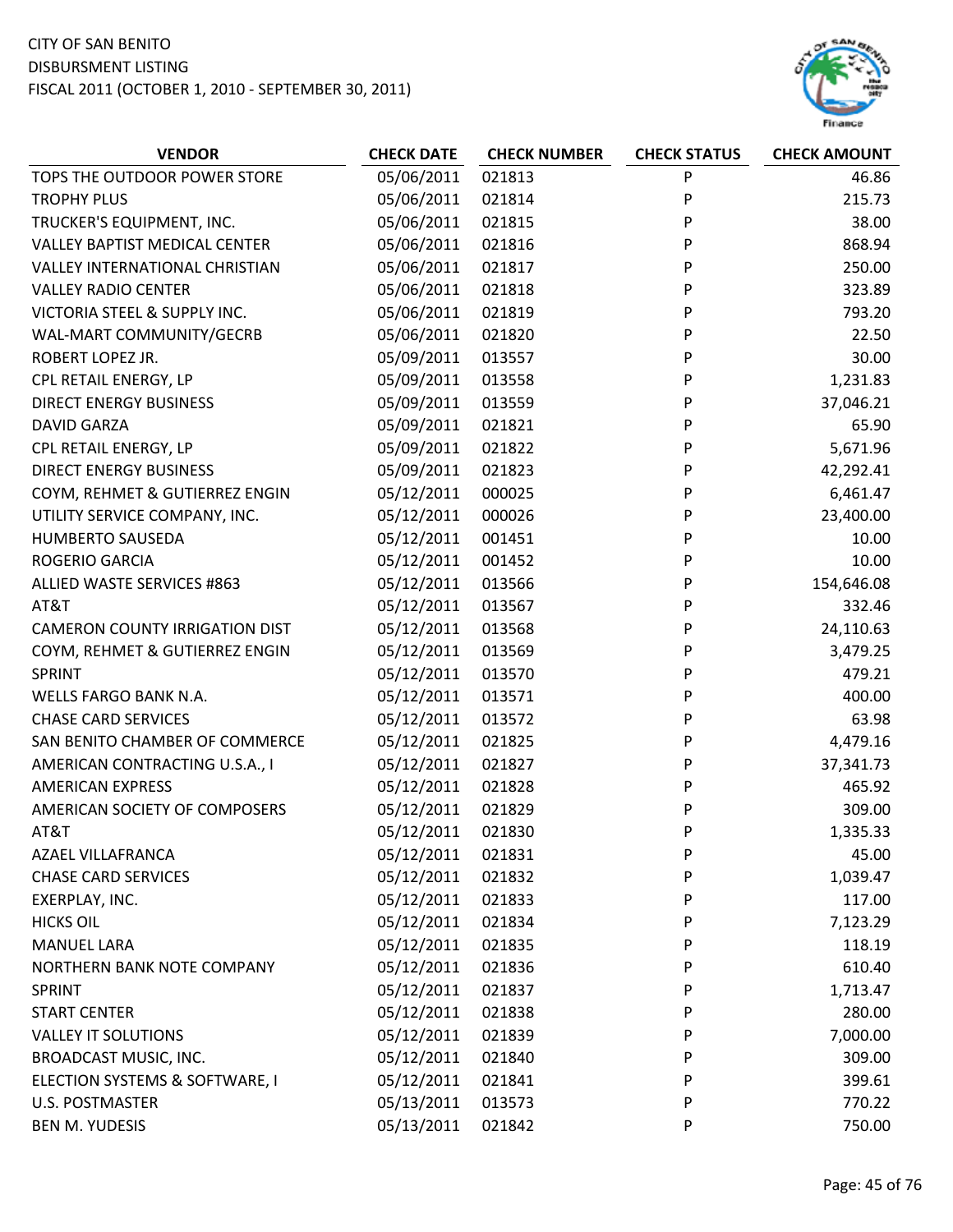# CITY OF SAN BENITO

#### DISBURSMENT LISTING



| <b>VENDOR</b>                         | <b>CHECK DATE</b> | <b>CHECK NUMBER</b> | <b>CHECK STATUS</b> | <b>CHECK AMOUNT</b> |
|---------------------------------------|-------------------|---------------------|---------------------|---------------------|
| <b>DAVID GARZA</b>                    | 05/13/2011        | 021843              | P                   | 750.00              |
| ADOLFO E. CORDOVA                     | 05/13/2011        | 021844              | P                   | 750.00              |
| OIL PATCH FUEL & SUPPLY, INC.         | 05/13/2011        | 021845              | P                   | 8,282.25            |
| MICHAEL GALVAN                        | 05/18/2011        | 001453              | P                   | 10.00               |
| <b>DON SCOGIN</b>                     | 05/19/2011        | 000008              | P                   | 3,028.00            |
| AMIGOS DEL VALLE, INC.                | 05/19/2011        | 002077              | P                   | 3,093.75            |
| <b>START CENTER</b>                   | 05/19/2011        | 002078              | P                   | 1,828.00            |
| <b>DIRECT ENERGY BUSINESS</b>         | 05/19/2011        | 013575              | P                   | 7,463.90            |
| AL WASIELEWSKI                        | 05/19/2011        | 013576              | P                   | 71.50               |
| <b>CHASE CARD SERVICES</b>            | 05/20/2011        | 001454              | P                   | 239.20              |
| LOWER RIO GRANDE VALLEY               | 05/20/2011        | 001455              | P                   | 125.00              |
| <b>ADVANCE AUTO PARTS</b>             | 05/20/2011        | 013577              | P                   | 321.99              |
| AGUAWORKS PIPE & SUPPLY, LLC.         | 05/20/2011        | 013578              | P                   | 8,542.83            |
| ALAMO IRON WORKS, INC.                | 05/20/2011        | 013579              | P                   | 63.18               |
| ALLIED WASTE SERVICES #863            | 05/20/2011        | 013580              | P                   | 1,292.09            |
| ALTIVIA, CORP.                        | 05/20/2011        | 013581              | P                   | 12,770.08           |
| AMERICAN SOLUTIONS FOR BUSINES        | 05/20/2011        | 013582              | P                   | 299.88              |
| ANA-LAB CORP.                         | 05/20/2011        | 013583              | P                   | 1,920.00            |
| AOC                                   | 05/20/2011        | 013584              | P                   | 4,002.34            |
| <b>AT&amp;T LONG DISTANCE</b>         | 05/20/2011        | 013585              | P                   | 48.17               |
| <b>BORDER STATES ELECTRIC SUPPLY</b>  | 05/20/2011        | 013586              | P                   | 799.70              |
| BROWNSVILLE BOOT JACK III, INC        | 05/20/2011        | 013587              | P                   | 171.00              |
| <b>BROWNSVILLE PUBLIC UTILITIES B</b> | 05/20/2011        | 013588              | P                   | 3,100.00            |
| <b>BURTON AUTO SUPPLY</b>             | 05/20/2011        | 013589              | P                   | 202.81              |
| CAMERON LAND & CATTLE, INC.           | 05/20/2011        | 013590              | P                   | 1,625.00            |
| CDW GOVERNMENT, INC.                  | 05/20/2011        | 013591              | P                   | 457.89              |
| CENTRAL READY MIX CONCRETE COM        | 05/20/2011        | 013592              | P                   | 68.00               |
| CHAMELEON INDUSTRIES INC.             | 05/20/2011        | 013593              | P                   | 4,262.50            |
| CHANNING BETE COMPANY, INC            | 05/20/2011        | 013594              | P                   | 60.11               |
| <b>CLEAN MACHINE</b>                  | 05/20/2011        | 013595              | P                   | 6.00                |
| ERGON ASPHALT AND EMULSIONS, I        | 05/20/2011        | 013596              | P                   | 5,121.67            |
| ESTRADA-HINOJOSA & COMPANY, IN        | 05/20/2011        | 013597              | P                   | 1,180.50            |
| <b>EXPERT TIRE</b>                    | 05/20/2011        | 013598              | P                   | 109.19              |
| G & K SERVICES                        | 05/20/2011        | 013599              | P                   | 772.51              |
| <b>GENERAL CHEMICAL</b>               | 05/20/2011        | 013602              | P                   | 8,758.01            |
| <b>GOODE ELECTRIC COMPANY</b>         | 05/20/2011        | 013603              | P                   | 1,139.50            |
| <b>GRAJALES TIRE SHOP</b>             | 05/20/2011        | 013604              | P                   | 10.00               |
| <b>HACH COMPANY</b>                   | 05/20/2011        | 013605              | P                   | 878.71              |
| HD SUPPLY WATERWORKS, LTD.            | 05/20/2011        | 013606              | P                   | 1,355.13            |
| <b>INGERSOLL RAND COMPANY</b>         | 05/20/2011        | 013607              | P                   | 3,162.92            |
| <b>JOHNNY'S TRUE VALUE</b>            | 05/20/2011        | 013608              | P                   | 421.93              |
| LEWIS ELECTRIC MOTORS, INC.           | 05/20/2011        | 013609              | P                   | 179.23              |
| MCCOY'S BUILDING SUPPLY               | 05/20/2011        | 013610              | P                   | 199.62              |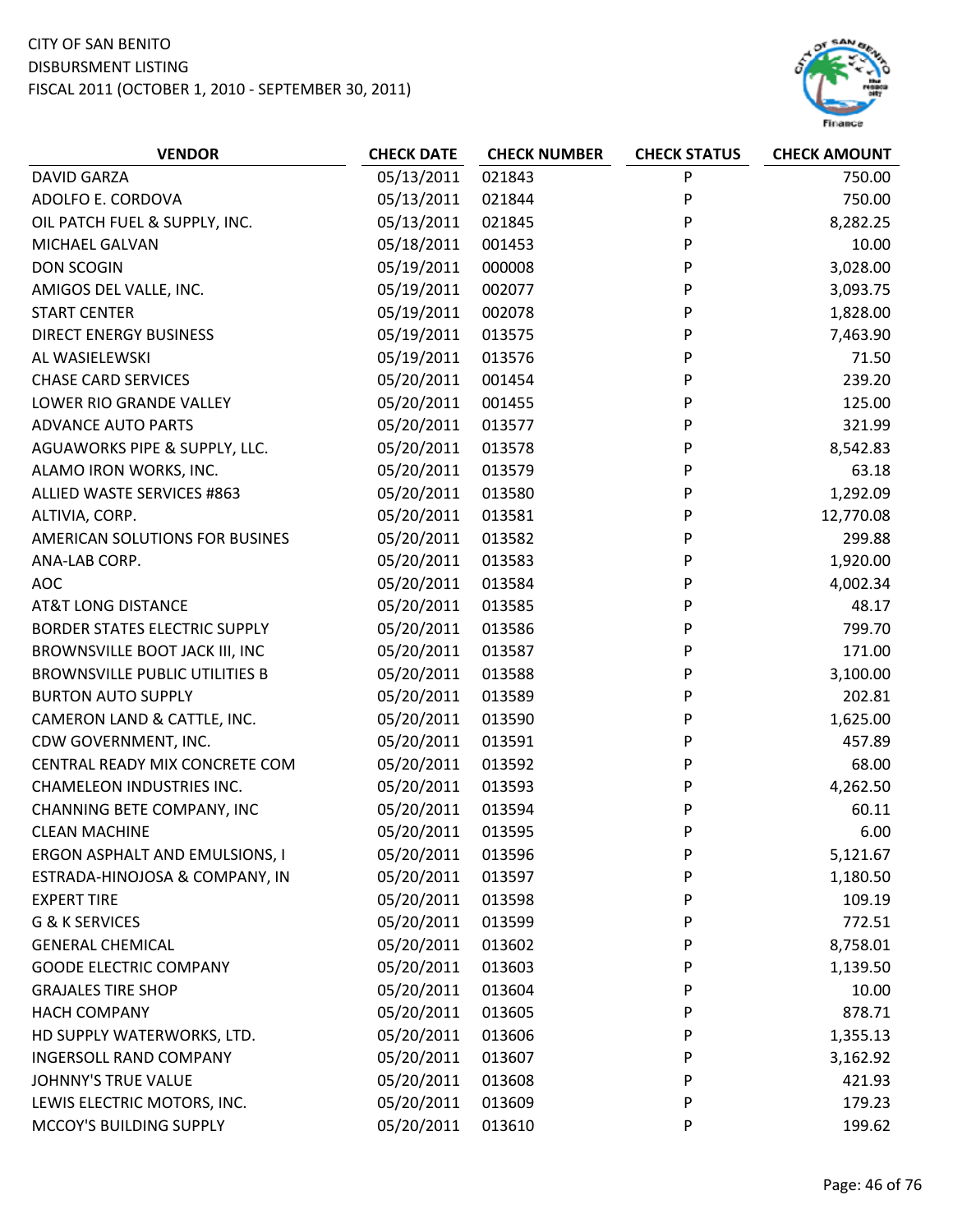

| <b>VENDOR</b>                             | <b>CHECK DATE</b> | <b>CHECK NUMBER</b> | <b>CHECK STATUS</b> | <b>CHECK AMOUNT</b> |
|-------------------------------------------|-------------------|---------------------|---------------------|---------------------|
| <b>NUECES POWER EQUIPMENT</b>             | 05/20/2011        | 013611              | P                   | 135.54              |
| O'REILLY AUTOMOTIVE, INC.                 | 05/20/2011        | 013612              | P                   | 34.00               |
| OIL PATCH FUEL & SUPPLY, INC.             | 05/20/2011        | 013613              | P                   | 55.82               |
| POLYDYNE INC.                             | 05/20/2011        | 013614              | P                   | 3,622.50            |
| RAYNE OF THE RIO GRANDE VALLEY            | 05/20/2011        | 013615              | P                   | 245.00              |
| SENDERO SOUTH COMPANY                     | 05/20/2011        | 013616              | P                   | 8,655.00            |
| INDUSTRIAL DISTRIBUTION GROUP             | 05/20/2011        | 013617              | P                   | 1,028.04            |
| SIEMENS WATER TECHNOLOGIES LLC            | 05/20/2011        | 013618              | P                   | 1,716.00            |
| TERRA RENEWAL WEST, LLC                   | 05/20/2011        | 013619              | P                   | 12,120.00           |
| LOWER RIO GRANDE VALLEY                   | 05/20/2011        | 013620              | P                   | 1,312.75            |
| A & W OFFICE SUPPLY, INC.                 | 05/20/2011        | 021846              | P                   | 26.81               |
| <b>ADVANCE AUTO PARTS</b>                 | 05/20/2011        | 021847              | P                   | 1,185.68            |
| ALAMO IRON WORKS, INC.                    | 05/20/2011        | 021850              | P                   | 1,077.15            |
| <b>ALL TRADES</b>                         | 05/20/2011        | 021851              | P                   | 673.00              |
| <b>AMERICAN EXPRESS</b>                   | 05/20/2011        | 021852              | P                   | 113.39              |
| <b>AOC</b>                                | 05/20/2011        | 021853              | P                   | 34.19               |
| <b>ARNOLD'S AUTO REPAIRS</b>              | 05/20/2011        | 021854              | P                   | 14.50               |
| <b>AT&amp;T LONG DISTANCE</b>             | 05/20/2011        | 021855              | P                   | 369.89              |
| <b>BORDER ENGINE REBUILDERS &amp; DIE</b> | 05/20/2011        | 021856              | P                   | 327.99              |
| <b>BURTON AUTO SUPPLY</b>                 | 05/20/2011        | 021857              | P                   | 24.15               |
| CDW GOVERNMENT, INC.                      | 05/20/2011        | 021859              | P                   | 534.28              |
| <b>CENTER POINT LARGE PRINT</b>           | 05/20/2011        | 021860              | P                   | 248.04              |
| <b>CHASE CARD SERVICES</b>                | 05/20/2011        | 021861              | P                   | 1,393.82            |
| <b>CITY OF BROWNSVILLE</b>                | 05/20/2011        | 021862              | P                   | 360.00              |
| <b>CLEAN MACHINE</b>                      | 05/20/2011        | 021863              | P                   | 223.00              |
| <b>CULLIGAN WATER</b>                     | 05/20/2011        | 021864              | P                   | 24.00               |
| ERGON ASPHALT AND EMULSIONS, I            | 05/20/2011        | 021865              | P                   | 5,363.83            |
| ESTRADA-HINOJOSA & COMPANY, IN            | 05/20/2011        | 021866              | P                   | 1,337.86            |
| <b>EXPERT TIRE</b>                        | 05/20/2011        | 021867              | P                   | 204.78              |
| G & K SERVICES                            | 05/20/2011        | 021868              | P                   | 691.11              |
| <b>GARCIA TOWING</b>                      | 05/20/2011        | 021870              | P                   | 40.00               |
| <b>GCR TIRE CENTERS</b>                   | 05/20/2011        | 021871              | P                   | 138.50              |
| <b>GLORIA'S SPECIALTY CAKES</b>           | 05/20/2011        | 021872              | P                   | 94.00               |
| <b>GRAJALES TIRE SHOP</b>                 | 05/20/2011        | 021873              | P                   | 12.00               |
| <b>HENRY LOPEZ</b>                        | 05/20/2011        | 021874              | P                   | 84.00               |
| INDUSTRIAL DISPOSAL SUPPLY COM            | 05/20/2011        | 021875              | P                   | 299.00              |
| INGRAM LIBRARY SERVICES, INC.             | 05/20/2011        | 021876              | P                   | 122.11              |
| <b>JACOB LOPEZ</b>                        | 05/20/2011        | 021877              | P                   | 400.00              |
| JOE W. FLY COMPANY, INC.                  | 05/20/2011        | 021878              | P                   | 155.52              |
| <b>GATEWAY</b>                            | 05/20/2011        | 021879              | P                   | 82.65               |
| <b>JUNIOR LIBRARY GUILD</b>               | 05/20/2011        | 021880              | P                   | 172.68              |
| L. T. BOSWELL                             | 05/20/2011        | 021881              | P                   | 27.84               |
| LINEBARGER GOGGAN BLAIR & SAMP            | 05/20/2011        | 021882              | P                   | 14,757.12           |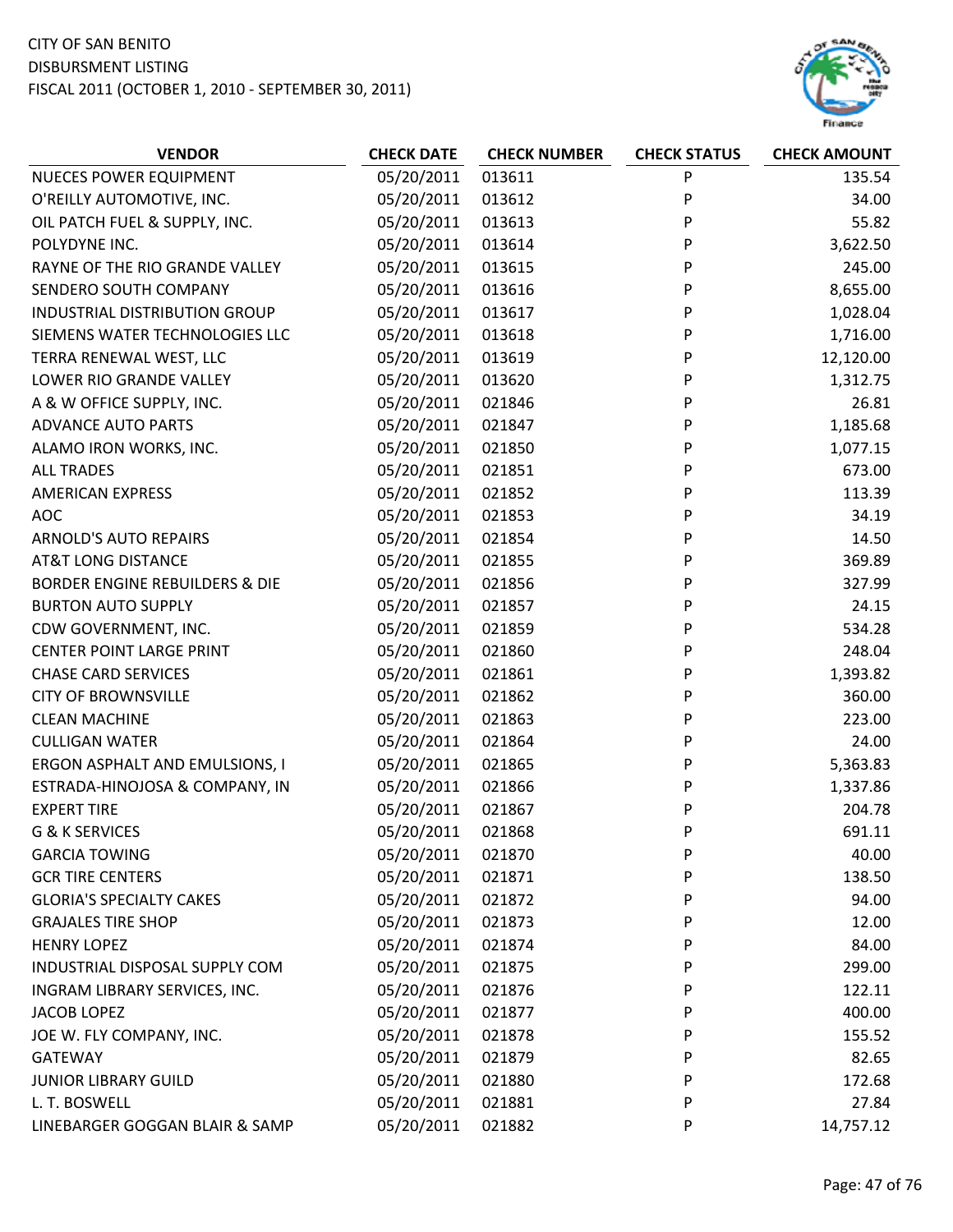# CITY OF SAN BENITO

DISBURSMENT LISTING



| <b>VENDOR</b>                  | <b>CHECK DATE</b> | <b>CHECK NUMBER</b> | <b>CHECK STATUS</b> | <b>CHECK AMOUNT</b> |
|--------------------------------|-------------------|---------------------|---------------------|---------------------|
| LOPEZ BROTHERS & CO.           | 05/20/2011        | 021883              | P                   | 336.50              |
| <b>LUBE MASTERS</b>            | 05/20/2011        | 021884              | P                   | 393.05              |
| LUIS GONZALEZ                  | 05/20/2011        | 021885              | P                   | 160.00              |
| MCCOY'S BUILDING SUPPLY        | 05/20/2011        | 021886              | P                   | 1,626.47            |
| MUNICIPAL SERVICES BUREAU      | 05/20/2011        | 021887              | P                   | 1,174.28            |
| O'REILLY AUTOMOTIVE, INC.      | 05/20/2011        | 021888              | P                   | 132.18              |
| P. VASQUEZ MUFFLERS & RADIATOR | 05/20/2011        | 021889              | P                   | 150.38              |
| PACO'S LANDSCAPING SERVICES    | 05/20/2011        | 021890              | P                   | 90.00               |
| PANCHO'S AUTO ELECTRIC         | 05/20/2011        | 021891              | P                   | 150.00              |
| PITTSBURGH PAINTS              | 05/20/2011        | 021892              | P                   | 567.42              |
| <b>QUILL CORPORATION</b>       | 05/20/2011        | 021893              | P                   | 194.66              |
| R. DE LA FUENTE SERVICE STATIO | 05/20/2011        | 021894              | P                   | 43.50               |
| RAYMOND'S HOME IMPROVEMENTS IN | 05/20/2011        | 021895              | P                   | 1,516.00            |
| REYMUNDO HINOJOSA              | 05/20/2011        | 021896              | P                   | 280.00              |
| RIO GRANDE STEEL, LTD.         | 05/20/2011        | 021897              | P                   | 41.75               |
| RISO, INC.                     | 05/20/2011        | 021898              | P                   | 9.58                |
| <b>ROBLES AUTO SALES #2</b>    | 05/20/2011        | 021899              | P                   | 43.50               |
| SAFETY VISION, LLC             | 05/20/2011        | 021900              | P                   | 500.00              |
| <b>SAM'S CLUB DIRECT</b>       | 05/20/2011        | 021901              | P                   | 71.84               |
| SAMANTHA RODRIGUEZ             | 05/20/2011        | 021902              | P                   | 885.00              |
| <b>SAN BENITO NEWS</b>         | 05/20/2011        | 021903              | P                   | 91.70               |
| SEVERO OCHOA JR.               | 05/20/2011        | 021904              | P                   | 29.99               |
| SIDDONS FIRE APPARATUS, INC.   | 05/20/2011        | 021905              | P                   | 179.94              |
| SOUTH TEXAS COMMUNICATIONS, IN | 05/20/2011        | 021906              | P                   | 95.00               |
| SOUTH TEXAS FLAG               | 05/20/2011        | 021907              | P                   | 220.00              |
| SPRINT                         | 05/20/2011        | 021908              | P                   | 10.00               |
| <b>TAPIA SIGNS</b>             | 05/20/2011        | 021909              | P                   | 80.00               |
| TEXAS DEPARTMENT OF PUBLIC SAF | 05/20/2011        | 021910              | P                   | 3.00                |
| THE SEWING BOX                 | 05/20/2011        | 021911              | P                   | 78.00               |
| TOPS THE OUTDOOR POWER STORE   | 05/20/2011        | 021912              | P                   | 122.05              |
| <b>VALLEY IT SOLUTIONS</b>     | 05/20/2011        | 021913              | P                   | 7,000.00            |
| VICTORIA STEEL & SUPPLY INC.   | 05/20/2011        | 021914              | P                   | 163.68              |
| W.T. COX SUBSCRIPTIONS, INC.   | 05/20/2011        | 021915              | P                   | 1,633.13            |
| WAL-MART COMMUNITY/GECRB       | 05/20/2011        | 021916              | P                   | 44.48               |
| WAY OF THE CROSS MINISTRY      | 05/20/2011        | 021917              | P                   | 280.00              |
| ENVIRONMENTAL SYSTEMS RESEARCH | 05/20/2011        | 021918              | P                   | 1,225.00            |
| LUIS E. MARTINEZ               | 05/23/2011        | 013621              | P                   | 30.00               |
| TEXAS RURAL WATER ASSOC.       | 05/23/2011        | 013622              | P                   | 195.00              |
| U.S. POSTMASTER                | 05/25/2011        | 013623              | P                   | 776.42              |
| CODE ENFORCEMENT ASSOCIATION O | 05/25/2011        | 021919              | P                   | 80.00               |
| DAVID GARZA JR                 | 05/25/2011        | 021920              | P                   | 10.00               |
| JOHN RODRIGUEZ JR.             | 05/25/2011        | 021921              | P                   | 10.00               |
| ADOLFO E. CORDOVA              | 05/25/2011        | 021922              | P                   | 750.00              |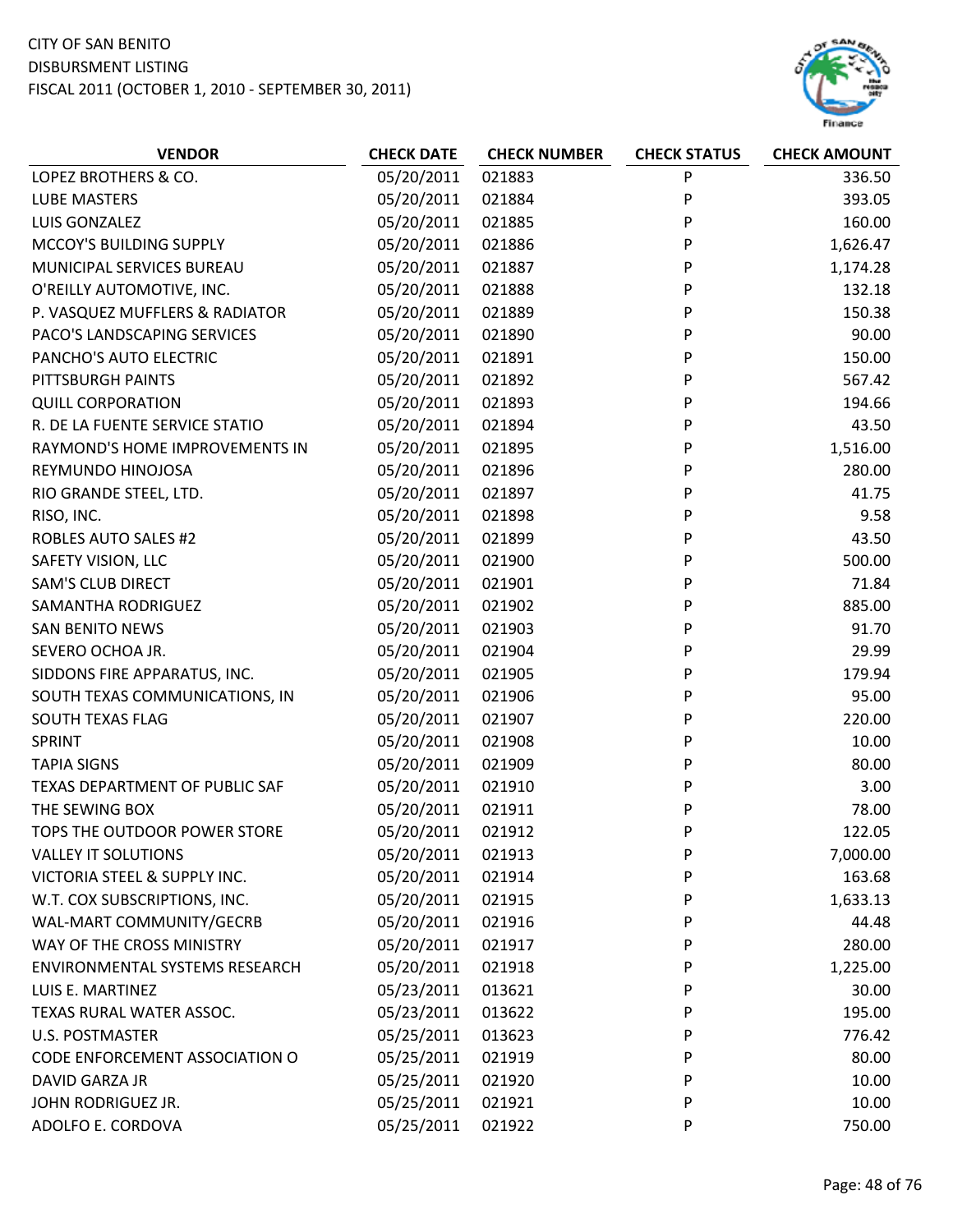

| <b>VENDOR</b>                         | <b>CHECK DATE</b> | <b>CHECK NUMBER</b> | <b>CHECK STATUS</b> | <b>CHECK AMOUNT</b> |
|---------------------------------------|-------------------|---------------------|---------------------|---------------------|
| <b>BEN M. YUDESIS</b>                 | 05/25/2011        | 021923              | P                   | 750.00              |
| <b>DAVID GARZA</b>                    | 05/25/2011        | 021924              | P                   | 750.00              |
| <b>BRENDA RIVAS</b>                   | 05/25/2011        | 021925              | P                   | 108.00              |
| <b>CELINA PEREZ</b>                   | 05/25/2011        | 021926              | P                   | 108.00              |
| CONSUELO DELGADILLO                   | 05/25/2011        | 021927              | P                   | 1,022.50            |
| <b>EDNA ESTRADA</b>                   | 05/25/2011        | 021928              | P                   | 108.00              |
| <b>EDWARD ESTRADA</b>                 | 05/25/2011        | 021929              | P                   | 108.00              |
| <b>ELIZABETH GARZA</b>                | 05/25/2011        | 021930              | P                   | 108.00              |
| <b>GRACIE ESTRADA</b>                 | 05/25/2011        | 021931              | P                   | 136.00              |
| ROSA MARIA GOMEZ                      | 05/25/2011        | 021932              | P                   | 136.00              |
| <b>SAMANTHA MARES</b>                 | 05/25/2011        | 021933              | P                   | 108.00              |
| SOCORRO R. SANKOVET                   | 05/25/2011        | 021934              | P                   | 108.00              |
| SULEMA JALOMO                         | 05/25/2011        | 021935              | P                   | 108.00              |
| <b>GARCO CONSTRUCTION, LLC.</b>       | 05/27/2011        | 000009              | P                   | 2,253.00            |
| OIL PATCH FUEL & SUPPLY, INC.         | 05/27/2011        | 021936              | P                   | 8,031.75            |
| MICHAEL GALVAN                        | 05/31/2011        | 001456              | P                   | 30.00               |
| ALBISOLA COFFEE COMPANY               | 05/31/2011        | 021937              | P                   | 390.00              |
| <b>CHRISTINA SANCHEZ</b>              | 05/31/2011        | 021938              | P                   | 30.00               |
| <b>HENRY LOPEZ</b>                    | 05/31/2011        | 021939              | P                   | 30.00               |
| LOWER RIO GRANDE VALLEY               | 05/31/2011        | 021940              | P                   | 250.00              |
| AT&T                                  | 06/02/2011        | 013629              | O                   | 332.46              |
| <b>AT&amp;T LONG DISTANCE</b>         | 06/02/2011        | 013630              | P                   | 67.88               |
| <b>DIRECT ENERGY BUSINESS</b>         | 06/02/2011        | 013631              | P                   | 9,786.67            |
| SPRINT                                | 06/02/2011        | 013632              | P                   | 365.67              |
| AT&T                                  | 06/02/2011        | 021941              | P                   | 1,232.48            |
| <b>AT&amp;T LONG DISTANCE</b>         | 06/02/2011        | 021942              | P                   | 229.91              |
| <b>DIGITAL OFFICE SYSTEMS</b>         | 06/02/2011        | 021943              | P                   | 3,644.91            |
| MAGIC VALLEY ELECTRICT CO             | 06/02/2011        | 021944              | P                   | 235.35              |
| SPRINT                                | 06/02/2011        | 021945              | P                   | 1,380.21            |
| <b>TEXAS GAS SERVICE</b>              | 06/02/2011        | 021946              | P                   | 38.40               |
| SAN BENITO CHAMBER OF COMMERCE        | 06/03/2011        | 000025              | P                   | 3,750.00            |
| <b>U.S. POSTMASTER</b>                | 06/03/2011        | 013633              | P                   | 816.66              |
| <b>U.S. POSTMASTER</b>                | 06/03/2011        | 013634              | P                   | 190.00              |
| <b>ADVANCE AUTO PARTS</b>             | 06/03/2011        | 013635              | P                   | 111.66              |
| DATAMATIC, INC.                       | 06/03/2011        | 013636              | P                   | 335.59              |
| <b>AOC</b>                            | 06/03/2011        | 013637              | P                   | 253.10              |
| <b>ARIZPE ROOFING</b>                 | 06/03/2011        | 013638              | P                   | 2,100.00            |
| ARROW MAGNOLIA, INC.                  | 06/03/2011        | 013639              | P                   | 230.00              |
| BETTS OIL & BUTANE INC.               | 06/03/2011        | 013640              | P                   | 433.75              |
| <b>BORDER STATES ELECTRIC SUPPLY</b>  | 06/03/2011        | 013641              | P                   | 275.95              |
| <b>BROWNSVILLE PUBLIC UTILITIES B</b> | 06/03/2011        | 013642              | P                   | 3,000.00            |
| <b>BURTON AUTO SUPPLY</b>             | 06/03/2011        | 013643              | P                   | 11.70               |
| CENTRAL READY MIX CONCRETE COM        | 06/03/2011        | 013644              | P                   | 2,109.00            |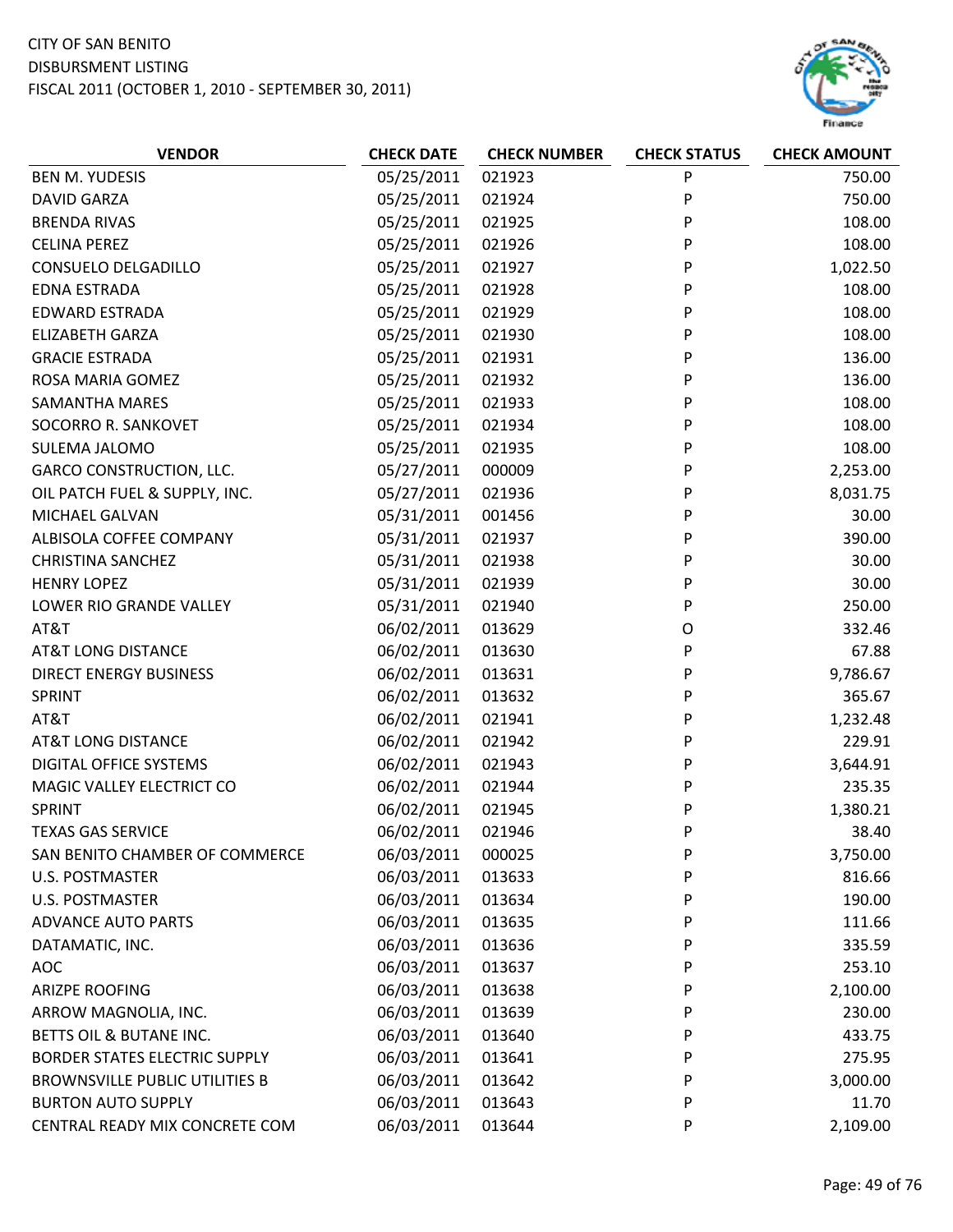

| <b>VENDOR</b>                             | <b>CHECK DATE</b> | <b>CHECK NUMBER</b> | <b>CHECK STATUS</b> | <b>CHECK AMOUNT</b> |
|-------------------------------------------|-------------------|---------------------|---------------------|---------------------|
| <b>CHEMSEARCH DIV</b>                     | 06/03/2011        | 013645              | P                   | 819.36              |
| FERGUSON WATERWORKS-MUNICIPAL             | 06/03/2011        | 013646              | P                   | 4,944.56            |
| <b>GENERAL CHEMICAL</b>                   | 06/03/2011        | 013647              | P                   | 2,792.75            |
| <b>HACH COMPANY</b>                       | 06/03/2011        | 013648              | P                   | 297.49              |
| HD SUPPLY WATERWORKS, LTD.                | 06/03/2011        | 013649              | P                   | 3,392.79            |
| HYDRO-PLUS                                | 06/03/2011        | 013650              | P                   | 673.75              |
| L. T. BOSWELL                             | 06/03/2011        | 013651              | P                   | 22.40               |
| LEWIS ELECTRIC MOTORS, INC.               | 06/03/2011        | 013652              | P                   | 4,403.43            |
| MCCOY'S BUILDING SUPPLY                   | 06/03/2011        | 013653              | P                   | 277.36              |
| O'REILLY AUTOMOTIVE, INC.                 | 06/03/2011        | 013654              | P                   | 223.68              |
| R. DE LA FUENTE SERVICE STATIO            | 06/03/2011        | 013655              | P                   | 29.00               |
| UNITED RENTALS (NORTH AMERICA)            | 06/03/2011        | 013656              | P                   | 34.00               |
| <b>INDUSTRIAL DISTRIBUTION GROUP</b>      | 06/03/2011        | 013657              | P                   | 190.64              |
| SIEMENS WATER TECHNOLOGIES LLC            | 06/03/2011        | 013658              | P                   | 39,732.28           |
| TIGERDIRECT INC.                          | 06/03/2011        | 013659              | P                   | 109.99              |
| VICTORIA STEEL & SUPPLY INC.              | 06/03/2011        | 013660              | P                   | 504.43              |
| A & W OFFICE SUPPLY, INC.                 | 06/03/2011        | 021947              | P                   | 1,349.55            |
| A TO Z BRAKE SERVICE                      | 06/03/2011        | 021948              | P                   | 63.00               |
| <b>ADVANCE AUTO PARTS</b>                 | 06/03/2011        | 021949              | P                   | 162.39              |
| ALAMO IRON WORKS, INC.                    | 06/03/2011        | 021950              | P                   | 492.03              |
| ALL VALLEY FAMILY MEDICAL, PLL            | 06/03/2011        | 021951              | P                   | 150.00              |
| ARMY SURPLUS SUPPLY CO.                   | 06/03/2011        | 021952              | P                   | 114.80              |
| <b>BORDER ENGINE REBUILDERS &amp; DIE</b> | 06/03/2011        | 021953              | P                   | 589.00              |
| <b>BORIS ESPARZA</b>                      | 06/03/2011        | 021954              | P                   | 2.99                |
| <b>CAMERON COUNTY CLERK</b>               | 06/03/2011        | 021955              | P                   | 4.00                |
| <b>CAMERON COUNTY ELECTIONS DEPAR</b>     | 06/03/2011        | 021956              | P                   | 2,710.00            |
| CENTRAL READY MIX CONCRETE COM            | 06/03/2011        | 021957              | P                   | 81.50               |
| CHANNING BETE COMPANY, INC                | 06/03/2011        | 021958              | P                   | 232.12              |
| <b>CHASE CARD SERVICES</b>                | 06/03/2011        | 021959              | P                   | 886.74              |
| <b>CHEMSEARCH DIV</b>                     | 06/03/2011        | 021960              | P                   | 273.12              |
| COLE INFORMATION SERVICES, INC            | 06/03/2011        | 021961              | P                   | 333.95              |
| DENTON, NAVARRO, ROCHA & BERNA            | 06/03/2011        | 021962              | P                   | 16,832.88           |
| <b>EXPERT TIRE</b>                        | 06/03/2011        | 021964              | P                   | 902.55              |
| <b>GRAJALES TIRE SHOP</b>                 | 06/03/2011        | 021965              | P                   | 32.00               |
| <b>GRAPHICS CENTER</b>                    | 06/03/2011        | 021966              | P                   | 1,107.00            |
| GULF COAST PAPER CO. INC.                 | 06/03/2011        | 021967              | P                   | 913.52              |
| H & V EQUIPMENT, INC.                     | 06/03/2011        | 021968              | P                   | 443.98              |
| HD SUPPLY WATERWORKS, LTD.                | 06/03/2011        | 021969              | P                   | 1,761.38            |
| HOYT BREATHING AIR PRODUCTS               | 06/03/2011        | 021970              | P                   | 1,437.50            |
| INGRAM LIBRARY SERVICES, INC.             | 06/03/2011        | 021971              | P                   | 14.88               |
| INSCO DISTRIBUTING, INC.                  | 06/03/2011        | 021972              | P                   | 75.70               |
| JANICE A. CASSIDY                         | 06/03/2011        | 021973              | P                   | 1,615.00            |
| LINEBARGER GOGGAN BLAIR & SAMP            | 06/03/2011        | 021974              | P                   | 7,634.98            |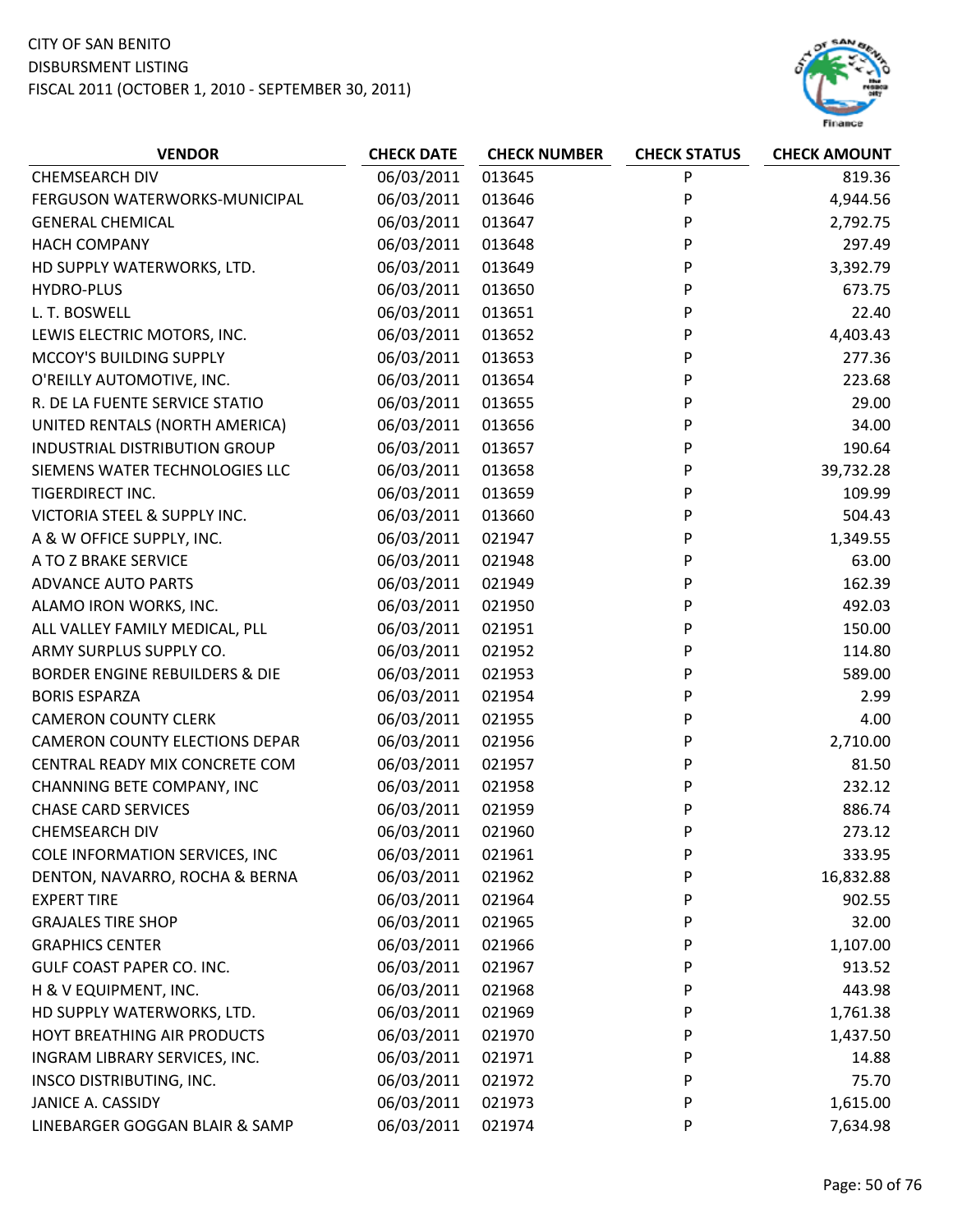

| <b>VENDOR</b>                         | <b>CHECK DATE</b> | <b>CHECK NUMBER</b> | <b>CHECK STATUS</b> | <b>CHECK AMOUNT</b> |
|---------------------------------------|-------------------|---------------------|---------------------|---------------------|
| <b>LUBE MASTERS</b>                   | 06/03/2011        | 021975              | P                   | 729.22              |
| MCCOY'S BUILDING SUPPLY               | 06/03/2011        | 021976              | P                   | 800.15              |
| <b>NUECES POWER EQUIPMENT</b>         | 06/03/2011        | 021977              | P                   | 153.00              |
| O'REILLY AUTOMOTIVE, INC.             | 06/03/2011        | 021978              | P                   | 587.61              |
| OIL PATCH FUEL & SUPPLY, INC.         | 06/03/2011        | 021979              | P                   | 8,085.55            |
| OPEN SESAME DOOR SYSTEM, INC          | 06/03/2011        | 021980              | P                   | 222.50              |
| PEREZ AUTO REPAIR                     | 06/03/2011        | 021981              | P                   | 430.00              |
| R. DE LA FUENTE SERVICE STATIO        | 06/03/2011        | 021982              | P                   | 14.50               |
| RACHEL VILLARREAL                     | 06/03/2011        | 021983              | P                   | 30.00               |
| RAMON A. MARTINEZ JR.                 | 06/03/2011        | 021984              | P                   | 299.50              |
| RGV REPROGRAPHICS, INC.               | 06/03/2011        | 021985              | P                   | 46.46               |
| RIO GRANDE STEEL, LTD.                | 06/03/2011        | 021986              | P                   | 141.09              |
| UNITED RENTALS (NORTH AMERICA)        | 06/03/2011        | 021987              | P                   | 227.00              |
| SOUTH TEXAS COMMUNICATIONS, IN        | 06/03/2011        | 021988              | P                   | 285.00              |
| STITCH GALLERY                        | 06/03/2011        | 021989              | P                   | 229.50              |
| TEAM EXPRESS DISTRIBUTING, LLC        | 06/03/2011        | 021990              | P                   | 209.98              |
| THE BROWNSVILLE HERALD                | 06/03/2011        | 021991              | P                   | 238.65              |
| TIGERDIRECT INC.                      | 06/03/2011        | 021992              | P                   | 69.68               |
| TOPS THE OUTDOOR POWER STORE          | 06/03/2011        | 021993              | P                   | 116.98              |
| <b>VALLEY RADIO CENTER</b>            | 06/03/2011        | 021994              | P                   | 1,188.85            |
| VICTORIA STEEL & SUPPLY INC.          | 06/03/2011        | 021995              | P                   | 10.44               |
| WAL-MART COMMUNITY/GECRB              | 06/03/2011        | 021996              | O                   | 33.28               |
| <b>RUBY CANTU</b>                     | 06/03/2011        | 021997              | P                   | 250.00              |
| SAN BENITO CHAMBER OF COMMERCE        | 06/03/2011        | 021998              | P                   | 4,479.16            |
| <b>CAMERON COUNTY IRRIGATION DIST</b> | 06/07/2011        | 013674              | P                   | 23,363.57           |
| SPACEMAKER CONSTRUCTION MANAGE        | 06/07/2011        | 021999              | P                   | 14,107.50           |
| RICARDO PEDRAZA                       | 06/07/2011        | 022000              | P                   | 10.00               |
| PATRICIA AVILA                        | 06/07/2011        | 022001              | P                   | 280.00              |
| AMERICAN CONTRACTING U.S.A., I        | 06/07/2011        | 022002              | P                   | 3,425.03            |
| <b>JANICE A. CASSIDY</b>              | 06/07/2011        | 022003              | P                   | 262.50              |
| TML INTERGOVERNMENTAL                 | 06/09/2011        | 022004              | P                   | 32,486.11           |
| <b>BEN M. YUDESIS</b>                 | 06/10/2011        | 022005              | P                   | 750.00              |
| <b>DAVID GARZA</b>                    | 06/10/2011        | 022006              | P                   | 750.00              |
| ADOLFO E. CORDOVA                     | 06/10/2011        | 022007              | P                   | 750.00              |
| <b>BRENDA NETTLES</b>                 | 06/10/2011        | 022008              | P                   | 200.00              |
| CARD METER SYSTEMS, INC.              | 06/10/2011        | 022009              | P                   | 1,155.60            |
| OIL PATCH FUEL & SUPPLY, INC.         | 06/10/2011        | 022010              | P                   | 6,288.75            |
| <b>JESSE SAUCEDA</b>                  | 06/10/2011        | 022011              | P                   | 130.00              |
| CPL RETAIL ENERGY, LP                 | 06/14/2011        | 013685              | P                   | 907.60              |
| ALLIED WASTE SERVICES #863            | 06/14/2011        | 013686              | P                   | 151,715.85          |
| <b>DIRECT ENERGY BUSINESS</b>         | 06/14/2011        | 013687              | P                   | 35,759.91           |
| CPL RETAIL ENERGY, LP                 | 06/14/2011        | 022012              | P                   | 5,587.58            |
| <b>DIRECT ENERGY BUSINESS</b>         | 06/14/2011        | 022014              | P                   | 38,222.75           |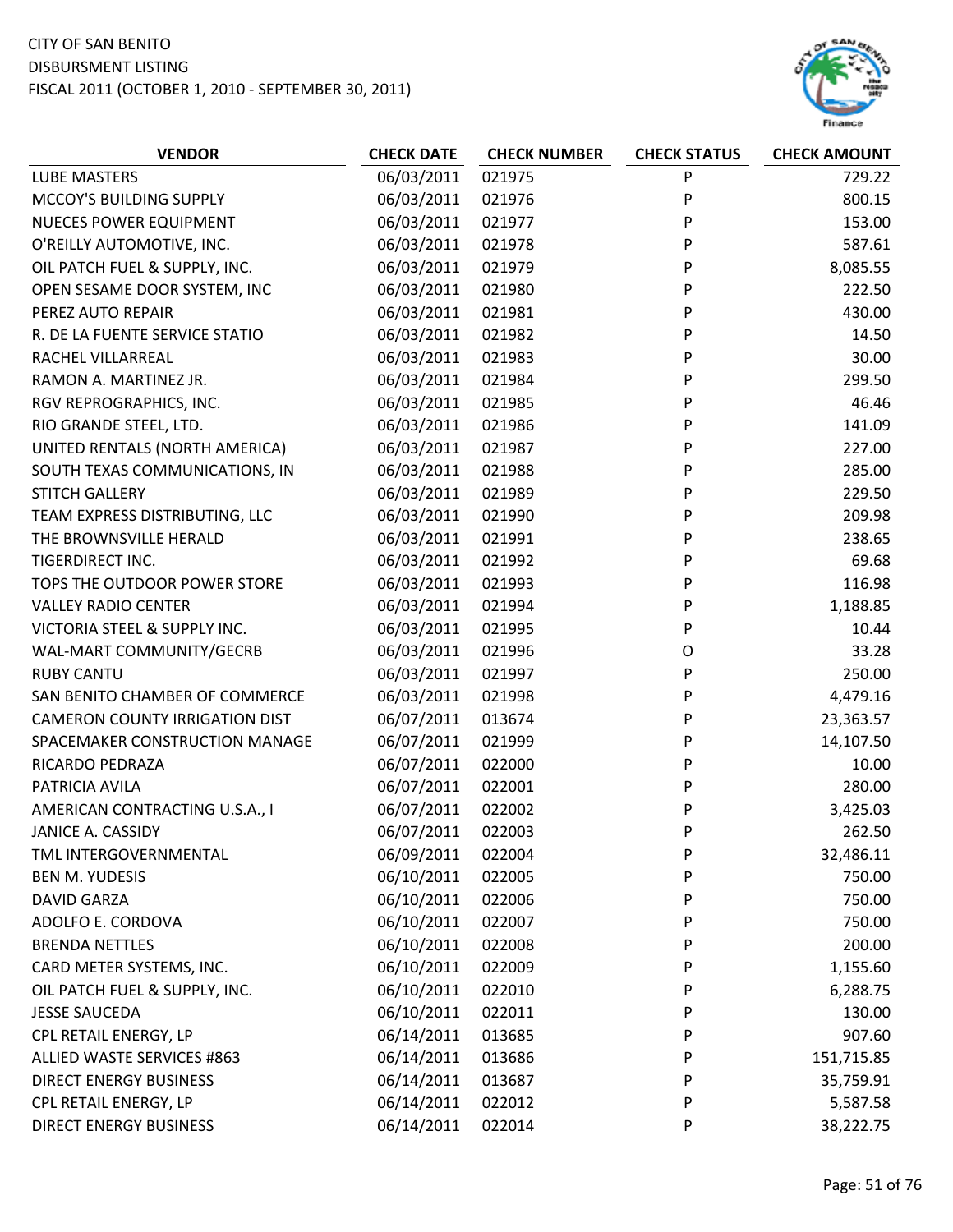

| <b>VENDOR</b>                         | <b>CHECK DATE</b> | <b>CHECK NUMBER</b> | <b>CHECK STATUS</b> | <b>CHECK AMOUNT</b> |
|---------------------------------------|-------------------|---------------------|---------------------|---------------------|
| <b>U.S. POSTMASTER</b>                | 06/15/2011        | 013688              | P                   | 772.83              |
| SAENZ UTILITY CONTRACTORS, LTD        | 06/17/2011        | 013689              | P                   | 49,759.52           |
| UTILITY SERVICE COMPANY, INC.         | 06/17/2011        | 013690              | P                   | 22,275.00           |
| A & B ENVIRONMENTAL SERVICES,         | 06/17/2011        | 013692              | P                   | 380.00              |
| <b>ADVANCE AUTO PARTS</b>             | 06/17/2011        | 013693              | P                   | 220.87              |
| AGUAWORKS PIPE & SUPPLY, LLC.         | 06/17/2011        | 013694              | P                   | 489.90              |
| ALAMO IRON WORKS, INC.                | 06/17/2011        | 013695              | P                   | 390.80              |
| ALLIED WASTE SERVICES #863            | 06/17/2011        | 013696              | P                   | 347.33              |
| <b>ALTRA AUTOMATION</b>               | 06/17/2011        | 013697              | P                   | 112.00              |
| ANA-LAB CORP.                         | 06/17/2011        | 013698              | P                   | 1,920.00            |
| <b>AOC</b>                            | 06/17/2011        | 013699              | P                   | 934.64              |
| <b>BORDER STATES ELECTRIC SUPPLY</b>  | 06/17/2011        | 013700              | P                   | 256.69              |
| <b>BROWNSVILLE PUBLIC UTILITIES B</b> | 06/17/2011        | 013701              | P                   | 360.00              |
| <b>BURTON AUTO SUPPLY</b>             | 06/17/2011        | 013702              | P                   | 259.33              |
| CENTRAL READY MIX CONCRETE COM        | 06/17/2011        | 013703              | P                   | 2,572.00            |
| <b>CHASE CARD SERVICES</b>            | 06/17/2011        | 013704              | P                   | 329.34              |
| DIESEL FUEL INJECTION SERVICE,        | 06/17/2011        | 013705              | P                   | 1,050.00            |
| FERGUSON WATERWORKS-MUNICIPAL         | 06/17/2011        | 013706              | P                   | 4,103.27            |
| FRONTERA MATERIALS, INC               | 06/17/2011        | 013707              | P                   | 9,008.10            |
| <b>GENERAL CHEMICAL</b>               | 06/17/2011        | 013708              | P                   | 9,278.93            |
| GIDDY-UP DELIVERY SERVICE INC.        | 06/17/2011        | 013709              | P                   | 316.84              |
| <b>GOODE ELECTRIC COMPANY</b>         | 06/17/2011        | 013712              | P                   | 2,872.10            |
| <b>HACH COMPANY</b>                   | 06/17/2011        | 013713              | P                   | 296.75              |
| HD SUPPLY WATERWORKS, LTD.            | 06/17/2011        | 013714              | P                   | 176.88              |
| <b>JIMMIE WEAVER</b>                  | 06/17/2011        | 013715              | P                   | 400.00              |
| JOHNNY'S TRUE VALUE                   | 06/17/2011        | 013716              | P                   | 292.28              |
| L. T. BOSWELL                         | 06/17/2011        | 013717              | P                   | 44.07               |
| LOPEZ BROTHERS & CO.                  | 06/17/2011        | 013718              | P                   | 900.00              |
| LOWER COLORADO RIVER AUTHORITY        | 06/17/2011        | 013719              | P                   | 1,083.00            |
| MCCOY'S BUILDING SUPPLY               | 06/17/2011        | 013720              | P                   | 1,466.94            |
| O'REILLY AUTOMOTIVE, INC.             | 06/17/2011        | 013721              | P                   | 69.67               |
| ODESSA PUMPS & EQUIPMENT, INC.        | 06/17/2011        | 013722              | P                   | 264.90              |
| PITTSBURGH PAINTS                     | 06/17/2011        | 013723              | P                   | 257.97              |
| RAYNE OF THE RIO GRANDE VALLEY        | 06/17/2011        | 013724              | P                   | 298.00              |
| INDUSTRIAL DISTRIBUTION GROUP         | 06/17/2011        | 013725              | P                   | 217.74              |
| TERRA RENEWAL WEST, LLC               | 06/17/2011        | 013726              | P                   | 4,900.00            |
| <b>TONY LIMON</b>                     | 06/17/2011        | 013727              | P                   | 150.00              |
| UNITED BLOWER, INC.                   | 06/17/2011        | 013728              | P                   | 163.00              |
| <b>USA BLUE BOOK</b>                  | 06/17/2011        | 013729              | P                   | 222.66              |
| <b>VALLEY INSTRUMENT</b>              | 06/17/2011        | 013730              | P                   | 1,289.18            |
| <b>VALLEY RADIO CENTER</b>            | 06/17/2011        | 013731              | P                   | 109.00              |
| WTS INDUSTRIAL SOLUTIONS, INC.        | 06/17/2011        | 013732              | P                   | 692.00              |
| <b>BILL ELLIOTT</b>                   | 06/17/2011        | 022016              | P                   | 65.00               |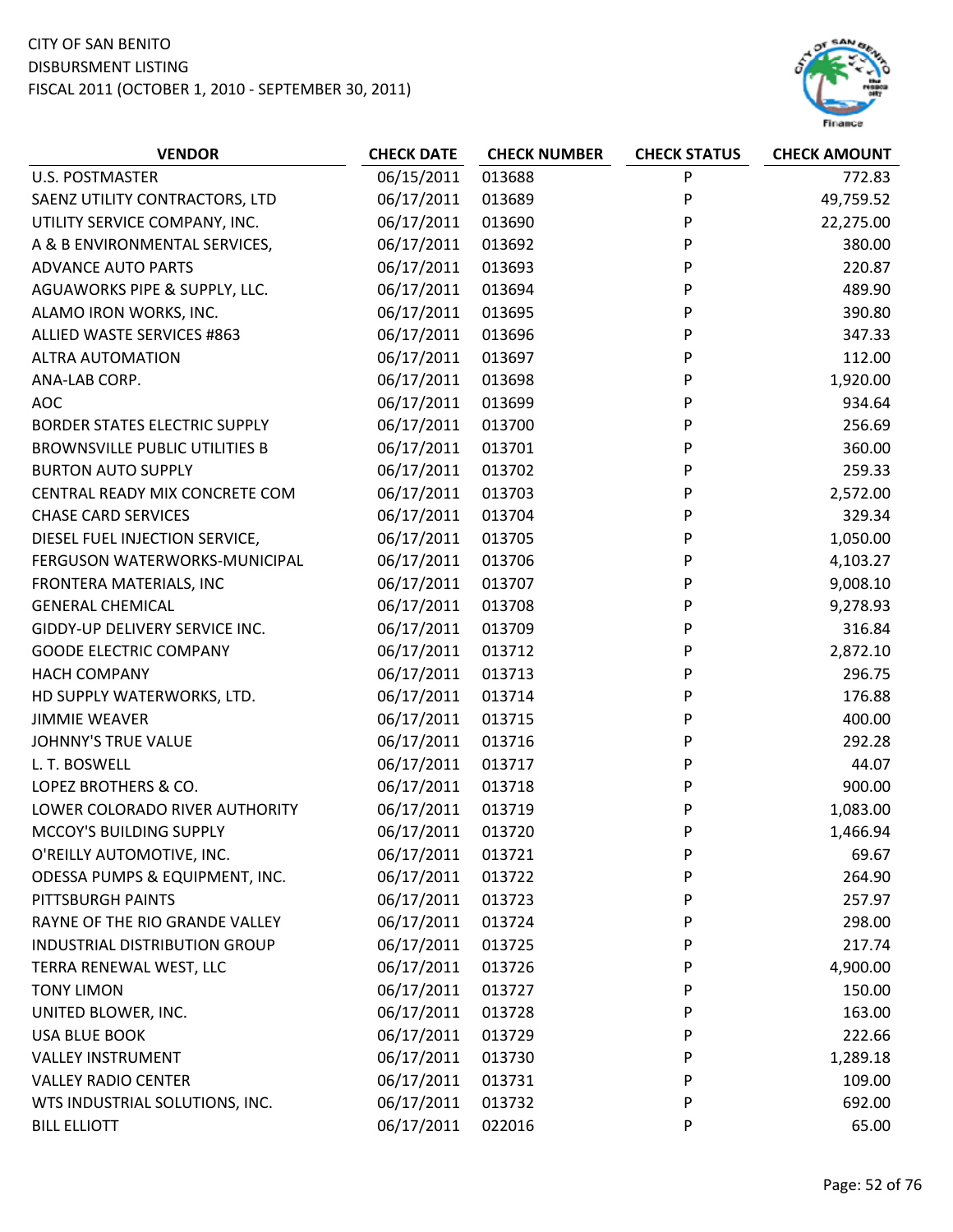

| <b>VENDOR</b>                         | <b>CHECK DATE</b> | <b>CHECK NUMBER</b> | <b>CHECK STATUS</b> | <b>CHECK AMOUNT</b> |
|---------------------------------------|-------------------|---------------------|---------------------|---------------------|
| JOE H. HERNANDEZ                      | 06/17/2011        | 022017              | P                   | 65.00               |
| RENE VILLAFRANCO                      | 06/17/2011        | 022018              | P                   | 65.00               |
| <b>ADVANCE AUTO PARTS</b>             | 06/17/2011        | 022020              | P                   | 1,372.27            |
| <b>AIRDISTRIBUTOR</b>                 | 06/17/2011        | 022023              | P                   | 740.05              |
| ALAMO IRON WORKS, INC.                | 06/17/2011        | 022024              | P                   | 936.93              |
| ALLEGRA PRINT & IMAGING               | 06/17/2011        | 022025              | P                   | 12.24               |
| <b>AMERICAN EXPRESS</b>               | 06/17/2011        | 022026              | P                   | 254.37              |
| <b>BAKER &amp; TAYLOR BOOKS</b>       | 06/17/2011        | 022027              | P                   | 1,487.98            |
| BETTS OIL & BUTANE INC.               | 06/17/2011        | 022028              | P                   | 7,891.45            |
| <b>BORDER STATES ELECTRIC SUPPLY</b>  | 06/17/2011        | 022029              | P                   | 699.57              |
| <b>BRAZOS TECHNOLOGY CORP.</b>        | 06/17/2011        | 022030              | P                   | 3,900.00            |
| <b>CAMERON APPRAISAL DISTRICT</b>     | 06/17/2011        | 022031              | P                   | 10,607.00           |
| <b>CAMERON COUNTY CLERK</b>           | 06/17/2011        | 022032              | P                   | 24.00               |
| <b>CASCO INDUSTRIES INC.</b>          | 06/17/2011        | 022033              | P                   | 749.10              |
| <b>CENTER POINT LARGE PRINT</b>       | 06/17/2011        | 022034              | P                   | 248.04              |
| <b>CHASE CARD SERVICES</b>            | 06/17/2011        | 022035              | P                   | 1,180.67            |
| <b>CHRISTINA SANCHEZ</b>              | 06/17/2011        | 022037              | P                   | 41.63               |
| <b>CIRCLE R FEED MART</b>             | 06/17/2011        | 022038              | P                   | 40.00               |
| <b>CITY OF BROWNSVILLE</b>            | 06/17/2011        | 022039              | P                   | 432.00              |
| <b>CULLIGAN WATER</b>                 | 06/17/2011        | 022040              | P                   | 24.00               |
| DICK OFFICE SUPPLY, INC.              | 06/17/2011        | 022041              | P                   | 12.99               |
| ELECTION SYSTEMS & SOFTWARE, I        | 06/17/2011        | 022042              | P                   | 393.81              |
| <b>EWING IRRIGATION PRODUCTS, INC</b> | 06/17/2011        | 022043              | P                   | 1,966.09            |
| EXERPLAY, INC.                        | 06/17/2011        | 022044              | P                   | 563.90              |
| <b>EXPERT TIRE</b>                    | 06/17/2011        | 022045              | P                   | 121.19              |
| FEDERAL EXPRESS CORPORATION           | 06/17/2011        | 022046              | P                   | 59.31               |
| <b>GARCIA TOWING</b>                  | 06/17/2011        | 022047              | P                   | 245.00              |
| <b>GCR TIRE CENTERS</b>               | 06/17/2011        | 022048              | P                   | 259.56              |
| <b>GLORIA'S SPECIALTY CAKES</b>       | 06/17/2011        | 022049              | P                   | 24.00               |
| <b>GRAJALES TIRE SHOP</b>             | 06/17/2011        | 022050              | P                   | 83.00               |
| GULF COAST PAPER CO. INC.             | 06/17/2011        | 022051              | P                   | 378.27              |
| INGRAM LIBRARY SERVICES, INC.         | 06/17/2011        | 022052              | P                   | 57.01               |
| JOE H. HERNANDEZ                      | 06/17/2011        | 022053              | P                   | 15.99               |
| <b>JOHNNY'S TRUE VALUE</b>            | 06/17/2011        | 022054              | P                   | 13.98               |
| <b>GATEWAY</b>                        | 06/17/2011        | 022055              | P                   | 33.06               |
| L. T. BOSWELL                         | 06/17/2011        | 022056              | P                   | 672.71              |
| LOPEZ BROTHERS & CO.                  | 06/17/2011        | 022057              | P                   | 510.50              |
| <b>MANUEL LARA</b>                    | 06/17/2011        | 022058              | P                   | 124.03              |
| MATHESON TRI-GAS, INC.                | 06/17/2011        | 022059              | P                   | 120.94              |
| MCCOY'S BUILDING SUPPLY               | 06/17/2011        | 022060              | P                   | 23.95               |
| MOBILE RELAYS PARTNERS LTD.           | 06/17/2011        | 022061              | P                   | 89.00               |
| <b>NEUHAUS &amp; COMPANY</b>          | 06/17/2011        | 022062              | P                   | 124.44              |
| <b>NUECES POWER EQUIPMENT</b>         | 06/17/2011        | 022063              | P                   | 8.39                |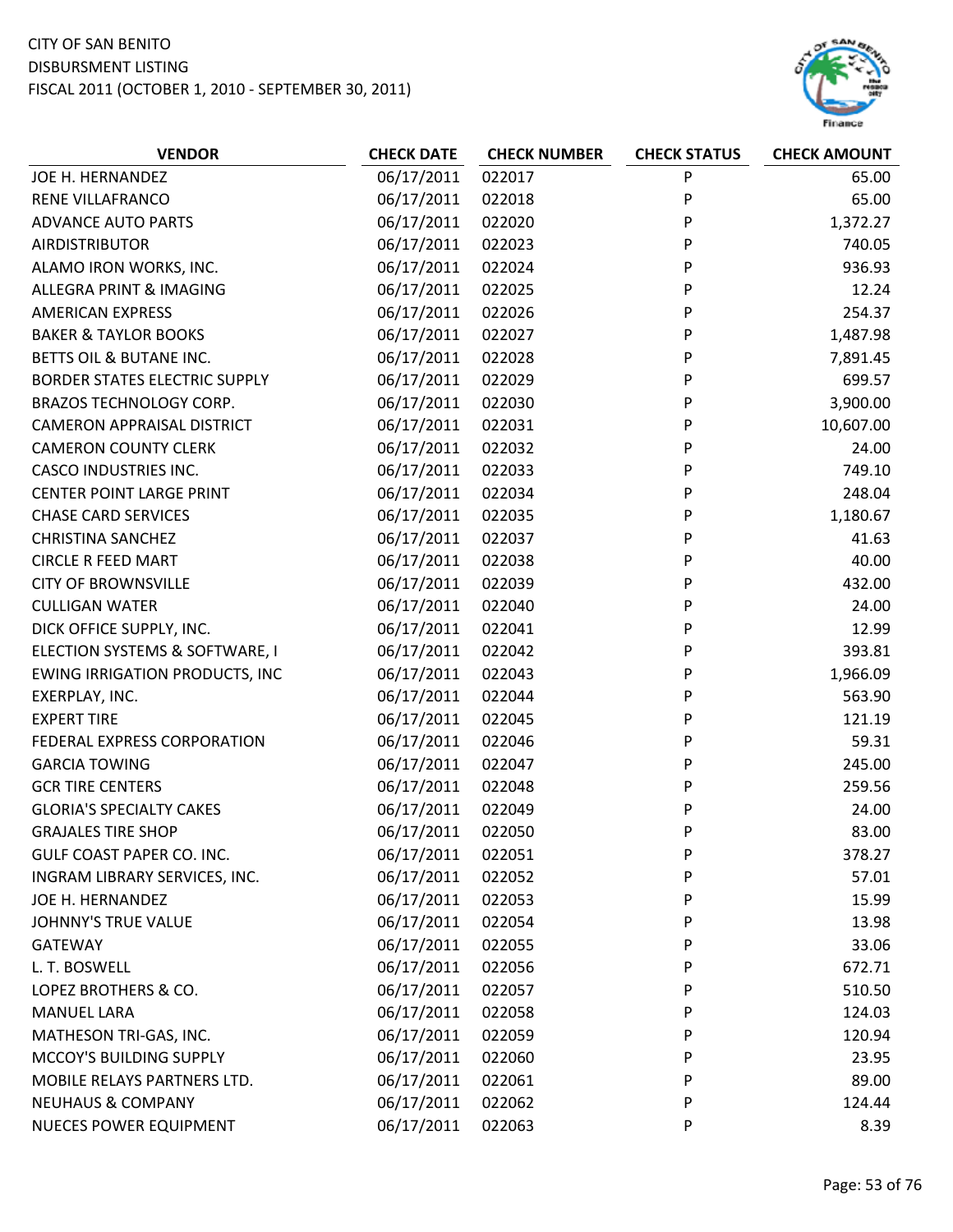

| <b>VENDOR</b>                   | <b>CHECK DATE</b> | <b>CHECK NUMBER</b> | <b>CHECK STATUS</b> | <b>CHECK AMOUNT</b> |
|---------------------------------|-------------------|---------------------|---------------------|---------------------|
| O'REILLY AUTOMOTIVE, INC.       | 06/17/2011        | 022064              | P                   | 56.86               |
| OIL PATCH FUEL & SUPPLY, INC.   | 06/17/2011        | 022065              | P                   | 6,618.75            |
| ORBIT BROADBAND LLC             | 06/17/2011        | 022066              | P                   | 872.00              |
| ORIENTAL TRADING COMPANY, INC.  | 06/17/2011        | 022067              | P                   | 550.00              |
| P. VASQUEZ MUFFLERS & RADIATOR  | 06/17/2011        | 022068              | P                   | 20.00               |
| PEREZ AUTO REPAIR               | 06/17/2011        | 022069              | P                   | 420.00              |
| R. DE LA FUENTE SERVICE STATIO  | 06/17/2011        | 022070              | P                   | 29.00               |
| <b>ROBLES AUTO SALES #2</b>     | 06/17/2011        | 022072              | P                   | 29.00               |
| <b>SAM'S CLUB DIRECT</b>        | 06/17/2011        | 022073              | P                   | 157.74              |
| <b>SAN BENITO NEWS</b>          | 06/17/2011        | 022074              | P                   | 457.29              |
| SOUTH TEXAS COMMUNICATIONS, IN  | 06/17/2011        | 022075              | P                   | 31.17               |
| <b>SPRINT</b>                   | 06/17/2011        | 022076              | P                   | 10.00               |
| STANDARD COFFEE SERVICE CO.     | 06/17/2011        | 022077              | P                   | 165.56              |
| <b>TEJAS RENTAL &amp; SALES</b> | 06/17/2011        | 022078              | P                   | 158.62              |
| <b>VALLEY RADIO CENTER</b>      | 06/17/2011        | 022079              | P                   | 552.00              |
| AT&T                            | 06/20/2011        | 002079              | P                   | 108.32              |
| <b>AT&amp;T LONG DISTANCE</b>   | 06/20/2011        | 002080              | P                   | 52.56               |
| <b>CITY OF SAN BENITO</b>       | 06/20/2011        | 002081              | P                   | 6,574.58            |
| <b>NCDA REGION VI-SOUTHWEST</b> | 06/20/2011        | 002082              | P                   | 375.00              |
| <b>SANDEE ALVAREZ</b>           | 06/20/2011        | 002083              | P                   | 20.00               |
| <b>SPRINT</b>                   | 06/20/2011        | 002084              | P                   | 83.08               |
| <b>CHASE CARD SERVICES</b>      | 06/20/2011        | 002085              | P                   | 124.14              |
| EXERPLAY, INC.                  | 06/20/2011        | 002086              | P                   | 1,614.25            |
| HUNTER KNEPSHIELD OF TEXAS, IN  | 06/20/2011        | 002087              | P                   | 10,502.55           |
| MCCOY'S BUILDING SUPPLY         | 06/20/2011        | 002088              | P                   | 92.54               |
| SANDEE ALVAREZ                  | 06/20/2011        | 002089              | P                   | 25.91               |
| TEXAS RURAL WATER ASSOC.        | 06/20/2011        | 013733              | P                   | 975.00              |
| A & W OFFICE SUPPLY, INC.       | 06/20/2011        | 022080              | P                   | 50.88               |
| R. PARTIDA BODY SHOP            | 06/21/2011        | 022081              | P                   | 4,151.35            |
| <b>GARCO CONSTRUCTION, LLC.</b> | 06/21/2011        | 022082              | P                   | 40,548.14           |
| AMIGOS DEL VALLE, INC.          | 06/23/2011        | 002090              | P                   | 1,420.65            |
| <b>CITY OF SAN BENITO</b>       | 06/23/2011        | 002091              | P                   | 3,293.35            |
| COYM, REHMET & GUTIERREZ ENGIN  | 06/23/2011        | 013735              | P                   | 57,745.26           |
| SODELVA DE LA GARZA             | 06/23/2011        | 022083              | P                   | 750.00              |
| <b>BEN M. YUDESIS</b>           | 06/23/2011        | 022084              | P                   | 750.00              |
| <b>DAVID GARZA</b>              | 06/23/2011        | 022085              | P                   | 750.00              |
| ADOLFO E. CORDOVA               | 06/23/2011        | 022086              | P                   | 750.00              |
| COYM, REHMET & GUTIERREZ ENGIN  | 06/23/2011        | 022087              | P                   | 29,485.83           |
| CARI A. MEDINA                  | 06/23/2011        | 022088              | P                   | 400.00              |
| AL WASIELEWSKI                  | 06/23/2011        | 022089              | P                   | 325.00              |
| AMERICAN CONTRACTING U.S.A., I  | 06/23/2011        | 022090              | P                   | 8,225.00            |
| COYM, REHMET & GUTIERREZ ENGIN  | 06/23/2011        | 022091              | P                   | 4,179.10            |
| U.S. POSTMASTER                 | 06/24/2011        | 013736              | P                   | 773.78              |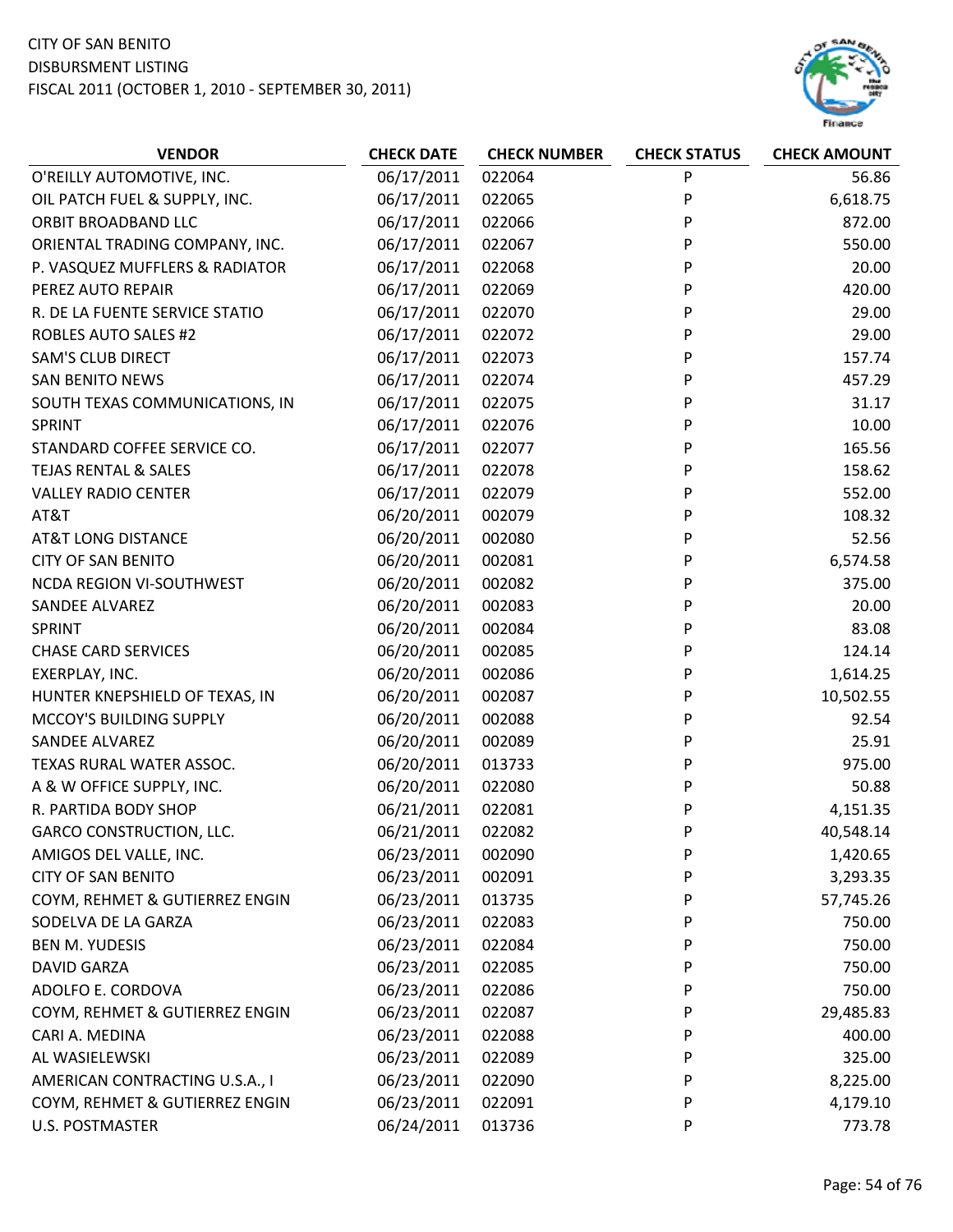

| <b>VENDOR</b>                             | <b>CHECK DATE</b> | <b>CHECK NUMBER</b> | <b>CHECK STATUS</b> | <b>CHECK AMOUNT</b> |
|-------------------------------------------|-------------------|---------------------|---------------------|---------------------|
| OIL PATCH FUEL & SUPPLY, INC.             | 06/24/2011        | 022092              | P                   | 6,894.75            |
| <b>CAMERON COUNTY CHILDREN'S ADVO</b>     | 06/28/2011        | 002092              | P                   | 5,787.36            |
| CASA-CAMERON & WILLACY COUNTY,            | 06/28/2011        | 002094              | P                   | 3,500.00            |
| FEDERAL EXPRESS CORPORATION               | 06/28/2011        | 002096              | P                   | 24.76               |
| OFFICE DEPOT ACC 6113                     | 06/28/2011        | 002097              | P                   | 149.99              |
| <b>RIVER OAKS NURSERY</b>                 | 06/28/2011        | 002098              | P                   | 263.00              |
| TEXAS WORKFORCE COMMISS.                  | 06/28/2011        | 013751              | P                   | 1,262.72            |
| TEXAS A&M UNIVERSITY-KINGSVILL            | 06/28/2011        | 022093              | P                   | 75.00               |
| TEXAS WORKFORCE COMMISS.                  | 06/28/2011        | 022094              | P                   | 1,884.96            |
| <b>GERARDO DELGADO</b>                    | 06/29/2011        | 022095              | P                   | 20.00               |
| RICARDO PEDRAZA                           | 06/29/2011        | 022096              | P                   | 10.00               |
| SAUL P. GOMEZ                             | 06/29/2011        | 022097              | P                   | 20.00               |
| SAN BENITO CHAMBER OF COMMERCE            | 07/01/2011        | 000026              | P                   | 3,500.00            |
| <b>U.S. POSTMASTER</b>                    | 07/01/2011        | 013753              | P                   | 818.06              |
| AGUAWORKS PIPE & SUPPLY, LLC.             | 07/01/2011        | 013754              | P                   | 225.24              |
| ALTIVIA, CORP.                            | 07/01/2011        | 013755              | P                   | 10,301.70           |
| AMIGO BOLT & SUPPLY                       | 07/01/2011        | 013756              | P                   | 6.80                |
| <b>AOC</b>                                | 07/01/2011        | 013757              | P                   | 3,722.05            |
| AT&T                                      | 07/01/2011        | 013758              | P                   | 332.46              |
| <b>BROWNSVILLE PUBLIC UTILITIES B</b>     | 07/01/2011        | 013759              | P                   | 3,050.00            |
| <b>BURTON AUTO SUPPLY</b>                 | 07/01/2011        | 013760              | P                   | 56.01               |
| <b>CAMERON COUNTY IRRIGATION DIST</b>     | 07/01/2011        | 013761              | P                   | 27,146.89           |
| <b>CHASE CARD SERVICES</b>                | 07/01/2011        | 013762              | P                   | 82.00               |
| <b>CITRUS WATER &amp; WASTEWATER ASSO</b> | 07/01/2011        | 013763              | P                   | 17.00               |
| CPL RETAIL ENERGY, LP                     | 07/01/2011        | 013764              | P                   | 172.42              |
| <b>DIRECT ENERGY BUSINESS</b>             | 07/01/2011        | 013765              | ٧                   | 6,421.66            |
| FERGUSON WATERWORKS-MUNICIPAL             | 07/01/2011        | 013766              | P                   | 279.77C             |
| G & K SERVICES                            | 07/01/2011        | 013767              | P                   | 609.74              |
| HD SUPPLY WATERWORKS, LTD.                | 07/01/2011        | 013769              | P                   | 277.00              |
| LOPEZ BROTHERS & CO.                      | 07/01/2011        | 013770              | P                   | 96.50               |
| MCCOY'S BUILDING SUPPLY                   | 07/01/2011        | 013771              | P                   | 284.88              |
| PITNEY BOWES GLOBAL FINANCIAL             | 07/01/2011        | 013772              | P                   | 2,265.00            |
| R. DE LA FUENTE SERVICE STATIO            | 07/01/2011        | 013773              | P                   | 29.00               |
| SIEMENS WATER TECHNOLOGIES LLC            | 07/01/2011        | 013774              | P                   | 290.00              |
| SPRINT                                    | 07/01/2011        | 013775              | P                   | 367.97              |
| UNITED BLOWER, INC.                       | 07/01/2011        | 013776              | P                   | 6,400.00            |
| <b>USA BLUE BOOK</b>                      | 07/01/2011        | 013777              | P                   | 149.23              |
| VERMEER EQUIPMENT OF TEXAS, IN            | 07/01/2011        | 013778              | P                   | 63.23               |
| FERGUSON WATERWORKS-MUNICIPAL             | 07/01/2011        | 013779              | P                   | 3,295.66            |
| <b>ANNA LLANES</b>                        | 07/01/2011        | 022098              | P                   | 7,789.75            |
| A & W OFFICE SUPPLY, INC.                 | 07/01/2011        | 022099              | P                   | 521.60              |
| ALAMO IRON WORKS, INC.                    | 07/01/2011        | 022101              | P                   | 28.52               |
| <b>ALL TRADES</b>                         | 07/01/2011        | 022102              | P                   | 1,415.00            |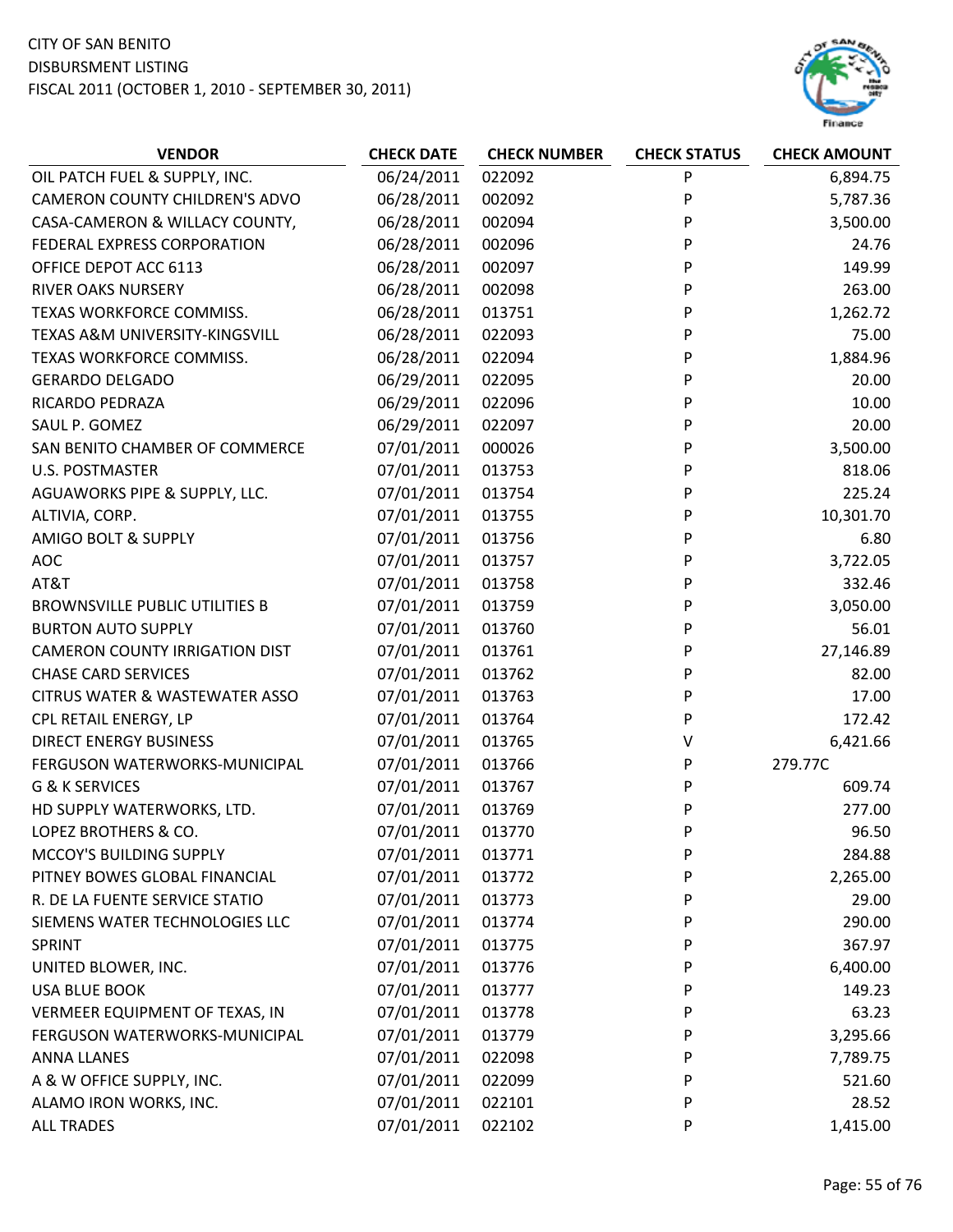

| <b>VENDOR</b>                        | <b>CHECK DATE</b> | <b>CHECK NUMBER</b> | <b>CHECK STATUS</b> | <b>CHECK AMOUNT</b> |
|--------------------------------------|-------------------|---------------------|---------------------|---------------------|
| ALLEGRA PRINT & IMAGING              | 07/01/2011        | 022103              | P                   | 26.00               |
| <b>AMERICAN EXPRESS</b>              | 07/01/2011        | 022104              | P                   | 877.63              |
| <b>AMIGO BOLT &amp; SUPPLY</b>       | 07/01/2011        | 022105              | P                   | 24.75               |
| AT&T                                 | 07/01/2011        | 022106              | P                   | 1,278.04            |
| <b>BAKER &amp; TAYLOR BOOKS</b>      | 07/01/2011        | 022107              | P                   | 389.03              |
| <b>BORDER STATES ELECTRIC SUPPLY</b> | 07/01/2011        | 022108              | P                   | 289.88              |
| <b>BURTON AUTO SUPPLY</b>            | 07/01/2011        | 022109              | P                   | 63.28               |
| <b>CARLOS BENAVIDEZ</b>              | 07/01/2011        | 022110              | P                   | 2,955.00            |
| <b>CASCO INDUSTRIES INC.</b>         | 07/01/2011        | 022111              | P                   | 7,675.00            |
| <b>CHASE CARD SERVICES</b>           | 07/01/2011        | 022112              | P                   | 1,565.20            |
| <b>CHRISTINA SANCHEZ</b>             | 07/01/2011        | 022114              | P                   | 4.74                |
| <b>CIRCLE R FEED MART</b>            | 07/01/2011        | 022115              | P                   | 119.98              |
| DEALERS ELECTRICAL SUPPLY            | 07/01/2011        | 022116              | P                   | 216.13              |
| DEMCO, INC.                          | 07/01/2011        | 022117              | P                   | 1,231.71            |
| <b>EXPERT TIRE</b>                   | 07/01/2011        | 022118              | P                   | 174.18              |
| <b>G &amp; K SERVICES</b>            | 07/01/2011        | 022119              | P                   | 552.56              |
| <b>GCR TIRE CENTERS</b>              | 07/01/2011        | 022121              | P                   | 124.00              |
| <b>GENOVEVA RODRIGUEZ</b>            | 07/01/2011        | 022122              | P                   | 55.00               |
| HOYT BREATHING AIR PRODUCTS          | 07/01/2011        | 022123              | P                   | 508.25              |
| INGRAM LIBRARY SERVICES, INC.        | 07/01/2011        | 022124              | P                   | 43.22               |
| INSCO DISTRIBUTING, INC.             | 07/01/2011        | 022125              | P                   | 170.92              |
| <b>JUNIOR LIBRARY GUILD</b>          | 07/01/2011        | 022126              | P                   | 172.68              |
| L. T. BOSWELL                        | 07/01/2011        | 022127              | P                   | 20.18               |
| <b>LUBE MASTERS</b>                  | 07/01/2011        | 022128              | P                   | 76.20               |
| LYDIA AGUILAR                        | 07/01/2011        | 022129              | P                   | 280.00              |
| MAGIC VALLEY ELECTRICT CO            | 07/01/2011        | 022130              | P                   | 229.05              |
| <b>MANUEL LARA</b>                   | 07/01/2011        | 022131              | P                   | 45.98               |
| <b>MAVERICK INDUSTRIAL</b>           | 07/01/2011        | 022132              | P                   | 90.00               |
| MCCOY'S BUILDING SUPPLY              | 07/01/2011        | 022133              | P                   | 814.45              |
| MOTOROLA INC.                        | 07/01/2011        | 022134              | P                   | 10,499.25           |
| MUNICIPAL SERVICES BUREAU            | 07/01/2011        | 022135              | P                   | 830.10              |
| O'REILLY AUTOMOTIVE, INC.            | 07/01/2011        | 022136              | P                   | 122.06              |
| OIL PATCH FUEL & SUPPLY, INC.        | 07/01/2011        | 022137              | P                   | 6,897.75            |
| PITNEY BOWES GLOBAL FINANCIAL        | 07/01/2011        | 022138              | P                   | 531.00              |
| PITTSBURGH PAINTS                    | 07/01/2011        | 022139              | P                   | 717.15              |
| RIO GRANDE CONCRETE ACCESSORIE       | 07/01/2011        | 022140              | P                   | 116.87              |
| ROBOTRONICS, INC.                    | 07/01/2011        | 022141              | P                   | 438.00              |
| ROERIG OLIVEIRA & FISHER L.L.P       | 07/01/2011        | 022142              | P                   | 2,065.25            |
| ROSALIO LEAL                         | 07/01/2011        | 022143              | P                   | 340.00              |
| <b>SAM'S CLUB DIRECT</b>             | 07/01/2011        | 022144              | P                   | 83.53               |
| SAN BENITO ANIMAL HOSPITAL INC       | 07/01/2011        | 022145              | P                   | 95.00               |
| SAN BENITO CHAMBER OF COMMERCE       | 07/01/2011        | 022146              | P                   | 4,479.16            |
| SAN BENITO NEWS                      | 07/01/2011        | 022147              | P                   | 201.48              |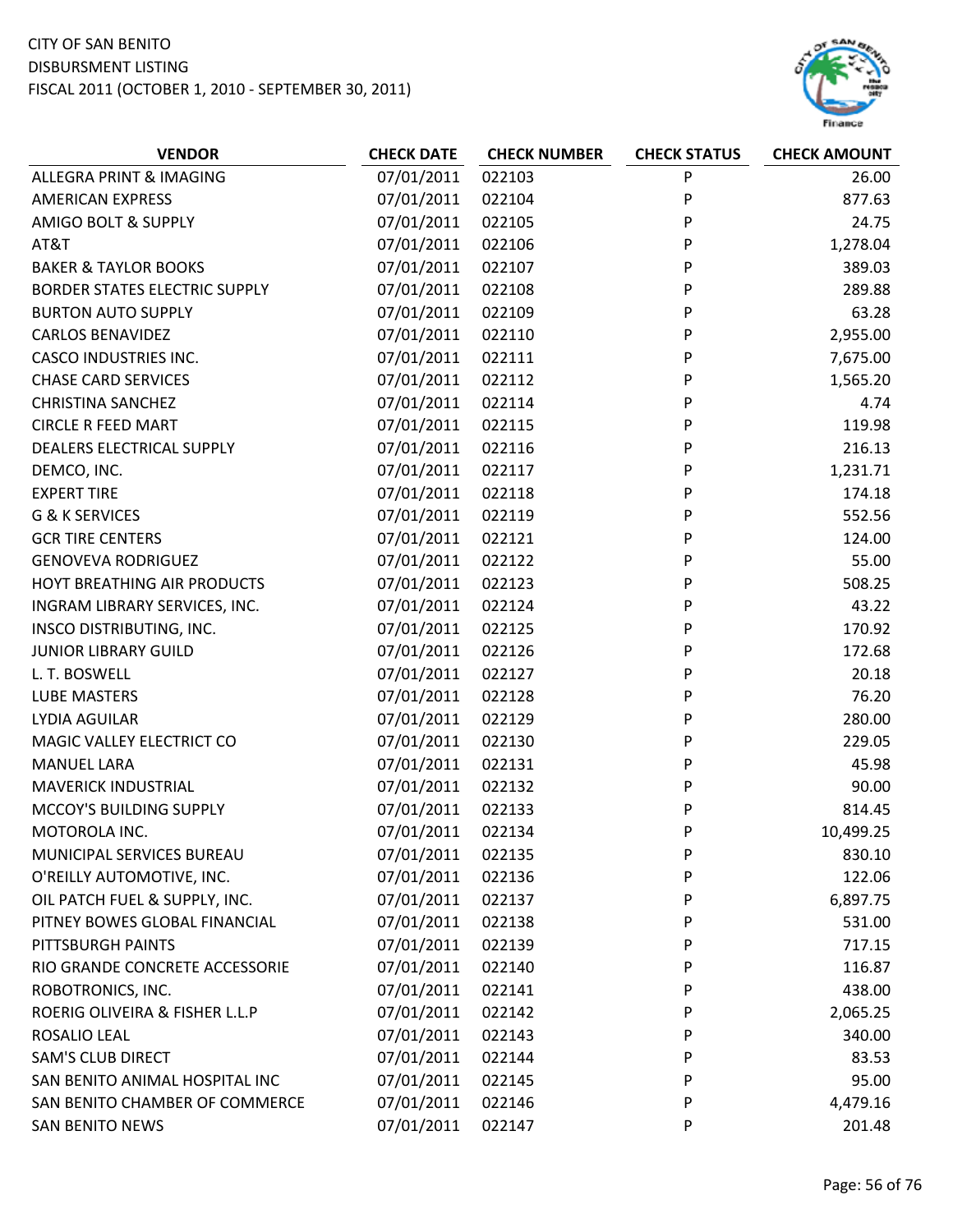

| <b>VENDOR</b>                             | <b>CHECK DATE</b> | <b>CHECK NUMBER</b> | <b>CHECK STATUS</b> | <b>CHECK AMOUNT</b> |
|-------------------------------------------|-------------------|---------------------|---------------------|---------------------|
| SEVERO OCHOA JR.                          | 07/01/2011        | 022148              | P                   | 15.00               |
| SOUTH TEXAS FLAG                          | 07/01/2011        | 022149              | P                   | 182.00              |
| <b>SPRINT</b>                             | 07/01/2011        | 022150              | P                   | 1,406.44            |
| <b>STATE COMPTROLLER</b>                  | 07/01/2011        | 022151              | P                   | 6,126.75            |
| <b>TEJAS RENTAL &amp; SALES</b>           | 07/01/2011        | 022152              | P                   | 158.62              |
| <b>TEXAS GAS SERVICE</b>                  | 07/01/2011        | 022153              | P                   | 38.40               |
| THERMO KING OF SOUTH TEXAS                | 07/01/2011        | 022154              | P                   | 954.13              |
| TONY YZAGUIRRE JR-TAX ASSESSOR            | 07/01/2011        | 022155              | P                   | 170.00              |
| TOPS THE OUTDOOR POWER STORE              | 07/01/2011        | 022156              | P                   | 31.98               |
| TRUCKER'S EQUIPMENT, INC.                 | 07/01/2011        | 022157              | P                   | 40.00               |
| <b>VALLEY IT SOLUTIONS</b>                | 07/01/2011        | 022158              | P                   | 7,000.00            |
| <b>VALLEY RADIO CENTER</b>                | 07/01/2011        | 022159              | P                   | 135.00              |
| <b>ADVANCE AUTO PARTS</b>                 | 07/01/2011        | 022160              | P                   | 590.11              |
| ANTONIO P. GONZALES                       | 07/05/2011        | 022161              | P                   | 110.00              |
| MORADO'S TERMITE & PEST CONTRO            | 07/06/2011        | 013780              | P                   | 295.00              |
| <b>AMERICAN EXPRESS</b>                   | 07/06/2011        | 022162              | P                   | 153.49              |
| ATLAS ENTERPRISES, INC.                   | 07/06/2011        | 022163              | P                   | 6,000.00            |
| <b>CHASE CARD SERVICES</b>                | 07/06/2011        | 022164              | P                   | 1,756.14            |
| <b>FRANK SANCHEZ</b>                      | 07/06/2011        | 022165              | P                   | 30.00               |
| JUAN M. YZAGUIRRE                         | 07/06/2011        | 022166              | P                   | 160.00              |
| JUNE K. FLORES                            | 07/06/2011        | 022167              | P                   | 200.00              |
| MCCOY'S BUILDING SUPPLY                   | 07/06/2011        | 022168              | P                   | 252.32              |
| <b>MORADO'S TERMITE &amp; PEST CONTRO</b> | 07/06/2011        | 022169              | P                   | 630.00              |
| <b>RIVER OAKS NURSERY</b>                 | 07/06/2011        | 022170              | P                   | 566.00              |
| TML INTERGOVERNMENTAL                     | 07/07/2011        | 022171              | P                   | 27,946.17           |
| <b>GARCO CONSTRUCTION, LLC.</b>           | 07/08/2011        | 000010              | P                   | 2,253.00            |
| <b>BEN M. YUDESIS</b>                     | 07/08/2011        | 022172              | P                   | 750.00              |
| <b>DAVID GARZA</b>                        | 07/08/2011        | 022173              | P                   | 750.00              |
| ADOLFO E. CORDOVA                         | 07/08/2011        | 022174              | P                   | 750.00              |
| <b>BILL ELLIOTT</b>                       | 07/08/2011        | 022175              | P                   | 65.00               |
| JOE H. HERNANDEZ                          | 07/08/2011        | 022176              | P                   | 65.00               |
| RENE VILLAFRANCO                          | 07/08/2011        | 022177              | P                   | 65.00               |
| <b>HENRY LOPEZ</b>                        | 07/08/2011        | 022178              | P                   | 21.86               |
| OIL PATCH FUEL & SUPPLY, INC.             | 07/08/2011        | 022179              | P                   | 6,434.75            |
| <b>CAMERON COUNTY IRRIGATION DIST</b>     | 07/08/2011        | 022180              | P                   | 400.00              |
| CPL RETAIL ENERGY, LP                     | 07/11/2011        | 013791              | P                   | 1,284.46            |
| CPL RETAIL ENERGY, LP                     | 07/11/2011        | 022181              | P                   | 5,826.10            |
| <b>U.S. POSTMASTER</b>                    | 07/14/2011        | 013792              | P                   | 773.14              |
| <b>TCEQ</b>                               | 07/14/2011        | 013793              | P                   | 111.00              |
| <b>DIRECT ENERGY BUSINESS</b>             | 07/14/2011        | 013794              | P                   | 33,552.36           |
| CPL RETAIL ENERGY, LP                     | 07/14/2011        | 022184              | P                   | 229.40              |
| <b>DIRECT ENERGY BUSINESS</b>             | 07/14/2011        | 022185              | P                   | 34,011.22           |
| OIL PATCH FUEL & SUPPLY, INC.             | 07/14/2011        | 022187              | P                   | 5,590.75            |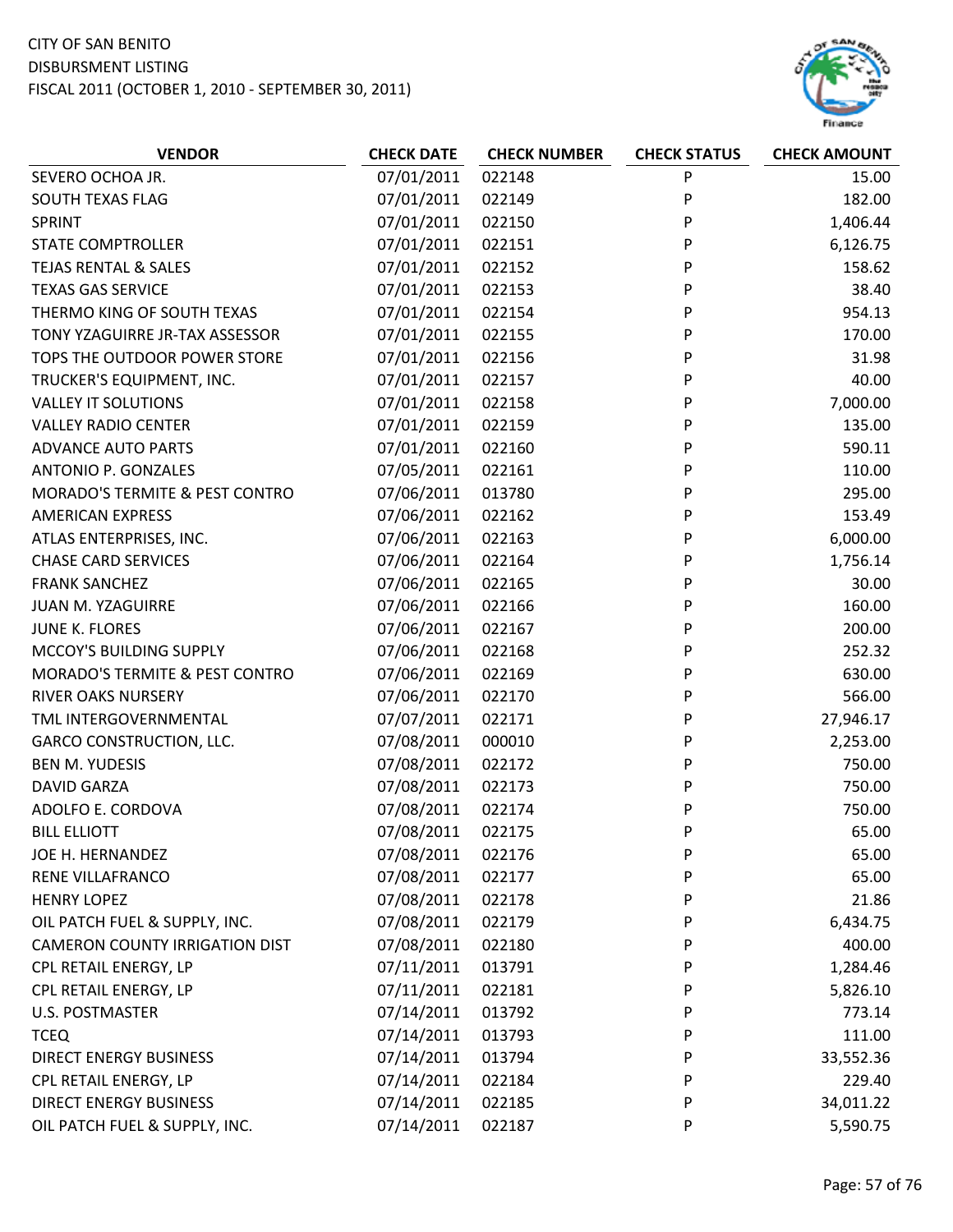

| <b>VENDOR</b>                         | <b>CHECK DATE</b> | <b>CHECK NUMBER</b> | <b>CHECK STATUS</b> | <b>CHECK AMOUNT</b> |
|---------------------------------------|-------------------|---------------------|---------------------|---------------------|
| <b>GRAPHICS CENTER</b>                | 07/15/2011        | 000027              | P                   | 250.00              |
| SAN BENITO MUSEUMS COALITION          | 07/15/2011        | 000028              | P                   | 2,812.50            |
| A & B ENVIRONMENTAL SERVICES,         | 07/15/2011        | 013795              | P                   | 96.00               |
| A TO Z BRAKE SERVICE                  | 07/15/2011        | 013796              | P                   | 5.00                |
| <b>ADVANCE AUTO PARTS</b>             | 07/15/2011        | 013797              | P                   | 197.67              |
| ALAMO IRON WORKS, INC.                | 07/15/2011        | 013798              | P                   | 593.28              |
| ALLIED WASTE SERVICES #863            | 07/15/2011        | 013799              | P                   | 3,193.74            |
| ALTIVIA, CORP.                        | 07/15/2011        | 013800              | P                   | 5,081.96            |
| <b>ALTRA AUTOMATION</b>               | 07/15/2011        | 013801              | P                   | 269.23              |
| <b>AOC</b>                            | 07/15/2011        | 013802              | P                   | 3,116.99            |
| ARROW MAGNOLIA, INC.                  | 07/15/2011        | 013803              | P                   | 159.00              |
| <b>BORDER STATES ELECTRIC SUPPLY</b>  | 07/15/2011        | 013804              | P                   | 117.09              |
| BROWNSVILLE BOOT JACK III, INC        | 07/15/2011        | 013805              | P                   | 150.00              |
| <b>BURTON AUTO SUPPLY</b>             | 07/15/2011        | 013806              | P                   | 29.99               |
| <b>CAMERON COUNTY DRAINAGE DISTRI</b> | 07/15/2011        | 013807              | P                   | 5,551.48            |
| CENTRAL PLUMBING & ELECTRIC SU        | 07/15/2011        | 013808              | P                   | 92.19               |
| CENTRAL READY MIX CONCRETE COM        | 07/15/2011        | 013809              | P                   | 592.00              |
| <b>CHAMELEON INDUSTRIES INC.</b>      | 07/15/2011        | 013810              | P                   | 4,262.50            |
| <b>CHASE CARD SERVICES</b>            | 07/15/2011        | 013811              | P                   | 41.76               |
| DEALERS ELECTRICAL SUPPLY             | 07/15/2011        | 013812              | P                   | 186.60              |
| DSHS CENTRAL LAB MC2004               | 07/15/2011        | 013813              | P                   | 408.00              |
| ERGON ASPHALT AND EMULSIONS, I        | 07/15/2011        | 013814              | P                   | 5,815.89            |
| FERGUSON WATERWORKS-MUNICIPAL         | 07/15/2011        | 013815              | P                   | 1,399.75            |
| FRONTERA MATERIALS, INC               | 07/15/2011        | 013816              | P                   | 4,164.63            |
| <b>GCR TIRE CENTERS</b>               | 07/15/2011        | 013817              | P                   | 676.33              |
| <b>GENERAL CHEMICAL</b>               | 07/15/2011        | 013818              | P                   | 2,925.80            |
| GIDDY-UP DELIVERY SERVICE INC.        | 07/15/2011        | 013819              | P                   | 316.82              |
| <b>GOODE ELECTRIC COMPANY</b>         | 07/15/2011        | 013822              | P                   | 1,301.70            |
| <b>GRAJALES TIRE SHOP</b>             | 07/15/2011        | 013823              | P                   | 88.00               |
| HD SUPPLY WATERWORKS, LTD.            | 07/15/2011        | 013824              | P                   | 1,872.24            |
| <b>HYDRO-PLUS</b>                     | 07/15/2011        | 013825              | P                   | 808.50              |
| JOHNNY'S TRUE VALUE                   | 07/15/2011        | 013826              | P                   | 98.58               |
| LEWIS ELECTRIC MOTORS, INC.           | 07/15/2011        | 013827              | P                   | 156.80              |
| MCCOY'S BUILDING SUPPLY               | 07/15/2011        | 013828              | P                   | 590.42              |
| <b>NEUHAUS &amp; COMPANY</b>          | 07/15/2011        | 013829              | P                   | 9.14                |
| <b>NUECES POWER EQUIPMENT</b>         | 07/15/2011        | 013830              | P                   | 76.72               |
| O'REILLY AUTOMOTIVE, INC.             | 07/15/2011        | 013831              | P                   | 176.79              |
| ODESSA PUMPS & EQUIPMENT, INC.        | 07/15/2011        | 013832              | P                   | 330.71              |
| PATHMARK TRAFFIC PRODUCTS OF T        | 07/15/2011        | 013833              | P                   | 280.00              |
| PEREZ AUTO REPAIR                     | 07/15/2011        | 013834              | P                   | 55.00               |
| RIO GRANDE CONCRETE ACCESSORIE        | 07/15/2011        | 013835              | P                   | 23.26               |
| UNITED RENTALS (NORTH AMERICA)        | 07/15/2011        | 013836              | P                   | 233.92              |
| SENDERO SOUTH COMPANY                 | 07/15/2011        | 013837              | P                   | 202.60              |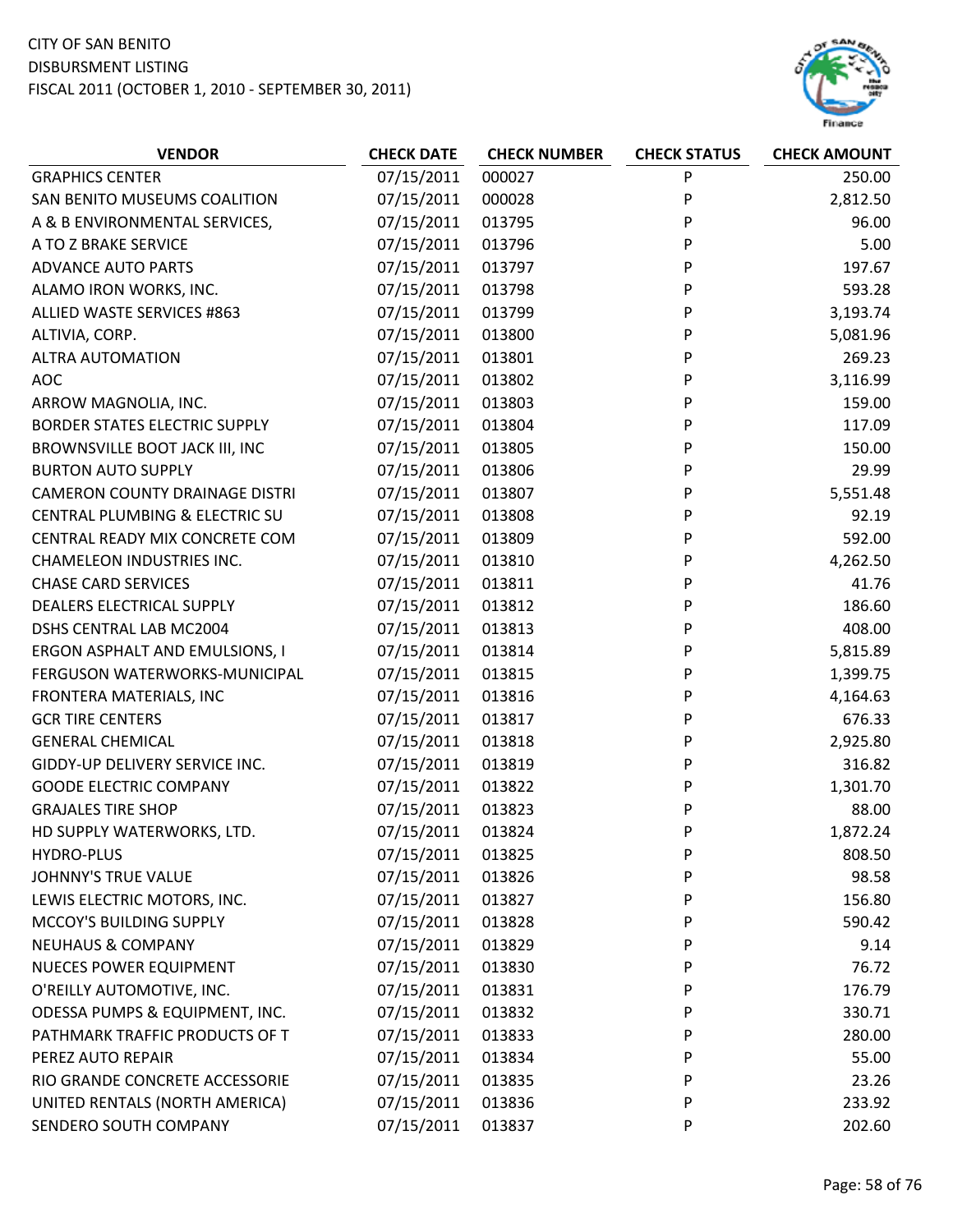

| <b>VENDOR</b>                         | <b>CHECK DATE</b> | <b>CHECK NUMBER</b> | <b>CHECK STATUS</b> | <b>CHECK AMOUNT</b> |
|---------------------------------------|-------------------|---------------------|---------------------|---------------------|
| INDUSTRIAL DISTRIBUTION GROUP         | 07/15/2011        | 013838              | P                   | 129.31              |
| <b>USA BLUE BOOK</b>                  | 07/15/2011        | 013839              | P                   | 347.08              |
| WTS INDUSTRIAL SOLUTIONS, INC.        | 07/15/2011        | 013840              | P                   | 4,611.15            |
| <b>JOSEFA GARCIA GONZALEZ</b>         | 07/15/2011        | 022188              | P                   | 23.00               |
| 77 TRANSMISSION SHOP                  | 07/15/2011        | 022189              | P                   | 2,000.00            |
| <b>ADVANCE AUTO PARTS</b>             | 07/15/2011        | 022190              | P                   | 303.20              |
| ALICE SOUTHERN EQUIPMENT SERVI        | 07/15/2011        | 022191              | P                   | 166.00              |
| ALL VALLEY DRUG SCREENS               | 07/15/2011        | 022192              | P                   | 345.00              |
| ALL VALLEY FAMILY MEDICAL, PLL        | 07/15/2011        | 022193              | P                   | 450.00              |
| ALLEGRA PRINT & IMAGING               | 07/15/2011        | 022194              | P                   | 16.14               |
| <b>AMERICAN EXPRESS</b>               | 07/15/2011        | 022195              | P                   | 32.42               |
| ARGUS SECURITY SYSTEMS                | 07/15/2011        | 022196              | P                   | 508.40              |
| <b>BAKER &amp; TAYLOR BOOKS</b>       | 07/15/2011        | 022197              | P                   | 149.96              |
| BROWNSVILLE BOOT JACK III, INC        | 07/15/2011        | 022198              | P                   | 256.88              |
| <b>BURTON AUTO SUPPLY</b>             | 07/15/2011        | 022199              | P                   | 812.59              |
| CARI A. MEDINA                        | 07/15/2011        | 022200              | P                   | 270.00              |
| <b>CARLOS BENAVIDEZ</b>               | 07/15/2011        | 022201              | P                   | 295.00              |
| <b>CENTER POINT LARGE PRINT</b>       | 07/15/2011        | 022202              | P                   | 248.04              |
| <b>CHASE CARD SERVICES</b>            | 07/15/2011        | 022203              | P                   | 1,057.62            |
| CHIEF SUPPLY CORPORATION, INC.        | 07/15/2011        | 022204              | P                   | 373.03              |
| <b>CLEAN MACHINE</b>                  | 07/15/2011        | 022205              | P                   | 131.00              |
| <b>CODE BLUE</b>                      | 07/15/2011        | 022206              | P                   | 219.00              |
| <b>CULLIGAN WATER</b>                 | 07/15/2011        | 022207              | P                   | 24.00               |
| DEALERS ELECTRICAL SUPPLY             | 07/15/2011        | 022208              | P                   | 434.99              |
| DENTON, NAVARRO, ROCHA & BERNA        | 07/15/2011        | 022209              | P                   | 6,335.00            |
| <b>EWING IRRIGATION PRODUCTS, INC</b> | 07/15/2011        | 022210              | P                   | 144.20              |
| <b>EXPERT TIRE</b>                    | 07/15/2011        | 022211              | P                   | 447.96              |
| <b>GLORIA'S SPECIALTY CAKES</b>       | 07/15/2011        | 022212              | P                   | 48.00               |
| <b>GRAJALES TIRE SHOP</b>             | 07/15/2011        | 022213              | P                   | 115.00              |
| <b>GULF COAST PAPER CO. INC.</b>      | 07/15/2011        | 022214              | P                   | 1,132.48            |
| HARLINGEN DOOR COMPANY, INC.          | 07/15/2011        | 022215              | P                   | 90.00               |
| INGRAM LIBRARY SERVICES, INC.         | 07/15/2011        | 022216              | P                   | 46.27               |
| <b>JOHNNY'S TRUE VALUE</b>            | 07/15/2011        | 022217              | P                   | 309.76              |
| <b>GATEWAY</b>                        | 07/15/2011        | 022218              | P                   | 69.54               |
| L. T. BOSWELL                         | 07/15/2011        | 022219              | P                   | 264.21              |
| <b>MARTHA McCLAIN</b>                 | 07/15/2011        | 022220              | P                   | 50.96               |
| MCCOY'S BUILDING SUPPLY               | 07/15/2011        | 022221              | P                   | 176.76              |
| MENTALIX, INC.                        | 07/15/2011        | 022222              | P                   | 4,590.00            |
| <b>NEUHAUS &amp; COMPANY</b>          | 07/15/2011        | 022223              | P                   | 119.17              |
| <b>NUECES POWER EQUIPMENT</b>         | 07/15/2011        | 022224              | P                   | 42.10               |
| O'REILLY AUTOMOTIVE, INC.             | 07/15/2011        | 022225              | P                   | 202.97              |
| ORBIT BROADBAND LLC                   | 07/15/2011        | 022226              | P                   | 245.00              |
| R. DE LA FUENTE SERVICE STATIO        | 07/15/2011        | 022227              | P                   | 14.50               |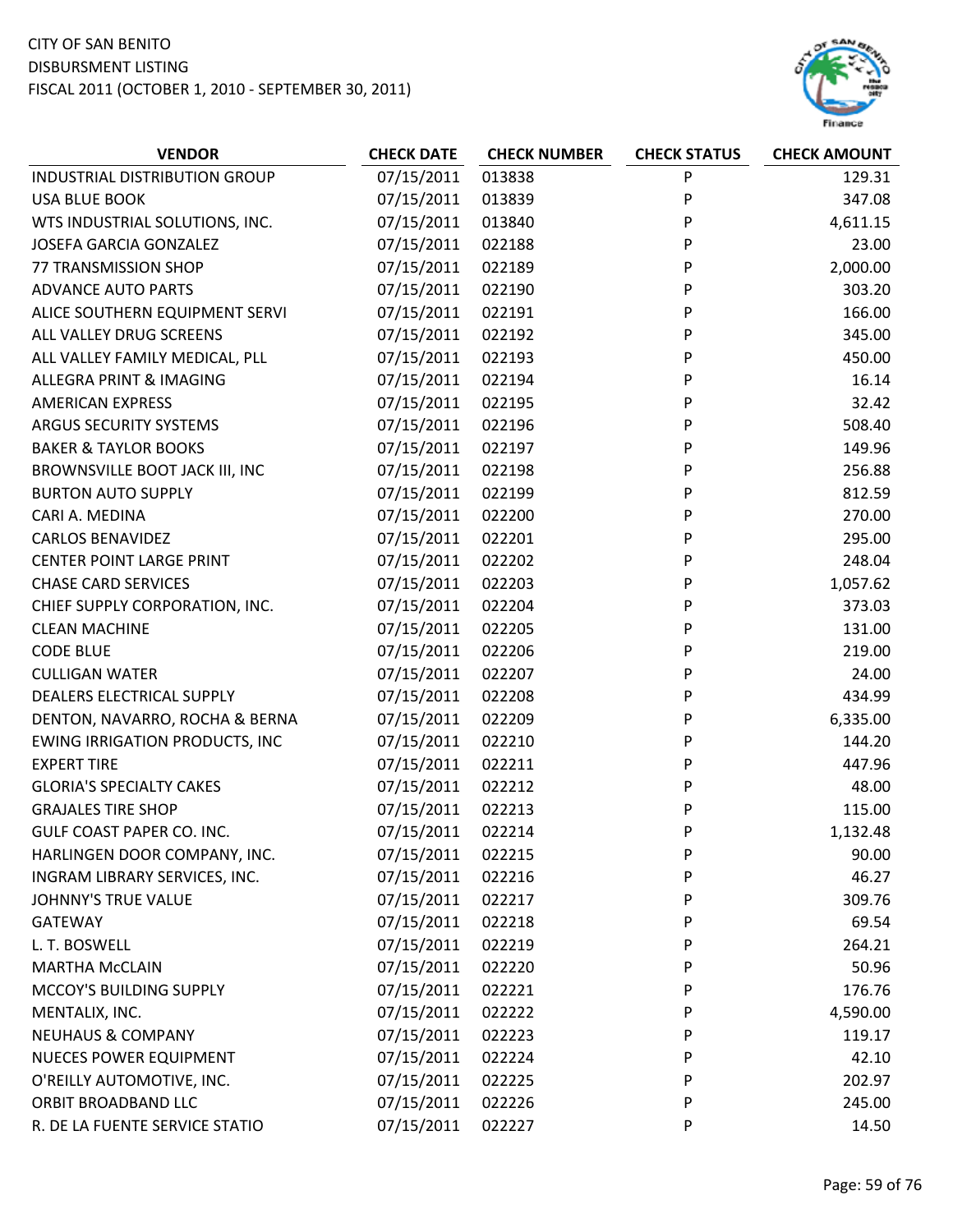

| <b>VENDOR</b>                         | <b>CHECK DATE</b> | <b>CHECK NUMBER</b> | <b>CHECK STATUS</b> | <b>CHECK AMOUNT</b> |
|---------------------------------------|-------------------|---------------------|---------------------|---------------------|
| <b>RENTAL WORLD</b>                   | 07/15/2011        | 022228              | P                   | 101.30              |
| RIO GRANDE CONCRETE ACCESSORIE        | 07/15/2011        | 022229              | P                   | 489.75              |
| SALOME'S CATERING SERVICES            | 07/15/2011        | 022230              | P                   | 188.27              |
| <b>SAM'S CLUB DIRECT</b>              | 07/15/2011        | 022231              | P                   | 349.48              |
| <b>SAN BENITO NEWS</b>                | 07/15/2011        | 022232              | P                   | 218.40              |
| SOUTHERN AIR HEATING & COOLING        | 07/15/2011        | 022233              | P                   | 4,741.31            |
| STANDARD COFFEE SERVICE CO.           | 07/15/2011        | 022234              | P                   | 58.25               |
| TEXAS A&M UNIVERSITY-KINGSVILL        | 07/15/2011        | 022235              | P                   | 250.00              |
| TEXAS DEPARTMENT OF PUBLIC SAF        | 07/15/2011        | 022236              | P                   | 2.00                |
| TIRES & TUBES OF SAN BENITO           | 07/15/2011        | 022237              | P                   | 51.36               |
| TOPS THE OUTDOOR POWER STORE          | 07/15/2011        | 022238              | P                   | 338.80              |
| <b>VALLEY RADIO CENTER</b>            | 07/15/2011        | 022239              | P                   | 541.00              |
| WAL-MART COMMUNITY/GECRB              | 07/15/2011        | 022240              | P                   | 65.96               |
| <b>STATE COMPTROLLER</b>              | 07/18/2011        | 000000              | P                   | 85,624.10           |
| <b>STATE COMPTROLLER</b>              | 07/18/2011        | 022241              | P                   | 286.20              |
| <b>GARCO CONSTRUCTION, LLC.</b>       | 07/20/2011        | 000011              | P                   | 2,700.00            |
| <b>TEEX-EUPWTI</b>                    | 07/20/2011        | 013851              | P                   | 500.00              |
| ALLIED WASTE SERVICES #863            | 07/20/2011        | 013852              | P                   | 151,226.54          |
| <b>DIRECT ENERGY BUSINESS</b>         | 07/20/2011        | 013853              | P                   | 8,015.25            |
| UTILITY SERVICE COMPANY, INC.         | 07/20/2011        | 013854              | P                   | 47,007.50           |
| WAL-MART COMMUNITY/GECRB              | 07/20/2011        | 022242              | P                   | 54.13               |
| MINERVA CANTU                         | 07/20/2011        | 022243              | P                   | 280.00              |
| TEXAS BUSINESS CONFERENCE-TWC         | 07/20/2011        | 022244              | P                   | 85.00               |
| <b>DIRECT ENERGY BUSINESS</b>         | 07/20/2011        | 022245              | P                   | 2,508.13            |
| <b>VALLEY IT SOLUTIONS</b>            | 07/20/2011        | 022246              | P                   | 7,000.00            |
| AMIGOS DEL VALLE, INC.                | 07/21/2011        | 002099              | P                   | 1,499.85            |
| AT&T                                  | 07/21/2011        | 002100              | P                   | 108.32              |
| <b>CAMERON COUNTY CHILDREN'S ADVO</b> | 07/21/2011        | 002101              | P                   | 1,574.78            |
| CASA-CAMERON & WILLACY COUNTY,        | 07/21/2011        | 002102              | P                   | 500.00              |
| <b>CHASE CARD SERVICES</b>            | 07/21/2011        | 002103              | P                   | 323.25              |
| SAN BENITO BOYS & GIRLS CLUB          | 07/21/2011        | 002105              | P                   | 3,846.51            |
| <b>SANDEE ALVAREZ</b>                 | 07/21/2011        | 002106              | P                   | 80.00               |
| <b>CHASE CARD SERVICES</b>            | 07/21/2011        | 002108              | P                   | 286.71              |
| <b>CITY OF SAN BENITO</b>             | 07/21/2011        | 002110              | P                   | 6,263.91            |
| <b>CHASE CARD SERVICES</b>            | 07/21/2011        | 002112              | P                   | 279.57              |
| DATAMATIC, INC.                       | 07/21/2011        | 013855              | P                   | 335.59              |
| <b>DIRECT ENERGY BUSINESS</b>         | 07/21/2011        | 013856              | P                   | 6,655.17            |
| <b>DIRECT ENERGY BUSINESS</b>         | 07/21/2011        | 022247              | P                   | 4,960.98            |
| SOUTHERN AIR HEATING & COOLING        | 07/21/2011        | 022248              | P                   | 3,442.50            |
| <b>AMERICAN EXPRESS</b>               | 07/25/2011        | 013857              | P                   | 153.96              |
| U.S. POSTMASTER                       | 07/25/2011        | 013858              | P                   | 772.99              |
| <b>AMERICAN EXPRESS</b>               | 07/25/2011        | 022249              | P                   | 1,183.03            |
| <b>AMERICAN EXPRESS</b>               | 07/25/2011        | 022252              | P                   | 1,255.11            |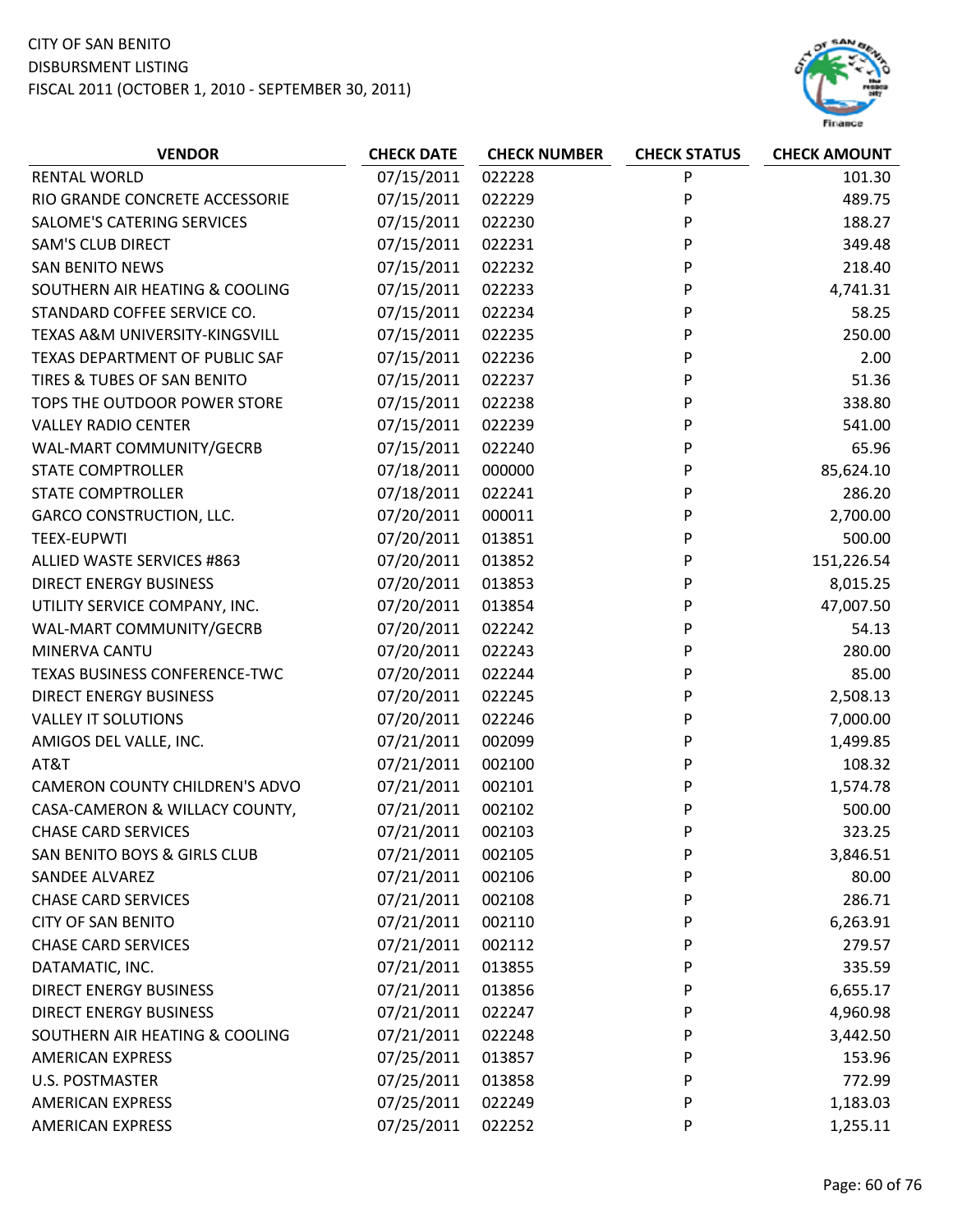

| <b>VENDOR</b>                         | <b>CHECK DATE</b> | <b>CHECK NUMBER</b> | <b>CHECK STATUS</b> | <b>CHECK AMOUNT</b> |
|---------------------------------------|-------------------|---------------------|---------------------|---------------------|
| <b>CHASE CARD SERVICES</b>            | 07/26/2011        | 013859              | P                   | 309.98              |
| <b>DIRECT ENERGY BUSINESS</b>         | 07/26/2011        | 013860              | P                   | 32.35               |
| <b>CHASE CARD SERVICES</b>            | 07/26/2011        | 022253              | P                   | 897.71              |
| MAGIC VALLEY ELECTRICT CO             | 07/26/2011        | 022255              | P                   | 222.75              |
| PITNEY BOWES INC.                     | 07/26/2011        | 022256              | P                   | 3,000.00            |
| UNION PACIFIC RAILROAD COMPANY        | 07/26/2011        | 022257              | P                   | 2,000.00            |
| <b>VALLEY MORNING STAR</b>            | 07/26/2011        | 022258              | P                   | 126.00              |
| THE JEWELRY WORKSHOP                  | 07/27/2011        | 000012              | P                   | 783.17              |
| SAN BENITO CHAMBER OF COMMERCE        | 07/27/2011        | 000029              | P                   | 2,200.00            |
| A & B ENVIRONMENTAL SERVICES,         | 07/27/2011        | 013861              | P                   | 260.00              |
| A & W OFFICE SUPPLY, INC.             | 07/27/2011        | 013862              | P                   | 4.94                |
| <b>ADVANCE AUTO PARTS</b>             | 07/27/2011        | 013863              | P                   | 393.80              |
| ALTIVIA, CORP.                        | 07/27/2011        | 013864              | P                   | 4,140.67            |
| ANA-LAB CORP.                         | 07/27/2011        | 013865              | P                   | 2,690.00            |
| <b>AOC</b>                            | 07/27/2011        | 013866              | P                   | 714.40              |
| <b>ARNOLD'S AUTO REPAIRS</b>          | 07/27/2011        | 013867              | P                   | 1,427.74            |
| <b>AT&amp;T LONG DISTANCE</b>         | 07/27/2011        | 013868              | P                   | 70.11               |
| <b>BALCH MACHINE CO., INC.</b>        | 07/27/2011        | 013869              | P                   | 825.00              |
| <b>BORDER STATES ELECTRIC SUPPLY</b>  | 07/27/2011        | 013870              | P                   | 617.22              |
| BROWNSVILLE BOOT JACK III, INC        | 07/27/2011        | 013871              | P                   | 44.99               |
| <b>BROWNSVILLE PUBLIC UTILITIES B</b> | 07/27/2011        | 013872              | P                   | 3,360.00            |
| <b>BURTON AUTO SUPPLY</b>             | 07/27/2011        | 013873              | P                   | 33.79               |
| CENTRAL READY MIX CONCRETE COM        | 07/27/2011        | 013874              | P                   | 1,360.00            |
| <b>CHAMELEON INDUSTRIES INC.</b>      | 07/27/2011        | 013875              | P                   | 4,262.50            |
| DEALERS ELECTRICAL SUPPLY             | 07/27/2011        | 013876              | P                   | 120.10              |
| DSHS CENTRAL LAB MC2004               | 07/27/2011        | 013877              | P                   | 684.00              |
| FERGUSON WATERWORKS-MUNICIPAL         | 07/27/2011        | 013878              | P                   | 2,037.69            |
| FRONTERA MATERIALS, INC               | 07/27/2011        | 013879              | P                   | 3,104.77            |
| G & K SERVICES                        | 07/27/2011        | 013880              | P                   | 613.29              |
| <b>GCR TIRE CENTERS</b>               | 07/27/2011        | 013882              | P                   | 52.30               |
| <b>GENERAL CHEMICAL</b>               | 07/27/2011        | 013883              | P                   | 10,087.96           |
| GIDDY-UP DELIVERY SERVICE INC.        | 07/27/2011        | 013884              | P                   | 375.18              |
| <b>GOODE ELECTRIC COMPANY</b>         | 07/27/2011        | 013887              | P                   | 909.15              |
| <b>GRAJALES TIRE SHOP</b>             | 07/27/2011        | 013888              | P                   | 7.00                |
| <b>HACH COMPANY</b>                   | 07/27/2011        | 013889              | P                   | 320.96              |
| HD SUPPLY WATERWORKS, LTD.            | 07/27/2011        | 013890              | P                   | 496.53              |
| <b>HYDRO-PLUS</b>                     | 07/27/2011        | 013891              | P                   | 2,365.00            |
| ITT WATER AND WASTEWATER USA          | 07/27/2011        | 013892              | P                   | 13,321.62           |
| LEWIS ELECTRIC MOTORS, INC.           | 07/27/2011        | 013893              | P                   | 8,795.46            |
| MATHESON TRI-GAS, INC.                | 07/27/2011        | 013894              | P                   | 54.75               |
| MCCOY'S BUILDING SUPPLY               | 07/27/2011        | 013895              | P                   | 58.56               |
| ODESSA PUMPS & EQUIPMENT, INC.        | 07/27/2011        | 013896              | P                   | 259.35              |
| R. DE LA FUENTE SERVICE STATIO        | 07/27/2011        | 013897              | P                   | 14.50               |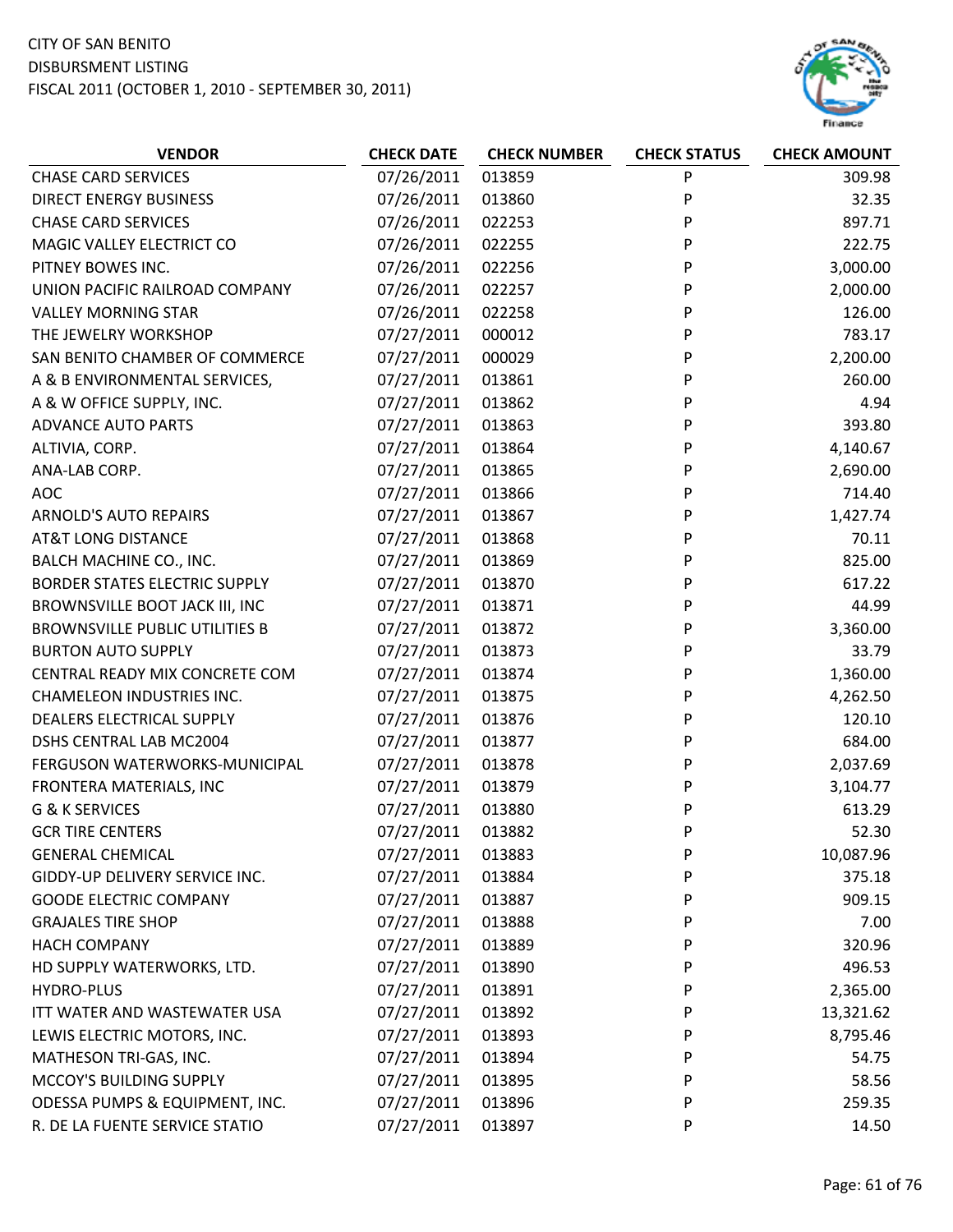

| <b>VENDOR</b>                             | <b>CHECK DATE</b> | <b>CHECK NUMBER</b> | <b>CHECK STATUS</b> | <b>CHECK AMOUNT</b> |
|-------------------------------------------|-------------------|---------------------|---------------------|---------------------|
| RHYNER CONSTRUCTION SERVICES I            | 07/27/2011        | 013898              | P                   | 1,200.00            |
| <b>SALSBURY INDUSTRIES</b>                | 07/27/2011        | 013899              | P                   | 284.10              |
| INDUSTRIAL DISTRIBUTION GROUP             | 07/27/2011        | 013900              | P                   | 106.04              |
| SOUTH TEXAS INTERNATIONAL TRUC            | 07/27/2011        | 013901              | P                   | 772.20              |
| <b>SPRINT</b>                             | 07/27/2011        | 013902              | P                   | 369.93              |
| TERRA RENEWAL WEST, LLC                   | 07/27/2011        | 013903              | P                   | 3,430.00            |
| TOPS THE OUTDOOR POWER STORE              | 07/27/2011        | 013904              | P                   | 167.31              |
| <b>VALLEY INSTRUMENT</b>                  | 07/27/2011        | 013905              | P                   | 270.00              |
| <b>ADVANCE AUTO PARTS</b>                 | 07/27/2011        | 022260              | P                   | 640.56              |
| ALAMO IRON WORKS, INC.                    | 07/27/2011        | 022262              | P                   | 127.98              |
| <b>AMERICAN EXPRESS</b>                   | 07/27/2011        | 022263              | P                   | 344.98              |
| <b>AT&amp;T LONG DISTANCE</b>             | 07/27/2011        | 022264              | P                   | 275.11              |
| <b>BAKER &amp; TAYLOR BOOKS</b>           | 07/27/2011        | 022265              | P                   | 134.03              |
| <b>BEAVER LAND &amp; LAWN</b>             | 07/27/2011        | 022266              | P                   | 225.00              |
| BETTS OIL & BUTANE INC.                   | 07/27/2011        | 022267              | P                   | 15,062.60           |
| <b>BORDER ENGINE REBUILDERS &amp; DIE</b> | 07/27/2011        | 022268              | P                   | 1,688.97            |
| <b>BORDER STATES ELECTRIC SUPPLY</b>      | 07/27/2011        | 022269              | P                   | 39.66               |
| <b>BREATH TEST SERVICES</b>               | 07/27/2011        | 022270              | P                   | 2,000.00            |
| <b>BURTON AUTO SUPPLY</b>                 | 07/27/2011        | 022271              | P                   | 53.30               |
| CAREY SHEET METAL SHOP, INC.              | 07/27/2011        | 022272              | P                   | 284.00              |
| CDW GOVERNMENT, INC.                      | 07/27/2011        | 022273              | P                   | 832.68              |
| <b>CHASE CARD SERVICES</b>                | 07/27/2011        | 022274              | P                   | 322.55              |
| CHURCH OF CHRIST OF LATTER DAY            | 07/27/2011        | 022275              | P                   | 280.00              |
| <b>CLEAN MACHINE</b>                      | 07/27/2011        | 022276              | P                   | 214.00              |
| <b>CULLIGAN WATER</b>                     | 07/27/2011        | 022277              | P                   | 164.05              |
| D & R GLASS ETC INC.                      | 07/27/2011        | 022278              | P                   | 165.00              |
| DEMCO, INC.                               | 07/27/2011        | 022279              | P                   | 93.43               |
| DICK OFFICE SUPPLY, INC.                  | 07/27/2011        | 022280              | P                   | 59.90               |
| <b>ENRIQUE HERNANDEZ</b>                  | 07/27/2011        | 022281              | P                   | 280.00              |
| <b>EXPERT TIRE</b>                        | 07/27/2011        | 022282              | P                   | 872.92              |
| <b>EXXON / FLEET SERVICES</b>             | 07/27/2011        | 022283              | P                   | 50.00               |
| FEDERAL EXPRESS CORPORATION               | 07/27/2011        | 022284              | P                   | 6.84                |
| G & K SERVICES                            | 07/27/2011        | 022285              | P                   | 614.91              |
| <b>GARCIA TOWING</b>                      | 07/27/2011        | 022287              | P                   | 80.00               |
| <b>GCR TIRE CENTERS</b>                   | 07/27/2011        | 022288              | P                   | 1,216.91            |
| GEORGE CUNNINGHAM CO, INC                 | 07/27/2011        | 022289              | P                   | 1,445.13            |
| <b>GRAJALES TIRE SHOP</b>                 | 07/27/2011        | 022290              | P                   | 7.00                |
| HARLINGEN DOOR COMPANY, INC.              | 07/27/2011        | 022291              | P                   | 360.00              |
| INSCO DISTRIBUTING, INC.                  | 07/27/2011        | 022292              | P                   | 87.65               |
| JOHNNY'S TRUE VALUE                       | 07/27/2011        | 022293              | P                   | 7.34                |
| L. T. BOSWELL                             | 07/27/2011        | 022294              | P                   | 360.49              |
| LINEBARGER GOGGAN BLAIR & SAMP            | 07/27/2011        | 022295              | P                   | 8,453.02            |
| LOWER RIO GRANDE VALLEY                   | 07/27/2011        | 022296              | P                   | 3,710.00            |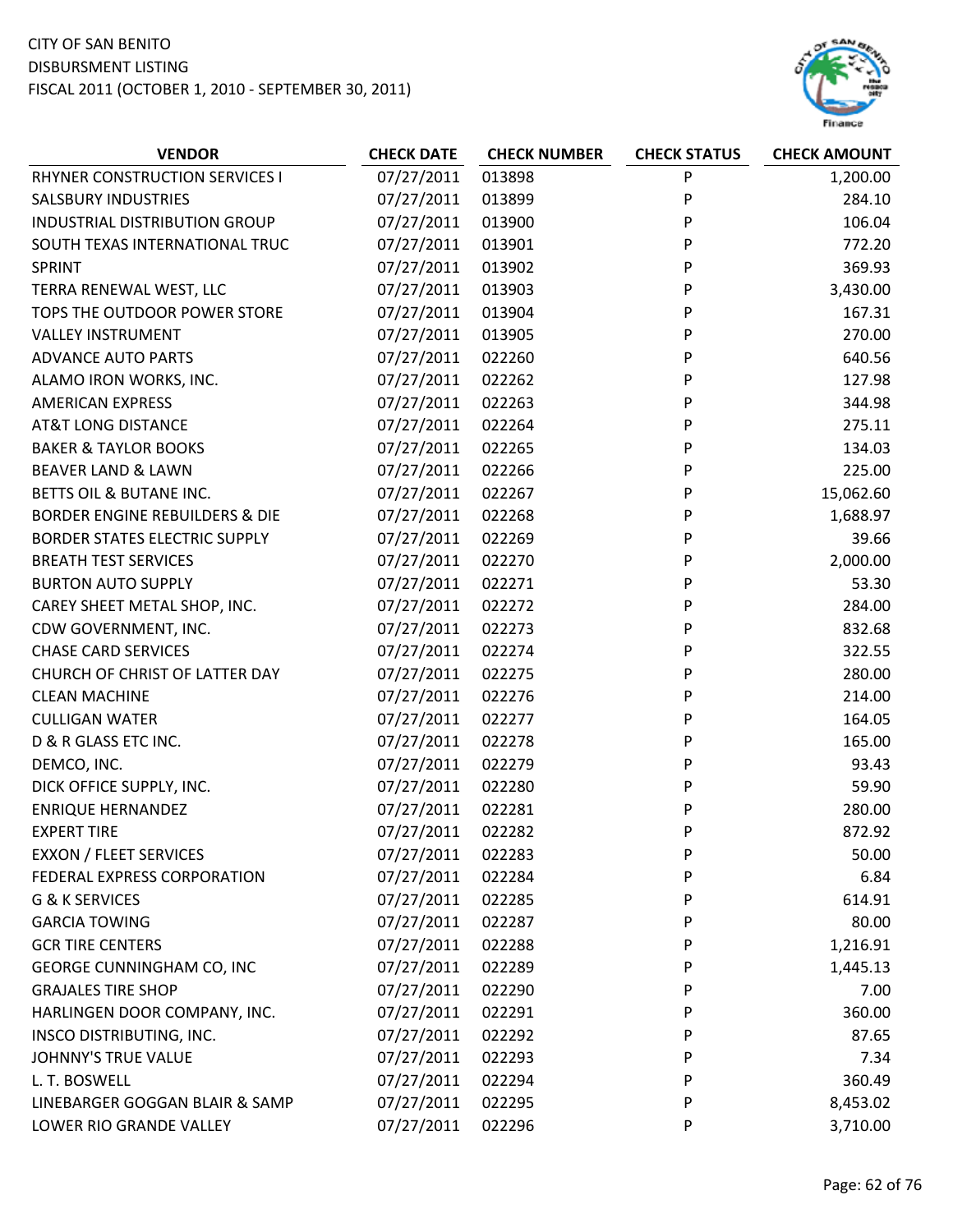

| <b>LUBE MASTERS</b><br>07/27/2011<br>022297<br>P<br>14.50<br>P<br>MARIA DE JESUS HERNANDEZ<br>07/27/2011<br>022298<br>280.00<br>07/27/2011<br>P<br>215.00<br>MATHESON TRI-GAS, INC.<br>022299<br>P<br><b>MAVERICK INDUSTRIAL</b><br>07/27/2011<br>022300<br>90.00<br>MCCOY'S BUILDING SUPPLY<br>07/27/2011<br>022301<br>P<br>165.87<br>MJ SCREEN PRINT<br>07/27/2011<br>022302<br>P<br>949.50<br>P<br>07/27/2011<br>022303<br>452.01<br>MUNICIPAL SERVICES BUREAU<br><b>NEUHAUS &amp; COMPANY</b><br>07/27/2011<br>022304<br>P<br>299.00<br>O'REILLY AUTOMOTIVE, INC.<br>07/27/2011<br>022305<br>P<br>13.44<br>OMNI BASE SERVICES OF TEXAS<br>07/27/2011<br>P<br>2,250.00<br>022306<br>P<br>245.00<br>ORBIT BROADBAND LLC<br>07/27/2011<br>022307<br>PEREZ AUTO REPAIR<br>07/27/2011<br>022308<br>P<br>245.00<br>P<br>PROFESSIONAL PRINTING, INC.<br>07/27/2011<br>022309<br>195.00<br>P<br>07/27/2011<br>022310<br>14.50<br>R. DE LA FUENTE SERVICE STATIO<br>2,020.00<br>07/27/2011<br>P<br><b>RENTAL WORLD</b><br>022311<br>P<br>07/27/2011<br>022312<br>540.00<br>RICARDO GARCIA<br>07/27/2011<br>022314<br>P<br>24.10<br>RISO, INC.<br>ROERIG OLIVEIRA & FISHER L.L.P<br>022315<br>P<br>6,720.58<br>07/27/2011<br>P<br>07/27/2011<br>022316<br>35.84<br>SALOME'S CATERING SERVICES<br><b>SAM'S CLUB DIRECT</b><br>07/27/2011<br>022317<br>P<br>320.86<br>P<br>07/27/2011<br>140.16<br><b>SAN BENITO NEWS</b><br>022318<br>SILVA'S TRANSMISSION CENTER<br>07/27/2011<br>022319<br>P<br>800.00<br>07/27/2011<br>022320<br>P<br>213.00<br>SMITH-REAGAN INSURANCE AGENCY<br>07/27/2011<br>022321<br>P<br>1,445.47<br><b>SPRINT</b><br>P<br>022322<br>400.67<br>SYSCO SAN ANTONIO INC.<br>07/27/2011<br>P<br>07/27/2011<br>022323<br>1,148.05<br>TEJAS RENTAL & SALES<br><b>TEXAS GAS SERVICE</b><br>07/27/2011<br>022324<br>P<br>38.40<br>07/27/2011<br>P<br>TOPS THE OUTDOOR POWER STORE<br>022325<br>279.75<br>07/27/2011<br>022326<br>386.25<br>VALLEY BAPTIST MEDICAL CENTER<br>P<br>07/27/2011<br>022327<br>P<br>134.00<br><b>VALLEY RADIO CENTER</b><br>07/27/2011<br>SPRINT<br>022328<br>P<br>10.00<br>07/28/2011<br>022329<br>328.72<br>A & W OFFICE SUPPLY, INC.<br>P<br>07/29/2011<br>30.00<br><b>DAVID PERALES</b><br>013906<br>P<br>07/29/2011<br>30.00<br><b>JUAN HUITRON</b><br>013907<br>P<br>07/29/2011<br>750.00<br><b>BEN M. YUDESIS</b><br>022330<br>P<br>07/29/2011<br><b>DAVID GARZA</b><br>022331<br>750.00<br>P<br>ADOLFO E. CORDOVA<br>07/29/2011<br>750.00<br>022332<br>P<br>CARI A. MEDINA<br>08/02/2011<br>022333<br>P<br>240.00<br>JOE H. HERNANDEZ<br>08/03/2011<br>80.00<br>022334<br>P<br>08/04/2011<br>219.90<br>SAN BENITO HISTORICAL SOCIETY<br>000030<br>P<br>08/04/2011<br><b>U.S. POSTMASTER</b><br>013908<br>815.44<br>P<br>08/04/2011<br>ALLIED WASTE SERVICES #863<br>013909<br>P<br>982.71 | <b>VENDOR</b> | <b>CHECK DATE</b> | <b>CHECK NUMBER</b> | <b>CHECK STATUS</b> | <b>CHECK AMOUNT</b> |
|--------------------------------------------------------------------------------------------------------------------------------------------------------------------------------------------------------------------------------------------------------------------------------------------------------------------------------------------------------------------------------------------------------------------------------------------------------------------------------------------------------------------------------------------------------------------------------------------------------------------------------------------------------------------------------------------------------------------------------------------------------------------------------------------------------------------------------------------------------------------------------------------------------------------------------------------------------------------------------------------------------------------------------------------------------------------------------------------------------------------------------------------------------------------------------------------------------------------------------------------------------------------------------------------------------------------------------------------------------------------------------------------------------------------------------------------------------------------------------------------------------------------------------------------------------------------------------------------------------------------------------------------------------------------------------------------------------------------------------------------------------------------------------------------------------------------------------------------------------------------------------------------------------------------------------------------------------------------------------------------------------------------------------------------------------------------------------------------------------------------------------------------------------------------------------------------------------------------------------------------------------------------------------------------------------------------------------------------------------------------------------------------------------------------------------------------------------------------------------------------------------------------------------------------------------------------------------------------------------------------------------------------------------------------------------------------------------------------------------------------------------------------------------------------------------------------------------------|---------------|-------------------|---------------------|---------------------|---------------------|
|                                                                                                                                                                                                                                                                                                                                                                                                                                                                                                                                                                                                                                                                                                                                                                                                                                                                                                                                                                                                                                                                                                                                                                                                                                                                                                                                                                                                                                                                                                                                                                                                                                                                                                                                                                                                                                                                                                                                                                                                                                                                                                                                                                                                                                                                                                                                                                                                                                                                                                                                                                                                                                                                                                                                                                                                                                      |               |                   |                     |                     |                     |
|                                                                                                                                                                                                                                                                                                                                                                                                                                                                                                                                                                                                                                                                                                                                                                                                                                                                                                                                                                                                                                                                                                                                                                                                                                                                                                                                                                                                                                                                                                                                                                                                                                                                                                                                                                                                                                                                                                                                                                                                                                                                                                                                                                                                                                                                                                                                                                                                                                                                                                                                                                                                                                                                                                                                                                                                                                      |               |                   |                     |                     |                     |
|                                                                                                                                                                                                                                                                                                                                                                                                                                                                                                                                                                                                                                                                                                                                                                                                                                                                                                                                                                                                                                                                                                                                                                                                                                                                                                                                                                                                                                                                                                                                                                                                                                                                                                                                                                                                                                                                                                                                                                                                                                                                                                                                                                                                                                                                                                                                                                                                                                                                                                                                                                                                                                                                                                                                                                                                                                      |               |                   |                     |                     |                     |
|                                                                                                                                                                                                                                                                                                                                                                                                                                                                                                                                                                                                                                                                                                                                                                                                                                                                                                                                                                                                                                                                                                                                                                                                                                                                                                                                                                                                                                                                                                                                                                                                                                                                                                                                                                                                                                                                                                                                                                                                                                                                                                                                                                                                                                                                                                                                                                                                                                                                                                                                                                                                                                                                                                                                                                                                                                      |               |                   |                     |                     |                     |
|                                                                                                                                                                                                                                                                                                                                                                                                                                                                                                                                                                                                                                                                                                                                                                                                                                                                                                                                                                                                                                                                                                                                                                                                                                                                                                                                                                                                                                                                                                                                                                                                                                                                                                                                                                                                                                                                                                                                                                                                                                                                                                                                                                                                                                                                                                                                                                                                                                                                                                                                                                                                                                                                                                                                                                                                                                      |               |                   |                     |                     |                     |
|                                                                                                                                                                                                                                                                                                                                                                                                                                                                                                                                                                                                                                                                                                                                                                                                                                                                                                                                                                                                                                                                                                                                                                                                                                                                                                                                                                                                                                                                                                                                                                                                                                                                                                                                                                                                                                                                                                                                                                                                                                                                                                                                                                                                                                                                                                                                                                                                                                                                                                                                                                                                                                                                                                                                                                                                                                      |               |                   |                     |                     |                     |
|                                                                                                                                                                                                                                                                                                                                                                                                                                                                                                                                                                                                                                                                                                                                                                                                                                                                                                                                                                                                                                                                                                                                                                                                                                                                                                                                                                                                                                                                                                                                                                                                                                                                                                                                                                                                                                                                                                                                                                                                                                                                                                                                                                                                                                                                                                                                                                                                                                                                                                                                                                                                                                                                                                                                                                                                                                      |               |                   |                     |                     |                     |
|                                                                                                                                                                                                                                                                                                                                                                                                                                                                                                                                                                                                                                                                                                                                                                                                                                                                                                                                                                                                                                                                                                                                                                                                                                                                                                                                                                                                                                                                                                                                                                                                                                                                                                                                                                                                                                                                                                                                                                                                                                                                                                                                                                                                                                                                                                                                                                                                                                                                                                                                                                                                                                                                                                                                                                                                                                      |               |                   |                     |                     |                     |
|                                                                                                                                                                                                                                                                                                                                                                                                                                                                                                                                                                                                                                                                                                                                                                                                                                                                                                                                                                                                                                                                                                                                                                                                                                                                                                                                                                                                                                                                                                                                                                                                                                                                                                                                                                                                                                                                                                                                                                                                                                                                                                                                                                                                                                                                                                                                                                                                                                                                                                                                                                                                                                                                                                                                                                                                                                      |               |                   |                     |                     |                     |
|                                                                                                                                                                                                                                                                                                                                                                                                                                                                                                                                                                                                                                                                                                                                                                                                                                                                                                                                                                                                                                                                                                                                                                                                                                                                                                                                                                                                                                                                                                                                                                                                                                                                                                                                                                                                                                                                                                                                                                                                                                                                                                                                                                                                                                                                                                                                                                                                                                                                                                                                                                                                                                                                                                                                                                                                                                      |               |                   |                     |                     |                     |
|                                                                                                                                                                                                                                                                                                                                                                                                                                                                                                                                                                                                                                                                                                                                                                                                                                                                                                                                                                                                                                                                                                                                                                                                                                                                                                                                                                                                                                                                                                                                                                                                                                                                                                                                                                                                                                                                                                                                                                                                                                                                                                                                                                                                                                                                                                                                                                                                                                                                                                                                                                                                                                                                                                                                                                                                                                      |               |                   |                     |                     |                     |
|                                                                                                                                                                                                                                                                                                                                                                                                                                                                                                                                                                                                                                                                                                                                                                                                                                                                                                                                                                                                                                                                                                                                                                                                                                                                                                                                                                                                                                                                                                                                                                                                                                                                                                                                                                                                                                                                                                                                                                                                                                                                                                                                                                                                                                                                                                                                                                                                                                                                                                                                                                                                                                                                                                                                                                                                                                      |               |                   |                     |                     |                     |
|                                                                                                                                                                                                                                                                                                                                                                                                                                                                                                                                                                                                                                                                                                                                                                                                                                                                                                                                                                                                                                                                                                                                                                                                                                                                                                                                                                                                                                                                                                                                                                                                                                                                                                                                                                                                                                                                                                                                                                                                                                                                                                                                                                                                                                                                                                                                                                                                                                                                                                                                                                                                                                                                                                                                                                                                                                      |               |                   |                     |                     |                     |
|                                                                                                                                                                                                                                                                                                                                                                                                                                                                                                                                                                                                                                                                                                                                                                                                                                                                                                                                                                                                                                                                                                                                                                                                                                                                                                                                                                                                                                                                                                                                                                                                                                                                                                                                                                                                                                                                                                                                                                                                                                                                                                                                                                                                                                                                                                                                                                                                                                                                                                                                                                                                                                                                                                                                                                                                                                      |               |                   |                     |                     |                     |
|                                                                                                                                                                                                                                                                                                                                                                                                                                                                                                                                                                                                                                                                                                                                                                                                                                                                                                                                                                                                                                                                                                                                                                                                                                                                                                                                                                                                                                                                                                                                                                                                                                                                                                                                                                                                                                                                                                                                                                                                                                                                                                                                                                                                                                                                                                                                                                                                                                                                                                                                                                                                                                                                                                                                                                                                                                      |               |                   |                     |                     |                     |
|                                                                                                                                                                                                                                                                                                                                                                                                                                                                                                                                                                                                                                                                                                                                                                                                                                                                                                                                                                                                                                                                                                                                                                                                                                                                                                                                                                                                                                                                                                                                                                                                                                                                                                                                                                                                                                                                                                                                                                                                                                                                                                                                                                                                                                                                                                                                                                                                                                                                                                                                                                                                                                                                                                                                                                                                                                      |               |                   |                     |                     |                     |
|                                                                                                                                                                                                                                                                                                                                                                                                                                                                                                                                                                                                                                                                                                                                                                                                                                                                                                                                                                                                                                                                                                                                                                                                                                                                                                                                                                                                                                                                                                                                                                                                                                                                                                                                                                                                                                                                                                                                                                                                                                                                                                                                                                                                                                                                                                                                                                                                                                                                                                                                                                                                                                                                                                                                                                                                                                      |               |                   |                     |                     |                     |
|                                                                                                                                                                                                                                                                                                                                                                                                                                                                                                                                                                                                                                                                                                                                                                                                                                                                                                                                                                                                                                                                                                                                                                                                                                                                                                                                                                                                                                                                                                                                                                                                                                                                                                                                                                                                                                                                                                                                                                                                                                                                                                                                                                                                                                                                                                                                                                                                                                                                                                                                                                                                                                                                                                                                                                                                                                      |               |                   |                     |                     |                     |
|                                                                                                                                                                                                                                                                                                                                                                                                                                                                                                                                                                                                                                                                                                                                                                                                                                                                                                                                                                                                                                                                                                                                                                                                                                                                                                                                                                                                                                                                                                                                                                                                                                                                                                                                                                                                                                                                                                                                                                                                                                                                                                                                                                                                                                                                                                                                                                                                                                                                                                                                                                                                                                                                                                                                                                                                                                      |               |                   |                     |                     |                     |
|                                                                                                                                                                                                                                                                                                                                                                                                                                                                                                                                                                                                                                                                                                                                                                                                                                                                                                                                                                                                                                                                                                                                                                                                                                                                                                                                                                                                                                                                                                                                                                                                                                                                                                                                                                                                                                                                                                                                                                                                                                                                                                                                                                                                                                                                                                                                                                                                                                                                                                                                                                                                                                                                                                                                                                                                                                      |               |                   |                     |                     |                     |
|                                                                                                                                                                                                                                                                                                                                                                                                                                                                                                                                                                                                                                                                                                                                                                                                                                                                                                                                                                                                                                                                                                                                                                                                                                                                                                                                                                                                                                                                                                                                                                                                                                                                                                                                                                                                                                                                                                                                                                                                                                                                                                                                                                                                                                                                                                                                                                                                                                                                                                                                                                                                                                                                                                                                                                                                                                      |               |                   |                     |                     |                     |
|                                                                                                                                                                                                                                                                                                                                                                                                                                                                                                                                                                                                                                                                                                                                                                                                                                                                                                                                                                                                                                                                                                                                                                                                                                                                                                                                                                                                                                                                                                                                                                                                                                                                                                                                                                                                                                                                                                                                                                                                                                                                                                                                                                                                                                                                                                                                                                                                                                                                                                                                                                                                                                                                                                                                                                                                                                      |               |                   |                     |                     |                     |
|                                                                                                                                                                                                                                                                                                                                                                                                                                                                                                                                                                                                                                                                                                                                                                                                                                                                                                                                                                                                                                                                                                                                                                                                                                                                                                                                                                                                                                                                                                                                                                                                                                                                                                                                                                                                                                                                                                                                                                                                                                                                                                                                                                                                                                                                                                                                                                                                                                                                                                                                                                                                                                                                                                                                                                                                                                      |               |                   |                     |                     |                     |
|                                                                                                                                                                                                                                                                                                                                                                                                                                                                                                                                                                                                                                                                                                                                                                                                                                                                                                                                                                                                                                                                                                                                                                                                                                                                                                                                                                                                                                                                                                                                                                                                                                                                                                                                                                                                                                                                                                                                                                                                                                                                                                                                                                                                                                                                                                                                                                                                                                                                                                                                                                                                                                                                                                                                                                                                                                      |               |                   |                     |                     |                     |
|                                                                                                                                                                                                                                                                                                                                                                                                                                                                                                                                                                                                                                                                                                                                                                                                                                                                                                                                                                                                                                                                                                                                                                                                                                                                                                                                                                                                                                                                                                                                                                                                                                                                                                                                                                                                                                                                                                                                                                                                                                                                                                                                                                                                                                                                                                                                                                                                                                                                                                                                                                                                                                                                                                                                                                                                                                      |               |                   |                     |                     |                     |
|                                                                                                                                                                                                                                                                                                                                                                                                                                                                                                                                                                                                                                                                                                                                                                                                                                                                                                                                                                                                                                                                                                                                                                                                                                                                                                                                                                                                                                                                                                                                                                                                                                                                                                                                                                                                                                                                                                                                                                                                                                                                                                                                                                                                                                                                                                                                                                                                                                                                                                                                                                                                                                                                                                                                                                                                                                      |               |                   |                     |                     |                     |
|                                                                                                                                                                                                                                                                                                                                                                                                                                                                                                                                                                                                                                                                                                                                                                                                                                                                                                                                                                                                                                                                                                                                                                                                                                                                                                                                                                                                                                                                                                                                                                                                                                                                                                                                                                                                                                                                                                                                                                                                                                                                                                                                                                                                                                                                                                                                                                                                                                                                                                                                                                                                                                                                                                                                                                                                                                      |               |                   |                     |                     |                     |
|                                                                                                                                                                                                                                                                                                                                                                                                                                                                                                                                                                                                                                                                                                                                                                                                                                                                                                                                                                                                                                                                                                                                                                                                                                                                                                                                                                                                                                                                                                                                                                                                                                                                                                                                                                                                                                                                                                                                                                                                                                                                                                                                                                                                                                                                                                                                                                                                                                                                                                                                                                                                                                                                                                                                                                                                                                      |               |                   |                     |                     |                     |
|                                                                                                                                                                                                                                                                                                                                                                                                                                                                                                                                                                                                                                                                                                                                                                                                                                                                                                                                                                                                                                                                                                                                                                                                                                                                                                                                                                                                                                                                                                                                                                                                                                                                                                                                                                                                                                                                                                                                                                                                                                                                                                                                                                                                                                                                                                                                                                                                                                                                                                                                                                                                                                                                                                                                                                                                                                      |               |                   |                     |                     |                     |
|                                                                                                                                                                                                                                                                                                                                                                                                                                                                                                                                                                                                                                                                                                                                                                                                                                                                                                                                                                                                                                                                                                                                                                                                                                                                                                                                                                                                                                                                                                                                                                                                                                                                                                                                                                                                                                                                                                                                                                                                                                                                                                                                                                                                                                                                                                                                                                                                                                                                                                                                                                                                                                                                                                                                                                                                                                      |               |                   |                     |                     |                     |
|                                                                                                                                                                                                                                                                                                                                                                                                                                                                                                                                                                                                                                                                                                                                                                                                                                                                                                                                                                                                                                                                                                                                                                                                                                                                                                                                                                                                                                                                                                                                                                                                                                                                                                                                                                                                                                                                                                                                                                                                                                                                                                                                                                                                                                                                                                                                                                                                                                                                                                                                                                                                                                                                                                                                                                                                                                      |               |                   |                     |                     |                     |
|                                                                                                                                                                                                                                                                                                                                                                                                                                                                                                                                                                                                                                                                                                                                                                                                                                                                                                                                                                                                                                                                                                                                                                                                                                                                                                                                                                                                                                                                                                                                                                                                                                                                                                                                                                                                                                                                                                                                                                                                                                                                                                                                                                                                                                                                                                                                                                                                                                                                                                                                                                                                                                                                                                                                                                                                                                      |               |                   |                     |                     |                     |
|                                                                                                                                                                                                                                                                                                                                                                                                                                                                                                                                                                                                                                                                                                                                                                                                                                                                                                                                                                                                                                                                                                                                                                                                                                                                                                                                                                                                                                                                                                                                                                                                                                                                                                                                                                                                                                                                                                                                                                                                                                                                                                                                                                                                                                                                                                                                                                                                                                                                                                                                                                                                                                                                                                                                                                                                                                      |               |                   |                     |                     |                     |
|                                                                                                                                                                                                                                                                                                                                                                                                                                                                                                                                                                                                                                                                                                                                                                                                                                                                                                                                                                                                                                                                                                                                                                                                                                                                                                                                                                                                                                                                                                                                                                                                                                                                                                                                                                                                                                                                                                                                                                                                                                                                                                                                                                                                                                                                                                                                                                                                                                                                                                                                                                                                                                                                                                                                                                                                                                      |               |                   |                     |                     |                     |
|                                                                                                                                                                                                                                                                                                                                                                                                                                                                                                                                                                                                                                                                                                                                                                                                                                                                                                                                                                                                                                                                                                                                                                                                                                                                                                                                                                                                                                                                                                                                                                                                                                                                                                                                                                                                                                                                                                                                                                                                                                                                                                                                                                                                                                                                                                                                                                                                                                                                                                                                                                                                                                                                                                                                                                                                                                      |               |                   |                     |                     |                     |
|                                                                                                                                                                                                                                                                                                                                                                                                                                                                                                                                                                                                                                                                                                                                                                                                                                                                                                                                                                                                                                                                                                                                                                                                                                                                                                                                                                                                                                                                                                                                                                                                                                                                                                                                                                                                                                                                                                                                                                                                                                                                                                                                                                                                                                                                                                                                                                                                                                                                                                                                                                                                                                                                                                                                                                                                                                      |               |                   |                     |                     |                     |
|                                                                                                                                                                                                                                                                                                                                                                                                                                                                                                                                                                                                                                                                                                                                                                                                                                                                                                                                                                                                                                                                                                                                                                                                                                                                                                                                                                                                                                                                                                                                                                                                                                                                                                                                                                                                                                                                                                                                                                                                                                                                                                                                                                                                                                                                                                                                                                                                                                                                                                                                                                                                                                                                                                                                                                                                                                      |               |                   |                     |                     |                     |
|                                                                                                                                                                                                                                                                                                                                                                                                                                                                                                                                                                                                                                                                                                                                                                                                                                                                                                                                                                                                                                                                                                                                                                                                                                                                                                                                                                                                                                                                                                                                                                                                                                                                                                                                                                                                                                                                                                                                                                                                                                                                                                                                                                                                                                                                                                                                                                                                                                                                                                                                                                                                                                                                                                                                                                                                                                      |               |                   |                     |                     |                     |
|                                                                                                                                                                                                                                                                                                                                                                                                                                                                                                                                                                                                                                                                                                                                                                                                                                                                                                                                                                                                                                                                                                                                                                                                                                                                                                                                                                                                                                                                                                                                                                                                                                                                                                                                                                                                                                                                                                                                                                                                                                                                                                                                                                                                                                                                                                                                                                                                                                                                                                                                                                                                                                                                                                                                                                                                                                      |               |                   |                     |                     |                     |
|                                                                                                                                                                                                                                                                                                                                                                                                                                                                                                                                                                                                                                                                                                                                                                                                                                                                                                                                                                                                                                                                                                                                                                                                                                                                                                                                                                                                                                                                                                                                                                                                                                                                                                                                                                                                                                                                                                                                                                                                                                                                                                                                                                                                                                                                                                                                                                                                                                                                                                                                                                                                                                                                                                                                                                                                                                      |               |                   |                     |                     |                     |
|                                                                                                                                                                                                                                                                                                                                                                                                                                                                                                                                                                                                                                                                                                                                                                                                                                                                                                                                                                                                                                                                                                                                                                                                                                                                                                                                                                                                                                                                                                                                                                                                                                                                                                                                                                                                                                                                                                                                                                                                                                                                                                                                                                                                                                                                                                                                                                                                                                                                                                                                                                                                                                                                                                                                                                                                                                      |               |                   |                     |                     |                     |
|                                                                                                                                                                                                                                                                                                                                                                                                                                                                                                                                                                                                                                                                                                                                                                                                                                                                                                                                                                                                                                                                                                                                                                                                                                                                                                                                                                                                                                                                                                                                                                                                                                                                                                                                                                                                                                                                                                                                                                                                                                                                                                                                                                                                                                                                                                                                                                                                                                                                                                                                                                                                                                                                                                                                                                                                                                      |               |                   |                     |                     |                     |
|                                                                                                                                                                                                                                                                                                                                                                                                                                                                                                                                                                                                                                                                                                                                                                                                                                                                                                                                                                                                                                                                                                                                                                                                                                                                                                                                                                                                                                                                                                                                                                                                                                                                                                                                                                                                                                                                                                                                                                                                                                                                                                                                                                                                                                                                                                                                                                                                                                                                                                                                                                                                                                                                                                                                                                                                                                      | AT&T          | 08/04/2011        | 013910              | P                   | 332.46              |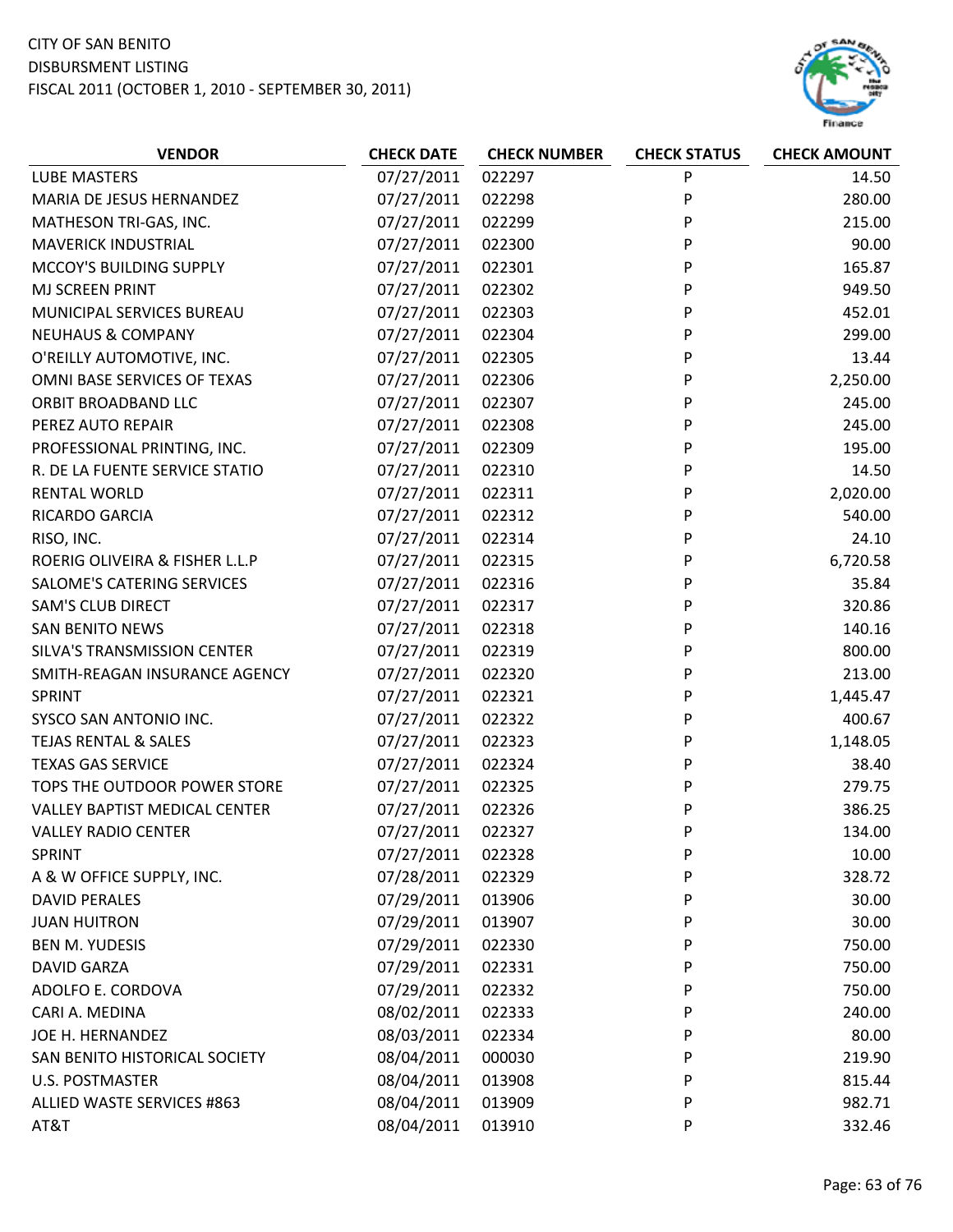

| <b>VENDOR</b>                         | <b>CHECK DATE</b> | <b>CHECK NUMBER</b> | <b>CHECK STATUS</b> | <b>CHECK AMOUNT</b> |
|---------------------------------------|-------------------|---------------------|---------------------|---------------------|
| CPL RETAIL ENERGY, LP                 | 08/04/2011        | 013911              | P                   | 457.49              |
| <b>DIRECT ENERGY BUSINESS</b>         | 08/04/2011        | 013912              | P                   | 218.23              |
| TML INTERGOVERNMENTAL                 | 08/04/2011        | 022335              | P                   | 27,946.17           |
| <b>BILL ELLIOTT</b>                   | 08/04/2011        | 022336              | P                   | 65.00               |
| JOE H. HERNANDEZ                      | 08/04/2011        | 022337              | P                   | 65.00               |
| RENE VILLAFRANCO                      | 08/04/2011        | 022338              | P                   | 65.00               |
| AT&T                                  | 08/04/2011        | 022339              | P                   | 1,268.52            |
| CPL RETAIL ENERGY, LP                 | 08/04/2011        | 022340              | P                   | 2,300.99            |
| <b>DIRECT ENERGY BUSINESS</b>         | 08/04/2011        | 022342              | P                   | 7,051.89            |
| OIL PATCH FUEL & SUPPLY, INC.         | 08/04/2011        | 022343              | P                   | 7,830.75            |
| SAN BENITO CHAMBER OF COMMERCE        | 08/05/2011        | 022344              | P                   | 4,479.16            |
| <b>AMERICAN EXPRESS</b>               | 08/08/2011        | 002113              | P                   | 10.90               |
| <b>CHASE CARD SERVICES</b>            | 08/08/2011        | 002114              | P                   | 174.00              |
| <b>CITY OF SAN BENITO</b>             | 08/08/2011        | 002115              | P                   | 3,206.46            |
| SAN BENITO HOUSING AUTHORITY          | 08/08/2011        | 002116              | P                   | 10,000.00           |
| <b>SPRINT</b>                         | 08/08/2011        | 002117              | P                   | 85.10               |
| <b>CHASE CARD SERVICES</b>            | 08/08/2011        | 002118              | P                   | 452.27              |
| HUNTER KNEPSHIELD OF TEXAS, IN        | 08/08/2011        | 002119              | P                   | 8,359.64            |
| MCCOY'S BUILDING SUPPLY               | 08/08/2011        | 002120              | P                   | 104.70              |
| <b>CHASE CARD SERVICES</b>            | 08/09/2011        | 022345              | P                   | 678.14              |
| <b>CHASE CARD SERVICES</b>            | 08/09/2011        | 022346              | P                   | 215.03              |
| <b>CAPEX CONSULTING GROUP</b>         | 08/10/2011        | 013943              | P                   | 5,707.92            |
| ALLIED WASTE SERVICES #863            | 08/10/2011        | 013944              | P                   | 347.33              |
| <b>AT&amp;T LONG DISTANCE</b>         | 08/10/2011        | 013945              | P                   | 37.09               |
| <b>CAMERON COUNTY IRRIGATION DIST</b> | 08/10/2011        | 013946              | P                   | 21,911.74           |
| CPL RETAIL ENERGY, LP                 | 08/10/2011        | 013947              | P                   | 651.58              |
| <b>DIRECT ENERGY BUSINESS</b>         | 08/10/2011        | 013948              | P                   | 21,813.10           |
| MUNICIPAL SERVICES BUREAU             | 08/10/2011        | 013949              | P                   | 1.67                |
| TEXAS COMMISSION ON ENVIRONMEN        | 08/10/2011        | 013950              | P                   | 250.00              |
| <b>WELLS FARGO BANK N.A.</b>          | 08/10/2011        | 013951              | P                   | 800.00              |
| <b>DIRECT ENERGY BUSINESS</b>         | 08/10/2011        | 022347              | P                   | 6,908.82            |
| <b>AMERICAN EXPRESS</b>               | 08/10/2011        | 022348              | P                   | 627.06              |
| <b>AT&amp;T LONG DISTANCE</b>         | 08/10/2011        | 022349              | P                   | 256.18              |
| CPL RETAIL ENERGY, LP                 | 08/10/2011        | 022350              | P                   | 3,882.76            |
| <b>DIRECT ENERGY BUSINESS</b>         | 08/11/2011        | 013952              | P                   | 5,985.38            |
| <b>CHASE CARD SERVICES</b>            | 08/11/2011        | 022351              | P                   | 3,256.25            |
| <b>DIRECT ENERGY BUSINESS</b>         | 08/11/2011        | 022352              | P                   | 23,463.16           |
| <b>ADVANCE AUTO PARTS</b>             | 08/12/2011        | 013953              | P                   | 276.61              |
| AGUAWORKS PIPE & SUPPLY, LLC.         | 08/12/2011        | 013954              | P                   | 2,682.75            |
| ALICE SOUTHERN EQUIPMENT SERVI        | 08/12/2011        | 013955              | P                   | 11,018.00           |
| DATAMATIC, INC.                       | 08/12/2011        | 013956              | P                   | 335.59              |
| <b>AMERICAN EXPRESS</b>               | 08/12/2011        | 013957              | P                   | 11.38               |
| ANA-LAB CORP.                         | 08/12/2011        | 013958              | P                   | 2,006.00            |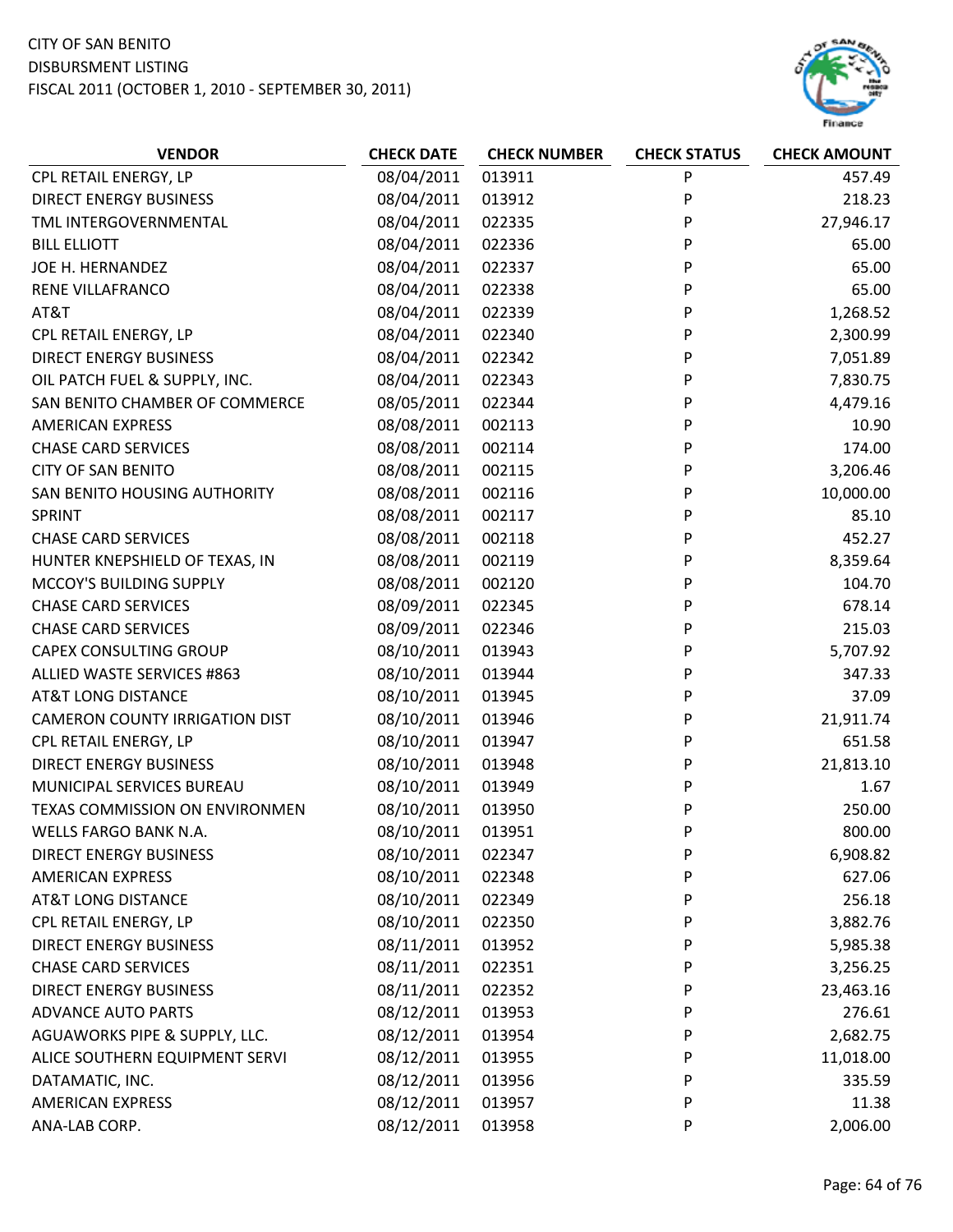

| <b>VENDOR</b>                   | <b>CHECK DATE</b> | <b>CHECK NUMBER</b> | <b>CHECK STATUS</b> | <b>CHECK AMOUNT</b> |
|---------------------------------|-------------------|---------------------|---------------------|---------------------|
| AOC                             | 08/12/2011        | 013959              | P                   | 3,045.00            |
| ARROW MAGNOLIA, INC.            | 08/12/2011        | 013960              | P                   | 264.50              |
| AUTOMATED ICE, LLC              | 08/12/2011        | 013961              | P                   | 2,034.18            |
| BORDER STATES ELECTRIC SUPPLY   | 08/12/2011        | 013962              | P                   | 16.86               |
| BROWNSVILLE BOOT JACK III, INC  | 08/12/2011        | 013963              | P                   | 449.86              |
| C & S SAFETY SUPPLY             | 08/12/2011        | 013964              | P                   | 195.70              |
| CENTRAL READY MIX CONCRETE COM  | 08/12/2011        | 013965              | P                   | 966.00              |
| DEALERS ELECTRICAL SUPPLY       | 08/12/2011        | 013966              | P                   | 445.82              |
| <b>DIRECT ENERGY BUSINESS</b>   | 08/12/2011        | 013967              | P                   | 3,130.49            |
| ESTRADA-HINOJOSA & COMPANY, IN  | 08/12/2011        | 013968              | P                   | 1,231.25            |
| FERGUSON WATERWORKS-MUNICIPAL   | 08/12/2011        | 013969              | P                   | 979.46              |
| FRONTERA MATERIALS, INC         | 08/12/2011        | 013970              | P                   | 1,972.09            |
| <b>GENERAL CHEMICAL</b>         | 08/12/2011        | 013971              | P                   | 11,993.39           |
| <b>GOODE ELECTRIC COMPANY</b>   | 08/12/2011        | 013972              | P                   | 1,339.35            |
| <b>GRAJALES TIRE SHOP</b>       | 08/12/2011        | 013973              | P                   | 5.00                |
| <b>HACH COMPANY</b>             | 08/12/2011        | 013974              | P                   | 805.20              |
| HARLINGEN WATERWORKS SYSTEM     | 08/12/2011        | 013975              | P                   | 422.84              |
| HD SUPPLY WATERWORKS, LTD.      | 08/12/2011        | 013976              | P                   | 10,857.47           |
| <b>HYDRO-PLUS</b>               | 08/12/2011        | 013977              | P                   | 1,617.00            |
| <b>JIMMIE WEAVER</b>            | 08/12/2011        | 013978              | P                   | 370.00              |
| JOHNNY'S TRUE VALUE             | 08/12/2011        | 013979              | P                   | 207.17              |
| LEWIS ELECTRIC MOTORS, INC.     | 08/12/2011        | 013980              | P                   | 518.43              |
| LOWER COLORADO RIVER AUTHORITY  | 08/12/2011        | 013981              | P                   | 497.00              |
| MATHESON TRI-GAS, INC.          | 08/12/2011        | 013982              | P                   | 53.20               |
| O'REILLY AUTOMOTIVE, INC.       | 08/12/2011        | 013983              | P                   | 40.31               |
| ODESSA PUMPS & EQUIPMENT, INC.  | 08/12/2011        | 013984              | P                   | 525.46              |
| PATHMARK TRAFFIC PRODUCTS OF T  | 08/12/2011        | 013985              | P                   | 280.00              |
| R. DE LA FUENTE SERVICE STATIO  | 08/12/2011        | 013986              | P                   | 29.00               |
| RIO GRANDE CONCRETE ACCESSORIE  | 08/12/2011        | 013987              | P                   | 67.40               |
| UNITED RENTALS (NORTH AMERICA)  | 08/12/2011        | 013988              | P                   | 84.00               |
| SIEMENS WATER TECHNOLOGIES LLC  | 08/12/2011        | 013989              | P                   | 246.70              |
| SOUTH TEXAS SALES, INC          | 08/12/2011        | 013990              | P                   | 90.00               |
| TERRA RENEWAL WEST, LLC         | 08/12/2011        | 013991              | P                   | 5,880.00            |
| TOPS THE OUTDOOR POWER STORE    | 08/12/2011        | 013992              | P                   | 162.00              |
| <b>VALLEY RADIO CENTER</b>      | 08/12/2011        | 013993              | P                   | 109.00              |
| <b>ADVANCE AUTO PARTS</b>       | 08/12/2011        | 022353              | P                   | 1,303.72            |
| <b>AERIAL IMPRESSIONS</b>       | 08/12/2011        | 022355              | P                   | 215.10              |
| ALAMO IRON WORKS, INC.          | 08/12/2011        | 022356              | P                   | 71.60               |
| <b>AMERICAN EXPRESS</b>         | 08/12/2011        | 022357              | P                   | 55.22               |
| <b>ARNOLD'S AUTO REPAIRS</b>    | 08/12/2011        | 022358              | P                   | 14.50               |
| AUTOMATED ICE, LLC              | 08/12/2011        | 022359              | P                   | 1,627.32            |
| <b>BAKER &amp; TAYLOR BOOKS</b> | 08/12/2011        | 022360              | P                   | 109.12              |
| <b>BAKER DISTRUBUTING</b>       | 08/12/2011        | 022361              | P                   | 81.18               |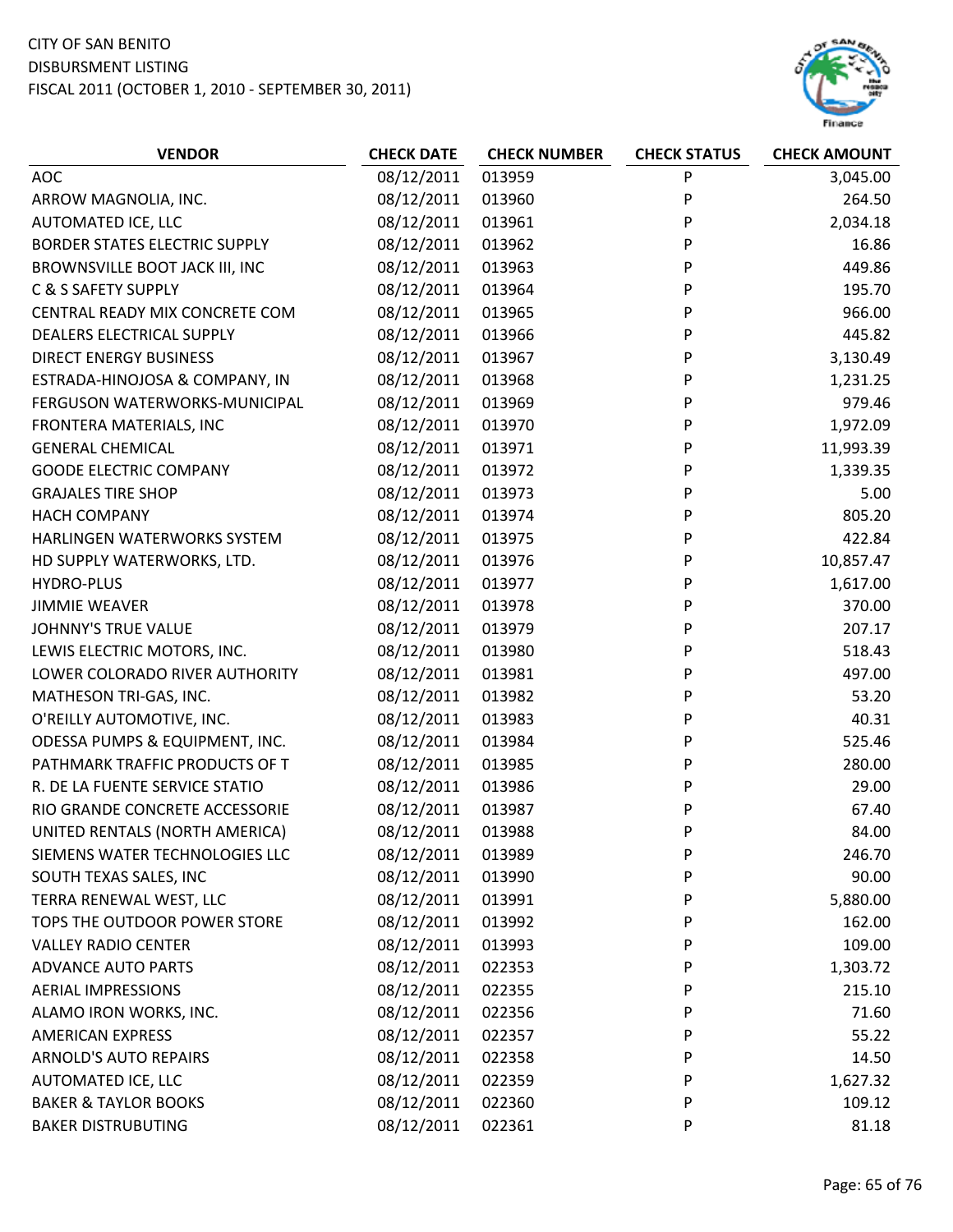

| <b>VENDOR</b>                   | <b>CHECK DATE</b> | <b>CHECK NUMBER</b> | <b>CHECK STATUS</b> | <b>CHECK AMOUNT</b> |
|---------------------------------|-------------------|---------------------|---------------------|---------------------|
| <b>BEAVER LAND &amp; LAWN</b>   | 08/12/2011        | 022362              | P                   | 495.00              |
| BRAZOS TECHNOLOGY CORP.         | 08/12/2011        | 022363              | P                   | 240.00              |
| <b>BURTON AUTO SUPPLY</b>       | 08/12/2011        | 022364              | P                   | 56.24               |
| CARI A. MEDINA                  | 08/12/2011        | 022365              | P                   | 100.00              |
| <b>CARLOS BENAVIDEZ</b>         | 08/12/2011        | 022366              | P                   | 295.00              |
| CDW GOVERNMENT, INC.            | 08/12/2011        | 022367              | P                   | 259.26              |
| <b>CENTER POINT LARGE PRINT</b> | 08/12/2011        | 022368              | P                   | 248.04              |
| CENTRAL PLUMBING & ELECTRIC SU  | 08/12/2011        | 022369              | P                   | 46.03               |
| <b>CHUY'S CUSTOM SPORTS</b>     | 08/12/2011        | 022370              | P                   | 941.50              |
| <b>CITY OF BROWNSVILLE</b>      | 08/12/2011        | 022371              | P                   | 432.00              |
| <b>CULLIGAN WATER</b>           | 08/12/2011        | 022372              | P                   | 87.20               |
| DENTON, NAVARRO, ROCHA & BERNA  | 08/12/2011        | 022373              | P                   | 5,978.72            |
| DICK OFFICE SUPPLY, INC.        | 08/12/2011        | 022374              | P                   | 37.98               |
| DIGITAL COMMUNICATIONS          | 08/12/2011        | 022375              | P                   | 100.00              |
| <b>DIGITAL OFFICE SYSTEMS</b>   | 08/12/2011        | 022376              | P                   | 2,578.35            |
| <b>DIRECT ENERGY BUSINESS</b>   | 08/12/2011        | 022377              | P                   | 3,256.71            |
| ESTRADA-HINOJOSA & COMPANY, IN  | 08/12/2011        | 022378              | P                   | 1,146.97            |
| <b>EXPERT TIRE</b>              | 08/12/2011        | 022379              | P                   | 291.97              |
| FLEET PRIDE, INC.               | 08/12/2011        | 022380              | P                   | 761.60              |
| FRONTERA MATERIALS, INC         | 08/12/2011        | 022381              | P                   | 1,098.00            |
| GEORGE CUNNINGHAM CO, INC       | 08/12/2011        | 022382              | P                   | 305.50              |
| <b>GLORIA'S SPECIALTY CAKES</b> | 08/12/2011        | 022383              | P                   | 24.00               |
| <b>GRAJALES TIRE SHOP</b>       | 08/12/2011        | 022384              | P                   | 38.00               |
| GULF COAST PAPER CO. INC.       | 08/12/2011        | 022385              | P                   | 2,233.10            |
| HOYT BREATHING AIR PRODUCTS     | 08/12/2011        | 022386              | P                   | 1,325.38            |
| HUNTER KNEPSHIELD OF TEXAS, IN  | 08/12/2011        | 022387              | P                   | 440.20              |
| INGRAM LIBRARY SERVICES, INC.   | 08/12/2011        | 022388              | P                   | 85.58               |
| JANICE A. CASSIDY               | 08/12/2011        | 022389              | P                   | 10,555.00           |
| JEANS RESTAURANT SUPPLY         | 08/12/2011        | 022390              | P                   | 1,473.70            |
| <b>JUNIOR LIBRARY GUILD</b>     | 08/12/2011        | 022391              | P                   | 172.68              |
| L. T. BOSWELL                   | 08/12/2011        | 022392              | P                   | 173.75              |
| LOPEZ BROTHERS & CO.            | 08/12/2011        | 022393              | P                   | 1,143.00            |
| <b>LUBE MASTERS</b>             | 08/12/2011        | 022394              | P                   | 152.90              |
| LYNN PEAVEY COMPANY             | 08/12/2011        | 022395              | P                   | 103.50              |
| MCCOY'S BUILDING SUPPLY         | 08/12/2011        | 022396              | P                   | 383.72              |
| MUNICIPAL SERVICES BUREAU       | 08/12/2011        | 022397              | P                   | 805.16              |
| O'REILLY AUTOMOTIVE, INC.       | 08/12/2011        | 022398              | P                   | 7.99                |
| OIL PATCH FUEL & SUPPLY, INC.   | 08/12/2011        | 022399              | P                   | 7,309.75            |
| PANCHO'S AUTO ELECTRIC          | 08/12/2011        | 022400              | P                   | 321.25              |
| PEREZ AUTO REPAIR               | 08/12/2011        | 022401              | P                   | 225.00              |
| RAPID APPRAISAL SERVICES        | 08/12/2011        | 022402              | P                   | 700.00              |
| RCI TECHNOLOGIES, INC.          | 08/12/2011        | 022403              | P                   | 2,300.00            |
| RICARDO GARCIA                  | 08/12/2011        | 022404              | P                   | 405.00              |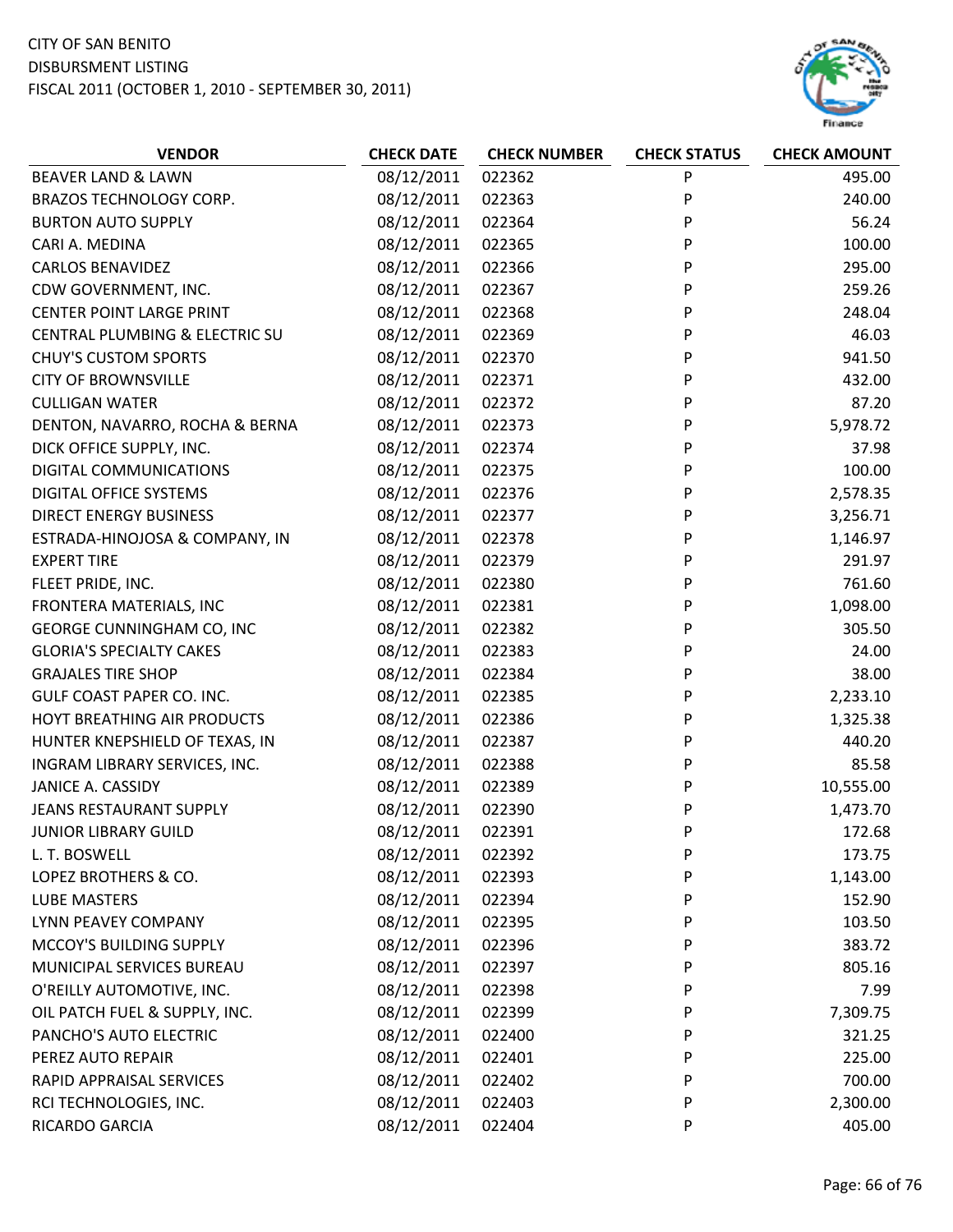

| P<br><b>ROBLES AUTO SALES #2</b><br>08/12/2011<br>022405<br>43.50<br>08/12/2011<br>P<br>5,390.00<br>ROERIG OLIVEIRA & FISHER L.L.P<br>022406<br>08/12/2011<br>022407<br>P<br>RONNIE GONZALES<br>131.78<br><b>SALOME'S CATERING SERVICES</b><br>08/12/2011<br>022408<br>P<br>55.61<br><b>SAM'S CLUB DIRECT</b><br>08/12/2011<br>022409<br>P<br>324.26<br><b>SAN BENITO NEWS</b><br>08/12/2011<br>022410<br>P<br>1,154.12<br>08/12/2011<br>022411<br>P<br>10.00<br>SPRINT<br>TEXAS DEPARTMENT OF PUBLIC SAF<br>08/12/2011<br>022412<br>P<br>6.00<br>08/12/2011<br>022413<br>P<br>155.00<br>TEXAS DEPARTMENT OF STATE HEAL<br>08/12/2011<br>022414<br>P<br>TOMAHAWK LIVE TRAP LLC<br>203.28<br>TOPS THE OUTDOOR POWER STORE<br>08/12/2011<br>022415<br>P<br>623.55<br>08/12/2011<br>022416<br>P<br>1,565.23<br>TRISTEM, LTD.<br><b>VALLEY IT SOLUTIONS</b><br>08/12/2011<br>022417<br>P<br>7,000.00<br>08/12/2011<br>022418<br>P<br>485.29<br><b>VALLEY RADIO CENTER</b><br>08/12/2011<br>022419<br>P<br>39.96<br>WAL-MART COMMUNITY/GECRB<br>P<br>08/12/2011<br>022420<br>162.69<br>WHATABURGER, INC. |
|-----------------------------------------------------------------------------------------------------------------------------------------------------------------------------------------------------------------------------------------------------------------------------------------------------------------------------------------------------------------------------------------------------------------------------------------------------------------------------------------------------------------------------------------------------------------------------------------------------------------------------------------------------------------------------------------------------------------------------------------------------------------------------------------------------------------------------------------------------------------------------------------------------------------------------------------------------------------------------------------------------------------------------------------------------------------------------------------------------|
|                                                                                                                                                                                                                                                                                                                                                                                                                                                                                                                                                                                                                                                                                                                                                                                                                                                                                                                                                                                                                                                                                                     |
|                                                                                                                                                                                                                                                                                                                                                                                                                                                                                                                                                                                                                                                                                                                                                                                                                                                                                                                                                                                                                                                                                                     |
|                                                                                                                                                                                                                                                                                                                                                                                                                                                                                                                                                                                                                                                                                                                                                                                                                                                                                                                                                                                                                                                                                                     |
|                                                                                                                                                                                                                                                                                                                                                                                                                                                                                                                                                                                                                                                                                                                                                                                                                                                                                                                                                                                                                                                                                                     |
|                                                                                                                                                                                                                                                                                                                                                                                                                                                                                                                                                                                                                                                                                                                                                                                                                                                                                                                                                                                                                                                                                                     |
|                                                                                                                                                                                                                                                                                                                                                                                                                                                                                                                                                                                                                                                                                                                                                                                                                                                                                                                                                                                                                                                                                                     |
|                                                                                                                                                                                                                                                                                                                                                                                                                                                                                                                                                                                                                                                                                                                                                                                                                                                                                                                                                                                                                                                                                                     |
|                                                                                                                                                                                                                                                                                                                                                                                                                                                                                                                                                                                                                                                                                                                                                                                                                                                                                                                                                                                                                                                                                                     |
|                                                                                                                                                                                                                                                                                                                                                                                                                                                                                                                                                                                                                                                                                                                                                                                                                                                                                                                                                                                                                                                                                                     |
|                                                                                                                                                                                                                                                                                                                                                                                                                                                                                                                                                                                                                                                                                                                                                                                                                                                                                                                                                                                                                                                                                                     |
|                                                                                                                                                                                                                                                                                                                                                                                                                                                                                                                                                                                                                                                                                                                                                                                                                                                                                                                                                                                                                                                                                                     |
|                                                                                                                                                                                                                                                                                                                                                                                                                                                                                                                                                                                                                                                                                                                                                                                                                                                                                                                                                                                                                                                                                                     |
|                                                                                                                                                                                                                                                                                                                                                                                                                                                                                                                                                                                                                                                                                                                                                                                                                                                                                                                                                                                                                                                                                                     |
|                                                                                                                                                                                                                                                                                                                                                                                                                                                                                                                                                                                                                                                                                                                                                                                                                                                                                                                                                                                                                                                                                                     |
|                                                                                                                                                                                                                                                                                                                                                                                                                                                                                                                                                                                                                                                                                                                                                                                                                                                                                                                                                                                                                                                                                                     |
|                                                                                                                                                                                                                                                                                                                                                                                                                                                                                                                                                                                                                                                                                                                                                                                                                                                                                                                                                                                                                                                                                                     |
| 08/12/2011<br>022421<br>P<br>32.00<br><b>CAMERON COUNTY CLERK</b>                                                                                                                                                                                                                                                                                                                                                                                                                                                                                                                                                                                                                                                                                                                                                                                                                                                                                                                                                                                                                                   |
| ADOLFO E. CORDOVA<br>08/12/2011<br>022422<br>P<br>750.00                                                                                                                                                                                                                                                                                                                                                                                                                                                                                                                                                                                                                                                                                                                                                                                                                                                                                                                                                                                                                                            |
| P<br>08/12/2011<br>022423<br>750.00<br><b>BEN M. YUDESIS</b>                                                                                                                                                                                                                                                                                                                                                                                                                                                                                                                                                                                                                                                                                                                                                                                                                                                                                                                                                                                                                                        |
| 08/12/2011<br>022424<br>P<br>750.00<br><b>DAVID GARZA</b>                                                                                                                                                                                                                                                                                                                                                                                                                                                                                                                                                                                                                                                                                                                                                                                                                                                                                                                                                                                                                                           |
| P<br>08/15/2011<br>013994<br>774.53<br><b>U.S. POSTMASTER</b>                                                                                                                                                                                                                                                                                                                                                                                                                                                                                                                                                                                                                                                                                                                                                                                                                                                                                                                                                                                                                                       |
| <b>DIRECT ENERGY BUSINESS</b><br>08/16/2011<br>022425<br>P<br>228.44                                                                                                                                                                                                                                                                                                                                                                                                                                                                                                                                                                                                                                                                                                                                                                                                                                                                                                                                                                                                                                |
| OIL PATCH FUEL & SUPPLY, INC.<br>08/16/2011<br>P<br>6,696.75<br>022426                                                                                                                                                                                                                                                                                                                                                                                                                                                                                                                                                                                                                                                                                                                                                                                                                                                                                                                                                                                                                              |
| <b>CRIMINAL JUSTICE INSTITUTE</b><br>08/17/2011<br>001457<br>P<br>100.00                                                                                                                                                                                                                                                                                                                                                                                                                                                                                                                                                                                                                                                                                                                                                                                                                                                                                                                                                                                                                            |
| 08/17/2011<br>001458<br>P<br>10.00<br>RAMIRO ESCOBEDO                                                                                                                                                                                                                                                                                                                                                                                                                                                                                                                                                                                                                                                                                                                                                                                                                                                                                                                                                                                                                                               |
| 08/17/2011<br>001459<br>P<br>10.00<br><b>TOBIAS BENAVIDES</b>                                                                                                                                                                                                                                                                                                                                                                                                                                                                                                                                                                                                                                                                                                                                                                                                                                                                                                                                                                                                                                       |
| 08/19/2011<br>014002<br>6,146.14<br>COYM, REHMET & GUTIERREZ ENGIN<br>P                                                                                                                                                                                                                                                                                                                                                                                                                                                                                                                                                                                                                                                                                                                                                                                                                                                                                                                                                                                                                             |
| 08/19/2011<br>P<br>555.84<br><b>HACH COMPANY</b><br>014003                                                                                                                                                                                                                                                                                                                                                                                                                                                                                                                                                                                                                                                                                                                                                                                                                                                                                                                                                                                                                                          |
| 08/19/2011<br>24,652.50<br>UTILITY SERVICE COMPANY, INC.<br>014004<br>P                                                                                                                                                                                                                                                                                                                                                                                                                                                                                                                                                                                                                                                                                                                                                                                                                                                                                                                                                                                                                             |
| 08/19/2011<br>014005<br>P<br><b>SUSAN CRABTREE</b><br>24.99                                                                                                                                                                                                                                                                                                                                                                                                                                                                                                                                                                                                                                                                                                                                                                                                                                                                                                                                                                                                                                         |
| <b>ALLIED WASTE SERVICES #863</b><br>08/23/2011<br>014006<br>P<br>151,949.16                                                                                                                                                                                                                                                                                                                                                                                                                                                                                                                                                                                                                                                                                                                                                                                                                                                                                                                                                                                                                        |
| 08/23/2011<br>30.74<br><b>DIRECT ENERGY BUSINESS</b><br>014007<br>P                                                                                                                                                                                                                                                                                                                                                                                                                                                                                                                                                                                                                                                                                                                                                                                                                                                                                                                                                                                                                                 |
| 08/23/2011<br><b>CAMERON COUNTY CLERK</b><br>P<br>41.00<br>022427                                                                                                                                                                                                                                                                                                                                                                                                                                                                                                                                                                                                                                                                                                                                                                                                                                                                                                                                                                                                                                   |
| 08/23/2011<br><b>AMERICAN EXPRESS</b><br>022428<br>1,107.55<br>P                                                                                                                                                                                                                                                                                                                                                                                                                                                                                                                                                                                                                                                                                                                                                                                                                                                                                                                                                                                                                                    |
| 08/23/2011<br><b>CHASE CARD SERVICES</b><br>022430<br>P<br>552.91                                                                                                                                                                                                                                                                                                                                                                                                                                                                                                                                                                                                                                                                                                                                                                                                                                                                                                                                                                                                                                   |
| 08/23/2011<br><b>MANUEL LARA</b><br>022431<br>40.90<br>P                                                                                                                                                                                                                                                                                                                                                                                                                                                                                                                                                                                                                                                                                                                                                                                                                                                                                                                                                                                                                                            |
| 08/23/2011<br>6,493.75<br>OIL PATCH FUEL & SUPPLY, INC.<br>022432<br>P                                                                                                                                                                                                                                                                                                                                                                                                                                                                                                                                                                                                                                                                                                                                                                                                                                                                                                                                                                                                                              |
| 08/25/2011<br><b>LARRY MEDINA</b><br>001460<br>P<br>50.00                                                                                                                                                                                                                                                                                                                                                                                                                                                                                                                                                                                                                                                                                                                                                                                                                                                                                                                                                                                                                                           |
| 08/25/2011<br>AMIGOS DEL VALLE, INC.<br>002121<br>P<br>1,351.35                                                                                                                                                                                                                                                                                                                                                                                                                                                                                                                                                                                                                                                                                                                                                                                                                                                                                                                                                                                                                                     |
| <b>AT&amp;T LONG DISTANCE</b><br>08/25/2011<br>P<br>23.03<br>002122                                                                                                                                                                                                                                                                                                                                                                                                                                                                                                                                                                                                                                                                                                                                                                                                                                                                                                                                                                                                                                 |
| 08/25/2011<br><b>CITY OF SAN BENITO</b><br>002123<br>3,405.56<br>P                                                                                                                                                                                                                                                                                                                                                                                                                                                                                                                                                                                                                                                                                                                                                                                                                                                                                                                                                                                                                                  |
| 08/25/2011<br>5,000.00<br>SAN BENITO HOUSING AUTHORITY<br>002124<br>P                                                                                                                                                                                                                                                                                                                                                                                                                                                                                                                                                                                                                                                                                                                                                                                                                                                                                                                                                                                                                               |
| 08/25/2011<br>CDW GOVERNMENT, INC.<br>002126<br>173.68<br>P                                                                                                                                                                                                                                                                                                                                                                                                                                                                                                                                                                                                                                                                                                                                                                                                                                                                                                                                                                                                                                         |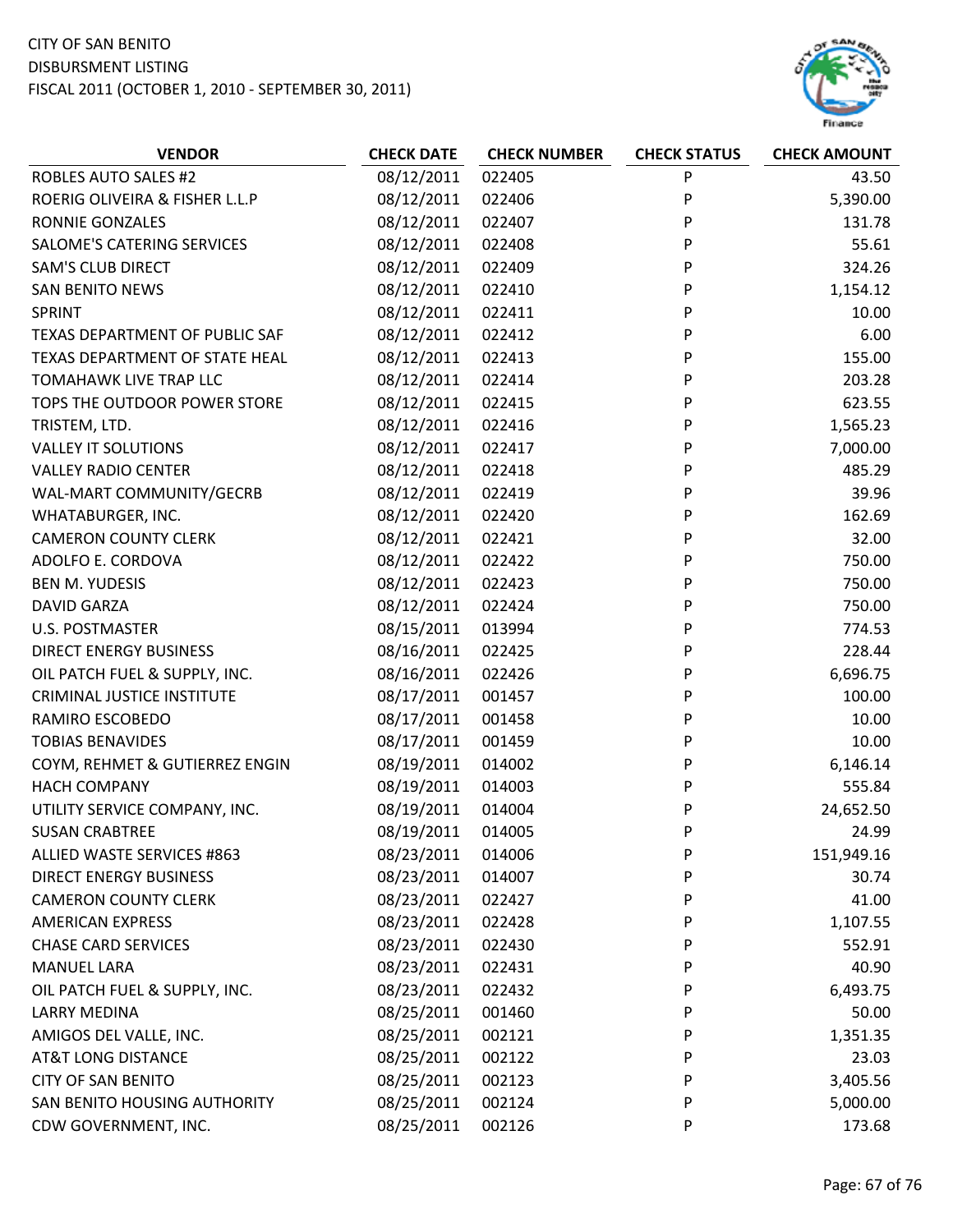# CITY OF SAN BENITO

DISBURSMENT LISTING FISCAL 2011 (OCTOBER 1, 2010 ‐ SEPTEMBER 30, 2011)



| <b>VENDOR</b>                          | <b>CHECK DATE</b> | <b>CHECK NUMBER</b> | <b>CHECK STATUS</b> | <b>CHECK AMOUNT</b> |
|----------------------------------------|-------------------|---------------------|---------------------|---------------------|
| AIM MEDIA TEXAS                        | 08/25/2011        | 002127              | P                   | 420.75              |
| <b>U.S. POSTMASTER</b>                 | 08/25/2011        | 014008              | P                   | 774.26              |
| ADOLFO E. CORDOVA                      | 08/25/2011        | 022433              | P                   | 750.00              |
| <b>BEN M. YUDESIS</b>                  | 08/25/2011        | 022434              | P                   | 750.00              |
| <b>DAVID GARZA</b>                     | 08/25/2011        | 022435              | P                   | 750.00              |
| SAN BENITO CHAMBER OF COMMERCE         | 08/26/2011        | 000031              | P                   | 3,750.00            |
| THE SIGNTIST                           | 08/26/2011        | 000032              | P                   | 1,110.00            |
| A & B ENVIRONMENTAL SERVICES,          | 08/26/2011        | 014009              | P                   | 96.00               |
| <b>ADVANCE AUTO PARTS</b>              | 08/26/2011        | 014010              | P                   | 13.19               |
| ALICE SOUTHERN EQUIPMENT SERVI         | 08/26/2011        | 014011              | P                   | 2,107.00            |
| ALTIVIA, CORP.                         | 08/26/2011        | 014012              | P                   | 6,258.78            |
| AOC                                    | 08/26/2011        | 014013              | P                   | 1,043.59            |
| <b>BIO-AQUATIC TESTING, INC.</b>       | 08/26/2011        | 014014              | P                   | 1,590.00            |
| <b>BORDER STATES ELECTRIC SUPPLY</b>   | 08/26/2011        | 014015              | P                   | 138.90              |
| BROWNSVILLE BOOT JACK III, INC         | 08/26/2011        | 014016              | P                   | 79.99               |
| <b>BROWNSVILLE PUBLIC UTILITIES B</b>  | 08/26/2011        | 014017              | P                   | 3,460.00            |
| <b>BURTON AUTO SUPPLY</b>              | 08/26/2011        | 014018              | P                   | 240.90              |
| <b>CHAMELEON INDUSTRIES INC.</b>       | 08/26/2011        | 014019              | P                   | 4,262.50            |
| DIGITAL COMMUNICATIONS                 | 08/26/2011        | 014020              | P                   | 145.00              |
| DSHS CENTRAL LAB MC2004                | 08/26/2011        | 014021              | P                   | 564.00              |
| <b>EXPERT TIRE</b>                     | 08/26/2011        | 014022              | P                   | 408.40              |
| FRONTERA MATERIALS, INC                | 08/26/2011        | 014023              | P                   | 276.62              |
| <b>G &amp; K SERVICES</b>              | 08/26/2011        | 014024              | P                   | 650.26              |
| <b>GENERAL CHEMICAL</b>                | 08/26/2011        | 014026              | P                   | 3,084.25            |
| <b>GOODE ELECTRIC COMPANY</b>          | 08/26/2011        | 014027              | P                   | 1,245.00            |
| <b>GRAJALES TIRE SHOP</b>              | 08/26/2011        | 014028              | P                   | 6.00                |
| HD SUPPLY WATERWORKS, LTD.             | 08/26/2011        | 014029              | P                   | 4,646.05            |
| <b>HYDRO-PLUS</b>                      | 08/26/2011        | 014030              | P                   | 2,934.49            |
| ITT WATER AND WASTEWATER USA           | 08/26/2011        | 014031              | P                   | 823.56              |
| JASPER ELECTRIC MOTORS, INC.           | 08/26/2011        | 014032              | P                   | 1,856.00            |
| <b>JOHNNY'S TRUE VALUE</b>             | 08/26/2011        | 014033              | P                   | 6.43                |
| L. T. BOSWELL                          | 08/26/2011        | 014034              | P                   | 18.80               |
| LEWIS ELECTRIC MOTORS, INC.            | 08/26/2011        | 014035              | P                   | 5,214.40            |
| MCCOY'S BUILDING SUPPLY                | 08/26/2011        | 014036              | P                   | 254.80              |
| <b>NEUHAUS &amp; COMPANY</b>           | 08/26/2011        | 014037              | P                   | 193.13              |
| <b>USA BLUE BOOK</b>                   | 08/26/2011        | 014038              | P                   | 264.16              |
| <b>VALLEY SOLVENTS &amp; CHEMICALS</b> | 08/26/2011        | 014039              | P                   | 299.30              |
| A SIGN LANGUAGE COMPANY                | 08/26/2011        | 022436              | P                   | 380.00              |
| <b>ADVANCE AUTO PARTS</b>              | 08/26/2011        | 022437              | P                   | 328.54              |
| ALAMO IRON WORKS, INC.                 | 08/26/2011        | 022438              | P                   | 66.42               |
| ALL VALLEY FAMILY MEDICAL, PLL         | 08/26/2011        | 022439              | P                   | 5,250.00            |
| <b>BAKER &amp; TAYLOR BOOKS</b>        | 08/26/2011        | 022440              | P                   | 7.28                |
| <b>BEAVER LAND &amp; LAWN</b>          | 08/26/2011        | 022441              | P                   | 375.00              |
|                                        |                   |                     |                     |                     |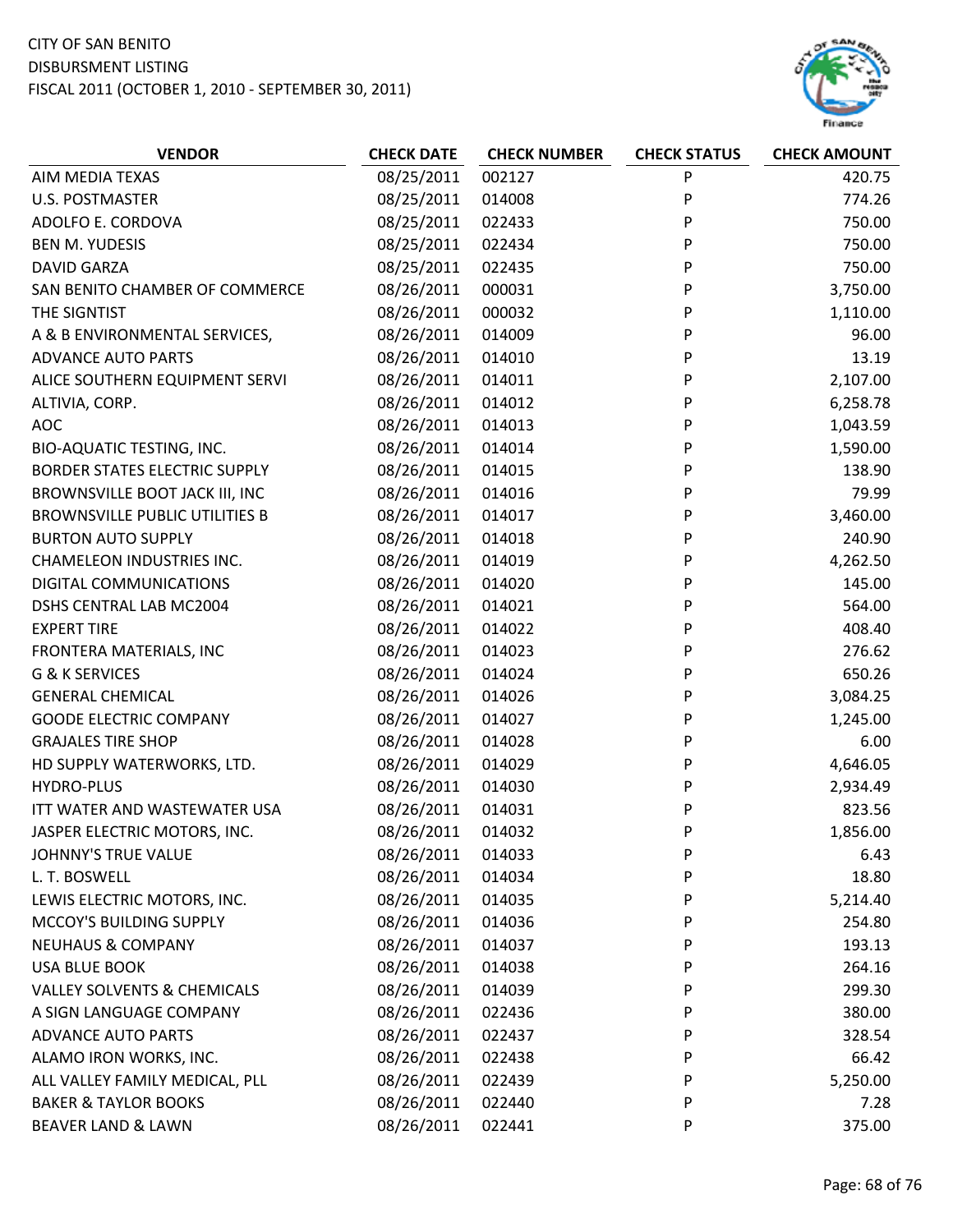

| <b>VENDOR</b>                         | <b>CHECK DATE</b> | <b>CHECK NUMBER</b> | <b>CHECK STATUS</b> | <b>CHECK AMOUNT</b> |
|---------------------------------------|-------------------|---------------------|---------------------|---------------------|
| BETTS OIL & BUTANE INC.               | 08/26/2011        | 022442              | P                   | 463.75              |
| BROWNSVILLE BOOT JACK III, INC        | 08/26/2011        | 022443              | P                   | 134.99              |
| <b>BSN SPORTS</b>                     | 08/26/2011        | 022444              | P                   | 523.11              |
| CDW GOVERNMENT, INC.                  | 08/26/2011        | 022445              | P                   | 69.08               |
| <b>CITY OF BROWNSVILLE</b>            | 08/26/2011        | 022447              | P                   | 468.00              |
| <b>CLEAN MACHINE</b>                  | 08/26/2011        | 022448              | P                   | 97.50               |
| <b>CRISELDA RODRIGUEZ</b>             | 08/26/2011        | 022449              | P                   | 35.00               |
| DELL MARKETING L.P.                   | 08/26/2011        | 022450              | P                   | 194.97              |
| DENTON, NAVARRO, ROCHA & BERNA        | 08/26/2011        | 022451              | P                   | 4,734.74            |
| DIGITAL COMMUNICATIONS                | 08/26/2011        | 022452              | P                   | 70.00               |
| <b>EWING IRRIGATION PRODUCTS, INC</b> | 08/26/2011        | 022453              | P                   | 3,277.80            |
| <b>EXPERT TIRE</b>                    | 08/26/2011        | 022454              | P                   | 101.99              |
| FEDERAL EXPRESS CORPORATION           | 08/26/2011        | 022455              | P                   | 21.33               |
| G & K SERVICES                        | 08/26/2011        | 022456              | P                   | 540.62              |
| <b>GARCIA TOWING</b>                  | 08/26/2011        | 022458              | P                   | 240.00              |
| <b>GENOVEVA RODRIGUEZ</b>             | 08/26/2011        | 022459              | P                   | 48.00               |
| <b>GLORIA'S SPECIALTY CAKES</b>       | 08/26/2011        | 022460              | P                   | 34.00               |
| <b>GRACIE ALANIS</b>                  | 08/26/2011        | 022461              | P                   | 10.00               |
| <b>GRAJALES TIRE SHOP</b>             | 08/26/2011        | 022462              | P                   | 50.00               |
| HARLINGEN DOOR COMPANY, INC.          | 08/26/2011        | 022463              | P                   | 160.00              |
| <b>HENRY LOPEZ</b>                    | 08/26/2011        | 022464              | P                   | 96.10               |
| <b>JOHNNY'S TRUE VALUE</b>            | 08/26/2011        | 022465              | P                   | 30.91               |
| <b>LUBE MASTERS</b>                   | 08/26/2011        | 022466              | P                   | 191.90              |
| MAGIC VALLEY ELECTRICT CO             | 08/26/2011        | 022467              | P                   | 221.10              |
| <b>MATT'S CASH AND CARRY</b>          | 08/26/2011        | 022468              | P                   | 3.28                |
| MCCOY'S BUILDING SUPPLY               | 08/26/2011        | 022469              | P                   | 15.27               |
| <b>NEUHAUS &amp; COMPANY</b>          | 08/26/2011        | 022470              | P                   | 37.41               |
| <b>NUECES POWER EQUIPMENT</b>         | 08/26/2011        | 022471              | P                   | 12.83               |
| O'REILLY AUTOMOTIVE, INC.             | 08/26/2011        | 022472              | P                   | 3.59                |
| OFFICE DEPOT ACC 6113                 | 08/26/2011        | 022473              | P                   | 75.33               |
| OIL PATCH FUEL & SUPPLY, INC.         | 08/26/2011        | 022474              | P                   | 5,412.75            |
| PALMER CAP-CHUR EQUIPMENT, INC        | 08/26/2011        | 022475              | P                   | 299.64              |
| PANCHO'S AUTO ELECTRIC                | 08/26/2011        | 022476              | P                   | 114.75              |
| PEREZ AUTO REPAIR                     | 08/26/2011        | 022477              | P                   | 160.00              |
| R. DE LA FUENTE SERVICE STATIO        | 08/26/2011        | 022478              | P                   | 14.50               |
| RGV REPROGRAPHICS, INC.               | 08/26/2011        | 022479              | P                   | 46.46               |
| RICARDO GARCIA                        | 08/26/2011        | 022480              | P                   | 405.00              |
| RISO, INC.                            | 08/26/2011        | 022482              | P                   | 6.77                |
| <b>ROBLES AUTO SALES #2</b>           | 08/26/2011        | 022483              | P                   | 14.50               |
| <b>SAN BENITO NEWS</b>                | 08/26/2011        | 022484              | P                   | 251.31              |
| SEAN ANDREW CONSTRUCTION, LLC         | 08/26/2011        | 022485              | P                   | 13,670.00           |
| SIDDONS FIRE APPARATUS, INC.          | 08/26/2011        | 022486              | P                   | 198.00              |
| SOUTHERN AIR HEATING & COOLING        | 08/26/2011        | 022487              | P                   | 725.00              |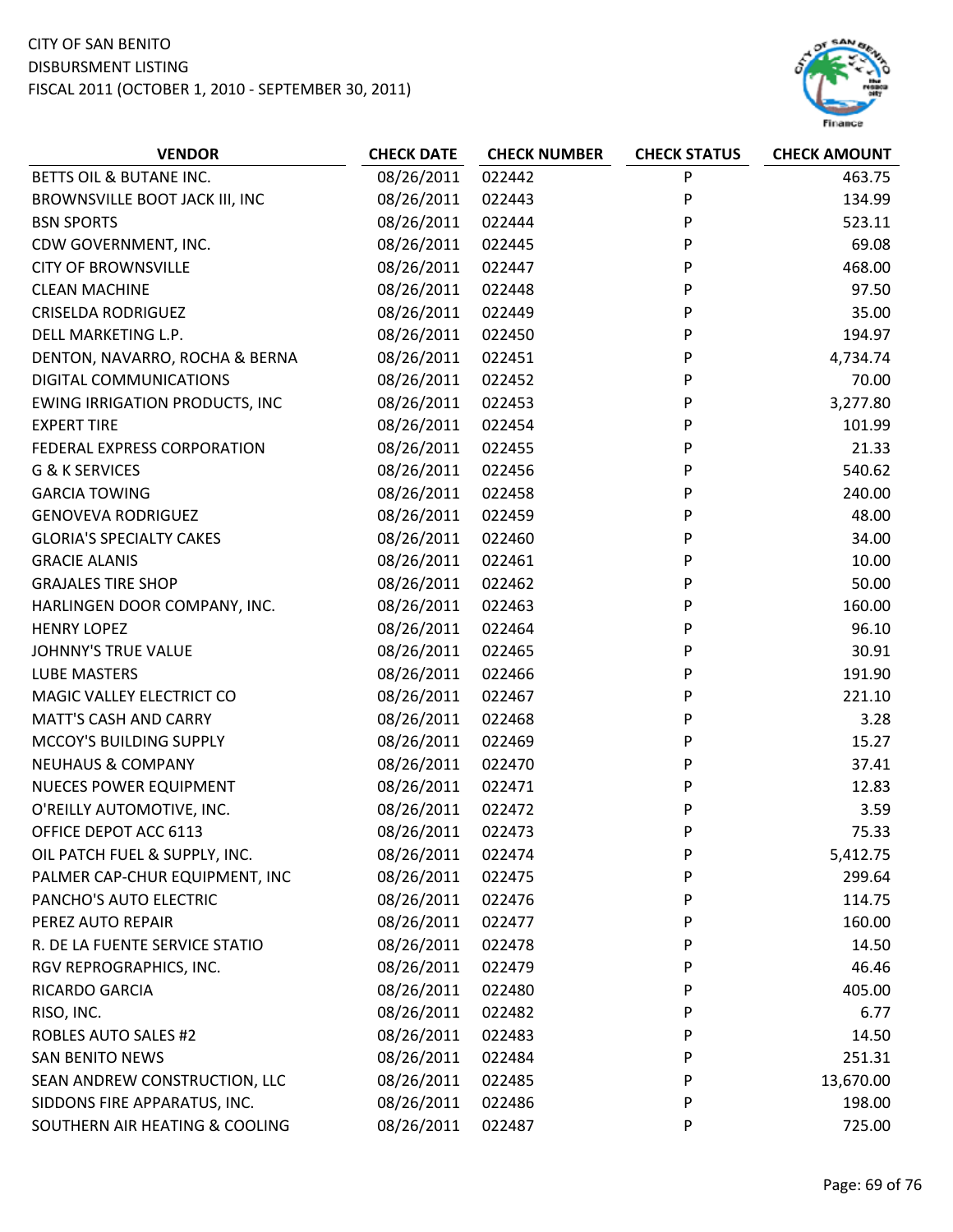

| <b>VENDOR</b>                    | <b>CHECK DATE</b> | <b>CHECK NUMBER</b> | <b>CHECK STATUS</b> | <b>CHECK AMOUNT</b> |
|----------------------------------|-------------------|---------------------|---------------------|---------------------|
| <b>STAPLES</b>                   | 08/26/2011        | 022488              | P                   | 385.95              |
| TERRACON CONSULTANTS, INC.       | 08/26/2011        | 022489              | P                   | 1,095.00            |
| TEXAS DEPARTMENT OF PUBLIC SAF   | 08/26/2011        | 022490              | P                   | 2.00                |
| <b>TEXAS GAS SERVICE</b>         | 08/26/2011        | 022491              | P                   | 38.40               |
| <b>TEXAS TROPHIES &amp; ETC.</b> | 08/26/2011        | 022492              | P                   | 12.00               |
| TOPS THE OUTDOOR POWER STORE     | 08/26/2011        | 022493              | P                   | 26.45               |
| WAL-MART COMMUNITY/GECRB         | 08/26/2011        | 022494              | P                   | 67.09               |
| <b>CHASE CARD SERVICES</b>       | 08/26/2011        | 022495              | P                   | 577.75              |
| CPL RETAIL ENERGY, LP            | 08/29/2011        | 022496              | P                   | 1,096.94            |
| CAMERON COUNTY CHILDREN'S ADVO   | 08/30/2011        | 002128              | P                   | 760.64              |
| <b>CITY OF SAN BENITO</b>        | 08/30/2011        | 002129              | P                   | 3,459.58            |
| <b>BSN SPORTS</b>                | 08/30/2011        | 002130              | P                   | 20,584.18           |
| CENTRAL READY MIX CONCRETE COM   | 08/30/2011        | 002131              | P                   | 888.00              |
| ENLETT ENTERPRISES, INC.         | 08/30/2011        | 002132              | P                   | 12,000.00           |
| HUNTER KNEPSHIELD OF TEXAS, IN   | 08/30/2011        | 002133              | P                   | 7,068.78            |
| MCCOY'S BUILDING SUPPLY          | 08/30/2011        | 002134              | P                   | 191.98              |
| FEDERAL EXPRESS CORPORATION      | 08/30/2011        | 002135              | P                   | 29.33               |
| AT&T                             | 08/31/2011        | 014062              | P                   | 332.46              |
| CPL RETAIL ENERGY, LP            | 08/31/2011        | 014063              | P                   | 60.83               |
| SPRINT                           | 08/31/2011        | 014064              | P                   | 413.37              |
| AT&T                             | 08/31/2011        | 022498              | P                   | 1,378.49            |
| <b>SPRINT</b>                    | 08/31/2011        | 022499              | P                   | 1,432.52            |
| CAMERON COUNTY IRRIGATION DIST   | 09/01/2011        | 014065              | P                   | 22,081.06           |
| AL WASIELEWSKI                   | 09/01/2011        | 022500              | P                   | 325.00              |
| <b>BILL ELLIOTT</b>              | 09/01/2011        | 022501              | P                   | 65.00               |
| JOE H. HERNANDEZ                 | 09/01/2011        | 022502              | P                   | 65.00               |
| CPL RETAIL ENERGY, LP            | 09/01/2011        | 022503              | P                   | 1,036.29            |
| YVETTE DE LA GARZA               | 09/01/2011        | 022504              | P                   | 12.00               |
| <b>U.S. POSTMASTER</b>           | 09/02/2011        | 014066              | P                   | 816.34              |
| CPL RETAIL ENERGY, LP            | 09/06/2011        | 014067              | P                   | 1,456.12            |
| <b>DIRECT ENERGY BUSINESS</b>    | 09/06/2011        | 014068              | P                   | 30,592.01           |
| SAN BENITO CHAMBER OF COMMERCE   | 09/06/2011        | 022505              | P                   | 4,479.16            |
| CPL RETAIL ENERGY, LP            | 09/06/2011        | 022506              | P                   | 4,829.55            |
| <b>DIRECT ENERGY BUSINESS</b>    | 09/06/2011        | 022508              | P                   | 31,282.90           |
| OIL PATCH FUEL & SUPPLY, INC.    | 09/06/2011        | 022510              | P                   | 7,154.75            |
| TML INTERGOVERNMENTAL            | 09/07/2011        | 022511              | P                   | 28,186.47           |
| <b>BEN M. YUDESIS</b>            | 09/08/2011        | 022512              | P                   | 750.00              |
| <b>DAVID GARZA</b>               | 09/08/2011        | 022513              | P                   | 750.00              |
| ADOLFO E. CORDOVA                | 09/08/2011        | 022514              | P                   | 750.00              |
| A & B ENVIRONMENTAL SERVICES,    | 09/09/2011        | 014069              | P                   | 84.00               |
| A.I.M. CONTROLS, LLC             | 09/09/2011        | 014070              | P                   | 5,916.90            |
| <b>ADVANCE AUTO PARTS</b>        | 09/09/2011        | 014071              | P                   | 229.62              |
| AGUAWORKS PIPE & SUPPLY, LLC.    | 09/09/2011        | 014072              | P                   | 508.71              |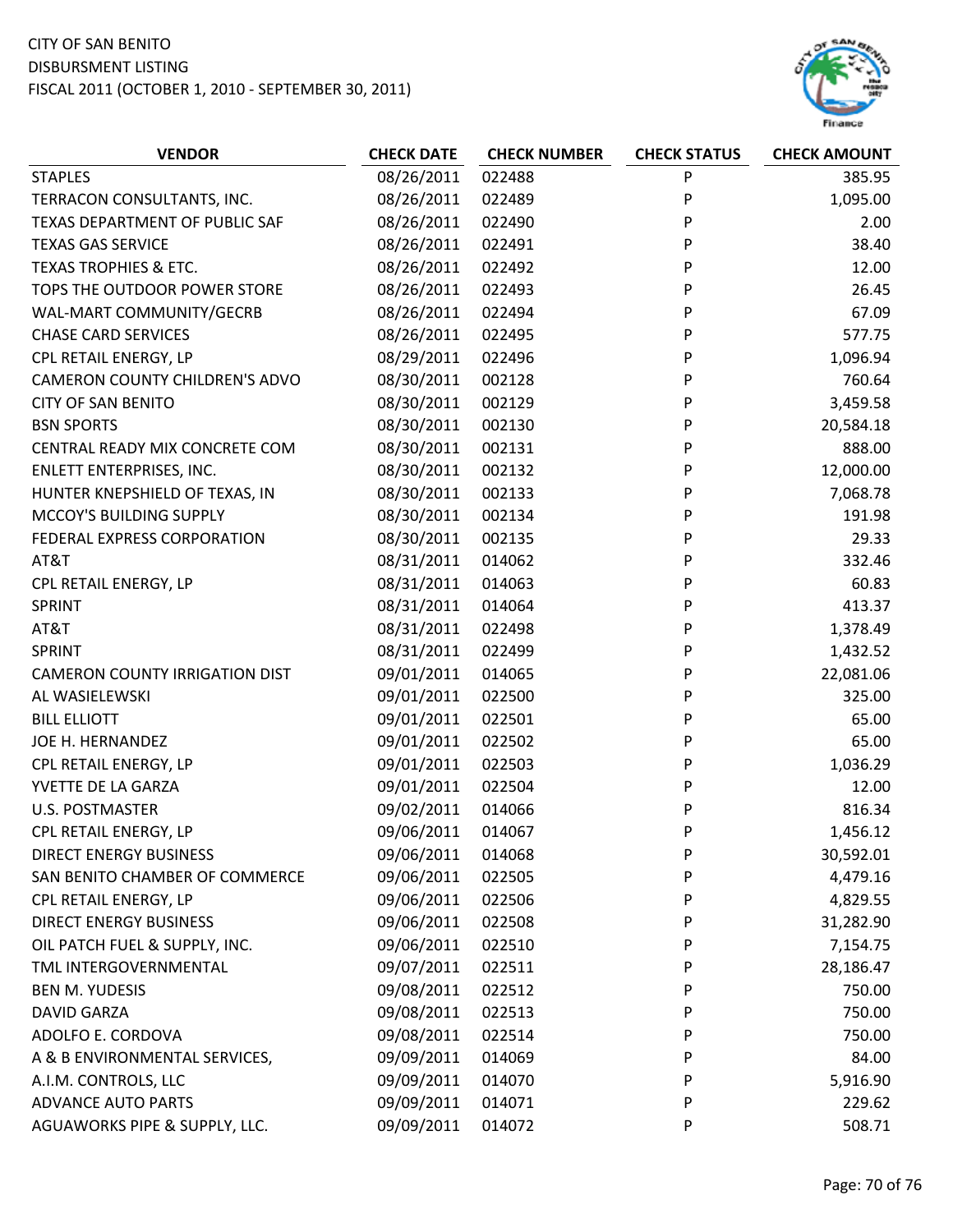

| <b>VENDOR</b>                           | <b>CHECK DATE</b> | <b>CHECK NUMBER</b> | <b>CHECK STATUS</b> | <b>CHECK AMOUNT</b> |
|-----------------------------------------|-------------------|---------------------|---------------------|---------------------|
| AOC                                     | 09/09/2011        | 014073              | P                   | 49.15               |
| <b>AT&amp;T LONG DISTANCE</b>           | 09/09/2011        | 014074              | P                   | 80.35               |
| <b>BURTON AUTO SUPPLY</b>               | 09/09/2011        | 014075              | P                   | 14.58               |
| CDW GOVERNMENT, INC.                    | 09/09/2011        | 014076              | P                   | 28.17               |
| CENTRAL PLUMBING & ELECTRIC SU          | 09/09/2011        | 014077              | P                   | 497.00              |
| CENTRAL READY MIX CONCRETE COM          | 09/09/2011        | 014078              | P                   | 999.00              |
| <b>CHASE CARD SERVICES</b>              | 09/09/2011        | 014079              | P                   | 899.99              |
| <b>COMPUTER SUPPLIES &amp; SERVICES</b> | 09/09/2011        | 014080              | P                   | 125.50              |
| <b>CULLIGAN WATER</b>                   | 09/09/2011        | 014081              | P                   | 25.06               |
| DEALERS ELECTRICAL SUPPLY               | 09/09/2011        | 014082              | P                   | 80.22               |
| DIRECT ENERGY BUSINESS                  | 09/09/2011        | 014083              | P                   | 11.27               |
| DSHS CENTRAL LAB MC2004                 | 09/09/2011        | 014084              | P                   | 672.00              |
| ERGON ASPHALT AND EMULSIONS, I          | 09/09/2011        | 014085              | P                   | 5,471.38            |
| F2 INDUSTRIES, LLC                      | 09/09/2011        | 014086              | P                   | 2,841.60            |
| FERGUSON WATERWORKS-MUNICIPAL           | 09/09/2011        | 014087              | P                   | 52.71               |
| FRONTERA MATERIALS, INC                 | 09/09/2011        | 014088              | P                   | 5,180.92            |
| <b>GENERAL CHEMICAL</b>                 | 09/09/2011        | 014089              | P                   | 5,958.98            |
| <b>GOODE ELECTRIC COMPANY</b>           | 09/09/2011        | 014090              | P                   | 676.40              |
| <b>GRAJALES TIRE SHOP</b>               | 09/09/2011        | 014091              | P                   | 6.00                |
| HD SUPPLY WATERWORKS, LTD.              | 09/09/2011        | 014092              | P                   | 297.11              |
| LEWIS ELECTRIC MOTORS, INC.             | 09/09/2011        | 014093              | P                   | 3,579.00            |
| MCCOY'S BUILDING SUPPLY                 | 09/09/2011        | 014094              | P                   | 37.48               |
| <b>NEUHAUS &amp; COMPANY</b>            | 09/09/2011        | 014095              | P                   | 8.96                |
| O'REILLY AUTOMOTIVE, INC.               | 09/09/2011        | 014096              | P                   | 7.71                |
| POSTAL PROS, INC.                       | 09/09/2011        | 014097              | P                   | 2,756.84            |
| REPUBLIC SALES & MANUFACTURING          | 09/09/2011        | 014098              | P                   | 326.29              |
| <b>SALSBURY INDUSTRIES</b>              | 09/09/2011        | 014099              | P                   | 284.10              |
| SIEMENS WATER TECHNOLOGIES LLC          | 09/09/2011        | 014100              | P                   | 130.38              |
| TERRA RENEWAL WEST, LLC                 | 09/09/2011        | 014101              | P                   | 3,430.00            |
| TOPS THE OUTDOOR POWER STORE            | 09/09/2011        | 014102              | P                   | 76.28               |
| <b>VALLEY INSTRUMENT</b>                | 09/09/2011        | 014103              | P                   | 1,168.50            |
| <b>ADVANCE AUTO PARTS</b>               | 09/09/2011        | 022515              | P                   | 392.32              |
| <b>AMERICAN EXPRESS</b>                 | 09/09/2011        | 022516              | P                   | 982.11              |
| AOC                                     | 09/09/2011        | 022518              | P                   | 120.63              |
| <b>AT&amp;T LONG DISTANCE</b>           | 09/09/2011        | 022519              | P                   | 344.24              |
| <b>BEAVER LAND &amp; LAWN</b>           | 09/09/2011        | 022520              | P                   | 45.00               |
| <b>BORDER STATES ELECTRIC SUPPLY</b>    | 09/09/2011        | 022521              | P                   | 1,225.56            |
| <b>BSN SPORTS</b>                       | 09/09/2011        | 022522              | P                   | 269.55              |
| <b>CASCO INDUSTRIES INC.</b>            | 09/09/2011        | 022523              | P                   | 1,968.00            |
| CDW GOVERNMENT, INC.                    | 09/09/2011        | 022524              | P                   | 5.87                |
| <b>CENTER POINT LARGE PRINT</b>         | 09/09/2011        | 022525              | P                   | 248.04              |
| CENTRAL PLUMBING & ELECTRIC SU          | 09/09/2011        | 022526              | P                   | 38.63               |
| <b>CHASE CARD SERVICES</b>              | 09/09/2011        | 022527              | P                   | 1,785.75            |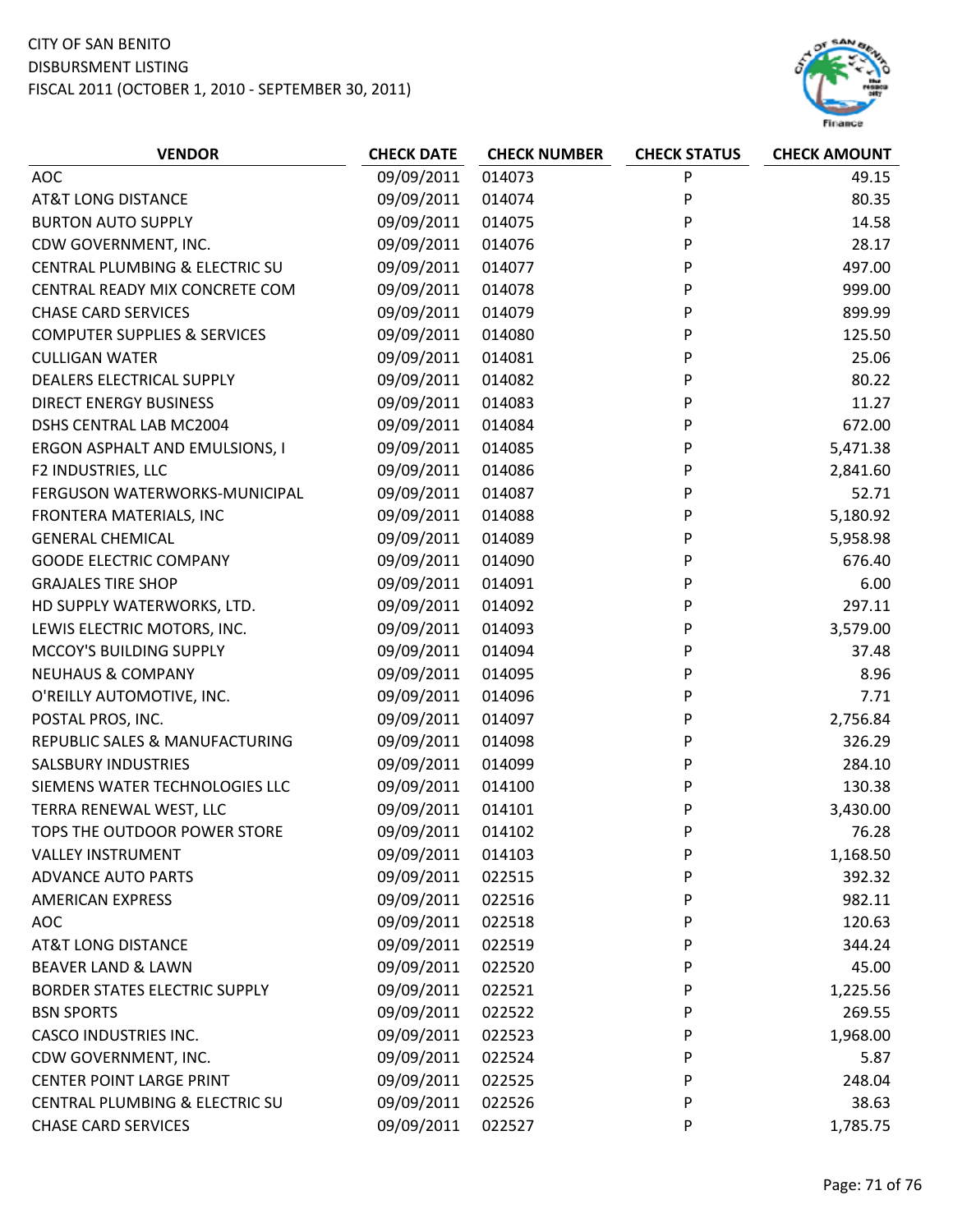

| <b>VENDOR</b>                         | <b>CHECK DATE</b> | <b>CHECK NUMBER</b> | <b>CHECK STATUS</b> | <b>CHECK AMOUNT</b> |
|---------------------------------------|-------------------|---------------------|---------------------|---------------------|
| <b>CHUY'S CUSTOM SPORTS</b>           | 09/09/2011        | 022528              | P                   | 100.00              |
| <b>CULLIGAN WATER</b>                 | 09/09/2011        | 022529              | P                   | 12.54               |
| <b>DIRECT ENERGY BUSINESS</b>         | 09/09/2011        | 022530              | P                   | 6,410.53            |
| <b>EWING IRRIGATION PRODUCTS, INC</b> | 09/09/2011        | 022531              | P                   | 278.57              |
| FEDERAL EXPRESS CORPORATION           | 09/09/2011        | 022532              | P                   | 40.14               |
| <b>GCR TIRE CENTERS</b>               | 09/09/2011        | 022533              | P                   | 71.33               |
| <b>GLORIA'S SPECIALTY CAKES</b>       | 09/09/2011        | 022534              | P                   | 46.00               |
| <b>GRAJALES TIRE SHOP</b>             | 09/09/2011        | 022535              | P                   | 70.00               |
| HOYT BREATHING AIR PRODUCTS           | 09/09/2011        | 022536              | P                   | 482.50              |
| J & J TIRE & AUTO                     | 09/09/2011        | 022537              | P                   | 394.99              |
| JANICE A. CASSIDY                     | 09/09/2011        | 022538              | P                   | 1,577.00            |
| JOE W. FLY COMPANY, INC.              | 09/09/2011        | 022539              | P                   | 482.28              |
| <b>JUNIOR LIBRARY GUILD</b>           | 09/09/2011        | 022540              | P                   | 172.68              |
| LINEBARGER GOGGAN BLAIR & SAMP        | 09/09/2011        | 022541              | P                   | 13,305.95           |
| <b>LUBE MASTERS</b>                   | 09/09/2011        | 022542              | P                   | 14.50               |
| MCCOY'S BUILDING SUPPLY               | 09/09/2011        | 022543              | P                   | 226.67              |
| PANCHO'S AUTO ELECTRIC                | 09/09/2011        | 022544              | P                   | 215.00              |
| PEREZ AUTO REPAIR                     | 09/09/2011        | 022545              | P                   | 195.00              |
| RACHEL VILLARREAL                     | 09/09/2011        | 022546              | P                   | 40.00               |
| ROERIG OLIVEIRA & FISHER L.L.P        | 09/09/2011        | 022547              | P                   | 4,733.25            |
| SAN BENITO ANIMAL HOSPITAL INC        | 09/09/2011        | 022548              | P                   | 202.50              |
| SHERWIN WILLIAMS                      | 09/09/2011        | 022549              | P                   | 217.50              |
| SOUTH TEXAS FLAG & SIGN               | 09/09/2011        | 022550              | P                   | 275.00              |
| SOUTH TEXAS INTERNATIONAL TRUC        | 09/09/2011        | 022551              | P                   | 2,564.87            |
| SYSCO SAN ANTONIO INC.                | 09/09/2011        | 022552              | P                   | 530.33              |
| THE JEWELRY WORKSHOP                  | 09/09/2011        | 022553              | P                   | 117.00              |
| TIPTON MOTORS, INC.                   | 09/09/2011        | 022554              | P                   | 437.12              |
| TIRES & TUBES OF SAN BENITO           | 09/09/2011        | 022555              | P                   | 30.00               |
| TONY YZAGUIRRE JR-TAX ASSESSOR        | 09/09/2011        | 022556              | P                   | 380.00              |
| TOPS THE OUTDOOR POWER STORE          | 09/09/2011        | 022557              | P                   | 82.48               |
| TRUCKER'S EQUIPMENT, INC.             | 09/09/2011        | 022558              | P                   | 85.52               |
| UNITED REFRIGERATION, INC.            | 09/09/2011        | 022559              | P                   | 247.78              |
| <b>VALLEY RADIO CENTER</b>            | 09/09/2011        | 022560              | P                   | 95.00               |
| VICTORIA STEEL & SUPPLY INC.          | 09/09/2011        | 022561              | P                   | 182.15              |
| SEAN ANDREW CONSTRUCTION, LLC         | 09/09/2011        | 022563              | P                   | 21,147.50           |
| AT&T                                  | 09/12/2011        | 002136              | P                   | 108.32              |
| <b>CITY OF SAN BENITO</b>             | 09/12/2011        | 002137              | P                   | 51,691.12           |
| SPRINT                                | 09/12/2011        | 002138              | P                   | 83.02               |
| <b>DIRECT ENERGY BUSINESS</b>         | 09/12/2011        | 014112              | P                   | 8,968.19            |
| <b>DIRECT ENERGY BUSINESS</b>         | 09/12/2011        | 022564              | P                   | 4,128.07            |
| PONTEM SOFTWARE BY RIA                | 09/12/2011        | 022565              | P                   | 2,765.00            |
| AMIGOS DEL VALLE, INC.                | 09/14/2011        | 002139              | P                   | 729.15              |
| <b>AT&amp;T LONG DISTANCE</b>         | 09/14/2011        | 002140              | P                   | 31.07               |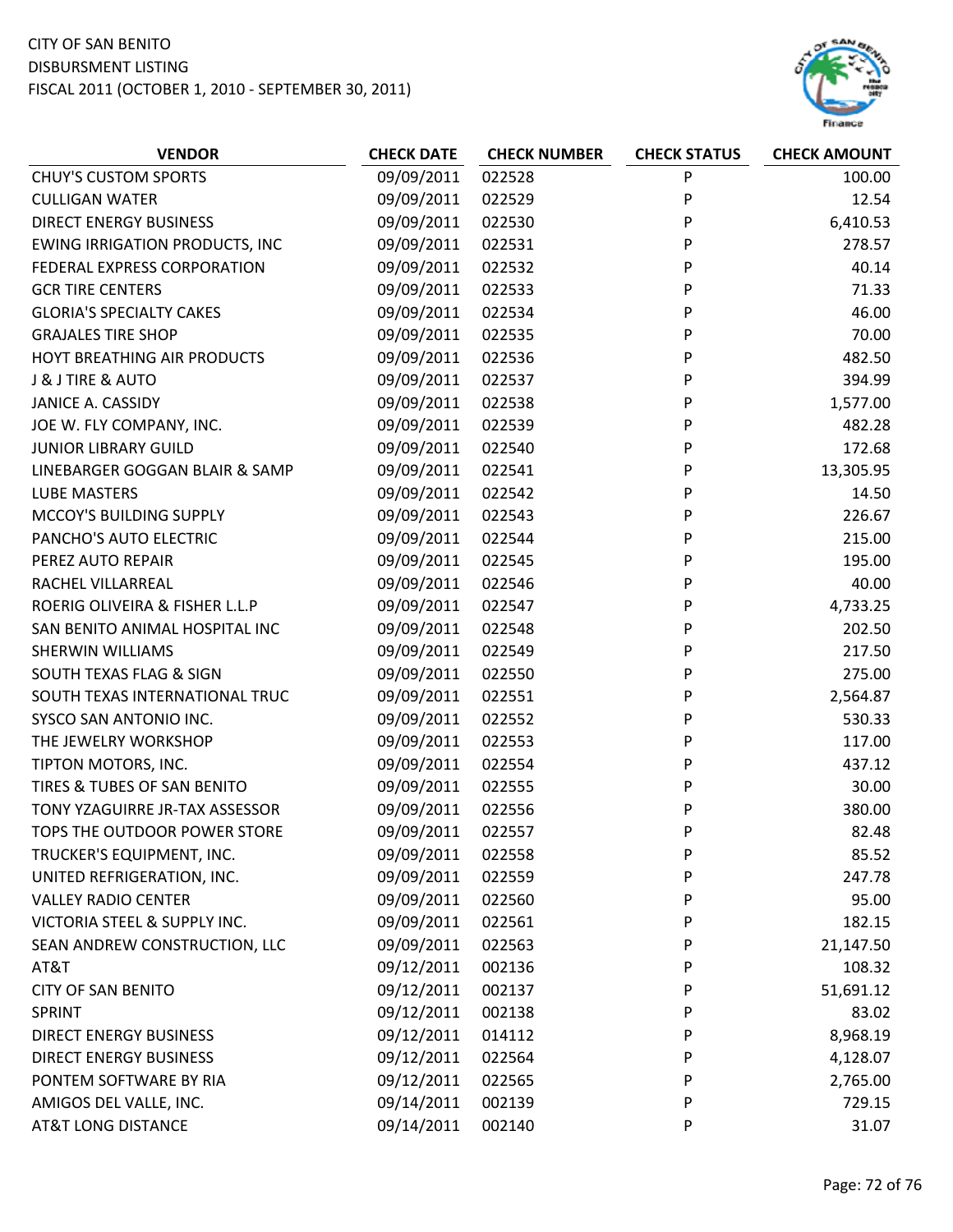## CITY OF SAN BENITO DISBURSMENT LISTING

FISCAL 2011 (OCTOBER 1, 2010 ‐ SEPTEMBER 30, 2011)



| <b>VENDOR</b>                             | <b>CHECK DATE</b> | <b>CHECK NUMBER</b> | <b>CHECK STATUS</b> | <b>CHECK AMOUNT</b> |
|-------------------------------------------|-------------------|---------------------|---------------------|---------------------|
| <b>TCEQ</b>                               | 09/14/2011        | 014113              | P                   | 111.00              |
| ALLIED WASTE SERVICES #863                | 09/14/2011        | 014115              | P                   | 155,072.67          |
| <b>OSVALDO ESPINOZA</b>                   | 09/14/2011        | 022566              | P                   | 80.00               |
| <b>U.S. POSTMASTER</b>                    | 09/15/2011        | 014116              | P                   | 775.07              |
| AT&T                                      | 09/19/2011        | 002141              | P                   | 108.32              |
| <b>CITY OF SAN BENITO</b>                 | 09/19/2011        | 002142              | P                   | 2,826.26            |
| HURRICANE FENCE COMPANY                   | 09/19/2011        | 002143              | P                   | 1,171.75            |
| <b>TAPIA SIGNS</b>                        | 09/19/2011        | 002144              | P                   | 40.00               |
| <b>DIRECT ENERGY BUSINESS</b>             | 09/19/2011        | 014125              | P                   | 8,978.73            |
| <b>START CENTER</b>                       | 09/20/2011        | 002145              | P                   | 568.00              |
| LINDA AYALA                               | 09/20/2011        | 022567              | P                   | 85.50               |
| <b>CITY OF SAN BENITO</b>                 | 09/22/2011        | 002146              | P                   | 2,666.39            |
| SAN BENITO BOYS & GIRLS CLUB              | 09/22/2011        | 002147              | P                   | 740.25              |
| FRONTERA MATERIALS, INC                   | 09/22/2011        | 022568              | P                   | 1,408.88            |
| LUPITA PASSEMENT                          | 09/22/2011        | 022569              | P                   | 1,310.26            |
| <b>CHASE CARD SERVICES</b>                | 09/23/2011        | 000033              | P                   | 10.00               |
| <b>U.S. POSTMASTER</b>                    | 09/23/2011        | 014127              | P                   | 774.40              |
| <b>ADVANCE AUTO PARTS</b>                 | 09/23/2011        | 014128              | P                   | 72.66               |
| AGUAWORKS PIPE & SUPPLY, LLC.             | 09/23/2011        | 014129              | P                   | 29.05               |
| ALLIED WASTE SERVICES #863                | 09/23/2011        | 014130              | O                   | 472.33              |
| <b>ALTRA AUTOMATION</b>                   | 09/23/2011        | 014131              | P                   | 202.62              |
| ANA-LAB CORP.                             | 09/23/2011        | 014132              | P                   | 2,277.00            |
| <b>AOC</b>                                | 09/23/2011        | 014133              | P                   | 3,725.18            |
| BROWNSVILLE BOOT JACK III, INC            | 09/23/2011        | 014134              | P                   | 139.49              |
| <b>BROWNSVILLE PUBLIC UTILITIES B</b>     | 09/23/2011        | 014135              | P                   | 3,100.00            |
| <b>BURTON AUTO SUPPLY</b>                 | 09/23/2011        | 014136              | P                   | 15.68               |
| <b>CAPEX CONSULTING GROUP</b>             | 09/23/2011        | 014137              | P                   | 2,296.00            |
| CENTRAL READY MIX CONCRETE COM            | 09/23/2011        | 014138              | P                   | 74.00               |
| <b>CHAMELEON INDUSTRIES INC.</b>          | 09/23/2011        | 014139              | P                   | 4,262.50            |
| <b>CHASE CARD SERVICES</b>                | 09/23/2011        | 014140              | P                   | 44.44               |
| <b>CITRUS WATER &amp; WASTEWATER ASSO</b> | 09/23/2011        | 014141              | P                   | 8.50                |
| CONSOLIDATED ELECTRICAL DISTRI            | 09/23/2011        | 014142              | P                   | 185.72              |
| DEALERS ELECTRICAL SUPPLY                 | 09/23/2011        | 014143              | P                   | 237.00              |
| DSHS CENTRAL LAB MC2004                   | 09/23/2011        | 014144              | P                   | 480.00              |
| FRONTERA MATERIALS, INC                   | 09/23/2011        | 014145              | P                   | 735.17              |
| G & K SERVICES                            | 09/23/2011        | 014146              | P                   | 795.76              |
| <b>GCR TIRE CENTERS</b>                   | 09/23/2011        | 014149              | P                   | 95.00               |
| <b>GENERAL CHEMICAL</b>                   | 09/23/2011        | 014150              | P                   | 6,038.34            |
| GIDDY-UP DELIVERY SERVICE INC.            | 09/23/2011        | 014151              | P                   | 300.16              |
| <b>GOODE ELECTRIC COMPANY</b>             | 09/23/2011        | 014154              | P                   | 757.55              |
| <b>GRAJALES TIRE SHOP</b>                 | 09/23/2011        | 014155              | P                   | 31.00               |
| <b>HACH COMPANY</b>                       | 09/23/2011        | 014156              | P                   | 281.06              |
| HD SUPPLY WATERWORKS, LTD.                | 09/23/2011        | 014157              | P                   | 2,780.00            |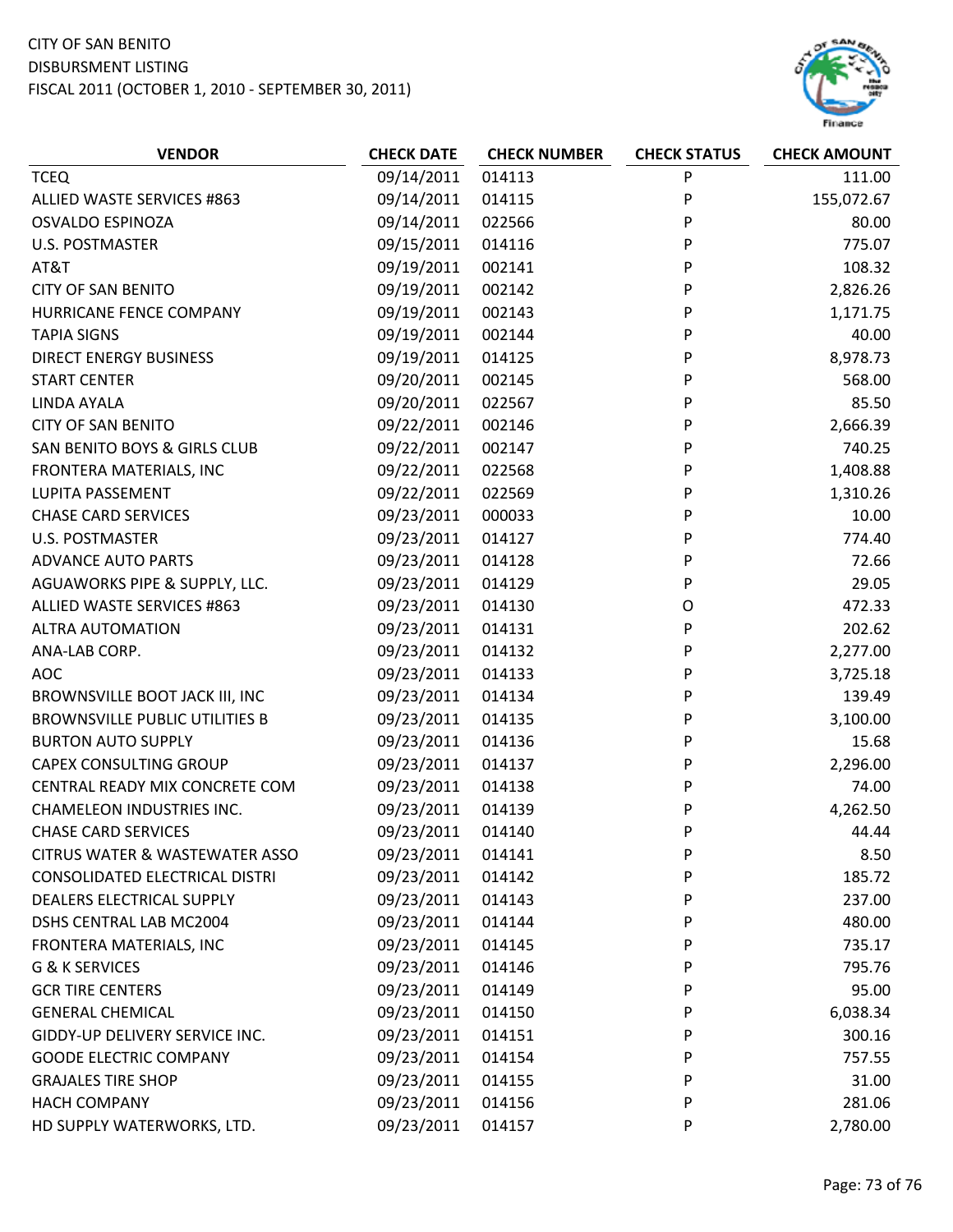## CITY OF SAN BENITO DISBURSMENT LISTING FISCAL 2011 (OCTOBER 1, 2010 ‐ SEPTEMBER 30, 2011)



| <b>VENDOR</b>                     | <b>CHECK DATE</b> | <b>CHECK NUMBER</b> | <b>CHECK STATUS</b> | <b>CHECK AMOUNT</b> |
|-----------------------------------|-------------------|---------------------|---------------------|---------------------|
| HURRICANE FENCE COMPANY           | 09/23/2011        | 014158              | P                   | 95.00               |
| LEWIS ELECTRIC MOTORS, INC.       | 09/23/2011        | 014159              | P                   | 1,519.00            |
| <b>NUECES POWER EQUIPMENT</b>     | 09/23/2011        | 014160              | P                   | 1,295.58            |
| PEREZ AUTO REPAIR                 | 09/23/2011        | 014161              | P                   | 145.00              |
| PITNEY BOWES GLOBAL FINANCIAL     | 09/23/2011        | 014162              | P                   | 2,265.00            |
| SIEMENS WATER TECHNOLOGIES LLC    | 09/23/2011        | 014163              | P                   | 2,623.35            |
| SOUTH TEXAS FLAG & SIGN           | 09/23/2011        | 014164              | P                   | 110.00              |
| SPRINT                            | 09/23/2011        | 014165              | P                   | 371.74              |
| <b>VALLEY INSTRUMENT</b>          | 09/23/2011        | 014166              | P                   | 284.16              |
| WTS INDUSTRIAL SOLUTIONS, INC.    | 09/23/2011        | 014167              | P                   | 8,564.84            |
| SEAN ANDREW CONSTRUCTION, LLC     | 09/23/2011        | 022570              | P                   | 23,750.00           |
| <b>ADVANCE AUTO PARTS</b>         | 09/23/2011        | 022571              | P                   | 155.69              |
| <b>AOC</b>                        | 09/23/2011        | 022573              | P                   | 177.48              |
| <b>CAMERON COUNTY CLERK</b>       | 09/23/2011        | 022574              | P                   | 32.00               |
| <b>CASCO INDUSTRIES INC.</b>      | 09/23/2011        | 022575              | P                   | 179.00              |
| <b>CHASE CARD SERVICES</b>        | 09/23/2011        | 022576              | P                   | 664.48              |
| <b>CITY OF BROWNSVILLE</b>        | 09/23/2011        | 022577              | P                   | 396.00              |
| <b>CULLIGAN WATER</b>             | 09/23/2011        | 022578              | P                   | 24.00               |
| <b>DIGITAL OFFICE SYSTEMS</b>     | 09/23/2011        | 022579              | P                   | 2,413.67            |
| G & K SERVICES                    | 09/23/2011        | 022580              | P                   | 693.48              |
| <b>GRAJALES TIRE SHOP</b>         | 09/23/2011        | 022582              | P                   | 18.00               |
| <b>HICKS OIL</b>                  | 09/23/2011        | 022583              | P                   | 13,948.10           |
| LINEBARGER GOGGAN BLAIR & SAMP    | 09/23/2011        | 022584              | P                   | 6,393.52            |
| <b>MANUEL LARA</b>                | 09/23/2011        | 022585              | P                   | 17.00               |
| <b>MAVERICK INDUSTRIAL</b>        | 09/23/2011        | 022586              | P                   | 90.00               |
| MCCOY'S BUILDING SUPPLY           | 09/23/2011        | 022587              | P                   | 19.77               |
| MJ SCREEN PRINT                   | 09/23/2011        | 022588              | P                   | 56.00               |
| MUNICIPAL SERVICES BUREAU         | 09/23/2011        | 022589              | P                   | 1,936.06            |
| PITNEY BOWES GLOBAL FINANCIAL     | 09/23/2011        | 022590              | P                   | 531.00              |
| R. DE LA FUENTE SERVICE STATIO    | 09/23/2011        | 022591              | P                   | 29.00               |
| <b>SAM'S CLUB DIRECT</b>          | 09/23/2011        | 022592              | P                   | 4,997.30            |
| <b>SAN BENITO NEWS</b>            | 09/23/2011        | 022593              | P                   | 690.20              |
| SCHLITTERBAHN BEACH WATERPARK     | 09/23/2011        | 022594              | P                   | 6,612.55            |
| SOUTHERN AIR HEATING & COOLING    | 09/23/2011        | 022595              | P                   | 425.00              |
| SPRINT                            | 09/23/2011        | 022596              | P                   | 1,372.04            |
| <b>TEXAS GAS SERVICE</b>          | 09/23/2011        | 022597              | P                   | 38.40               |
| <b>VALLEY IT SOLUTIONS</b>        | 09/23/2011        | 022598              | P                   | 7,000.00            |
| <b>VALLEY MORNING STAR</b>        | 09/23/2011        | 022599              | P                   | 138.00              |
| <b>VALLEY RADIO CENTER</b>        | 09/23/2011        | 022600              | P                   | 200.00              |
| <b>AMERICAN EXPRESS</b>           | 09/23/2011        | 022601              | P                   | 2,126.33            |
| <b>CAMERON APPRAISAL DISTRICT</b> | 09/26/2011        | 022603              | P                   | 8,562.56            |
| <b>STATE COMPTROLLER</b>          | 09/26/2011        | 022604              | P                   | 6,126.75            |
| RAILROAD COMMISSION OF TEXAS      | 09/27/2011        | 014168              | P                   | 550.00              |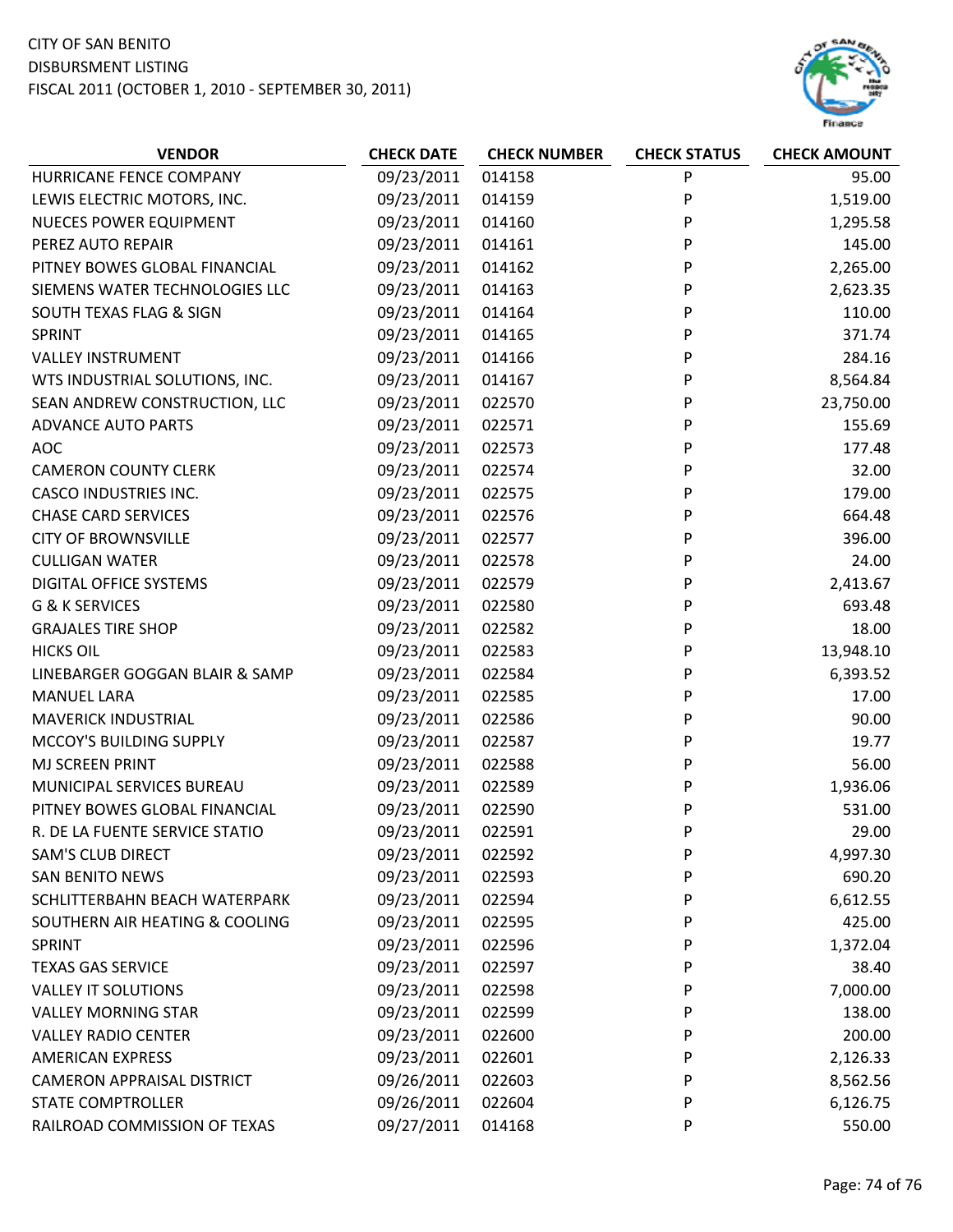

| <b>VENDOR</b>                             | <b>CHECK DATE</b> | <b>CHECK NUMBER</b> | <b>CHECK STATUS</b> | <b>CHECK AMOUNT</b> |
|-------------------------------------------|-------------------|---------------------|---------------------|---------------------|
| <b>CITY OF SAN BENITO</b>                 | 09/28/2011        | 002148              | P                   | 171.66              |
| <b>SPRINT</b>                             | 09/28/2011        | 002149              | P                   | 83.28               |
| CENTRAL READY MIX CONCRETE COM            | 09/28/2011        | 002150              | P                   | 74.00               |
| AT&T                                      | 09/28/2011        | 002151              | P                   | 109.18              |
| <b>CAMERON COUNTY CHILDREN'S ADVO</b>     | 09/28/2011        | 002152              | P                   | 1,877.22            |
| CASA-CAMERON & WILLACY COUNTY,            | 09/28/2011        | 002153              | P                   | 1,000.00            |
| <b>CITY OF SAN BENITO</b>                 | 09/28/2011        | 002154              | P                   | 1,463.26            |
| SENIOR COMMUNITY OUTREACH SERV            | 09/28/2011        | 002155              | P                   | 4,626.90            |
| A & B ENVIRONMENTAL SERVICES,             | 09/29/2011        | 014192              | P                   | 48.00               |
| AGUAWORKS PIPE & SUPPLY, LLC.             | 09/29/2011        | 014193              | P                   | 577.58              |
| ALTIVIA, CORP.                            | 09/29/2011        | 014194              | P                   | 10,358.20           |
| AT&T                                      | 09/29/2011        | 014197              | P                   | 337.62              |
| <b>BIO-AQUATIC TESTING, INC.</b>          | 09/29/2011        | 014198              | P                   | 1,740.00            |
| <b>CAMERON COUNTY IRRIGATION DIST</b>     | 09/29/2011        | 014200              | P                   | 23,065.81           |
| <b>CHAMELEON INDUSTRIES INC.</b>          | 09/29/2011        | 014201              | P                   | 8,525.00            |
| <b>CITRUS WATER &amp; WASTEWATER ASSO</b> | 09/29/2011        | 014202              | P                   | 17.00               |
| COYM, REHMET & GUTIERREZ ENGIN            | 09/29/2011        | 014203              | P                   | 31,984.14           |
| <b>GENERAL CHEMICAL</b>                   | 09/29/2011        | 014206              | P                   | 10,294.76           |
| GIDDY-UP DELIVERY SERVICE INC.            | 09/29/2011        | 014207              | P                   | 508.60              |
| <b>GOODE ELECTRIC COMPANY</b>             | 09/29/2011        | 014212              | P                   | 1,427.75            |
| <b>GRAJALES TIRE SHOP</b>                 | 09/29/2011        | 014213              | P                   | 26.00               |
| <b>HACH COMPANY</b>                       | 09/29/2011        | 014214              | P                   | 293.20              |
| HD SUPPLY WATERWORKS, LTD.                | 09/29/2011        | 014215              | P                   | 297.00              |
| <b>HYDRO-PLUS</b>                         | 09/29/2011        | 014216              | P                   | 3,502.65            |
| <b>SAN BENITO NEWS</b>                    | 09/29/2011        | 014217              | P                   | 155.49              |
| TERRA RENEWAL WEST, LLC                   | 09/29/2011        | 014218              | P                   | 2,940.00            |
| UNITED REFRIGERATION, INC.                | 09/29/2011        | 014219              | P                   | 212.34              |
| <b>ADVANCE AUTO PARTS</b>                 | 09/29/2011        | 022605              | P                   | 57.37               |
| <b>AMERICAN EXPRESS</b>                   | 09/29/2011        | 022606              | P                   | 613.50              |
| ANGELICA SANCHEZ                          | 09/29/2011        | 022607              | P                   | 75.00               |
| <b>AOC</b>                                | 09/29/2011        | 022608              | P                   | 73.12               |
| ASC VENTURES INC.                         | 09/29/2011        | 022609              | P                   | 250.00              |
| AT&T                                      | 09/29/2011        | 022610              | P                   | 1,320.29            |
| <b>BAKER &amp; TAYLOR BOOKS</b>           | 09/29/2011        | 022611              | P                   | 1,264.79            |
| <b>CHUY'S CUSTOM SPORTS</b>               | 09/29/2011        | 022612              | P                   | 24.95               |
| COYM, REHMET & GUTIERREZ ENGIN            | 09/29/2011        | 022613              | P                   | 5,066.11            |
| DELL MARKETING L.P.                       | 09/29/2011        | 022614              | P                   | 9,537.96            |
| DENTON, NAVARRO, ROCHA & BERNA            | 09/29/2011        | 022615              | P                   | 679.58              |
| <b>GCR TIRE CENTERS</b>                   | 09/29/2011        | 022616              | P                   | 315.96              |
| <b>HICKS OIL</b>                          | 09/29/2011        | 022617              | P                   | 7,020.14            |
| INGRAM LIBRARY SERVICES, INC.             | 09/29/2011        | 022618              | P                   | 1,610.84            |
| JEANS RESTAURANT SUPPLY                   | 09/29/2011        | 022619              | P                   | 4,601.81            |
| MAGIC VALLEY ELECTRICT CO                 | 09/29/2011        | 022620              | P                   | 216.45              |